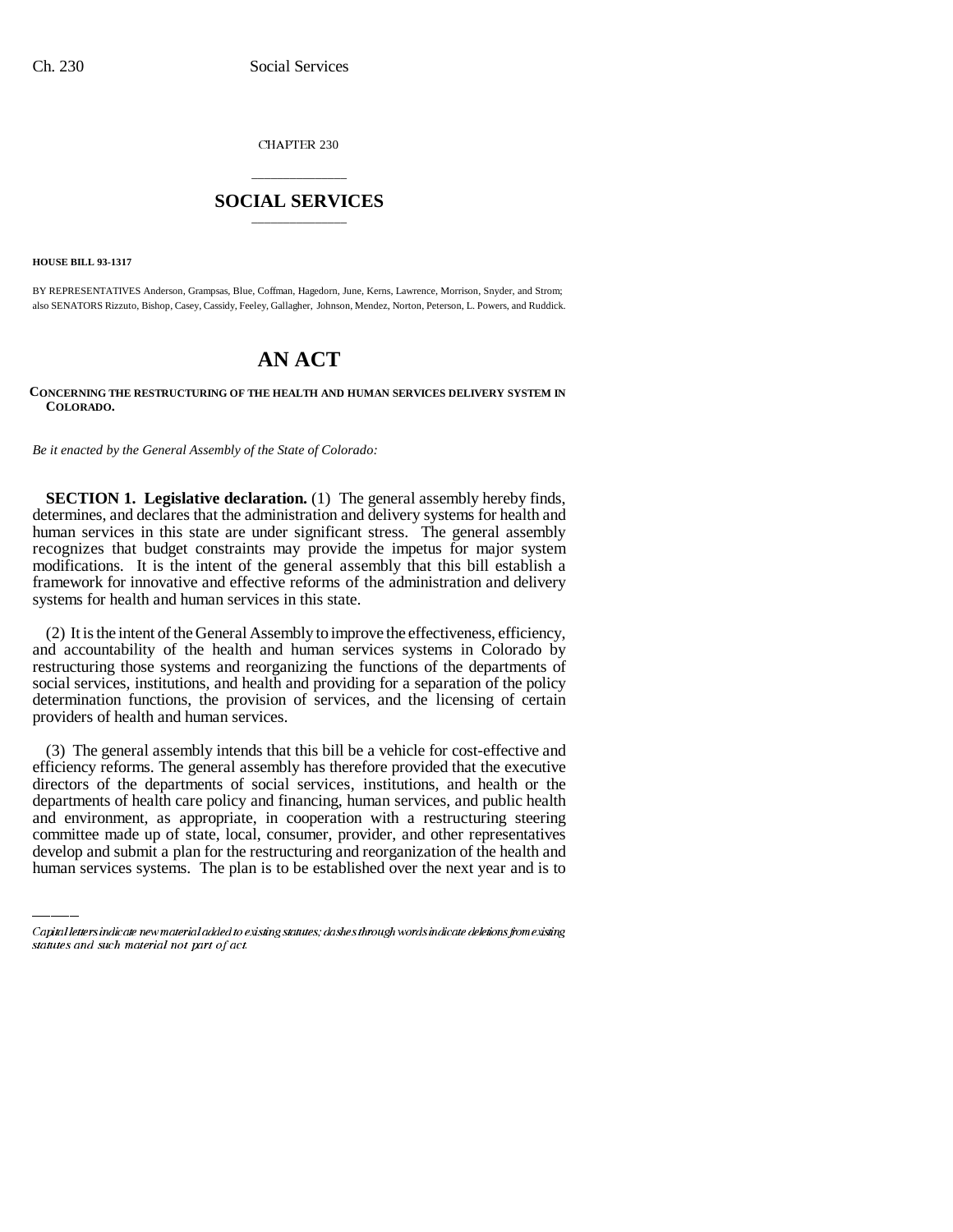include the following:

(a) State and local level integration of policies, budgets, administrative staffs, data systems, and the like, within program areas serving similar client needs;

(b) The development of options, opportunities, and incentives for human service delivery, local reforms, and restructuring, with the full participation and leadership of individuals at the local level and in an effort to provide increased flexibility for local areas to design and implement new ways of administering and delivering health and human services.

(4) The general assembly recognizes that the most efficient restructuring of the administration and delivery of health and human services may include reorganization affecting departments not currently included in this bill. The general assembly has therefore provided that the executive directors of the departments of health care policy and financing, human services, and public health and environment conduct a feasibility study of the methods for restructuring state government in connection with the administration and delivery of health and human services which may include the transfer of functions or divisions to or from departments other than those departments specifically included in this bill. A report on the results of the feasibility study is to be submitted to the general assembly for consideration.

(5) For the purposes set forth herein, effective July 1, 1994, the departments of social services and institutions will be abolished, and certain human services programs which were in the department of health will be transferred. Specifically, the following departments will be created and the following programs will be transferred:

(a) A new department, the department of health care policy and financing, will be created. It is the intent of the general assembly that the department of health care policy and financing be responsible for policy determinations in connection with the delivery of medical assistance. The "Colorado Medical Assistance Act", the "Reform Act for the Provision of Health Care for the Medically Indigent", "The Colorado Care Health Insurance Program", the "Colorado Health Data Commission Act", the adult foster care program, the home care allowance program, and the treatment program for high-risk pregnant women are to be administered by the department of health care policy and financing.

(b) A second new department, the department of human services, will be created. It is the intent of the general assembly that the department of human services shall be responsible for public assistance and shall oversee the delivery of medical assistance services at the local level. To this end, all of the functions of the former department of social services and the former department of institutions, other than those which are specifically set forth in paragraph (a) of this subsection (5), will be transferred to the department of human services.

(c) The alcohol and drug abuse division of the department of health will be transferred to the new department of human services, in recognition that providing a family with human services includes providing treatment and prevention programs to members of the family who are addicted to alcohol or drugs.

(d) The department of health will be renamed the department of public health and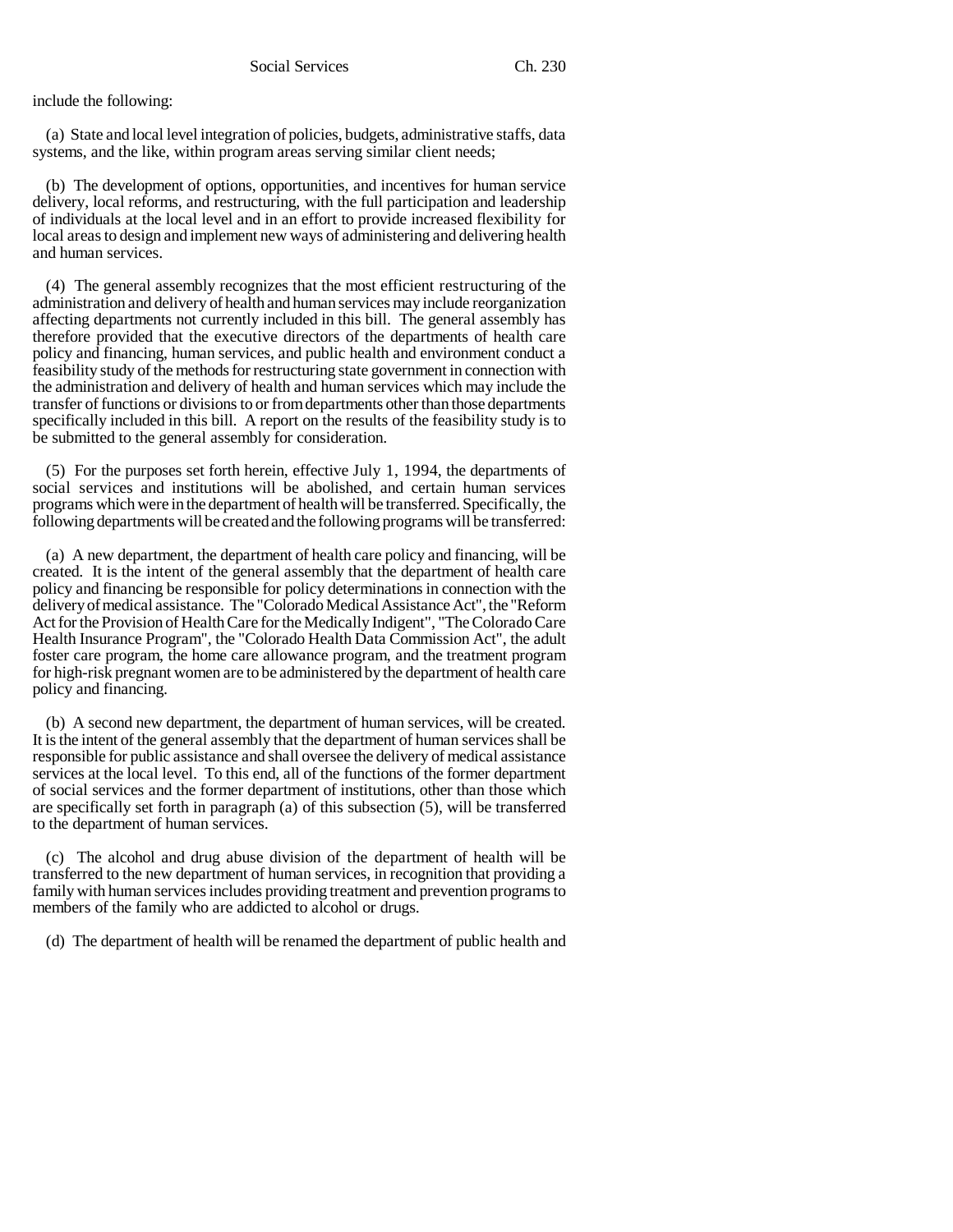environment in an effort to better define the new role of the department. It is the intent of the general assembly that the department of public health and environment be responsible for licensing certain providers of health and human services.

(6) The bill is set out in the following order:

(a) Title 24 - amendments to establish the restructuring process;

(b) Title 24 - amendments to the Administrative Organization Act;

(c) Title 25 - amendments which change the name of the department of health to the department of public health and environment;

(d) A new title 25.5 - creating the department of health care policy and financing;

(e) Titles 26 and 27 - amendments creating the department of human services.

## **TITLE 24 - RESTRUCTURING HEALTH AND HUMAN SERVICES DELIVERY SYSTEMS**

**SECTION 2.** Title 24, Colorado Revised Statutes, 1988 Repl. Vol., as amended, is amended BY THE ADDITION OF A NEW ARTICLE to read:

## **ARTICLE 1.7 Restructuring the Health and Human Services Delivery System**

## PART 1 GENERAL PROVISIONS

**24-1.7-101. Legislative declaration.** THE GENERAL ASSEMBLY HEREBY FINDS, DETERMINES, AND DECLARES THAT THE ADMINISTRATION AND DELIVERY SYSTEMS FOR HEALTH AND HUMAN SERVICES IN THIS STATE ARE UNDER SIGNIFICANT STRESS. THE GENERAL ASSEMBLY RECOGNIZES THAT BUDGET CONSTRAINTS ARE PROVIDING AN IMPETUS FOR MAJOR SYSTEM MODIFICATIONS. IT IS THE INTENT OF THE GENERAL ASSEMBLY TO IMPROVE THE EFFECTIVENESS, EFFICIENCY, AND ACCOUNTABILITY OF THE HEALTH AND HUMAN SERVICES DELIVERY SYSTEMS IN COLORADO BY RESTRUCTURING THOSE SYSTEMS, BY REORGANIZING THE FUNCTIONS OF THE DEPARTMENTS OF SOCIAL SERVICES, INSTITUTIONS, AND HEALTH, AND BY PROVIDING FOR A SEPARATION OF THE POLICY DETERMINATION FUNCTIONS, THE PROVISION OF SERVICES, AND THE LICENSING OF CERTAIN PROVIDERS OF HEALTH AND HUMAN SERVICES. IT IS FOR THIS PURPOSE THAT THE GENERAL ASSEMBLY HAS ESTABLISHED THIS ARTICLE.

**24-1.7-102. Definitions.** AS USED IN PARTS 1 TO 3 OF THIS ARTICLE, UNLESS THE CONTEXT OTHERWISE REQUIRES:

(1) "DEPARTMENTS" OR "JOINT DEPARTMENTS" MEANS THE DEPARTMENTS OF HEALTH, SOCIAL SERVICES, AND INSTITUTIONS; EXCEPT THAT ON AND AFTER JULY 1, 1994, "DEPARTMENTS" OR "JOINT DEPARTMENTS" MEANS THE DEPARTMENTS OF PUBLIC HEALTH AND ENVIRONMENT, HEALTH CARE POLICY AND FINANCING, AND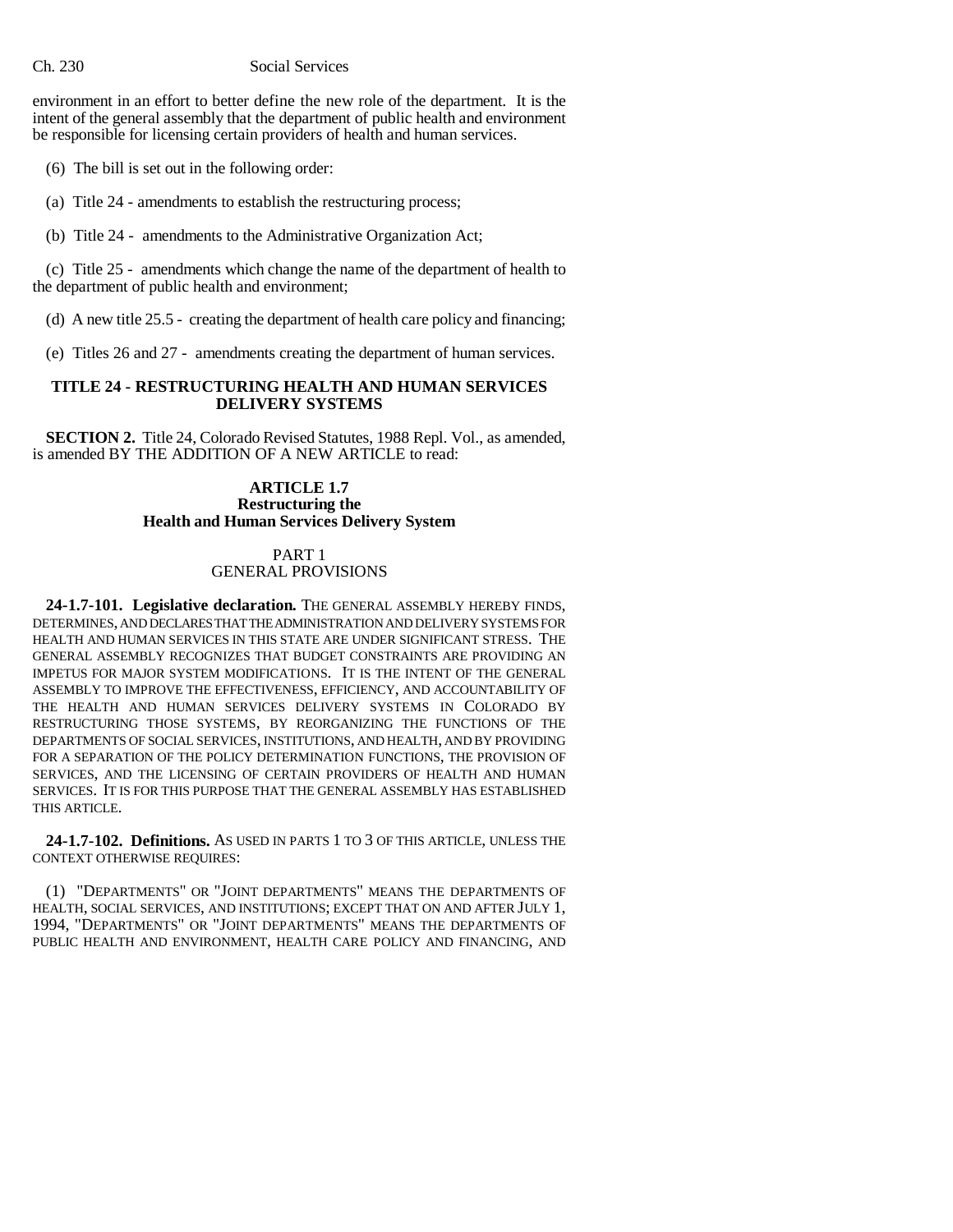HUMAN SERVICES.

(2) "LOCAL GOVERNMENT REPRESENTATIVE" MEANS A REPRESENTATIVE FROM ANY COUNTY GOVERNMENT, COUNTY HEALTH, OR COUNTY SOCIAL SERVICES AGENCY.

(3) "STAKEHOLDER GROUP" MEANS ANY PRIVATE OR PUBLIC GROUP WHICH HAS AN INTEREST IN THE OUTCOME OF THE RESTRUCTURING OF HEALTH AND HUMAN SERVICES, INCLUDING, BUT NOT LIMITED TO, JUDICIAL DEPARTMENT REPRESENTATIVES, MENTAL HEALTH CENTERS, COMMUNITY CENTERED BOARDS, SUBSTANCE ABUSE PREVENTION AND TREATMENT PROGRAMS, ADVOCACY GROUPS AND COALITIONS, CONSUMERS OF SERVICES, SERVICE PROVIDERS, AND FOUNDATION REPRESENTATIVES.

**24-1.7-103. Principles for restructuring.** (1) THE REFORMED HEALTH AND HUMAN SERVICES SYSTEM SHALL BE BASED ON THE FOLLOWING PRINCIPLES:

(a) THE SYSTEM SHOULD RESULT IN OVERALL INCREASED EFFECTIVENESS, EFFICIENCY, AND ACCOUNTABILITY AND SHOULD BE DESIGNED TO MEASURE IMPROVEMENTS AND RESULTS;

(b) THE SYSTEM SHOULD BE COORDINATED WITH OTHER RELATED RESTRUCTURING AND REFORM EFFORTS OF STATE GOVERNMENT SUCH AS THE FAMILY CENTERS PROGRAM;

(c) THE SYSTEM SHOULD RESULT IN THE DESIGNATION TO THE DEPARTMENTS OF PUBLIC HEALTH AND ENVIRONMENT, HEALTH CARE POLICY AND FINANCING, AND HUMAN SERVICES OF SUCH ADMINISTRATIVE FUNCTIONS AS ARE NECESSARY TO EFFICIENTLY REGULATE AND OVERSEE HEALTH AND HUMAN SERVICES PROGRAMS;

(d) THE SYSTEM SHOULD RESULT IN THE ASSIGNMENT OF APPROPRIATE HEALTH AND HUMAN SERVICES PROGRAMS TO THE DEPARTMENTS OF PUBLIC HEALTH AND ENVIRONMENT, HEALTH CARE POLICY AND FINANCING, AND HUMAN SERVICES;

(e) THE SYSTEM SHOULD RESERVE FOR LOCAL ENTITIES, WHERE FEASIBLE, FUNCTIONS ASSOCIATED WITH THE DIRECT PROVISION OF SERVICES, ENSURING THE AVOIDANCE OF ACTUAL OR POTENTIAL CONFLICT OF INTEREST IN THE PROVISION OF SERVICES TO CONSUMERS;

(f) THE SYSTEM SHOULD ENCOURAGE APPROPRIATE TRAINING OF THE PERSONNEL OF THE STATE AGENCY AND OF LOCAL ENTITIES PROVIDING SERVICES;

(g) THE SYSTEM SHOULD ENCOURAGE THE DELIVERY OF SERVICES TO CONSUMERS THROUGH A SINGLE POINT OF ACCESS;

(h) THE SYSTEM SHOULD PROVIDE A BALANCE BETWEEN THE PROVISION OF PREVENTION AND EARLY INTERVENTION SERVICES AND THE PROVISION OF GENERAL ONGOING SERVICES;

(i) THE SYSTEM SHOULD ENCOURAGE THE DELIVERY OF SERVICES, IN THE LEAST RESTRICTIVE MANNER, AS CLOSE IN PROXIMITY AS POSSIBLE TO THE NEIGHBORHOOD OF A CONSUMER, AND IN A CULTURALLY APPROPRIATE MANNER, ASSURING THAT CORE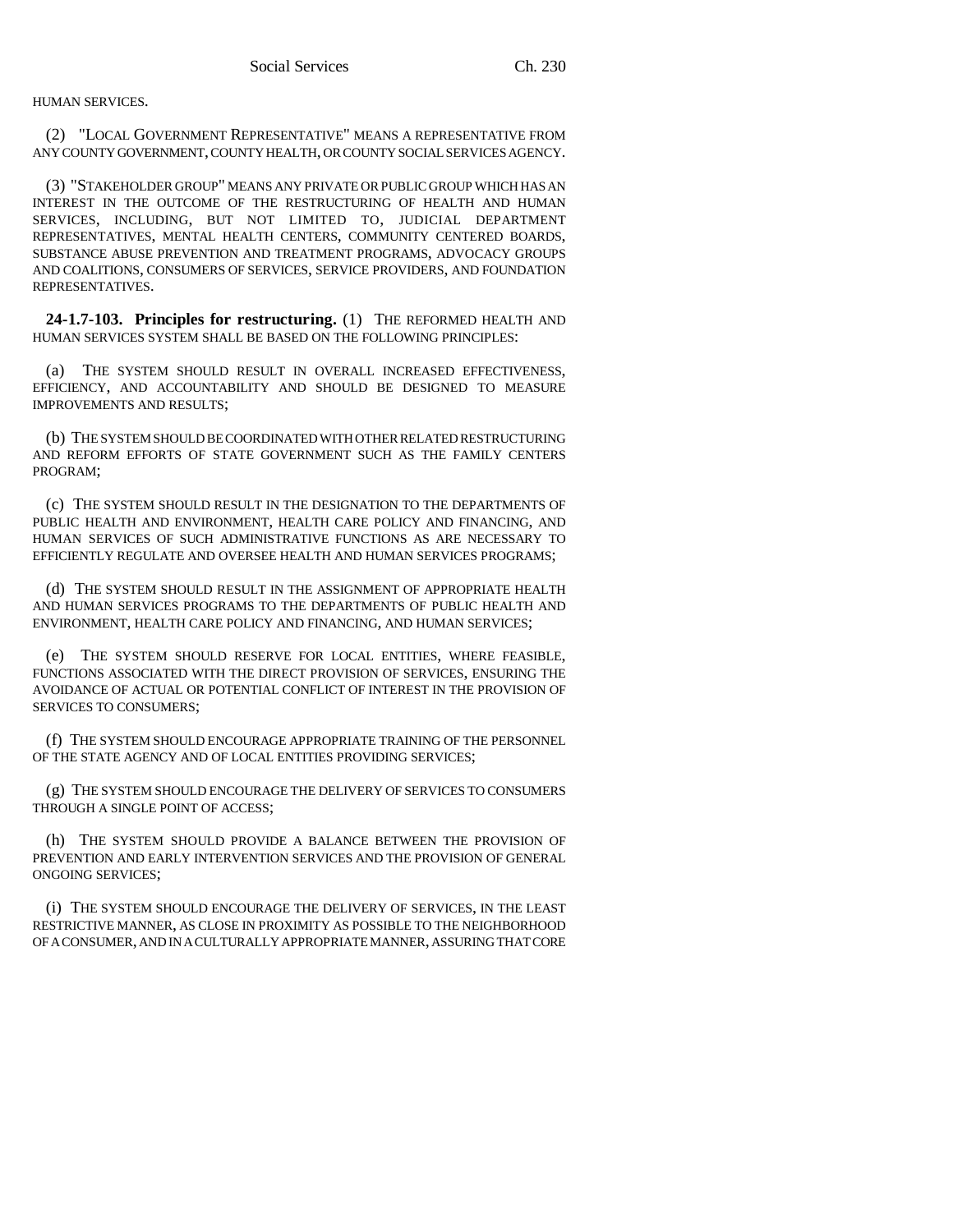SERVICES ARE AVAILABLE ON A STATEWIDE BASIS;

(j) THE SYSTEM SHOULD ENCOURAGE THE DELIVERY OF SERVICES BASED ON THE CONSUMER'S NEEDS AND NOT ON THE FUNDING SOURCE;

(k) THE SYSTEM SHOULD RESULT IN LONG-TERM COST SAVINGS, WITH SUCH SAVINGS REINVESTED INTO PRIORITY PROGRAMS OR SERVICES;

(l) THE SYSTEM SHOULD ENCOURAGE INNOVATION AND SHOULD INCLUDE CHANGES PROPOSED BY LOCAL ENTITIES WHICH ARE RESPONSIVE TO THE VARIETY OF LOCAL NEEDS AND RESOURCES.

**24-1.7-104. Legislative restructuring oversight committee.** (1) THE JOINT DEPARTMENTS SHALL SOLICIT RECOMMENDATIONS FROM AND SHALL CONSULT WITH THE FOLLOWING MEMBERS OF THE GENERAL ASSEMBLY ON A REGULAR BASIS FOR THE DURATION OF THE STUDY AND PLANNING PROCESSES ESTABLISHED IN PART 2 AND 3 OF THIS ARTICLE:

(a) THREE MEMBERS OF THE HOUSE OF REPRESENTATIVES TO BE APPOINTED BY THE SPEAKER OF THE HOUSE OF REPRESENTATIVES, ONE OF WHOM SHALL BE A MEMBER OF THE MINORITY PARTY;

(b) THREE MEMBERS OF THE SENATE TO BE APPOINTED BY THE PRESIDENT OF THE SENATE, ONE OF WHOM SHALL BE A MEMBER OF THE MINORITY PARTY.

**24-1.7-105. Restructuring steering committee.** (1) THERE IS HEREBY ESTABLISHED IN THE OFFICE OF THE GOVERNOR A RESTRUCTURING STEERING COMMITTEE. THE COMMITTEE SHALL CONSIST OF TWENTY-ONE MEMBERS AS FOLLOWS:

(a) SIXTEEN MEMBERS APPOINTED BY THE GOVERNOR. OF THESE MEMBERS, FIVE SHALL BE REPRESENTATIVES OF THE PRINCIPAL DEPARTMENTS AFFECTED BY RESTRUCTURING INCLUDING, BUT NOT LIMITED TO, THE JOINT DEPARTMENTS AND ELEVEN SHALL BE REPRESENTATIVES OF STAKEHOLDER GROUPS. IN MAKING THESE APPOINTMENTS, CONSIDERATION SHALL BE GIVEN TO THE DIVERSITIES OF GEOGRAPHY, DISCIPLINES, AND APPROACHES TO THE DELIVERY OF SERVICES THROUGHOUT THE STATE.

(b) FIVE LOCAL GOVERNMENT REPRESENTATIVE MEMBERS APPOINTED BY THE LEGISLATIVE RESTRUCTURING OVERSIGHT COMMITTEE.

(2) EVERY MEMBER OF THE RESTRUCTURING STEERING COMMITTEE SHALL SERVE AT THE PLEASURE OF THE APPOINTING AUTHORITY. MEMBERS SHALL SERVE WITHOUT COMPENSATION.

(3) THE COMMITTEE SHALL HAVE THE FOLLOWING POWERS AND DUTIES:

(a) TO PROVIDE GUIDANCE AND OVERSIGHT IN THE PROCESS AND DEVELOPMENT OF THE RESTRUCTURING OF HEALTH AND HUMAN SERVICES DELIVERY SYSTEMS AS REQUIRED PURSUANT TO PARTS 2 AND 3 OF THIS ARTICLE;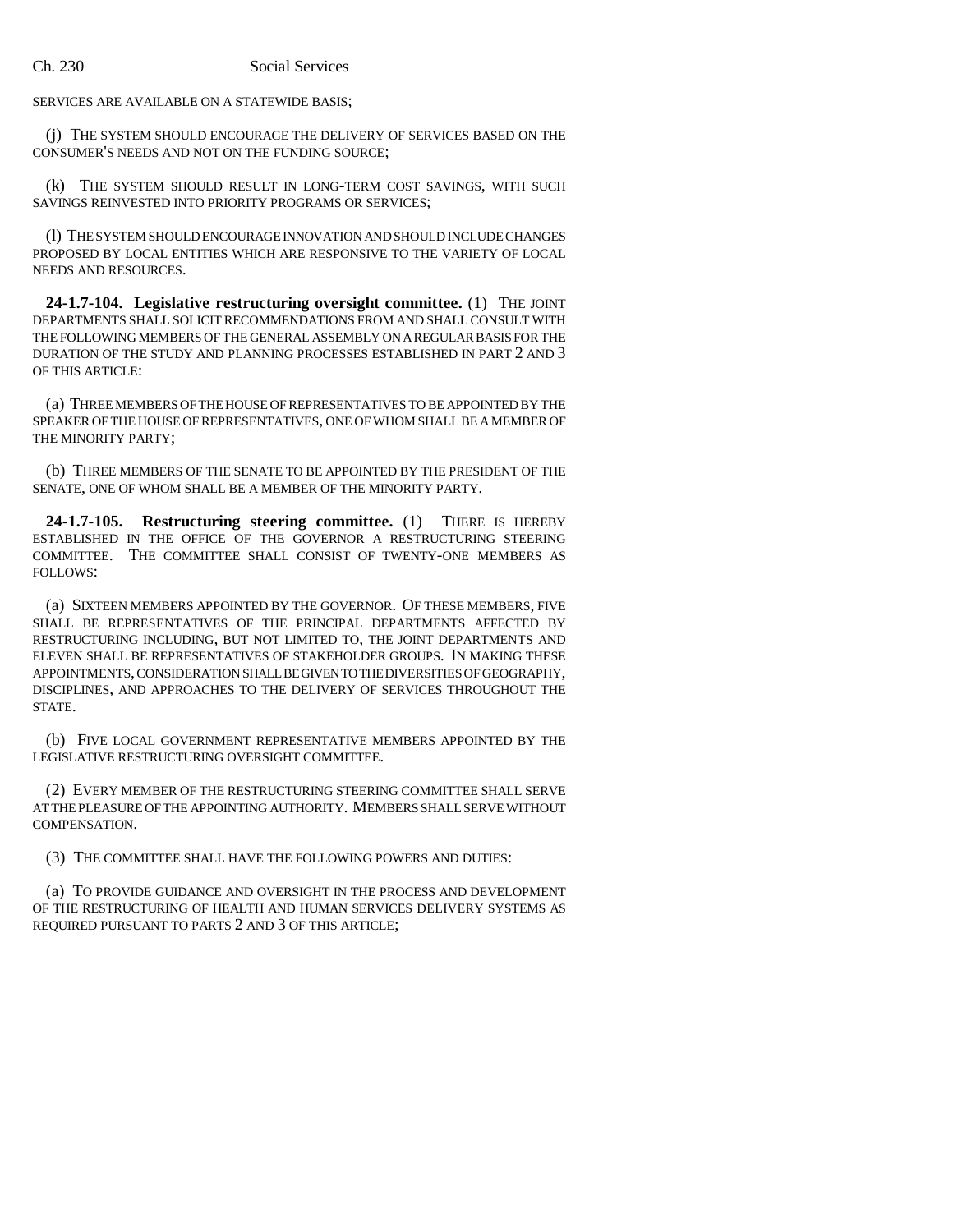(b) TO BE RESPONSIBLE FOR INVOLVEMENT AND COMMUNICATION BETWEEN STAKEHOLDER GROUPS IN CONNECTION WITH THE PLANNING AND STUDY PROGRAMS ESTABLISHED IN PARTS 2 AND 3 OF THIS ARTICLE;

(c) TO DETERMINE AND IMPLEMENT PLANNING STRATEGIES AS NECESSARY TO SUCCESSFULLY COMPLETE THE PLANNING PROCESSES ESTABLISHED IN PARTS 2 AND 3 OF THIS ARTICLE WITHIN THE REQUIRED TIME LIMITS;

(d) TO CREATE SUBCOMMITTEES OR SUBGROUPS AS NECESSARY, WHICH GROUPS MAY INCLUDE INDIVIDUALS NOT SERVING ON THE STEERING COMMITTEE, IN ORDER TO AID IN THE COMPLETION OF THE STUDY AND PLANNING PROCESSES;

(e) TO REPORT AT LEAST MONTHLY TO THE MEMBERS OF THE LEGISLATIVE RESTRUCTURING OVERSIGHT COMMITTEE ESTABLISHED PURSUANT TO SECTION 24-1.7-104.

**24-1.7-106. Repeal of article.** THIS ARTICLE IS REPEALED, EFFECTIVE JULY 1, 1999.

## PART 2 RESTRUCTURING PLAN

**24-1.7-201. Development of plan.** THE EXECUTIVE DIRECTORS OF THE JOINT DEPARTMENTS, IN COOPERATION WITH THE RESTRUCTURING STEERING COMMITTEE, SHALL JOINTLY DEVELOP A PLAN THAT REFORMS THE HEALTH AND HUMAN SERVICES DELIVERY SYSTEM IN THIS STATE AT BOTH THE STATE AND LOCAL LEVELS WITHIN THE TIME FRAMES SET FORTH IN THIS PART 2. THE REFORMED SYSTEM SHALL RESULT IN THE EFFECTIVE AND EFFICIENT DELIVERY OF HEALTH AND HUMAN SERVICES. THE REFORMED SYSTEM SHALL ADDRESS THE RESTRUCTURING OF ADMINISTRATIVE FUNCTIONS OF STATE AGENCIES, THE ROLE OF LOCAL ENTITIES IN THE PROVISION OF HEALTH AND HUMAN SERVICES, AND THE ADOPTION OF A METHOD FOR FINANCING HEALTH AND HUMAN SERVICES BASED ON THE INTEGRATION OR SEPARATION OF FUNDING SOURCES. THE PLAN SHALL BE BASED ON THE PRINCIPLES SET FORTH IN SECTION 24-1.7-103 AND SHALL PROVIDE FOR THE INCREMENTAL IMPLEMENTATION OF SPECIFIC COMPONENTS OF A RESTRUCTURED SYSTEM IN ACCORDANCE WITH THIS PART 2.

**24-1.7-202. Restructuring plan - completion deadlines - reporting.** (1) THE FOLLOWING TASKS SHALL BE COMPLETED AND SUBMITTED IN WRITING TO THE LEGISLATIVE RESTRUCTURING OVERSIGHT COMMITTEE ON OR BEFORE SEPTEMBER 1, 1993:

(a) THE JOINT DEPARTMENTS, IN COOPERATION WITH THE RESTRUCTURING STEERING COMMITTEE, SHALL JOINTLY CREATE AND SUBMIT A PLAN TO ELIMINATE, ALTER, OR CONSOLIDATE ADMINISTRATIVE FUNCTIONS AT THE STATE AND LOCAL LEVEL FOR THE PURPOSES AND BASED ON THE PRINCIPLES SET FORTH IN SECTION 24-1.7-103. SAID PLAN SHALL BE FORMULATED WITH AN EMPHASIS ON THE PROVISION OF SERVICES AT THE LOCAL LEVEL AND SHALL INCLUDE SPECIFIC RECOMMENDATIONS REGARDING THE RESPONSIBILITY, ORGANIZATION, AND STATE AND LOCAL COSTS IN CONNECTION WITH THE REORGANIZATION OF THE DELIVERY OF HEALTH AND HUMAN SERVICES. SAID PLAN SHALL INCLUDE A PROCESS FOR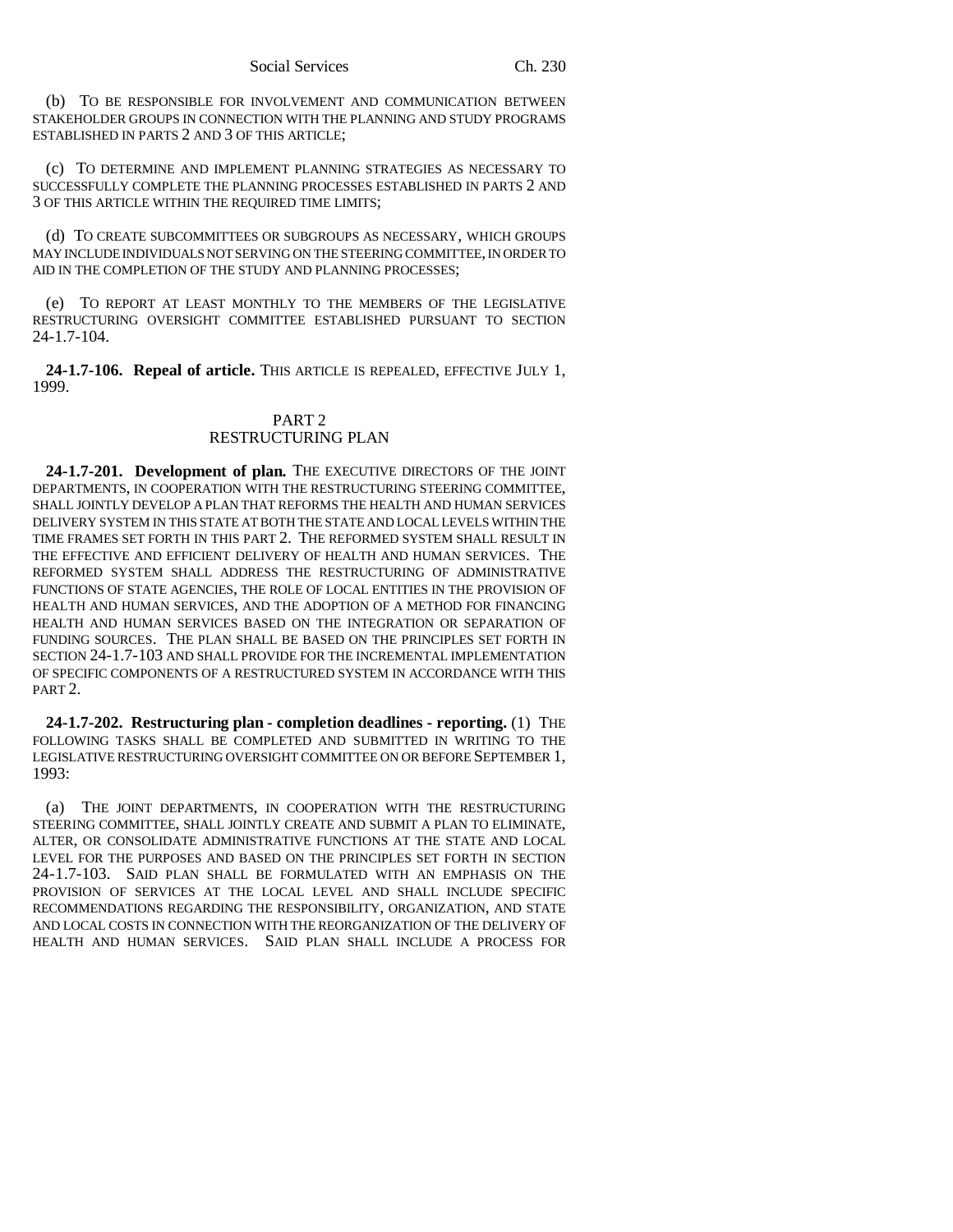IMPLEMENTATION OF ANY LOCAL LEVEL REORGANIZATION WHICH SHALL BE SUBJECT TO APPROVAL BY THE GENERAL ASSEMBLY THROUGH THE LEGISLATION REQUIRED PURSUANT TO SECTION 24-1.7-203.

(b) THE EXECUTIVE DIRECTORS OF THE JOINT DEPARTMENTS SHALL PROVIDE RECOMMENDATIONS TO THE LEGISLATIVE RESTRUCTURING OVERSIGHT COMMITTEE CONCERNING APPROPRIATE MECHANISMS FOR ORGANIZATION AND RULE-MAKING WITHIN THE DEPARTMENTS OF PUBLIC HEALTH AND ENVIRONMENT, HEALTH CARE POLICY AND FINANCING, AND HUMAN SERVICES. SAID RECOMMENDATIONS SHALL CLARIFY THE COORDINATION OF POLICY, BUDGET, AND PROGRAM RESPONSIBILITIES OF THE DEPARTMENTS OF HEALTH CARE POLICY AND FINANCING AND HUMAN SERVICES IN THOSE AREAS IN WHICH THE DEPARTMENT OF HEALTH CARE POLICY AND FINANCING AND THE DEPARTMENT OF HUMAN SERVICES ARE PROVIDING SERVICES TO THE SAME POPULATION. THIS CLARIFICATION SHALL ASSURE THAT LOCAL PROVIDERS AND CONSUMERS CAN ADDRESS AND RESOLVE ISSUES THROUGH ONE LEAD STATE AGENCY. THE EXECUTIVE DIRECTORS OF THE JOINT DEPARTMENTS SHALL CONSULT WITH THE RESTRUCTURING STEERING COMMITTEE IN ESTABLISHING RECOMMENDATIONS CONCERNING RULE-MAKING AND THE ROLE, CREATION, AND COMPOSITION OF BOARDS AND COMMITTEES WITHIN THE DEPARTMENTS OF PUBLIC HEALTH AND ENVIRONMENT, HEALTH CARE POLICY AND FINANCING, AND HUMAN SERVICES.

(2) THE FOLLOWING TASKS SHALL BE COMPLETED BY NOVEMBER 1, 1993:

(a) THE JOINT DEPARTMENTS AND THE RESTRUCTURING STEERING COMMITTEE SHALL MEET WITH THE LEGISLATIVE RESTRUCTURING OVERSIGHT COMMITTEE FOR REVIEW OF THE PLAN SUBMITTED PURSUANT TO SUBSECTION (1) OF THIS SECTION;

(b) UNDER THE DIRECTION OF THE LEGISLATIVE RESTRUCTURING OVERSIGHT COMMITTEE, THE JOINT DEPARTMENTS AND THE RESTRUCTURING STEERING COMMITTEE SHALL DISTRIBUTE THE PLAN TO STAKEHOLDER GROUPS FOR THE PURPOSE OF COMMENT; AND

(c) THE JOINT DEPARTMENTS AND THE RESTRUCTURING STEERING COMMITTEE SHALL PREPARE AND SUBMIT A FINAL REPORT RECOMMENDING STATUTORY CHANGES AND OTHER LEGISLATION NECESSARY FOR IMPLEMENTATION OF THE PLAN.

**24-1.7-203. Restructuring legislation - local concerns.** (1) THE MEMBERS OF THE LEGISLATIVE RESTRUCTURING OVERSIGHT COMMITTEE SHALL SUBMIT LEGISLATION FOR RESTRUCTURING THE HEALTH AND HUMAN SERVICES DELIVERY SYSTEM BASED ON THE RESULTS OF THE PLANNING PROCESSES ESTABLISHED IN THIS ARTICLE NO LATER THAN JANUARY 31, 1994. THE MEMBERS OF THE GENERAL ASSEMBLY SHALL BE PROVIDED WITH A STATEMENT OF LOCAL FISCAL IMPACT IN CONNECTION WITH SAID LEGISLATION.

(2) UNTIL SUCH TIME AS THE STUDY AND PLAN ESTABLISHED IN THIS PART 2 ARE COMPLETED, AND IN AN EFFORT TO LIMIT THE INCREASE IN THE FINANCIAL RESPONSIBILITY OF THE COUNTIES IN THIS STATE FOR HUMAN SERVICES DELIVERY SYSTEMS, THE GENERAL ASSEMBLY HAS ENACTED SECTION 26-1-122.5, C.R.S. THE LIMITATION CONTAINED IN SECTION 26-1-122.5,C.R.S., IS A SHORT-TERM SOLUTION TO THE FINANCIAL DIFFICULTIES THE COUNTIES HAVE BEEN SUFFERING DUE TO THE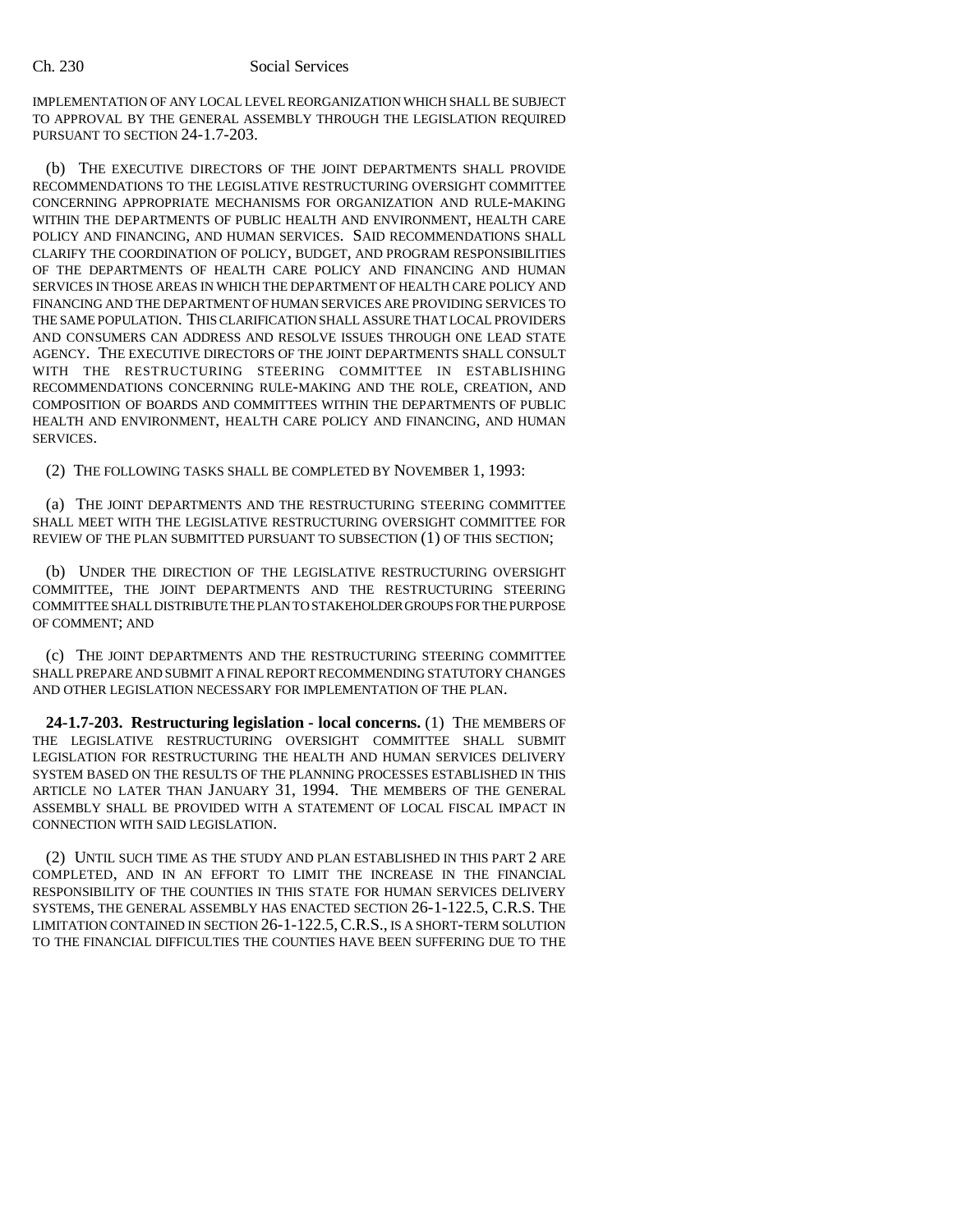Social Services Ch. 230

INCREASES IN SOCIAL SERVICES PROGRAMS. BY MAKING FUNDS AVAILABLE, THE STATE IS ENCOURAGING COUNTIES NOT TO EXERCISE ANY RIGHT A COUNTY MAY HAVE PURSUANT TO SECTION 20 (9) OF ARTICLE X OF THE COLORADO CONSTITUTION TO REDUCE OR END ITS FINANCIAL RESPONSIBILITIES IN CONNECTION WITH SOCIAL SERVICES PROGRAMS FOR A THREE-YEAR PERIOD COMMENCING WITH FISCAL YEAR 1993-94. NOTHING IN THIS SECTION OR SECTION 26-1-122.5, C.R.S., SHALL BE CONSTRUED TO LIMIT THE ABILITY OF THE RESTRUCTURING STEERING COMMITTEE TO CONSIDER AND RECOMMEND OPTIONS FOR RESTRUCTURING THE DELIVERY OF HUMAN SERVICES.

## PART 3 FEASIBILITY STUDY

**24-1.7-301. Feasibility study.** (1) THE EXECUTIVE DIRECTORS OF THE JOINT DEPARTMENTS, IN COOPERATION WITH THE RESTRUCTURING STEERING COMMITTEE, SHALL CONDUCT A FEASIBILITY STUDY OF THE METHODS FOR RESTRUCTURING STATE AND LOCAL GOVERNMENT SO AS TO INCREASE CONSUMER ACCESS TO HEALTH AND HUMAN SERVICES, TO INCREASE ECONOMIC EFFICIENCY, AND TO ELIMINATE DUPLICATIVE AND UNNECESSARY ADMINISTRATIVE FUNCTIONS IN CONNECTION WITH THE ADMINISTRATION AND DELIVERY OF HEALTH AND HUMAN SERVICES. SAID STUDY SHALL BE BASED UPON THE PRINCIPLES SET FORTH IN SECTION 24-1.7-103 AND MAY INCLUDE METHODS OF REORGANIZATION WHICH AFFECT STATE DEPARTMENTS OTHER THAN THE JOINT DEPARTMENTS.

(2) THE STUDY SHALL INCLUDE, BUT SHALL NOT BE LIMITED TO, AN EVALUATION OF THE MOST EFFICIENT AND EFFECTIVE OPERATION OF THE FOLLOWING:

(a) ENVIRONMENTAL PROGRAMS AND FUNCTIONS;

(b) REGULATORY FUNCTIONS;

(c) WORKERS' COMPENSATION AND HEALTH CARE BENEFIT PROGRAMS;

(d) ANY OTHER ISSUES RELATED TO THE PURPOSE OF THE STUDY AS SET FORTH IN SUBSECTION (1) OF THIS SECTION.

(3) THE EXECUTIVE DIRECTORS OF THE JOINT DEPARTMENTS ARE HEREBY AUTHORIZED TO ACCEPT ANY CONTRIBUTIONS, GRANTS, OR IN-KIND DONATIONS FROM PUBLIC OR PRIVATE SOURCES ON BEHALF OF THEIR RESPECTIVE DEPARTMENTS FOR THE PURPOSE OF IMPLEMENTING THIS SECTION.

(4) THE JOINT DEPARTMENTS ARE AUTHORIZED TO CONTRACT WITH ANY PRIVATE OR PUBLIC AGENCY, ANY INDIVIDUAL, OR ANY ORGANIZATION WHERE NECESSARY TO CONDUCT THE FEASIBILITY STUDY REQUIRED BY THIS PART 3.

**24-1.7-302. Reports.** THE EXECUTIVE DIRECTORS OF THE JOINT DEPARTMENTS, IN CONSULTATION WITH THE RESTRUCTURING STEERING COMMITTEE, SHALL SUBMIT A PRELIMINARY STATUS REPORT TO THE LEGISLATIVE RESTRUCTURING OVERSIGHT COMMITTEE NO LATER THAN JULY 1, 1994, AND A FINAL REPORT NO LATER THAN JANUARY 1, 1995, DETAILING THE RESULTS OF THE FEASIBILITY STUDY REQUIRED BY THIS PART 3. THE REPORT SHALL EVALUATE ALL PROPOSALS UNDERTAKEN BY THE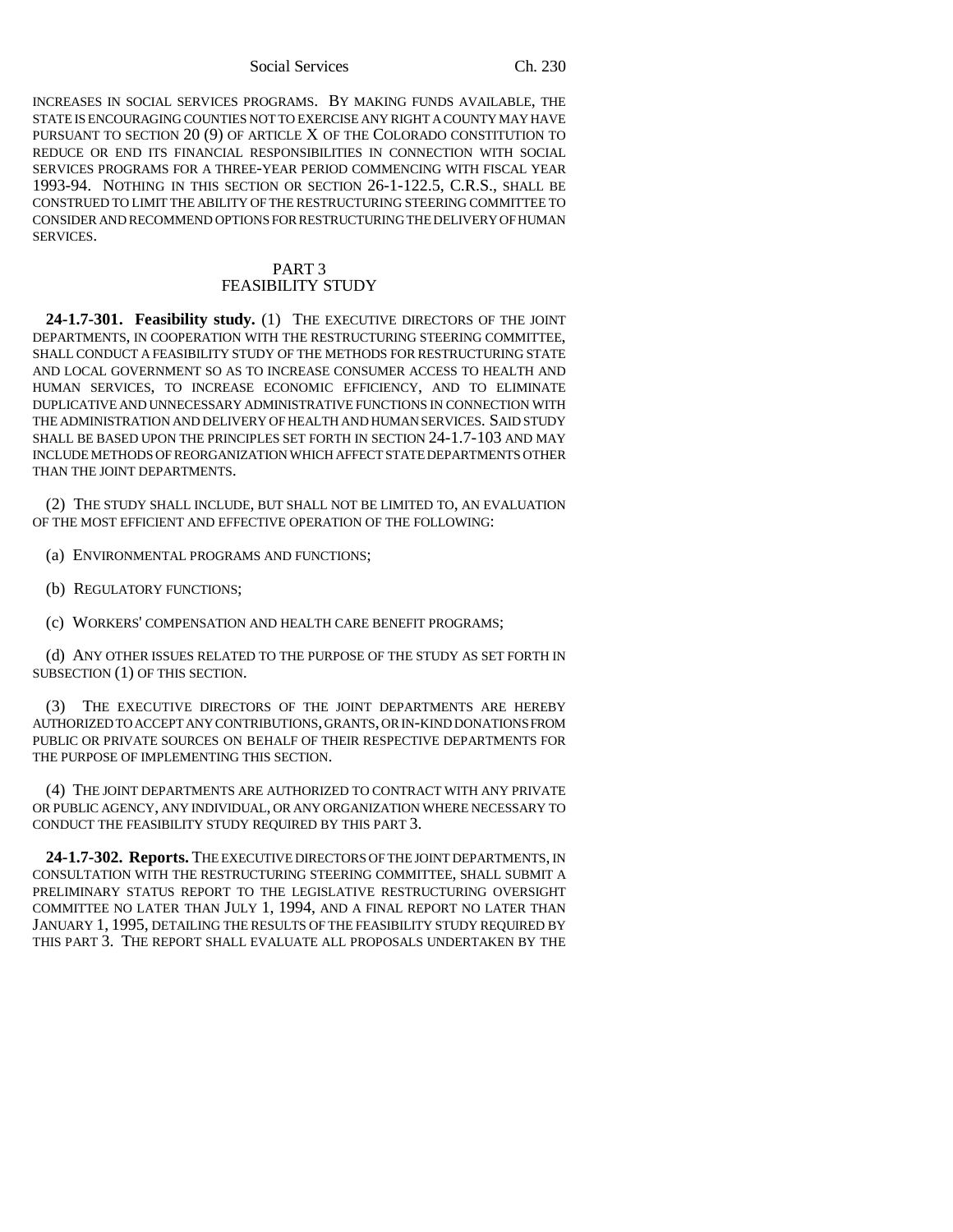STUDY AND SHALL INCLUDE RECOMMENDATIONS FOR RESTRUCTURING BASED ON SUCH EVALUATIONS.

## **TITLE 24 - ADMINISTRATIVE ORGANIZATION**

**SECTION 3.** 24-1-110, Colorado Revised Statutes, 1988 Repl. Vol., as amended, is amended to read:

**24-1-110. Principal departments.** (1) In accordance with the provisions of section 22 of article IV of the state constitution, all executive and administrative offices, agencies, and instrumentalities of the executive department of the state government and their respective functions, powers, and duties, except as otherwise provided by law, are allocated among and within the following principal departments created by this article:

- (a) Department of state;
- (b) Department of the treasury;
- (c) Department of law;
- (d) Department of higher education;
- (e) Department of education;
- (f) Department of administration;
- (g) Department of revenue;
- (h) Department of institutions;
- (i) Department of health PUBLIC HEALTH AND ENVIRONMENT;
- (j) Department of social services;
- (k) Department of labor and employment;
- (l) Department of regulatory agencies;
- (m) Department of agriculture;
- (n) Department of natural resources;
- (o) Department of local affairs;
- (p) (Deleted by amendment, L. 91, p. 1054, § 4, effective July 1, 1991.)
- (q) Department of military affairs;
- (r) Department of personnel;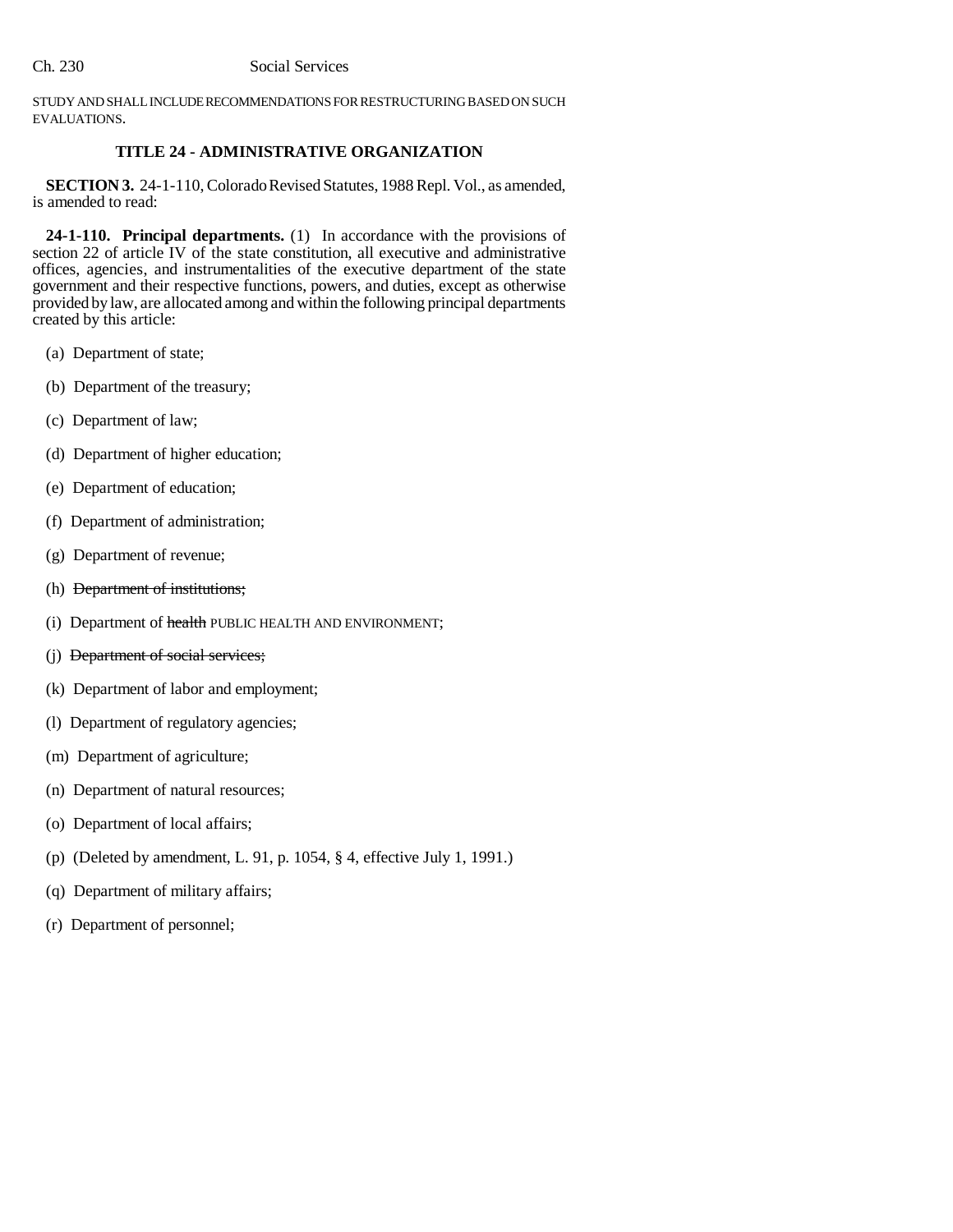(s) Repealed, L. 83, p. 971, section 28, effective July 1, 1984.

- (t) Department of corrections;
- (u) Department of public safety;
- (v) Department of transportation;
- (w) DEPARTMENT OF HUMAN SERVICES;
- (x) DEPARTMENT OF HEALTH CARE POLICY AND FINANCING.

**SECTION 4.** 24-1-118, Colorado Revised Statutes, 1988 Repl. Vol., as amended, is repealed as follows:

**24-1-118. Department of institutions - creation.** (1) There is hereby created a department of institutions, the head of which shall be the executive director of the department of institutions, who shall be appointed by the governor, with the consent of the senate, and who shall serve at the pleasure of the governor. The reappointment of an executive director after initial election of a governor shall be subject to the provisions of section 24-20-109.

(2) The department of institutions and the office of director of institutions, created by article 1 of title 27, C.R.S., and their powers, duties, and functions are transferred by a **type 2** transfer to the department of institutions created by this section.

(3) The department of institutions shall supervise and control the following institutions which are transferred by a **type 2** transfer to the department of institutions:

- (a) and (b) Repealed, L. 77, p. 955, § 37, effective August 1, 1977.
- (c) Colorado mental health institute at Pueblo;
- (d) Wheat Ridge regional center;
- (e) Grand Junction regional center;
- (f) Pueblo regional center;
- (g) Lookout Mountain school, at Golden;
- (h) Mount View school, at Morrison;
- (i) Colorado mental health institute at Fort Logan, in Denver.
- (j) and (k) Repealed, L. 88, p. 1431, § 10, effective June 11, 1988.
- (l) Repealed, L. 77, p. 1095, § 5, effective July 1, 1977.
- (m) Repealed, L. 77, p. 955, § 37, effective August 1, 1977.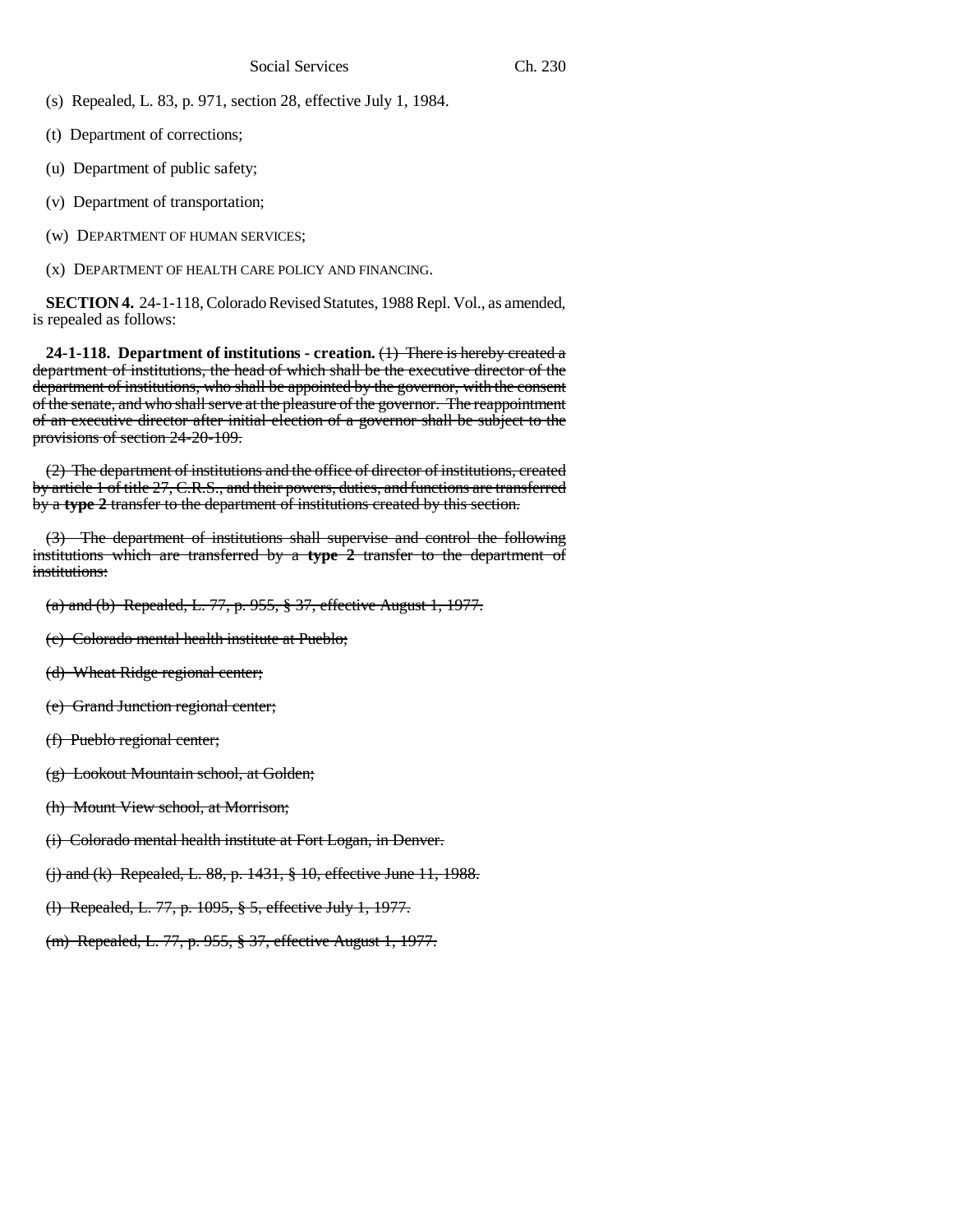(n) Repealed, L. 77, p. 293, § 7, effective May 26, 1977.

(4) Repealed, L. 77, p. 1095, § 5, effective July 1, 1977.

 $(5)$  (a) The department of institutions shall include the division of juvenile parole, created by part 12 of article 2 of title 19, C.R.S. The division of juvenile parole and the office of the director of juvenile parole shall exercise their powers and perform their duties and functions under the department of institutions as if transferred by a **type 2** transfer to the department as a division thereof.

(b) Repealed, L. 89, p. 922, § 9, effective July 1, 1989.

(5.5) The department of institutions shall include the juvenile parole board, created by part 12 of article 2 of title 19, C.R.S. The juvenile parole board shall exercise its power and perform its duties and functions under the department of institutions as if transferred by a **type 1** transfer to the department as a division thereof.

(6) The state council on developmental disabilities, created by part 2 of article 10.5 of title 27, C.R.S., shall exercise its powers and perform its duties and functions in the department of institutions as if it were transferred thereto by a **type 1** transfer.

**SECTION 5.** 24-1-119, Colorado Revised Statutes, 1988 Repl. Vol., as amended, is amended to read:

**24-1-119. Department of public health and environment - creation.** (1) There is hereby created a department of health PUBLIC HEALTH AND ENVIRONMENT. The head of the department shall be the executive director of the department of health PUBLIC HEALTH AND ENVIRONMENT. The governor shall appoint said executive director, with the consent of the senate, and the executive director shall serve at the pleasure of the governor. The reappointment of an executive director after initial election of a governor shall be subject to the provisions of section 24-20-109.

(2) The state board of health, created by part 1 of article 1 of title 25, C.R.S., and its powers, duties, and functions are transferred by a **type 1** transfer to the department of health PUBLIC HEALTH AND ENVIRONMENT as the state board of health.

(3) The state water quality control commission, created by part 2 of article 8 of title 25, C.R.S., and its powers, duties, and functions are transferred by a **type 1** transfer to the department of health PUBLIC HEALTH AND ENVIRONMENT as the state water quality control commission. Anything in this article to the contrary notwithstanding, the state board of health shall have no powers, duties, or functions with respect to water pollution control.

(4) Except for the state board of health, the state department of public health and the office of the executive director thereof, created by part 1 of article 1 of title 25, C.R.S., and their powers, duties, and functions are transferred by a **type 2** transfer to the department of health PUBLIC HEALTH AND ENVIRONMENT.

(5) The department of health PUBLIC HEALTH AND ENVIRONMENT shall consist of the following divisions: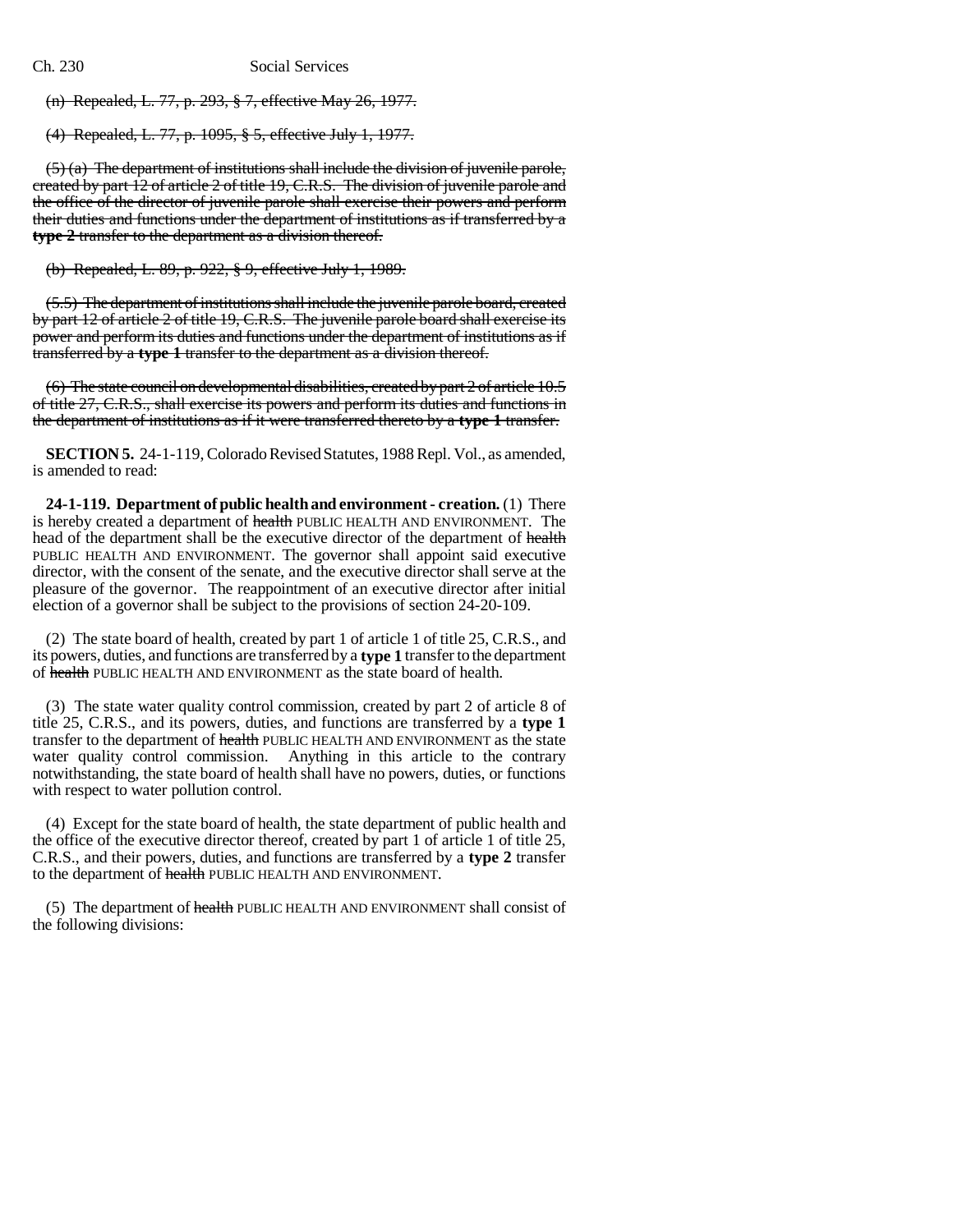Social Services Ch. 230

(a) Division of administration. The division of administration, created by part 1 of article 1 of title 25, C.R.S., except for the office of the executive director of the state department of public health, and its powers, duties, and functions are transferred by a **type 2** transfer to the department of health PUBLIC HEALTH AND ENVIRONMENT as the division of administration.

(b) (I) Division of alcohol and drug abuse. The division of alcohol and drug abuse, created pursuant to part 1 of article 1 of title 25, C.R.S., and its powers, duties, and functions are transferred by a **type 2** transfer to the department of health as the division of alcohol and drug abuse.

(II) The powers, duties, and functions relating to the alcohol and drug driving safety program specified in section  $42-4-1202$  (5), C.R.S., formerly vested in the division of highway safety in the state department of highways, are transferred by a **type 2** transfer to the division of alcohol and drug abuse.

(6) The division of administration shall include the following:

(a) The office of state chemist, created by part 4 of article 1 of title 25, C.R.S. Said office and its powers, duties, and functions are transferred by a **type 2** transfer to the department of health PUBLIC HEALTH AND ENVIRONMENT and allocated to the division of administration as a section thereof.

(b) The office of state registrar of vital statistics, created by article 2 of title 25, C.R.S. Said office and its powers, duties, and functions are transferred by a **type 2** transfer to the department of health PUBLIC HEALTH AND ENVIRONMENT and allocated to the division of administration as a section thereof.

(c) Repealed, L. 74, p. 277, § 6, effective July 1, 1974.

(d) The plant operators certification board, created by article 9 of title 25, C.R.S.

(7) (a) The air quality control commission, created by article 7 of title 25, C.R.S., shall exercise its powers and perform its duties and functions as if the same were transferred by a **type 1** transfer to the department of health PUBLIC HEALTH AND ENVIRONMENT. Anything in this article to the contrary notwithstanding, the state board of health shall have no powers, duties, or functions with respect to air pollution other than as provided in section 25-7-111 (1), C.R.S.

(b) Repealed, L. 84, p. 768, § 1, effective July 1, 1984.

(c) The office of technical secretary, created by article 7 of title 25, C.R.S., shall exercise its powers and perform its duties and functions as if the same were transferred by a **type 1** transfer to the department of health PUBLIC HEALTH AND ENVIRONMENT and allocated to the air quality control commission.

(8) The hazardous waste commission, created in part 3 of article 15 of title 25, C.R.S., shall exercise its powers and perform its duties and functions as if the same were transferred by a **type 1** transfer to the department of health PUBLIC HEALTH AND ENVIRONMENT.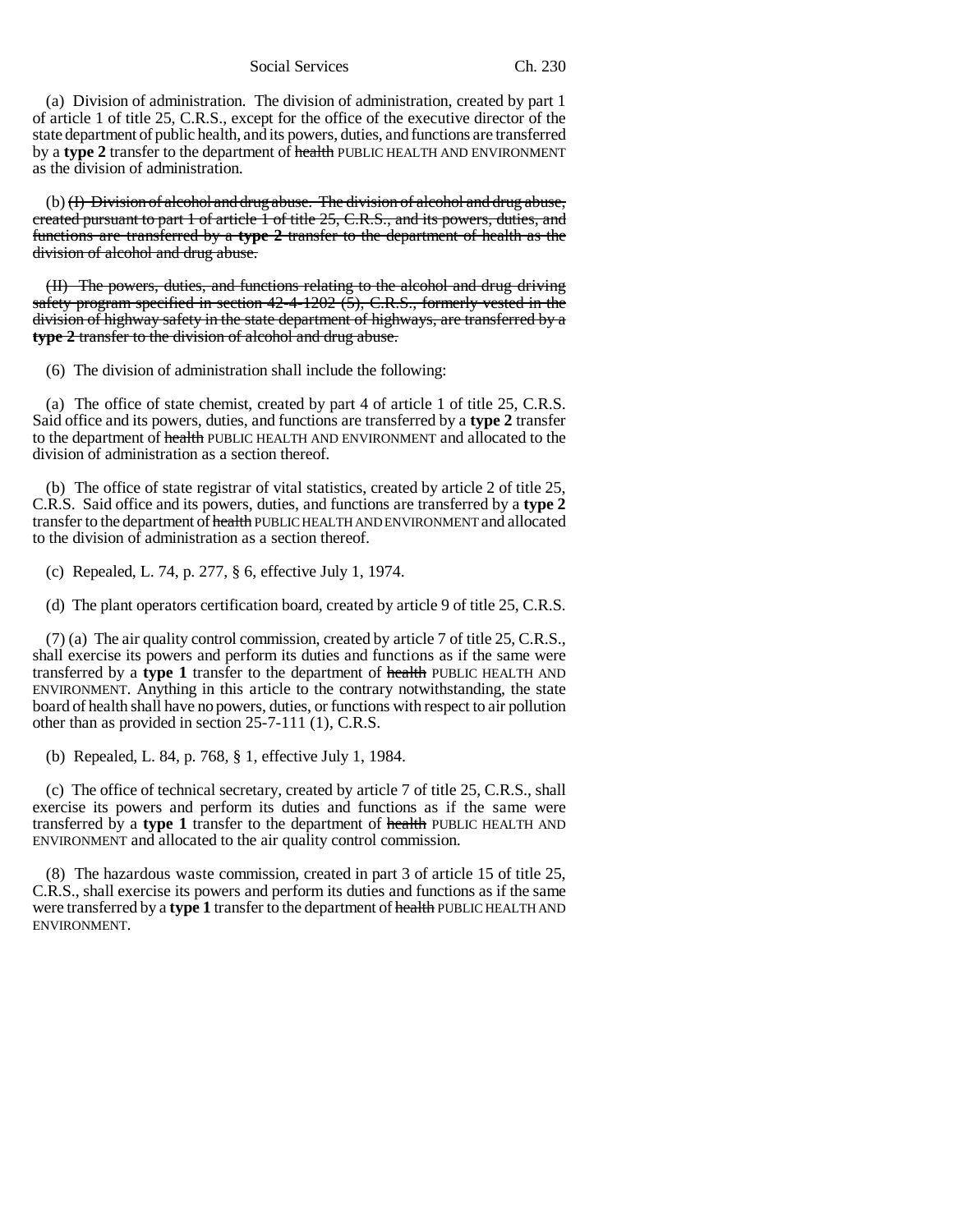**SECTION 6.** Article 1 of title 24, Colorado Revised Statutes, 1988 Repl. Vol., as amended, is amended BY THE ADDITION OF A NEW SECTION to read:

**24-1-119.5. Department of health care policy and financing - creation.** (1) THERE IS HEREBY CREATED A DEPARTMENT OF HEALTH CARE POLICY AND FINANCING, THE HEAD OF WHICH SHALL BE THE EXECUTIVE DIRECTOR OF THE DEPARTMENT OF HEALTH CARE POLICY AND FINANCING, WHICH OFFICE IS HEREBY CREATED. THE GOVERNOR SHALL APPOINT THE EXECUTIVE DIRECTOR, WITH THE CONSENT OF THE SENATE, AND THE EXECUTIVE DIRECTOR SHALL SERVE AT THE PLEASURE OF THE GOVERNOR. THE REAPPOINTMENT OF AN EXECUTIVE DIRECTOR AFTER INITIAL ELECTION OF A GOVERNOR SHALL BE SUBJECT TO THE PROVISIONS OF SECTION 24-20-109.

(2) THE POWERS, DUTIES, AND FUNCTIONS RELATING TO THE "COLORADO MEDICAL ASSISTANCE ACT", AS SPECIFIED IN ARTICLE 4 OF TITLE 26,C.R.S., ARE TRANSFERRED BY A **TYPE 2** TRANSFER TO THE DEPARTMENT OF HEALTH CARE POLICY AND FINANCING.

(3) THE COLORADO HEALTH DATA COMMISSION, CREATED BY ARTICLE 28 OF TITLE 25, C.R.S., AND ITS POWERS, DUTIES, AND FUNCTIONS ARE TRANSFERRED BY A **TYPE 2** TRANSFER TO THE DEPARTMENT OF HEALTH CARE POLICY AND FINANCING.

(4) THE POWERS, DUTIES, AND FUNCTIONS RELATING TO THE "REFORM ACT FOR THE PROVISION OF HEALTH CARE FOR THE MEDICALLY INDIGENT", AS SPECIFIED IN ARTICLE 15 OF TITLE 26, C.R.S., ARE TRANSFERRED BY A **TYPE 2** TRANSFER TO THE DEPARTMENT OF HEALTH CARE POLICY AND FINANCING.

**SECTION 7.** 24-1-120, Colorado Revised Statutes, 1988 Repl. Vol., as amended, is REPEALED AND REENACTED, WITH AMENDMENTS, to read:

**24-1-120. Department of human services - creation.** (1) THERE IS HEREBY CREATED A DEPARTMENT OF HUMAN SERVICES, THE HEAD OF WHICH SHALL BE THE EXECUTIVE DIRECTOR OF THE DEPARTMENT OF HUMAN SERVICES, WHICH OFFICE IS HEREBY CREATED. THE GOVERNOR SHALL APPOINT THE EXECUTIVE DIRECTOR, WITH THE CONSENT OF THE SENATE, AND THE EXECUTIVE DIRECTOR SHALL SERVE AT THE PLEASURE OF THE GOVERNOR. THE REAPPOINTMENT OF AN EXECUTIVE DIRECTOR AFTER INITIAL ELECTION OF A GOVERNOR SHALL BE SUBJECT TO THE PROVISIONS OF SECTION 24-20-109.

(2) EXCEPT AS OTHERWISE PROVIDED IN TITLE 26, C.R.S., THE POWERS, DUTIES, AND FUNCTIONS OF THE DEPARTMENT OF SOCIAL SERVICES AND THE DEPARTMENT OF INSTITUTIONS ARE TRANSFERRED BY A **TYPE 3** TRANSFER TO THE DEPARTMENT OF HUMAN SERVICES, AND THE DEPARTMENT OF SOCIAL SERVICES AND THE DEPARTMENT OF INSTITUTIONS ARE ABOLISHED.

(3) THE STATE BOARD OF SOCIAL SERVICES, CREATED BY ARTICLE 1 OF TITLE 26, C.R.S., AND ITS POWERS, DUTIES, AND FUNCTIONS ARE TRANSFERRED BY A **TYPE 1** TRANSFER TO THE DEPARTMENT OF HUMAN SERVICES AS THE STATE BOARD OF HUMAN SERVICES.

(4) UNLESS OTHERWISE TRANSFERRED TO THE DEPARTMENT OF HEALTH CARE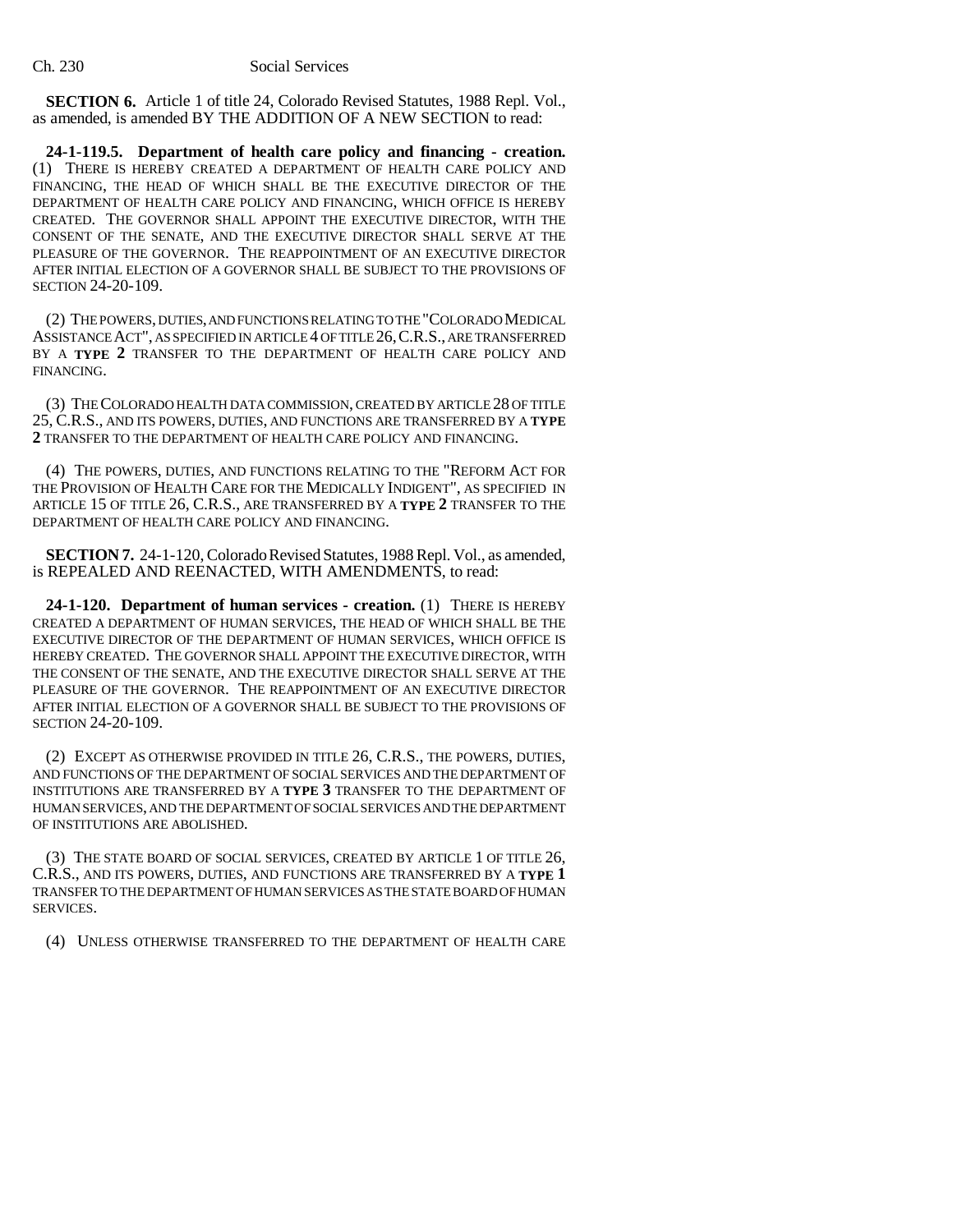POLICY AND FINANCING OR THE DEPARTMENT OF PUBLIC HEALTH AND ENVIRONMENT, THE DEPARTMENT OF HUMAN SERVICES SHALL EXERCISE THE FOLLOWING POWERS AND PERFORM THE FOLLOWING DUTIES:

(a) POWERS, DUTIES, AND FUNCTIONS RELATING TO PUBLIC ASSISTANCE AND WELFARE, WHICH ARE TRANSFERRED BY A **TYPE 2** TRANSFER TO THE DEPARTMENT OF HUMAN SERVICES;

(b) POWERS, DUTIES, AND FUNCTIONS RELATING TO VOCATIONAL REHABILITATION, WHICH ARE TRANSFERRED BY A **TYPE 2** TRANSFER TO THE DEPARTMENT OF HUMAN **SERVICES** 

(5) THE DEPARTMENT OF HUMAN SERVICES SHALL INCLUDE THE FOLLOWING:

(a) THE COLORADO COMMISSION ON THE AGING AND THE OFFICE OF THE DIRECTOR THEREOF. SAID OFFICE AND DIRECTOR AND THEIR POWERS, DUTIES, AND FUNCTIONS ARE TRANSFERRED BY A **TYPE 2** TRANSFER TO THE DEPARTMENT OF HUMAN SERVICES.

(b) THE TRINIDAD STATE NURSING HOME AND THE COLORADO STATE VETERANS CENTER, WHICH ARE TRANSFERRED BY A **TYPE 2** TRANSFER TO THE DEPARTMENT OF HUMAN SERVICES;

(c) THE COLORADO STATE VETERANS NURSING HOMES, CREATED BY PART 4 OF ARTICLE 12 OF TITLE 26,C.R.S., WHICH ARE TRANSFERRED BY A **TYPE 2** TRANSFER TO THE DEPARTMENT OF HUMAN SERVICES;

(d) THE MERIT SYSTEM COUNCIL, CREATED BY ARTICLE 1 OF TITLE 26,C.R.S. SAID COUNCIL AND ITS POWERS, DUTIES, AND FUNCTIONS ARE TRANSFERRED BY A **TYPE 2** TRANSFER TO THE DEPARTMENT OF HUMAN SERVICES.

(e) THE POWERS, DUTIES, AND FUNCTIONS REGARDING THE STATE INFORMATION AGENCY UNDER THE "REVISED UNIFORM RECIPROCAL ENFORCEMENT OF SUPPORT ACT", CREATED BY ARTICLE 5 OF TITLE 14, C.R.S. SAID POWERS, DUTIES, AND FUNCTIONS ARE TRANSFERRED BY A **TYPE 2** TRANSFER TO THE DEPARTMENT OF HUMAN SERVICES.

(f) THE STATE OFFICE ON AGING, CREATED BY PART 2 OF ARTICLE 11 OF TITLE 26, C.R.S. SAID STATE OFFICE AND ITS POWERS, DUTIES, AND FUNCTIONS ARE TRANSFERRED BY A **TYPE 2** TRANSFER TO THE DEPARTMENT OF HUMAN SERVICES.

(g) THE ADOPTION INTERMEDIARY COMMISSION, CREATED BY PART 3 OF ARTICLE 5 OF TITLE 19, C.R.S. SAID COMMISSION AND ITS POWERS, DUTIES, AND FUNCTIONS ARE TRANSFERRED BY A **TYPE 1** TRANSFER TO THE DEPARTMENT OF HUMAN SERVICES.

(6) THE DEPARTMENT SHALL CONSIST OF THE FOLLOWING DIVISIONS:

(a) THE DIVISION OF VETERANS AFFAIRS AND THE COLORADO BOARD OF VETERANS AFFAIRS. SAID DIVISION AND BOARD AND THEIR POWERS, DUTIES, AND FUNCTIONS ARE TRANSFERRED BY A **TYPE 2** TRANSFER TO THE DEPARTMENT OF HUMAN SERVICES.

(b) THE DIVISION OF JUVENILE PAROLE, CREATED BY PART 12 OF ARTICLE 2 OF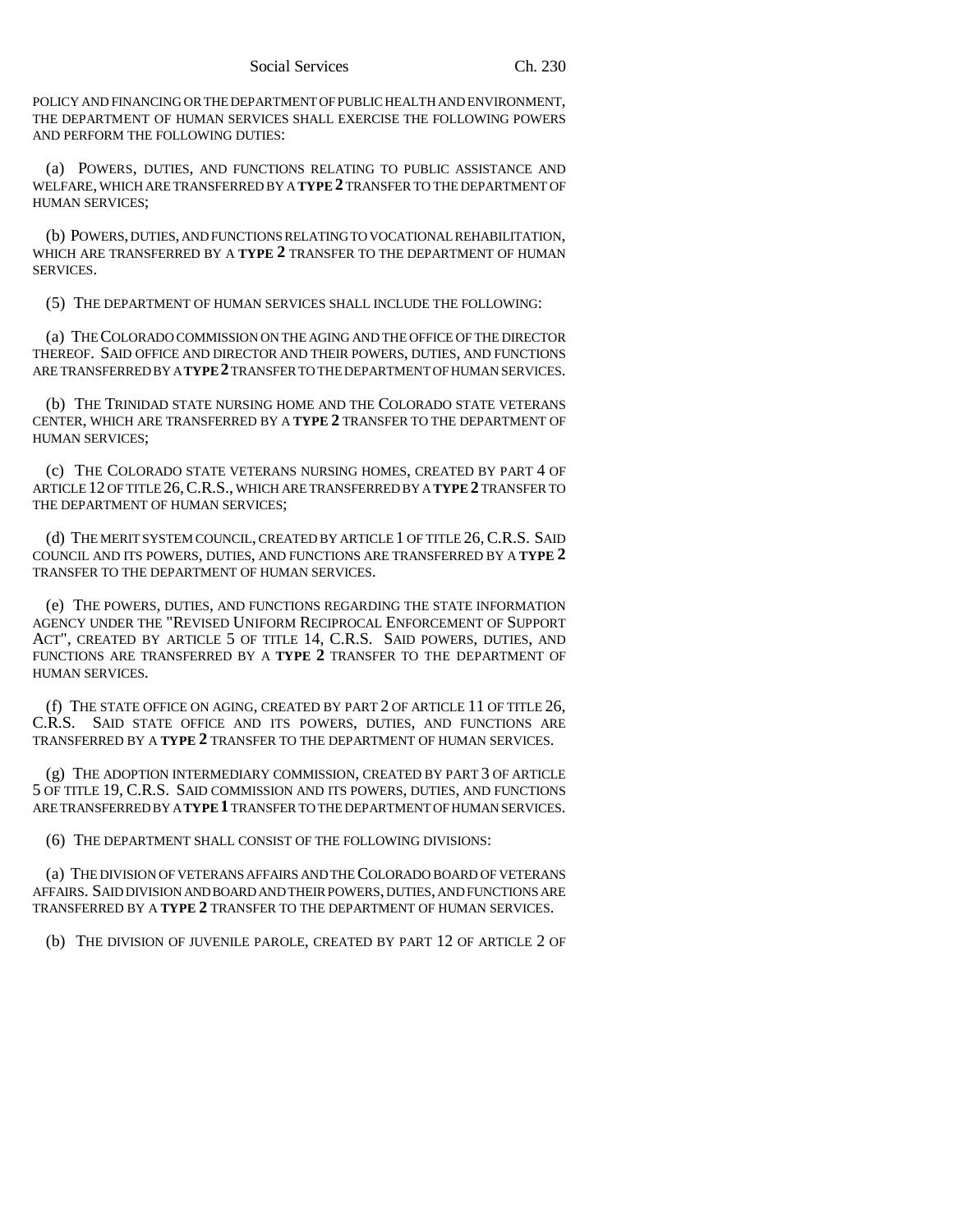TITLE 19, C.R.S. THE DIVISION OF JUVENILE PAROLE AND THE OFFICE OF THE DIRECTOR OF JUVENILE PAROLE AND THEIR POWERS, DUTIES, AND FUNCTIONS ARE TRANSFERRED BY A **TYPE 2** TRANSFER TO THE DEPARTMENT OF HUMAN SERVICES.

(c) THE JUVENILE PAROLE BOARD, CREATED BY PART 12 OF ARTICLE 2 OF TITLE 19, C.R.S. THE JUVENILE PAROLE BOARD AND ITS POWERS, DUTIES, AND FUNCTIONS ARE TRANSFERRED BY A **TYPE 1** TRANSFER TO THE DEPARTMENT OF HUMAN SERVICES AS A DIVISION THEREOF.

(d) THE DIVISION OF ALCOHOL AND DRUG ABUSE, CREATED PURSUANT TO PART 1 OF ARTICLE 1 OF TITLE 25, C.R.S. THE DIVISION OF ALCOHOL AND DRUG ABUSE AND ITS POWERS, DUTIES, AND FUNCTIONS, INCLUDING THE POWERS, DUTIES, AND FUNCTIONS RELATING TO THE ALCOHOL AND DRUG DRIVING SAFETY PROGRAM SPECIFIED IN SECTION 42-4-1202 (5), C.R.S., ARE TRANSFERRED BY A **TYPE 2** TRANSFER TO THE DEPARTMENT OF HUMAN SERVICES.

(7) THE DEPARTMENT OF HUMAN SERVICES SHALL SUPERVISE AND CONTROL THE FOLLOWING INSTITUTIONS WHICH ARE TRANSFERRED BY A **TYPE 2** TRANSFER TO THE DEPARTMENT OF HUMAN SERVICES:

- (a) COLORADO MENTAL HEALTH INSTITUTE AT PUEBLO;
- (b) WHEAT RIDGE REGIONAL CENTER;
- (c) GRAND JUNCTION REGIONAL CENTER;
- (d) PUEBLO REGIONAL CENTER;
- (e) LOOKOUT MOUNTAIN SCHOOL AT GOLDEN;
- (f) MOUNT VIEW SCHOOL AT MORRISON;
- (g) COLORADO MENTAL HEALTH INSTITUTE AT FORT LOGAN, IN DENVER;
- (h) ADAMS YOUTH SERVICES CENTER AT BRIGHTON;
- (i) GILLIAM YOUTH SERVICES CENTER AT DENVER;
- (j) GRAND MESA YOUTH SERVICES CENTER AT GRAND JUNCTION;
- (k) PUEBLO YOUTH SERVICES CENTER;
- (l) ZEBULON PIKE YOUTH SERVICES CENTER AT COLORADO SPRINGS;
- (m) LOOKOUT MOUNTAIN YOUTH SERVICES CENTER AT GOLDEN;
- (n) MOUNT VIEW YOUTH SERVICES CENTER AT DENVER;
- (o) LATHROP PARK YOUTH CAMP AT WALSENBERG.
- (8) THE STATE PLANNING COUNCIL ON DEVELOPMENTAL DISABILITIES, CREATED BY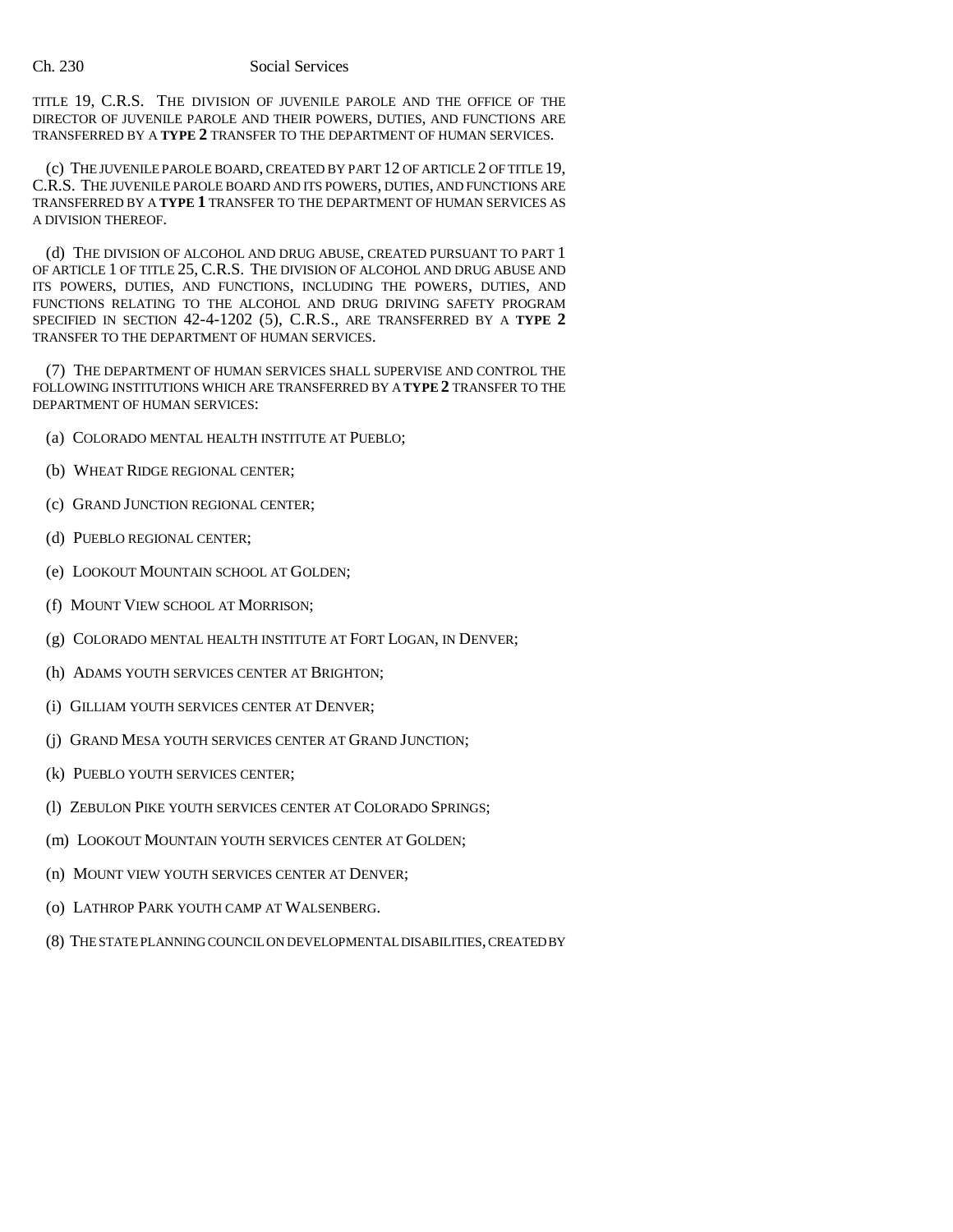PART 2 OF ARTICLE 10.5 OF TITLE 27, C.R.S., AND ITS POWERS, DUTIES, AND FUNCTIONS ARE TRANSFERRED BY A **TYPE 1** TRANSFER TO THE DEPARTMENT OF HUMAN SERVICES.

**SECTION 8.** 24-1-125 (5), Colorado Revised Statutes, 1988 Repl. Vol., is repealed as follows:

**24-1-125. Department of local affairs - creation.** (5) The Colorado health data commission, created by article 28 of title 25, C.R.S., shall exercise its powers and perform its duties and functions as if the same were transferred by a **type 1** transfer to the department of local affairs as the Colorado health data commission.

## **TITLE 25 - THE DEPARTMENT OF PUBLIC HEALTH AND ENVIRONMENT**

**SECTION 9.** 25-1-101, Colorado Revised Statutes, 1989 Repl. Vol., is amended to read:

**25-1-101. Construction of terms.** (1) When any law of this state refers to the executive director of the state department of public health OR OF THE DEPARTMENT OF HEALTH, said law shall be construed as referring to the executive director of the department of health PUBLIC HEALTH AND ENVIRONMENT.

(2) Whenever any law of this state refers to the state department of public health OR TO THE DEPARTMENT OF HEALTH, said law shall be construed as referring to the department of health PUBLIC HEALTH AND ENVIRONMENT.

**SECTION 10.** Part 1 of article 1 of title 25, Colorado Revised Statutes, 1989 Repl. Vol., as amended, is amended BY THE ADDITION OF A NEW SECTION to read:

**25-1-101.5. Authority of revisor of statutes to amend references to department - affected statutory provisions.** THE REVISOR OF STATUTES IS HEREBY AUTHORIZED TO CHANGE ALL REFERENCES IN THE COLORADO REVISED STATUTES TO THE DEPARTMENT OF HEALTH FROM SAID REFERENCE TO THE DEPARTMENT OF PUBLIC HEALTH AND ENVIRONMENT, AS APPROPRIATE. IN CONNECTION WITH SUCH AUTHORITY, THE REVISOR OF STATUTES IS HEREBY AUTHORIZED TO AMEND OR DELETE PROVISIONS OF THE COLORADO REVISED STATUTES SO AS TO MAKE THE STATUTES CONSISTENT WITH THE RENAMING OF THE DEPARTMENT TO THE DEPARTMENT OF PUBLIC HEALTH AND ENVIRONMENT.

**SECTION 11.** 25-1-102, Colorado Revised Statutes, 1989 Repl. Vol., as amended, is amended to read:

**25-1-102. Department created - executive director - divisions.** (1) There is hereby created a department of health PUBLIC HEATH AND ENVIRONMENT, referred to in this part 1 as the "department". The head of the department shall be the executive director of the department of health PUBLIC HEALTH AND ENVIRONMENT, which office is hereby created. The governor shall appoint said executive director, with the consent of the senate, and the executive director shall serve at the pleasure of the governor. The reappointment of an executive director after initial election of a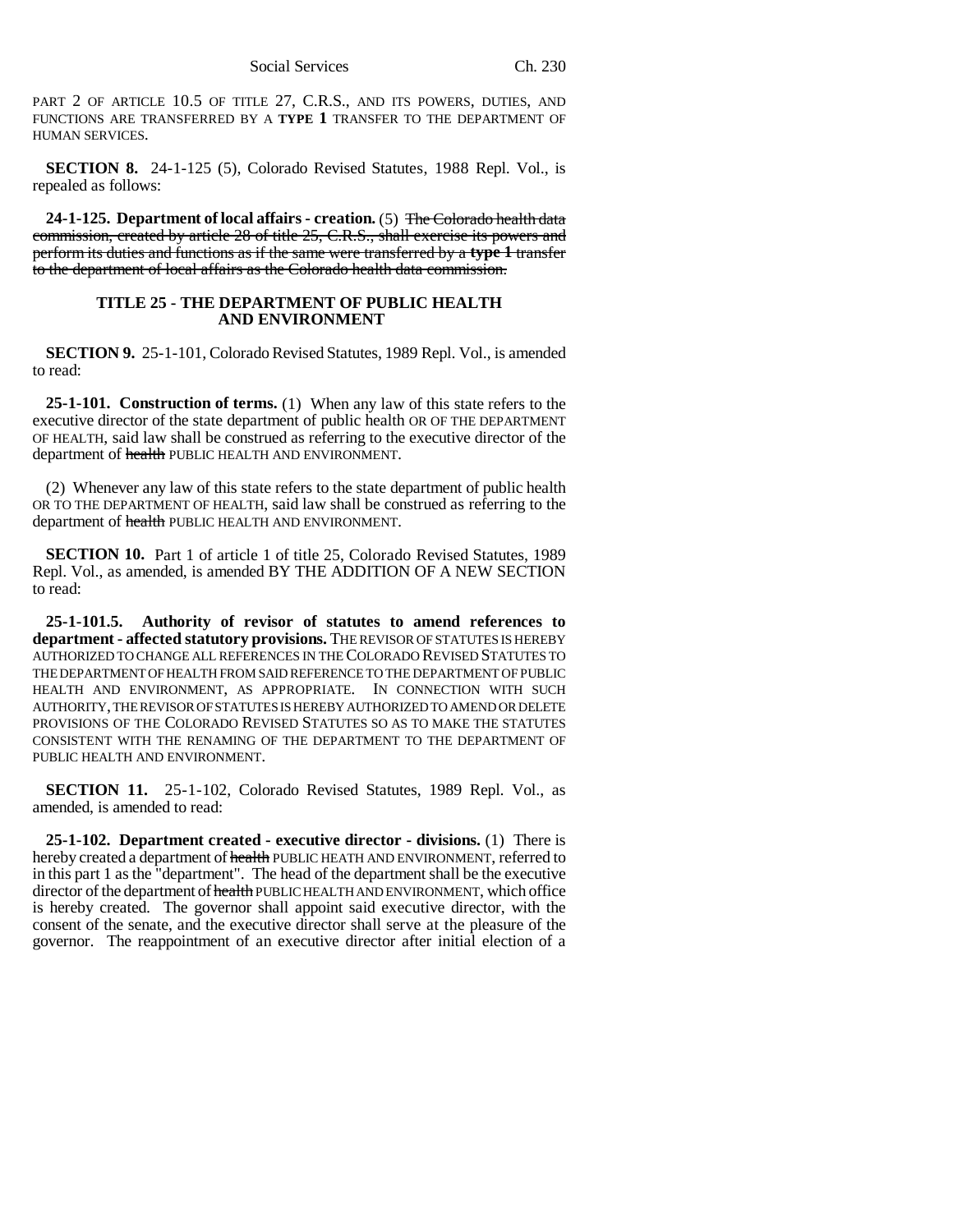governor shall be subject to the provisions of section 24-20-109, C.R.S. The executive director shall administer the department, subject to the authority of the state board of health, the air quality control commission, the state water quality control commission, and the hazardous waste commission.

(2) The department shall consist of the following divisions:

(a) The division of administration, and such sections and units established as provided by law;

(b) The division of alcohol and drug abuse.

**SECTION 12.** 25-1-107 (1) (1), Colorado Revised Statutes, 1989 Repl. Vol., is amended BY THE ADDITION OF A NEW SUBPARAGRAPH to read:

**25-1-107. Powers and duties of the department.** (1) The department has, in addition to all other powers and duties imposed upon it by law, the following powers and duties:

(l) (II.5) TO PROMULGATE RULES AND REGULATIONS CONCERNING ADULT FOSTER CARE FACILITIES AND THE CERTIFICATION OF ADULT FOSTER CARE FACILITIES AS SET FORTH IN SECTION 26-2-122.3, C.R.S.

**SECTION 13.** 25-1-107 (1) (u), Colorado Revised Statutes, 1989 Repl. Vol., is amended to read:

**25-1-107. Powers and duties of the department.** (1) The department has, in addition to all other powers and duties imposed upon it by law, the following powers and duties:

(u) (I) To study the problem of alcoholism, including methods and facilities available for the care, custody, detention, treatment, employment, and rehabilitation of persons addicted to the intemperate use of spirituous or intoxicating liquors. It shall develop information on the subject of alcoholism for the assistance and guidance of courts, welfare agencies, hospitals, and the public. Such information shall include information on existing private agencies and services which are available to persons suffering from alcoholism. The department shall from time to time submit, together with its annual report, a special report containing the following:

(A) The financial cost to the state and its political subdivisions directly or indirectly attributable to alcoholism;

(B) The feasibility and need of establishing state-supported institutions to provide for the care, custody, and treatment of alcoholics;

(C) If the establishment of state institutions for the care of alcoholics is recommended, specific recommendations in detail concerning: The type of institution, location, cost of acquisition or construction, required staffing, costs of operation, source of funds, and such other information as may be deemed necessary to present concrete legislative prospects to the general assembly upon the subject of the responsibility, care, and treatment of residents of Colorado affected with alcoholism;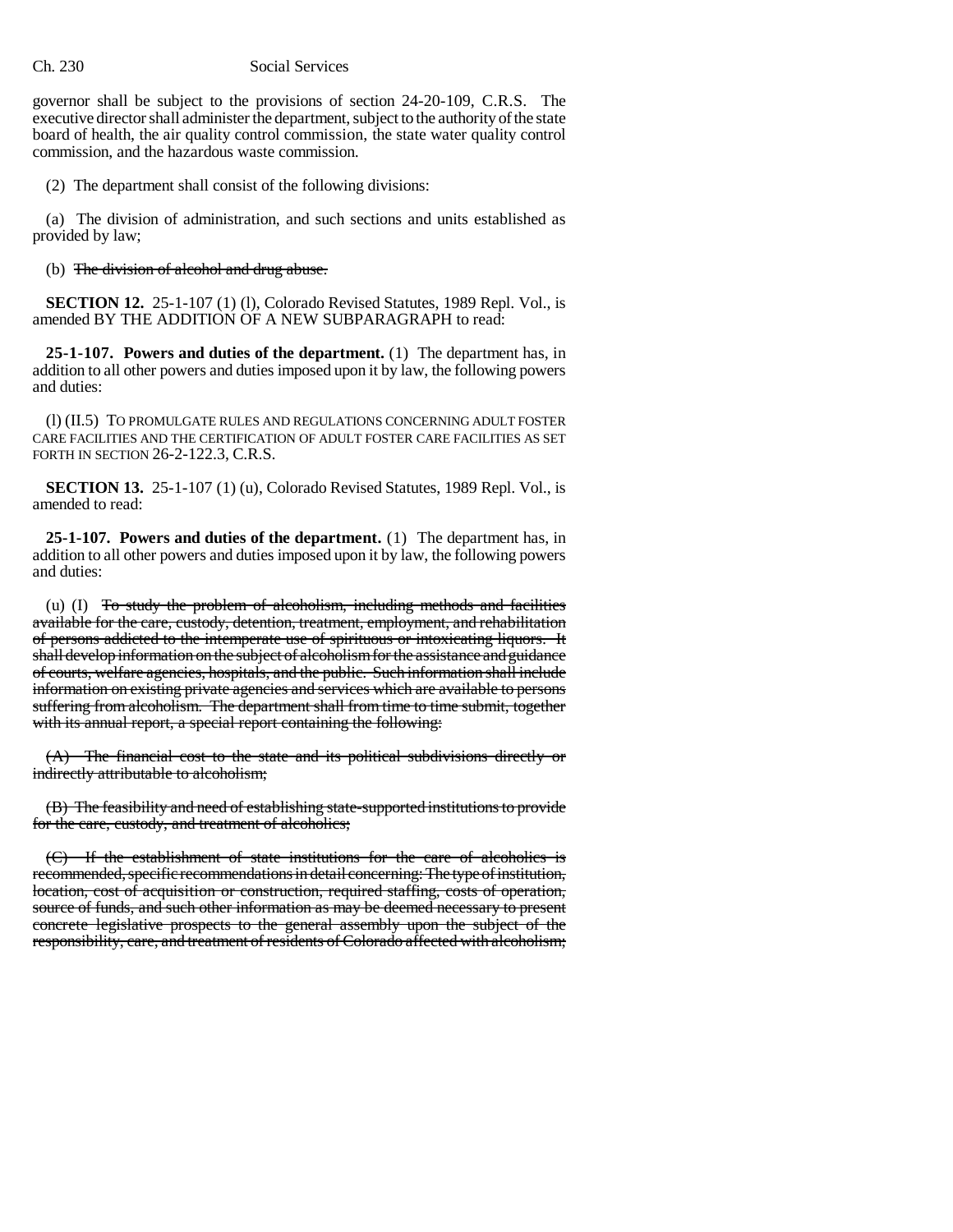(D) Recommendations on statutory procedure to govern the admittance, commitment, parole, transfer, and discharge of voluntary and involuntary alcoholic patients.

(II) The department may TO accept or refuse to accept, on behalf of and in the name of the state, gifts, donations, and grants for any purpose connected with the work and **program** PROGRAMS of the department. Any such property so given shall be held by the state treasurer, but the department with the approval of the governor, shall have the power to direct the disposition of any property so given for any purpose consistent with the terms and conditions under which such gift was created.

(III) The executive director shall establish within the department a separate division which shall administer the duties imposed upon the department by this paragraph (u).

**SECTION 14.** Part 1 of article 1 of title 25, Colorado Revised Statutes, 1989 Repl. Vol., as amended, is amended BY THE ADDITION OF A NEW SECTION to read:

**25-1-123. Restructure of health and human services - development of plan - participation of department required.** THE DEPARTMENT, IN COOPERATION WITH THE DEPARTMENT OF HEALTH CARE POLICY AND FINANCING AND THE DEPARTMENT OF HUMAN SERVICES, SHALL DEVELOP A PLAN FOR THE RESTRUCTURING OF THE HEALTH AND HUMAN SERVICES DELIVERY SYSTEM IN THE STATE IN ACCORDANCE WITH ARTICLE 1.7 OF TITLE 24, C.R.S.

## **TITLE 25.5 - THE DEPARTMENT OF HEALTH CARE POLICY AND FINANCING**

**SECTION 15.** Vol. 11A, Colorado Revised Statutes, 1989 Repl. Vol., as amended, is amended BY THE ADDITION OF A NEW TITLE to read:

## **TITLE 25.5 HEALTH CARE POLICY AND FINANCING**

## **ARTICLE 1 Department of Health Care Policy and Financing**

## PART 1 GENERAL PROVISIONS

**25.5-1-101. Short title.** THIS TITLE SHALL BE KNOWN AND MAY BE CITED AS THE "STATE HEALTH CARE POLICY AND FINANCING ACT".

**25.5-1-102. Legislative declaration.** (1) THE GENERAL ASSEMBLY DECLARES THAT STATE AND LOCAL POLICYMAKERS AND HEALTH AND HUMAN SERVICES ADMINISTRATORS RECOGNIZE THAT THE MANAGEMENT OF AND THE DELIVERY SYSTEM FOR HEALTH AND HUMAN SERVICES HAVE BECOME COMPLEX, FRAGMENTED, AND COSTLY AND THAT THE HEALTH AND HUMAN SERVICES DELIVERY SYSTEM IN THIS STATE SHOULD BE RESTRUCTURED TO ADEQUATELY ADDRESS THE NEEDS OF COLORADO CITIZENS.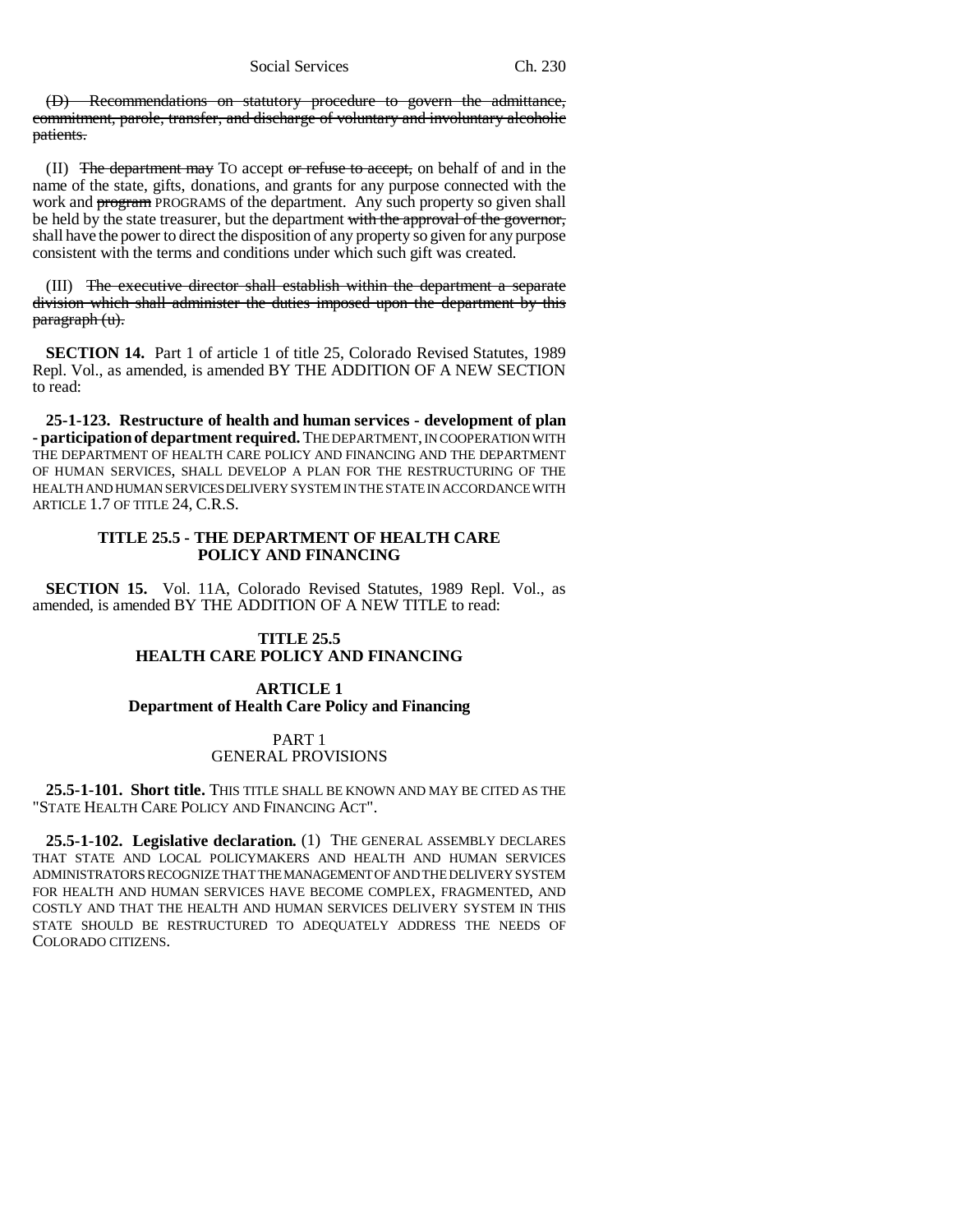(2) THE GENERAL ASSEMBLY FURTHER FINDS AND DECLARES THAT A CONTINUING BUDGET CRISIS MAKES IT UNLIKELY THAT FUNDING SOURCES WILL KEEP PACE WITH THE INCREASING DEMANDS OF HEALTH AND HUMAN SERVICES.

(3) THEREFORE, THE GENERAL ASSEMBLY FINDS THAT IT IS APPROPRIATE TO RESTRUCTURE PRINCIPAL DEPARTMENTS RESPONSIBLE FOR OVERSEEING THE DELIVERY OF HEALTH AND HUMAN SERVICES AND TO REFORM THE STATE'S HEALTH AND HUMAN SERVICES ADMINISTRATION AND DELIVERY SYSTEM, USING GUIDING PRINCIPLES AND WITHIN THE TIME FRAMES SET FORTH IN ARTICLE 1.7 OF TITLE 24, C.R.S. IT IS THE GENERAL ASSEMBLY'S INTENT THAT THE DEPARTMENTS OF PUBLIC HEALTH AND ENVIRONMENT, HEALTH CARE POLICY AND FINANCING, AND HUMAN SERVICES BE OPERATIONAL, EFFECTIVE JULY 1, 1994.

**25.5-1-103. Definitions.** AS USED IN THIS TITLE, UNLESS THE CONTEXT OTHERWISE REQUIRES:

(1) "COMMISSION" MEANS THE COLORADO HEALTH DATA COMMISSION CREATED IN ARTICLE 28 OF TITLE 25, C.R.S.

(2) "EXECUTIVE DIRECTOR" MEANS THE EXECUTIVE DIRECTOR OF THE DEPARTMENT OF HEALTH CARE POLICY AND FINANCING.

(3) "STATE DEPARTMENT" MEANS THE DEPARTMENT OF HEALTH CARE POLICY AND FINANCING.

**25.5-1-104. Department of health care policy and financing created executive director - powers, duties, and functions.** (1) THERE IS HEREBY CREATED THE DEPARTMENT OF HEALTH CARE POLICY AND FINANCING, THE HEAD OF WHICH SHALL BE THE EXECUTIVE DIRECTOR OF THE DEPARTMENT OF HEALTH CARE POLICY AND FINANCING, WHICH OFFICE IS HEREBY CREATED. THE EXECUTIVE DIRECTOR SHALL BE APPOINTED BY THE GOVERNOR, WITH THE CONSENT OF THE SENATE, AND SHALL SERVE AT THE PLEASURE OF THE GOVERNOR. THE REAPPOINTMENT OF AN EXECUTIVE DIRECTOR AFTER AN INITIAL ELECTION OF A GOVERNOR SHALL BE SUBJECT TO THE PROVISIONS OF SECTION 24-20-109, C.R.S. THE EXECUTIVE DIRECTOR HAS THOSE POWERS, DUTIES, AND FUNCTIONS PRESCRIBED FOR THE HEADS OF PRINCIPAL DEPARTMENTS IN THE "ADMINISTRATIVE ORGANIZATION ACT OF 1968", ARTICLE 1 OF TITLE 24, C.R.S., AND ANY POWERS, DUTIES, AND FUNCTIONS SET FORTH IN THIS TITLE.

(2) THE DEPARTMENT OF HEALTH CARE POLICY AND FINANCING SHALL CONSIST OF AN EXECUTIVE DIRECTOR OF THE DEPARTMENT OF HEALTH CARE POLICY AND FINANCING, THE COLORADO HEALTH DATA COMMISSION, AND SUCH DIVISIONS, SECTIONS, AND OTHER UNITS AS SHALL BE ESTABLISHED BY THE EXECUTIVE DIRECTOR PURSUANT TO THE PROVISIONS OF SUBSECTION (3) OF THIS SECTION.

(3) THE EXECUTIVE DIRECTOR MAY ESTABLISH SUCH DIVISIONS, SECTIONS, AND OTHER UNITS WITHIN THE STATE DEPARTMENT AS ARE NECESSARY FOR THE PROPER AND EFFICIENT DISCHARGE OF THE POWERS, DUTIES, AND FUNCTIONS OF THE STATE DEPARTMENT; EXCEPT THAT SUCH ACTION BY THE EXECUTIVE DIRECTOR SHALL NOT CONFLICT WITH THE IMPLEMENTATION REQUIREMENTS FOR THE PLAN FOR RESTRUCTURING THE DELIVERY OF HEALTH AND HUMAN SERVICES IN THIS STATE, AS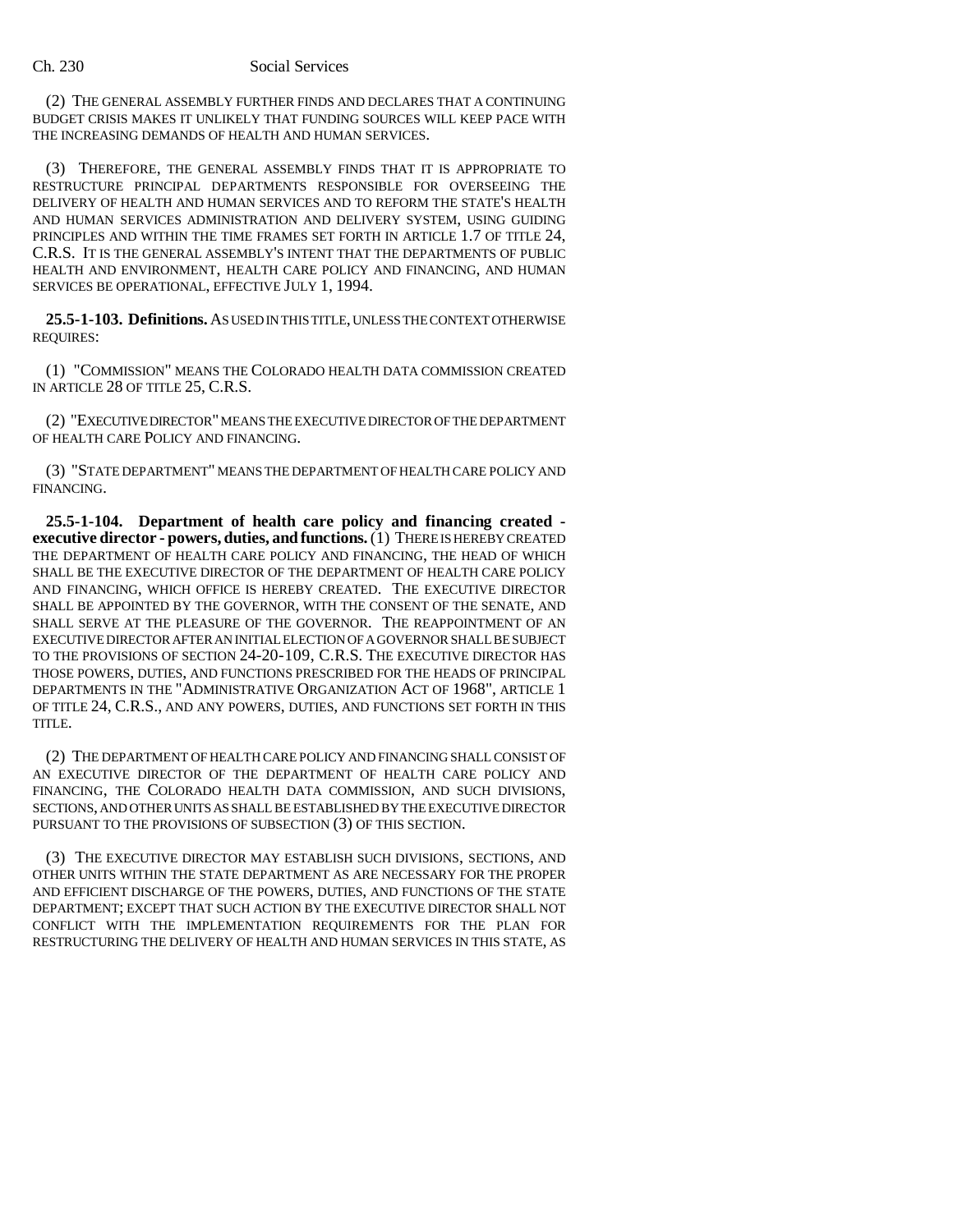SET FORTH IN ARTICLE 1.7 OF TITLE 24, C.R.S.

(4) THE DEPARTMENT OF HEALTH CARE POLICY AND FINANCING SHALL BE RESPONSIBLE FOR THE ADMINISTRATION OF THE FUNCTIONS AND PROGRAMS AS SET FORTH IN PART 2 OF THIS ARTICLE.

**25.5-1-105. Transfer of functions - employees - property - records.** (1) THE STATE DEPARTMENT SHALL, ON AND AFTER JULY 1, 1994, EXECUTE, ADMINISTER, PERFORM, AND ENFORCE THE RIGHTS, POWERS, DUTIES, FUNCTIONS, AND OBLIGATIONS VESTED PRIOR TO JULY 1, 1994, IN THE COLORADO HEALTH DATA COMMISSION WITHIN THE DEPARTMENT OF LOCAL AFFAIRS; THE DEPARTMENT OF SOCIAL SERVICES CONCERNING THE "COLORADO MEDICAL ASSISTANCE ACT", ADULT FOSTER CARE, HOME CARE ALLOWANCE, AND THE TREATMENT PROGRAM FOR HIGH-RISK PREGNANT WOMEN; THE DEPARTMENT OF REGULATORY AGENCIES CONCERNING "THE COLORADO CARE HEALTH INSURANCE PROGRAM"; AND THE UNIVERSITY OF COLORADO HEALTH SCIENCES CENTER CONCERNING HEALTH CARE FOR THE MEDICALLY INDIGENT.

(2) (a) ON AND AFTER JULY 1, 1994, ALL POSITIONS OF EMPLOYMENT IN THE DEPARTMENT OF LOCAL AFFAIRS, THE DEPARTMENT OF SOCIAL SERVICES, AND THE DEPARTMENT OF REGULATORY AGENCIES CONCERNING THE POWERS, DUTIES, AND FUNCTIONS TRANSFERRED TO THE DEPARTMENT OF HEALTH CARE POLICY AND FINANCING PURSUANT TO THIS ARTICLE AND DETERMINED TO BE NECESSARY TO CARRY OUT THE PURPOSES OF THIS ARTICLE BY THE EXECUTIVE DIRECTOR OF THE DEPARTMENT OF HEALTH CARE POLICY AND FINANCING SHALL BE TRANSFERRED TO THE DEPARTMENT OF HEALTH CARE POLICY AND FINANCING AND SHALL BECOME EMPLOYMENT POSITIONS THEREIN. THE EXECUTIVE DIRECTOR SHALL APPOINT SUCH EMPLOYEES AS ARE NECESSARY TO CARRY OUT THE DUTIES AND EXERCISE THE POWERS CONFERRED BY LAW UPON THE STATE DEPARTMENT AND THE EXECUTIVE DIRECTOR. ON AND AFTER JULY 1, 1994, ANY APPOINTMENT OF EMPLOYEES AND ANY CREATION OR ELIMINATION OF POSITIONS OF EMPLOYMENT SHALL BE CONSISTENT WITH THE PLAN FOR RESTRUCTURING HEALTH AND HUMAN SERVICES AS SET FORTH IN ARTICLE 1.7 OF TITLE 24,C.R.S. APPOINTING AUTHORITY MAY BE DELEGATED BY THE EXECUTIVE DIRECTOR AS APPROPRIATE.

(b) ON AND AFTER JULY 1, 1994, ALL EMPLOYEES OF THE DEPARTMENT OF LOCAL AFFAIRS, THE DEPARTMENT OF SOCIAL SERVICES, AND THE DEPARTMENT OF REGULATORY AGENCIES WHOSE DUTIES AND FUNCTIONS CONCERNED THE POWERS, DUTIES, AND FUNCTIONS TRANSFERRED TO THE DEPARTMENT OF HEALTH CARE POLICY AND FINANCING PURSUANT TO THIS ARTICLE, REGARDLESS OF WHETHER THE POSITION OF EMPLOYMENT IN WHICH THE EMPLOYEE SERVED WAS TRANSFERRED, SHALL BE CONSIDERED EMPLOYEES OF THE DEPARTMENT OF HEALTH CARE POLICY AND FINANCING FOR PURPOSES OF SECTION 24-50-124, C.R.S. SUCH EMPLOYEES SHALL RETAIN ALL RIGHTS UNDER THE STATE PERSONNEL SYSTEM AND TO RETIREMENT BENEFITS PURSUANT TO THE LAWS OF THIS STATE, AND THEIR SERVICES SHALL BE DEEMED CONTINUOUS.

(3) ON JULY 1, 1994, ALL ITEMS OF PROPERTY, REAL AND PERSONAL, INCLUDING OFFICE FURNITURE AND FIXTURES, BOOKS, DOCUMENTS, AND RECORDS OF THE DEPARTMENT OF LOCAL AFFAIRS, THE DEPARTMENT OF SOCIAL SERVICES, AND THE DEPARTMENT OF REGULATORY AGENCIES PERTAINING TO THE DUTIES AND FUNCTIONS TRANSFERRED TO THE DEPARTMENT OF HEALTH CARE POLICY AND FINANCING ARE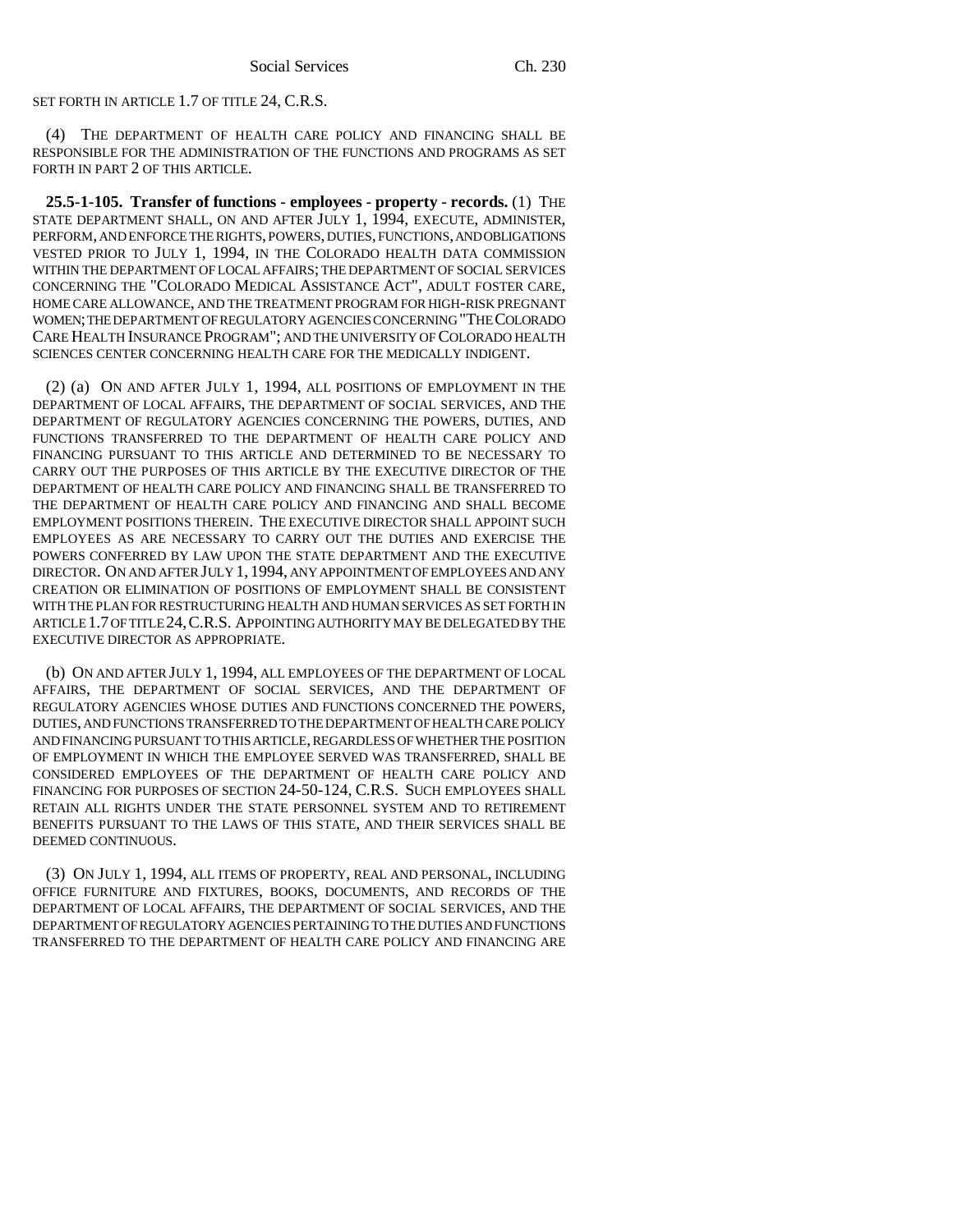TRANSFERRED TO THE DEPARTMENT OF HEALTH CARE POLICY AND FINANCING AND SHALL BECOME THE PROPERTY THEREOF.

(4) ON AND AFTER JULY 1, 1994, WHENEVER THE DEPARTMENT OF LOCAL AFFAIRS, THE DEPARTMENT OF SOCIAL SERVICES, THE DEPARTMENT OF REGULATORY AGENCIES, OR THE UNIVERSITY OF COLORADO HEALTH SCIENCES CENTER IS REFERRED TO OR DESIGNATED BY ANY CONTRACT OR OTHER DOCUMENT IN CONNECTION WITH THE DUTIES AND FUNCTIONS TRANSFERRED TO THE DEPARTMENT OF HEALTH CARE POLICY AND FINANCING, SUCH REFERENCE OR DESIGNATION SHALL BE DEEMED TO APPLY TO THE DEPARTMENT OF HEALTH CARE POLICY AND FINANCING. ALL CONTRACTS ENTERED INTO BY THE SAID DEPARTMENTS PRIOR TO JULY 1, 1994, IN CONNECTION WITH THE DUTIES AND FUNCTIONS TRANSFERRED TO THE DEPARTMENT OF HEALTH CARE POLICY AND FINANCING ARE HEREBY VALIDATED, WITH THE DEPARTMENT OF HEALTH CARE POLICY AND FINANCING SUCCEEDING TO ALL RIGHTS AND OBLIGATIONS UNDER SUCH CONTRACTS. ANY CASH FUNDS, CUSTODIAL FUNDS, TRUSTS, GRANTS, AND ANY APPROPRIATIONS OF FUNDS FROM PRIOR FISCAL YEARS OPEN TO SATISFY OBLIGATIONS INCURRED UNDER SUCH CONTRACTS SHALL BE TRANSFERRED AND APPROPRIATED TO THE DEPARTMENT OF HEALTH CARE POLICY AND FINANCING FOR THE PAYMENT OF SUCH OBLIGATIONS.

(5) ON AND AFTER JULY 1, 1994, UNLESS OTHERWISE SPECIFIED, WHENEVER ANY PROVISION OF LAW REFERS TO THE DEPARTMENT OF LOCAL AFFAIRS WITH RESPECT TO THE COLORADO HEALTH DATA COMMISSION; TO THE STATE DEPARTMENT OR STATE DEPARTMENT OF SOCIAL SERVICES IN CONNECTION WITH THE "COLORADO MEDICAL ASSISTANCE ACT", ADULT FOSTER CARE, HOME CARE ALLOWANCE, OR THE TREATMENT PROGRAM FOR HIGH-RISK PREGNANT WOMEN; TO THE DEPARTMENT OF REGULATORY AGENCIES CONCERNING "THE COLORADO CARE HEALTH INSURANCE PROGRAM"; OR TO THE UNIVERSITY OF COLORADO HEALTH SCIENCES CENTER IN CONNECTION WITH HEALTH CARE FOR THE MEDICALLY INDIGENT; SAID LAW SHALL BE CONSTRUED AS REFERRING TO THE DEPARTMENT OF HEALTH CARE POLICY AND FINANCING.

(6) ALL RULES, REGULATIONS, AND ORDERS OF THE DEPARTMENT OF LOCAL AFFAIRS, THE STATE DEPARTMENT OF SOCIAL SERVICES, THE DEPARTMENT OF REGULATORY AGENCIES, AND THE UNIVERSITY OF COLORADO HEALTH SCIENCES CENTER ADOPTED PRIOR TO JULY 1,1994, IN CONNECTION WITH THE POWERS, DUTIES, AND FUNCTIONS TRANSFERRED TO THE DEPARTMENT OF HEALTH CARE POLICY AND FINANCING SHALL CONTINUE TO BE EFFECTIVE UNTIL REVISED, AMENDED, REPEALED, OR NULLIFIED PURSUANT TO LAW. ON AND AFTER JULY 1, 1994, THE EXECUTIVE DIRECTOR SHALL ADOPT RULES NECESSARY FOR THE ADMINISTRATION OF THE STATE DEPARTMENT AND THE ADMINISTRATION OF THE PROGRAMS SET FORTH IN PART 2 OF THIS ARTICLE. ANY RULES ADOPTED BY THE EXECUTIVE DIRECTOR ON AND AFTER JULY 1, 1994, SHALL BE CONSISTENT WITH THE PLAN FOR RESTRUCTURING THE HEALTH AND HUMAN SERVICES DELIVERY SYSTEM, AS SET FORTH IN ARTICLE 1.7 OF TITLE 24, C.R.S.

(7) NO SUIT, ACTION, OR OTHER JUDICIAL OR ADMINISTRATIVE PROCEEDING LAWFULLY COMMENCED PRIOR TO JULY 1, 1994, OR WHICH COULD HAVE BEEN COMMENCED PRIOR TO SUCH DATE, BY OR AGAINST THE DEPARTMENT OF LOCAL AFFAIRS, THE STATE DEPARTMENT OF SOCIAL SERVICES, THE DEPARTMENT OF REGULATORY AGENCIES, OR THE UNIVERSITY OF COLORADO HEALTH SCIENCES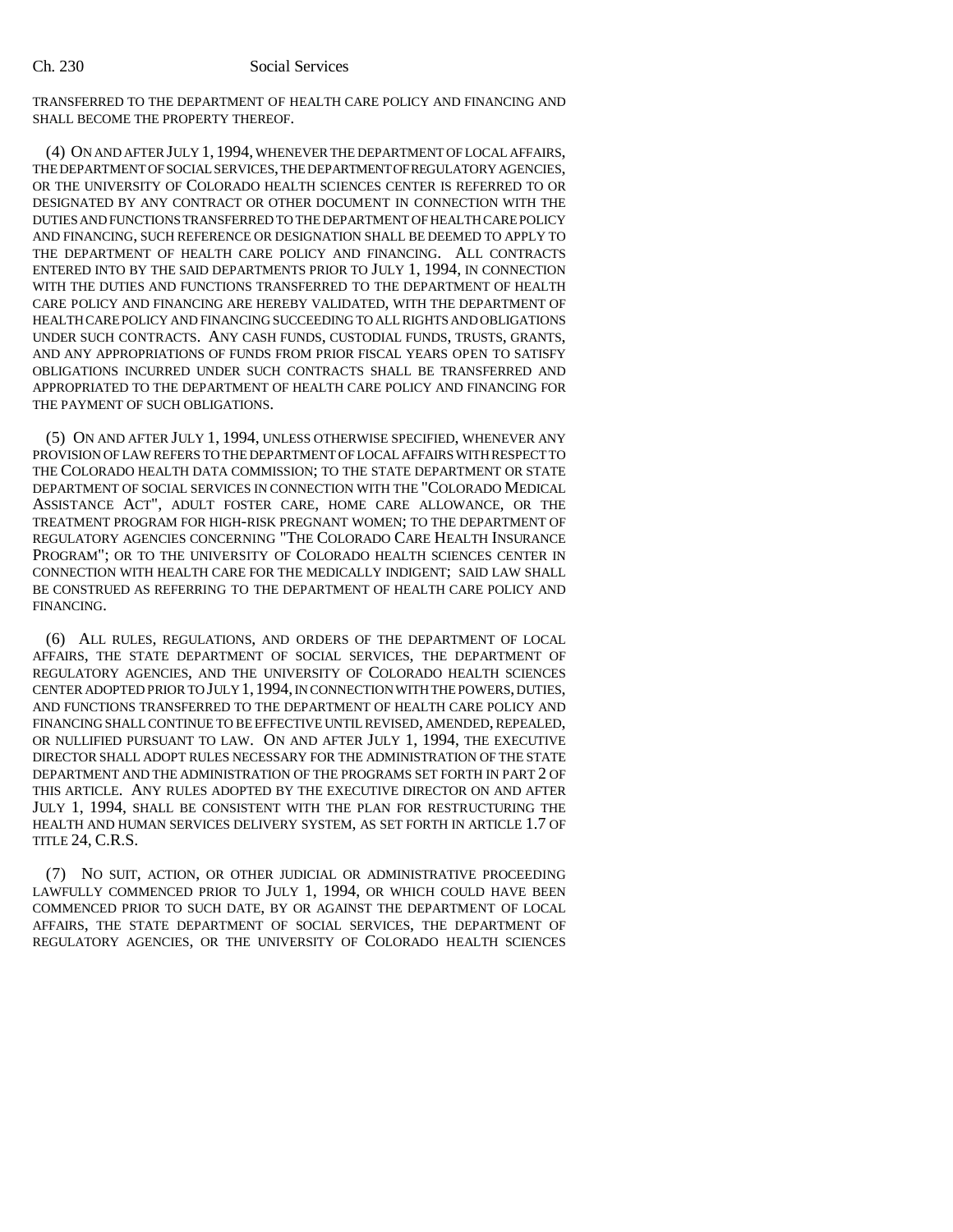CENTER, OR ANY OFFICER THEREOF IN SUCH OFFICER'S OFFICIAL CAPACITY OR IN RELATION TO THE DISCHARGE OF THE OFFICIAL'S DUTIES, SHALL ABATE BY REASON OF THE TRANSFER OF DUTIES AND FUNCTIONS FROM SAID DEPARTMENTS TO THE DEPARTMENT OF HEALTH CARE POLICY AND FINANCING.

(8) THE EXECUTIVE DIRECTOR, OR A DESIGNEE OF THE EXECUTIVE DIRECTOR, MAY ACCEPT, ON BEHALF OF AND IN THE NAME OF THE STATE, GIFTS, DONATIONS, AND GRANTS FOR ANY PURPOSE CONNECTED WITH THE WORK AND PROGRAMS OF THE STATE DEPARTMENT. ANY PROPERTY SO GIVEN SHALL BE HELD BY THE STATE TREASURER, BUT THE EXECUTIVE DIRECTOR, OR THE DESIGNEE THEREFOR, SHALL HAVE THE POWER TO DIRECT THE DISPOSITION OF ANY PROPERTY SO GIVEN FOR ANY PURPOSE CONSISTENT WITH THE TERMS AND CONDITIONS UNDER WHICH SUCH GIFT WAS CREATED.

(9) THE REVISOR OF STATUTES IS HEREBY AUTHORIZED TO CHANGE ALL REFERENCES IN THE COLORADO REVISED STATUTES TO THE DEPARTMENT OF LOCAL AFFAIRS, THE STATE DEPARTMENT OF SOCIAL SERVICES, THE DEPARTMENT OF REGULATORY AGENCIES, AND THE UNIVERSITY OF COLORADO HEALTH SCIENCES CENTER FROM SAID REFERENCES TO THE DEPARTMENT OF HEALTH CARE POLICY AND FINANCING, AS APPROPRIATE AND WITH RESPECT TO THE POWERS, DUTIES, AND FUNCTIONS TRANSFERRED TO THE DEPARTMENT OF HEALTH CARE POLICY AND FINANCING. IN CONNECTION WITH SUCH AUTHORITY, THE REVISOR OF STATUTES IS HEREBY AUTHORIZED TO AMEND OR DELETE PROVISIONS OF THE COLORADO REVISED STATUTES SO AS TO MAKE THE STATUTES CONSISTENT WITH THE POWERS, DUTIES, AND FUNCTIONS TRANSFERRED PURSUANT TO THIS SECTION.

**25.5-1-106. Restructure of health and human services - development of plan - participation of department required.** THE STATE DEPARTMENT, IN COOPERATION WITH THE DEPARTMENT OF PUBLIC HEALTH AND ENVIRONMENT AND THE DEPARTMENT OF HUMAN SERVICES, SHALL DEVELOP A PLAN FOR THE RESTRUCTURING OF THE HEALTH AND HUMAN SERVICES DELIVERY SYSTEM IN THE STATE IN ACCORDANCE WITH ARTICLE 1.7 OF TITLE 24, C.R.S.

**25.5-1-107. Final agency action - administrative law judge - authority of executive director - direction to seek waiver of single state agency requirement.** (1) (a) THE EXECUTIVE DIRECTOR MAY APPOINT ONE OR MORE PERSONS TO SERVE AS ADMINISTRATIVE LAW JUDGES FOR THE STATE DEPARTMENT PURSUANT TO SECTION 24-4-105, C.R.S., AND PURSUANT TO PART 10 OF ARTICLE 30 OF TITLE 24, C.R.S., SUBJECT TO APPROPRIATIONS MADE TO THE DEPARTMENT OF ADMINISTRATION. EXCEPT AS PROVIDED IN SUBSECTION (2) OF THIS SECTION, HEARINGS CONDUCTED BY THE ADMINISTRATIVE LAW JUDGE SHALL BE CONSIDERED INITIAL DECISIONS OF THE STATE DEPARTMENT WHICH SHALL BE REVIEWED BY THE EXECUTIVE DIRECTOR OR A DESIGNEE OF SUCH EXECUTIVE DIRECTOR PURSUANT TO SECTION 24-4-105, C.R.S. REVIEW BY THE EXECUTIVE DIRECTOR SHALL CONSTITUTE FINAL AGENCY ACTION. THE ADMINISTRATIVE LAW JUDGE MAY CONDUCT HEARINGS ON APPEALS FROM DECISIONS OF COUNTY DEPARTMENTS OF SOCIAL SERVICES BROUGHT BY RECIPIENTS OF AND APPLICANTS FOR PUBLIC ASSISTANCE AND WELFARE WHICH ARE REQUIRED BY LAW IN ORDER FOR THE STATE TO QUALIFY FOR FEDERAL FUNDS, AND THE ADMINISTRATIVE LAW JUDGE MAY CONDUCT OTHER HEARINGS FOR THE STATE DEPARTMENT. NOTICE OF ANY SUCH HEARING SHALL BE SERVED AT LEAST TEN DAYS PRIOR TO SUCH HEARING.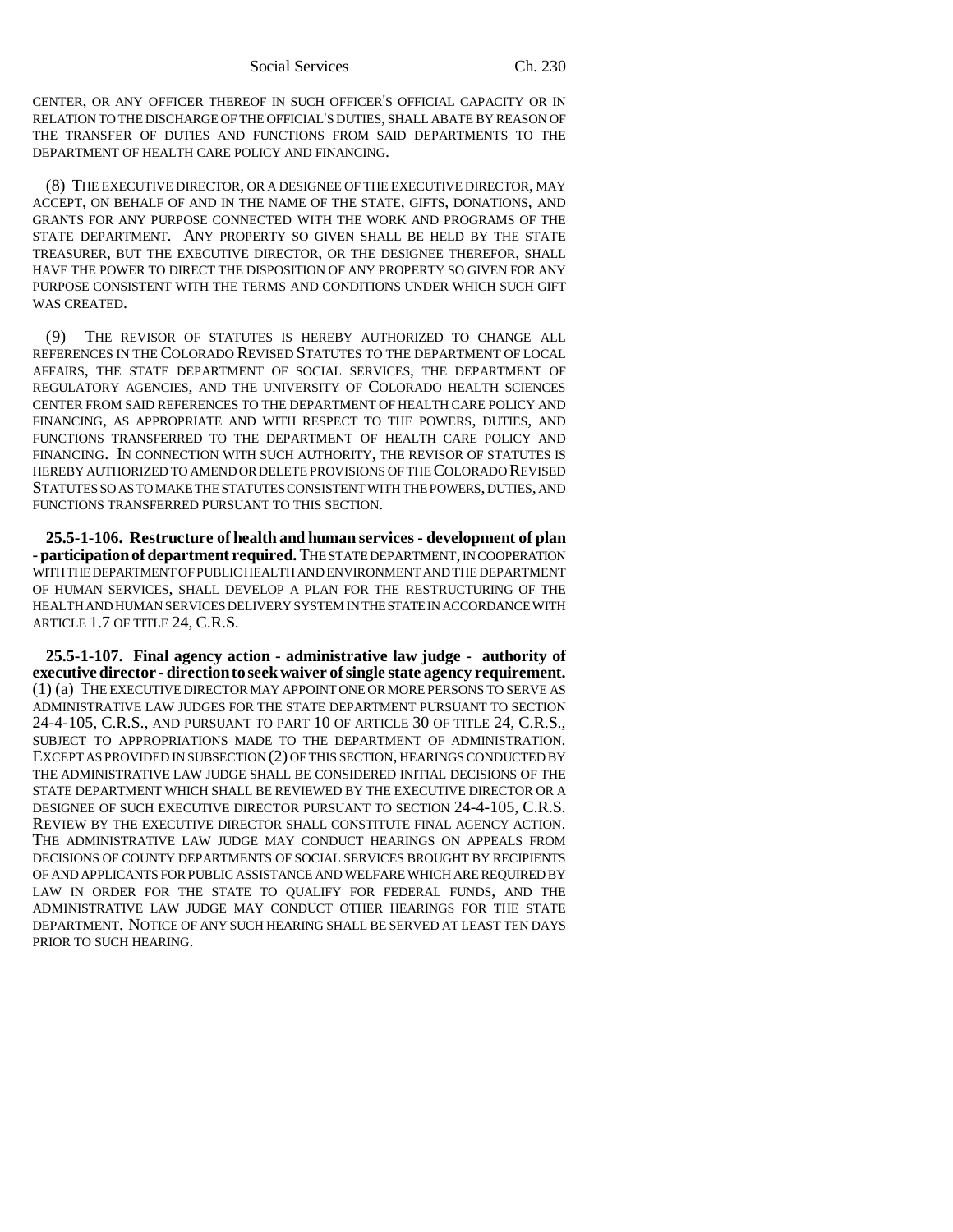(b) NOTHING IN PARAGRAPH (a) OF THIS SUBSECTION (1) SHALL BE CONSTRUED TO AUTHORIZE REVIEW OF DECISIONS RENDERED PURSUANT TO SECTION 26-1-120,C.R.S.

(c) THE STATE DEPARTMENT, IN CONSULTATION WITH THE DIVISION OF ADMINISTRATIVE HEARINGS IN THE DEPARTMENT OF ADMINISTRATION, IS DIRECTED BY THE GENERAL ASSEMBLY TO REQUEST ANY WAIVERS FROM THE APPROPRIATE FEDERAL AUTHORITIES OR AGENCIES WHICH HAVE THE AUTHORITY TO WAIVE THE SINGLE STATE AGENCY REQUIREMENT FOR THE ADMINISTRATION OF A GRANT PROGRAM WITH RESPECT TO THE PROCEDURES FOR FINAL AGENCY ACTION THAT ARE SET FORTH IN SUBSECTION (2) OF THIS SECTION. IN DEVELOPING THE WAIVER REQUEST AS REQUIRED UNDER THIS SECTION, THE STATE DEPARTMENT SHALL CONSULT WITH ANY APPROPRIATE ADVISORY COMMITTEES AND OTHER INTERESTED PARTIES REGARDING THE CONTENTS OF SUCH WAIVER REQUEST.

(2) HEARINGS INITIATED BY A LICENSED OR CERTIFIED PROVIDER OR VENDOR OF SERVICES SHALL BE CONDUCTED BY AN ADMINISTRATIVE LAW JUDGE FOR THE STATE DEPARTMENT AND SHALL BE CONSIDERED FINAL AGENCY ACTION AND SUBJECT TO JUDICIAL REVIEW IN ACCORDANCE WITH THE PROVISIONS OF SECTION 24-4-106, C.R.S.

### PART 2

## PROGRAMS TO BE ADMINISTERED BY THE DEPARTMENT

**25.5-1-201. Programs to be administered by the department of health care policy and financing.** (1) PROGRAMS TO BE ADMINISTERED AND FUNCTIONS TO BE PERFORMED BY THE DEPARTMENT OF HEALTH CARE POLICY AND FINANCING SHALL BE AS FOLLOWS:

(a) "THE COLORADO CARE HEALTH INSURANCE PROGRAM", AS SPECIFIED IN ARTICLE 21 OF TITLE 10, C.R.S.;

(b) THE "COLORADO HEALTH DATA COMMISSION ACT", AS SPECIFIED IN ARTICLE 28 OF TITLE 25, C.R.S.;

(c) THE "COLORADO MEDICAL ASSISTANCE ACT", AS SPECIFIED IN ARTICLE 4 OF TITLE 26, C.R.S.;

(d) THE "REFORM ACT FOR THE PROVISION OF HEALTH CARE FOR THE MEDICALLY INDIGENT", AS SPECIFIED IN ARTICLE 15 OF TITLE 26, C.R.S.;

(e) ADULT FOSTER CARE, AS SPECIFIED IN SECTION 26-2-122.3, C.R.S.;

(f) HOME CARE ALLOWANCE, AS SPECIFIED IN SECTION 26-2-122.3, C.R.S.; AND

(g) THE TREATMENT PROGRAM FOR HIGH-RISK PREGNANT WOMEN CREATED PURSUANT TO SECTION 25-1-212, C.R.S., AND AS SPECIFIED IN SECTION 26-4-508.4, C.R.S.

## **TITLE 26 - THE DEPARTMENT OF HUMAN SERVICES**

**SECTION 16.** 26-1-101, Colorado Revised Statutes, 1989 Repl. Vol., is amended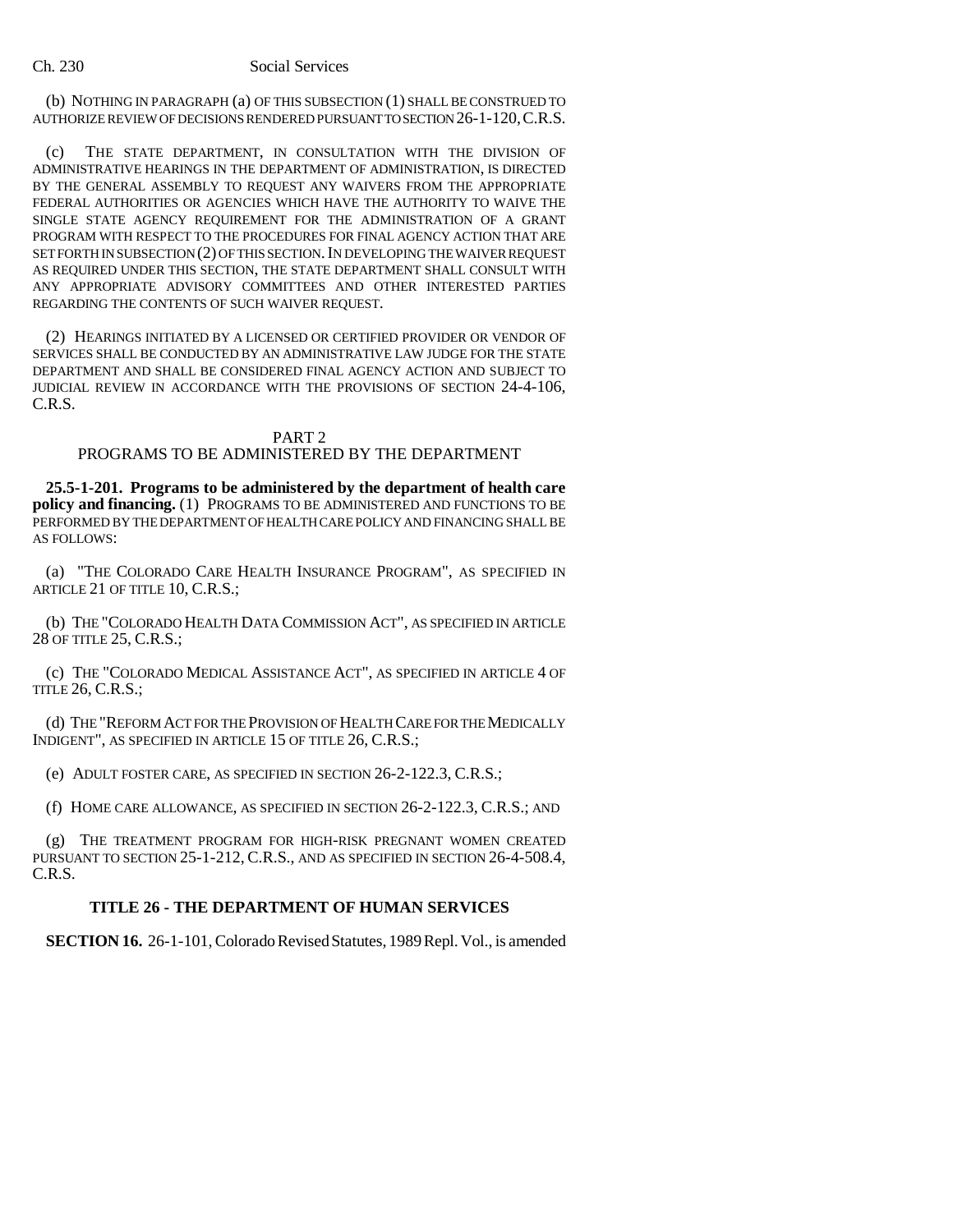to read:

**26-1-101. Short title.** This title shall be known and may be cited as the "Colorado Social HUMAN Services Code".

**SECTION 17.** 26-1-102, Colorado Revised Statutes, 1989 Repl. Vol., as amended, is amended to read:

**26-1-102. Legislative declaration.** (1) It is the purpose of this title to promote the public health and welfare of the people of the state of Colorado by providing, through the state department and through the county departments or other state designated agencies in accordance with state department rules and regulations, programs relating to public assistance and welfare, including but not limited to assistance payments, food stamps (except the value of food stamp coupons), and social services; medical assistance; child welfare services; child care; protective services for the mentally retarded; programs for the aging; rehabilitation; and veterans' affairs. Such programs are intended to assist individuals and families to attain or retain their capabilities for independence, self-care, and self-support insofar as possible. The state department is authorized and directed to cooperate with and utilize the available resources of the federal government and private individuals and organizations for these programs.

(2) In providing for such programs relating to public assistance and welfare, the general assembly finds that recipients of social services qualify under the various state and federal programs without regard to the adequacy or inadequacy of funds available for such services. Recognizing this fundamental fact and, further, recognizing that the state department, not the several county departments or other state designated agencies, is the principal in all federal-state social services programs covered in this title, the general assembly further finds that the monetary limit prescribed in this article for the county department participation shall be deemed a precise limit beyond which no county can operate or be required to operate by virtue of any statutory or regulatory provision. (1) THE GENERAL ASSEMBLY DECLARES THAT STATE AND LOCAL POLICYMAKERS AND HEALTH AND HUMAN SERVICES ADMINISTRATORS RECOGNIZE THAT THE MANAGEMENT OF AND THE DELIVERY SYSTEM FOR HEALTH AND HUMAN SERVICES HAVE BECOME COMPLEX, FRAGMENTED, AND COSTLY AND THAT THE HEALTH AND HUMAN SERVICES DELIVERY SYSTEM IN THIS STATE SHOULD BE RESTRUCTURED TO ADEQUATELY ADDRESS THE NEEDS OF COLORADO CITIZENS.

(2) THE GENERAL ASSEMBLY FURTHER FINDS AND DECLARES THAT A CONTINUING BUDGET CRISIS MAKES IT UNLIKELY THAT FUNDING SOURCES WILL KEEP PACE WITH THE INCREASING DEMANDS OF HEALTH AND HUMAN SERVICES.

(3) THEREFORE, THE GENERAL ASSEMBLY FINDS THAT IT IS APPROPRIATE TO RESTRUCTURE THE PRINCIPAL DEPARTMENTS RESPONSIBLE FOR OVERSEEING THE DELIVERY OF HEALTH AND HUMAN SERVICES AND TO REFORM THE STATE'S HEALTH AND HUMAN SERVICES DELIVERY SYSTEM, USING GUIDING PRINCIPLES AND WITHIN THE TIME FRAMES SET FORTH IN ARTICLE 1.7 OF TITLE 24, C.R.S. IT IS THE GENERAL ASSEMBLY'S INTENT THAT THE DEPARTMENTS OF PUBLIC HEALTH AND ENVIRONMENT, HEALTH CARE POLICY AND FINANCING, AND HUMAN SERVICES BE OPERATIONAL, EFFECTIVE JULY 1, 1994.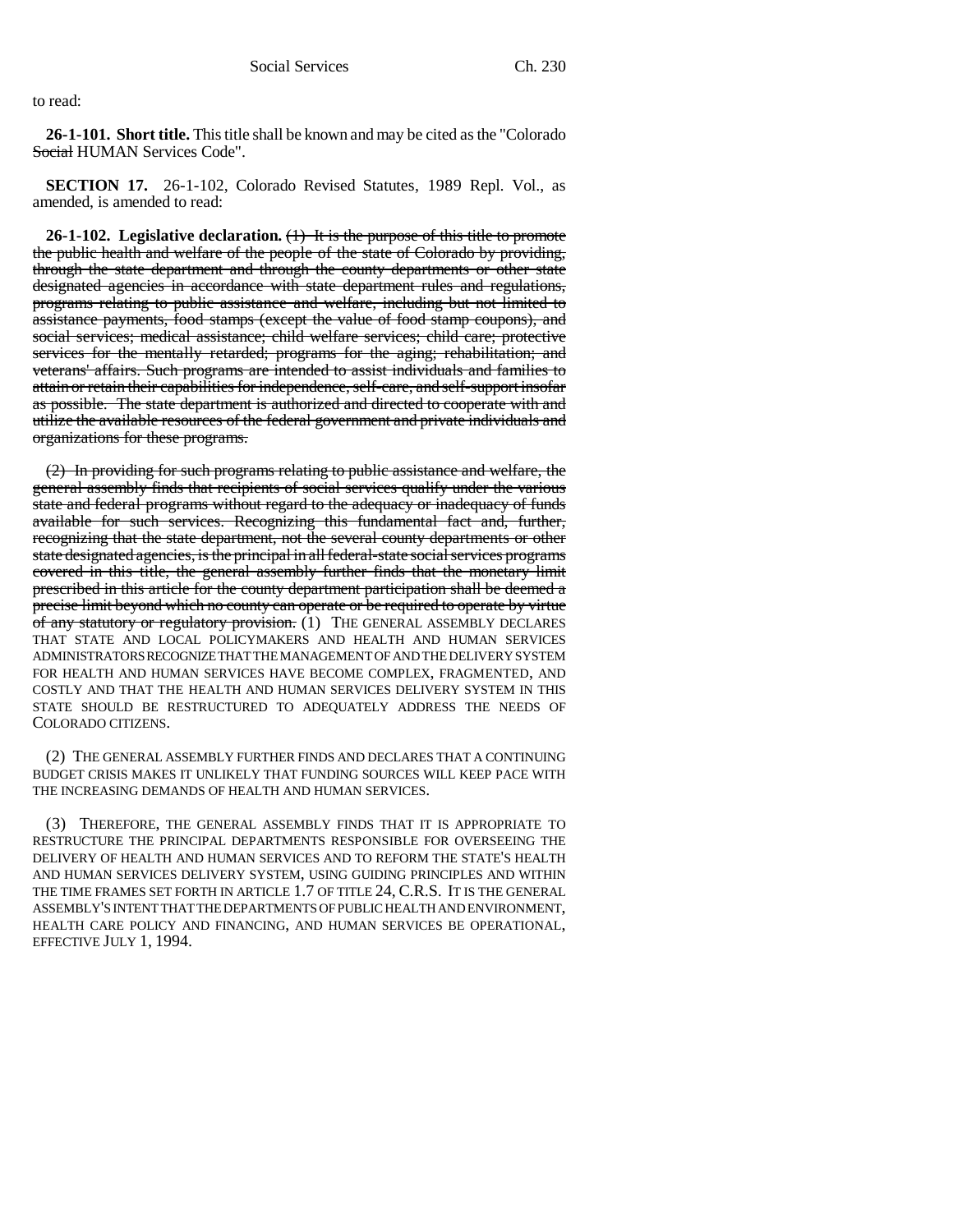**SECTION 18.** 26-1-103 (4), (5), and (6), Colorado Revised Statutes, 1989 Repl. Vol., are amended to read:

**26-1-103. Definitions.** As used in this title, unless the context otherwise requires:

(4) "Executive director" means the executive director of the department of social HUMAN services; EXCEPT THAT "EXECUTIVE DIRECTOR" FOR THE PURPOSES OF ARTICLES 4 AND 15 OF THIS TITLE AND IN CONNECTION WITH THE ADULT FOSTER CARE PROGRAM, THE HOME CARE ALLOWANCE PROGRAM, AND THE TREATMENT PROGRAM FOR HIGH-RISK PREGNANT WOMEN MEANS THE EXECUTIVE DIRECTOR OF THE DEPARTMENT OF HEALTH CARE POLICY AND FINANCING.

(5) "State board" means the state board of social HUMAN services AUTHORIZED TO ACT IN ACCORDANCE WITH THE PROVISIONS OF SECTION 26-1-107.

(6) "State department" means the department of social HUMAN services; EXCEPT THAT "STATE DEPARTMENT" FOR THE PURPOSES OF ARTICLES 4 AND 15 OF THIS TITLE AND IN CONNECTION WITH THE ADULT FOSTER CARE PROGRAM, THE HOME CARE ALLOWANCE PROGRAM, AND THE TREATMENT PROGRAM FOR HIGH-RISK PREGNANT WOMEN MEANS THE DEPARTMENT OF HEALTH CARE POLICY AND FINANCING.

**SECTION 19.** 26-1-104, Colorado Revised Statutes, 1989 Repl. Vol., is amended to read:

**26-1-104. Construction of terms.** (1) Whenever any law of this state refers to the state department of public welfare OR THE STATE DEPARTMENT OF SOCIAL SERVICES, or to the director of said EITHER department, said law shall be construed as referring to the department of social HUMAN services or to the executive director of the department of social HUMAN services, as the case may be; EXCEPT THAT SAID REFERENCES IN CONNECTION WITH ANY PROVISION OF LAW CONCERNING THE "COLORADO MEDICAL ASSISTANCE ACT", HEALTH CARE FOR THE MEDICALLY INDIGENT, ADULT FOSTER CARE, HOME CARE ALLOWANCE, OR THE TREATMENT PROGRAM FOR HIGH-RISK PREGNANT WOMEN SHALL BE CONSTRUED AS REFERRING TO THE DEPARTMENT OF HEALTH CARE POLICY AND FINANCING OR TO THE EXECUTIVE DIRECTOR OF THE DEPARTMENT OF HEALTH CARE POLICY AND FINANCING. Whenever any law of this state refers to the division of public assistance, or to the division of children and youth, or to any other division of the state department, said law shall be construed as referring to the department of social HUMAN services.

(2) Whenever any law of this state refers to the state board of public welfare OR TO THE STATE BOARD OF SOCIAL SERVICES, said law shall be construed as referring to the state board of social HUMAN services; EXCEPT THAT SAID REFERENCES IN CONNECTION WITH ANY PROVISION OF LAW CONCERNING THE "COLORADO MEDICAL ASSISTANCE ACT", HEALTH CARE FOR THE MEDICALLY INDIGENT, ADULT FOSTER CARE, HOME CARE ALLOWANCE, OR THE TREATMENT PROGRAM FOR HIGH-RISK PREGNANT WOMEN SHALL BE CONSTRUED AS REFERRING TO THE EXECUTIVE DIRECTOR OF THE DEPARTMENT OF HEALTH CARE POLICY AND FINANCING.

**SECTION 20.** 26-1-105, Colorado Revised Statutes, 1989 Repl. Vol., is amended to read: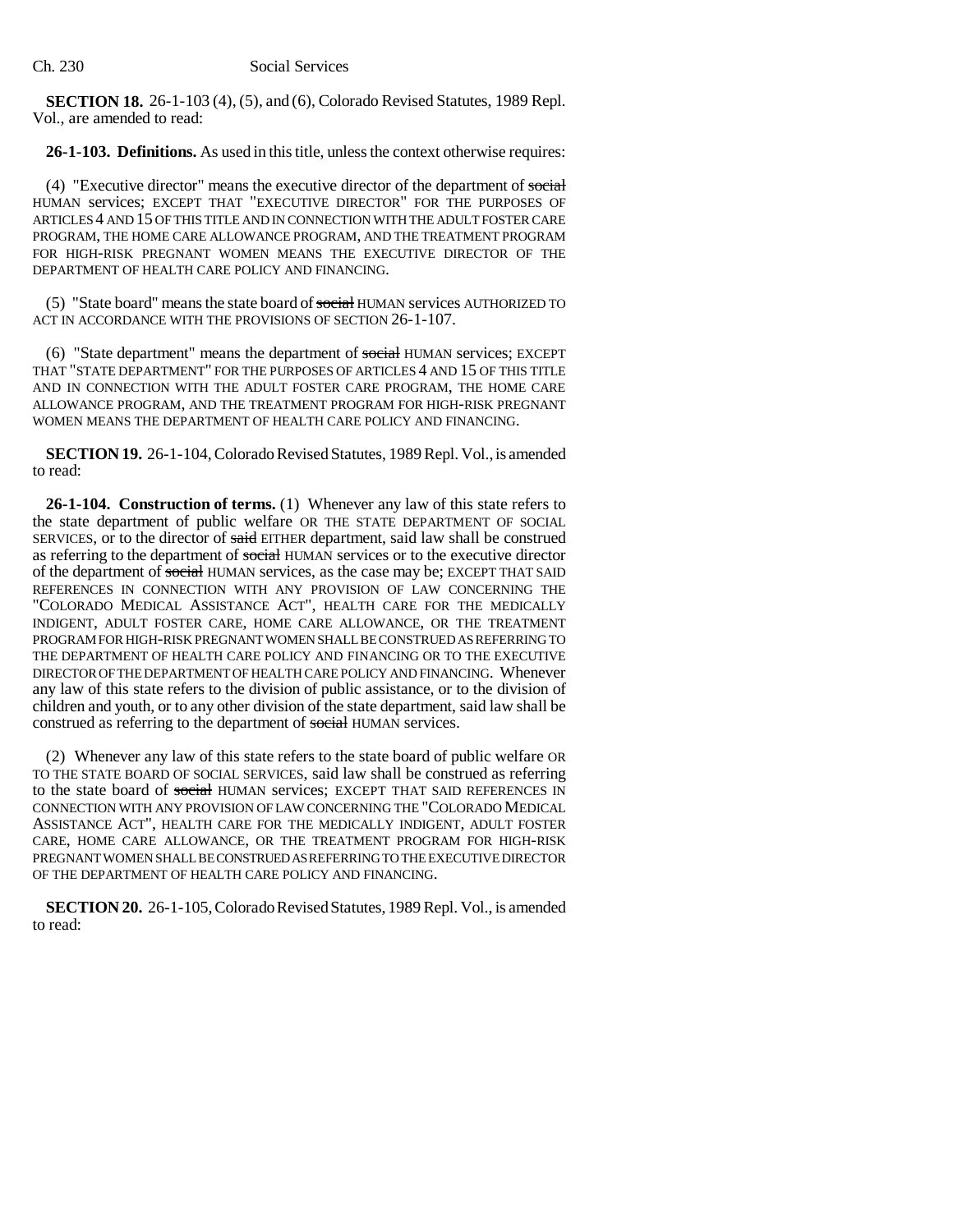#### Social Services Ch. 230

**26-1-105. Department of human services created - executive director powers, duties, and functions.** (1) EFFECTIVE JULY 1, 1994, THERE IS HEREBY CREATED A DEPARTMENT OF HUMAN SERVICES, THE HEAD OF WHICH SHALL BE THE EXECUTIVE DIRECTOR OF THE DEPARTMENT OF HUMAN SERVICES, WHICH OFFICE IS HEREBY CREATED. THE EXECUTIVE DIRECTOR SHALL BE APPOINTED BY THE GOVERNOR, WITH THE CONSENT OF THE SENATE, AND SHALL SERVE AT THE PLEASURE OF THE GOVERNOR. THE REAPPOINTMENT OF AN EXECUTIVE DIRECTOR AFTER AN INITIAL ELECTION OF A GOVERNOR SHALL BE SUBJECT TO THE PROVISIONS OF SECTION 24-20-109, C.R.S. THE EXECUTIVE DIRECTOR HAS THOSE POWERS, DUTIES, AND FUNCTIONS PRESCRIBED FOR THE HEADS OF PRINCIPAL DEPARTMENTS IN THE "ADMINISTRATIVE ORGANIZATION ACT OF 1968", ARTICLE 1 OF TITLE 24, C.R.S.

 $(1)$  (1.5) The department of social HUMAN services created by section  $24-1-120$ , C.R.S., shall consist of a state board of social HUMAN services, an executive director of the department of social HUMAN services, and such divisions, sections, and other units as shall MAY be established by the executive director pursuant to the provisions of subsection (2) of this section.

(2) (a) The executive director shall MAY establish such divisions, sections, and other units within the state department as are necessary for the proper and efficient discharge of the powers, duties, and functions of the state department. The executive director shall MAY allocate the powers, duties, and functions previously assigned to statutorily created divisions or sections of the state department OF SOCIAL SERVICES AND THE DEPARTMENT OF INSTITUTIONS to the divisions, sections, and other units established pursuant to this subsection (2). such allocation to take effect July 1, 1973. THE EXECUTIVE DIRECTOR IS AUTHORIZED TO CREATE, ELIMINATE, OR ALTER SUCH SECTIONS AND UNITS WITHIN THE STATE DEPARTMENT AS THE EXECUTIVE DIRECTOR DETERMINES ARE NECESSARY TO EFFECTIVELY AND EFFICIENTLY OPERATE CONSISTENT WITH THE PLAN FOR RESTRUCTURING HEALTH AND HUMAN SERVICES, AS SET FORTH IN ARTICLE 1.7 OF TITLE 24, C.R.S.

(b) Each division, section, or other unit to which powers, duties, and functions of a statutorily created division or section are allocated pursuant to this subsection (2) shall be the successor in every way with respect to such powers, duties, and functions of the division or section in which such powers, duties, and functions were vested prior to July 1, 1973. Each division, section, or other unit established pursuant to this section shall succeed to all property and records which were used for or pertain to the powers, duties, and functions allocated thereto.

(3) THE DEPARTMENT OF HUMAN SERVICES SHALL BE RESPONSIBLE FOR THE ADMINISTRATION OF HUMAN SERVICES PROGRAMS AS SET FORTH IN PART 2 OF THIS ARTICLE.

**SECTION 21.** Article 1 of title 26, Colorado Revised Statutes, 1989 Repl. Vol., as amended, is amended BY THE ADDITION OF A NEW SECTION to read:

**26-1-105.5. Transfer of functions - employees - property - records.** (1) (a) THE DEPARTMENT SHALL, ON AND AFTER JULY 1, 1994, EXECUTE, ADMINISTER, PERFORM, AND ENFORCE THE RIGHTS, POWERS, DUTIES, FUNCTIONS, AND OBLIGATIONS VESTED PRIOR TO JULY 1, 1994, IN THE DEPARTMENT OF SOCIAL SERVICES, THE DEPARTMENT OF INSTITUTIONS, AND THE DEPARTMENT OF HEALTH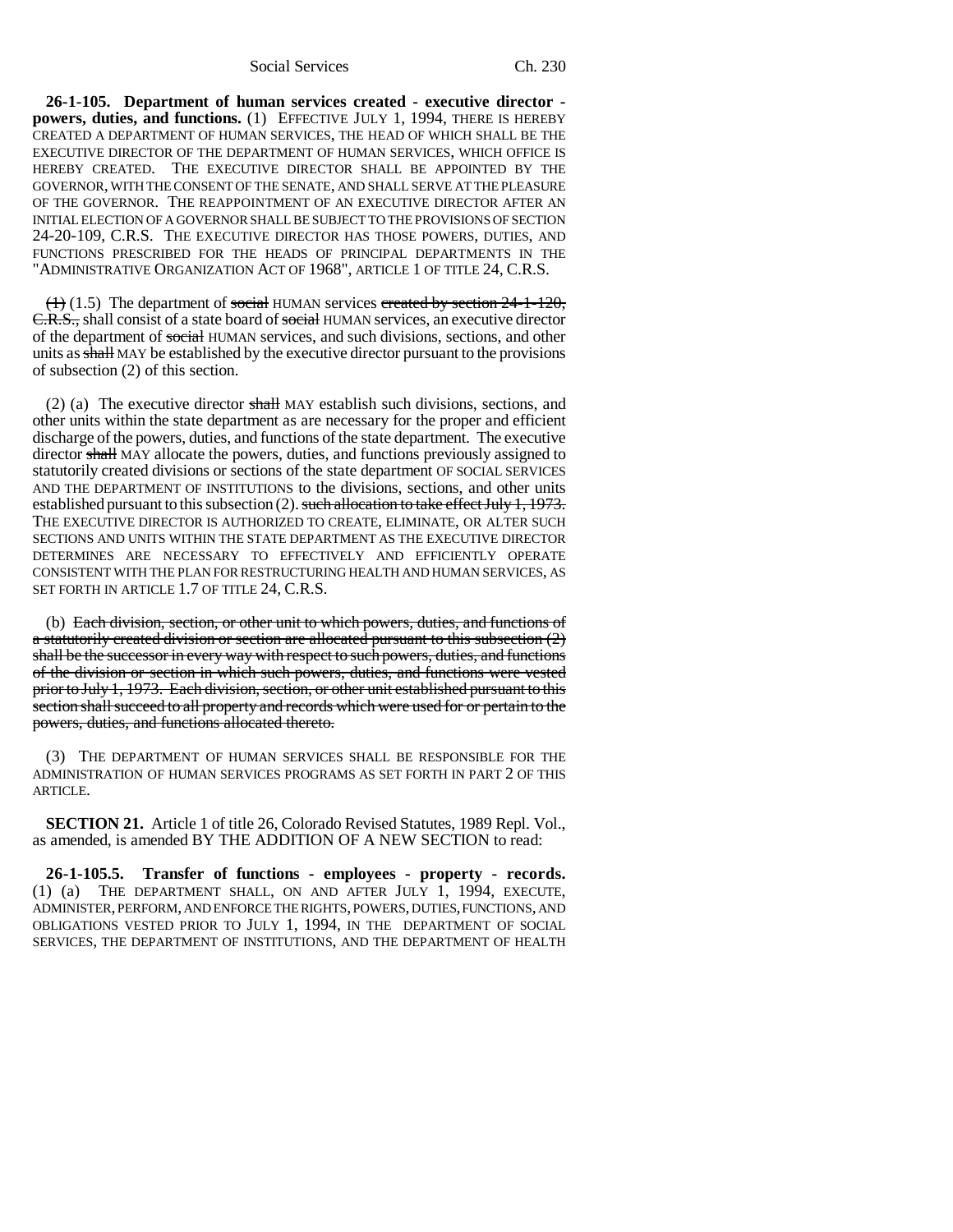#### CONCERNING THE ADMINISTRATION OF ALCOHOL AND DRUG ABUSE PROGRAMS.

(b) THE PROVISIONS OF THIS SECTION SHALL NOT APPLY TO THE FUNCTIONS, EMPLOYEES, AND PROPERTY TRANSFERRED UNDER THE PROVISIONS OF SECTIONS 24-1-119.5,C.R.S., AND 25.5-1-105,C.R.S., CONCERNING THE "COLORADO MEDICAL ASSISTANCE ACT", HEALTH CARE FOR THE MEDICALLY INDIGENT, ADULT FOSTER CARE, HOME CARE ALLOWANCE, AND THE TREATMENT PROGRAM FOR HIGH-RISK PREGNANT WOMEN.

(2) (a) ON AND AFTER JULY 1, 1994, ALL POSITIONS OF EMPLOYMENT IN THE DEPARTMENT OF HEALTH, THE DEPARTMENT OF SOCIAL SERVICES, AND THE DEPARTMENT OF INSTITUTIONS CONCERNING THE POWERS, DUTIES, AND FUNCTIONS TRANSFERRED TO THE DEPARTMENT OF HUMAN SERVICES PURSUANT TO THIS ARTICLE AND DETERMINED TO BE NECESSARY TO CARRY OUT THE PURPOSES OF THIS ARTICLE BY THE EXECUTIVE DIRECTOR OF THE DEPARTMENT OF HUMAN SERVICES SHALL BE TRANSFERRED TO THE DEPARTMENT OF HUMAN SERVICES AND SHALL BECOME EMPLOYMENT POSITIONS THEREIN. THE EXECUTIVE DIRECTOR SHALL APPOINT SUCH EMPLOYEES AS ARE NECESSARY TO CARRY OUT THE DUTIES AND EXERCISE THE POWERS CONFERRED BY LAW UPON THE STATE DEPARTMENT AND THE EXECUTIVE DIRECTOR. ON AND AFTER JULY 1,1994, ANY APPOINTMENT OF EMPLOYEES AND ANY CREATION OR ELIMINATION OF POSITIONS OF EMPLOYMENT SHALL BE CONSISTENT WITH THE PLAN FOR RESTRUCTURING HEALTH AND HUMAN SERVICES AS SET FORTH IN ARTICLE 1.7 OF TITLE 24,C.R.S. APPOINTING AUTHORITY MAY BE DELEGATED BY THE EXECUTIVE DIRECTOR AS APPROPRIATE.

(b) ON AND AFTER JULY 1,1994, ALL EMPLOYEES OF THE DEPARTMENT OF HEALTH, THE DEPARTMENT OF SOCIAL SERVICES, AND THE DEPARTMENT OF INSTITUTIONS WHOSE DUTIES AND FUNCTIONS CONCERNED THE POWERS, DUTIES, AND FUNCTIONS TRANSFERRED TO THE DEPARTMENT OF HUMAN SERVICES PURSUANT TO THIS ARTICLE, REGARDLESS OF WHETHER THE POSITION OF EMPLOYMENT IN WHICH THE EMPLOYEE SERVED WAS TRANSFERRED, SHALL BE CONSIDERED EMPLOYEES OF THE DEPARTMENT OF HUMAN SERVICES FOR PURPOSES OF SECTION 24-50-124,C.R.S. SUCH EMPLOYEES SHALL RETAIN ALL RIGHTS UNDER THE STATE PERSONNEL SYSTEM AND TO RETIREMENT BENEFITS PURSUANT TO THE LAWS OF THIS STATE, AND THEIR SERVICES SHALL BE DEEMED CONTINUOUS.

(3) ON JULY 1, 1994, ALL ITEMS OF PROPERTY, REAL AND PERSONAL, INCLUDING OFFICE FURNITURE AND FIXTURES, BOOKS, DOCUMENTS, AND RECORDS OF THE DEPARTMENTS OF HEALTH, SOCIAL SERVICES, AND INSTITUTIONS PERTAINING TO THE DUTIES AND FUNCTIONS TRANSFERRED TO THE DEPARTMENT OF HUMAN SERVICES ARE TRANSFERRED TO THE DEPARTMENT OF HUMAN SERVICES AND SHALL BECOME THE PROPERTY THEREOF.

(4) ON AND AFTER JULY 1, 1994, WHENEVER THE DEPARTMENT OF HEALTH, SOCIAL SERVICES, OR INSTITUTIONS IS REFERRED TO OR DESIGNATED BY ANY CONTRACT OR OTHER DOCUMENT IN CONNECTION WITH THE DUTIES AND FUNCTIONS TRANSFERRED TO THE DEPARTMENT OF HUMAN SERVICES, SUCH REFERENCE OR DESIGNATION SHALL BE DEEMED TO APPLY TO THE DEPARTMENT OF HUMAN SERVICES. ALL CONTRACTS ENTERED INTO BY THE SAID DEPARTMENTS PRIOR TO JULY 1, 1994, IN CONNECTION WITH THE DUTIES AND FUNCTIONS TRANSFERRED TO THE DEPARTMENT OF HUMAN SERVICES ARE HEREBY VALIDATED, WITH THE DEPARTMENT OF HUMAN SERVICES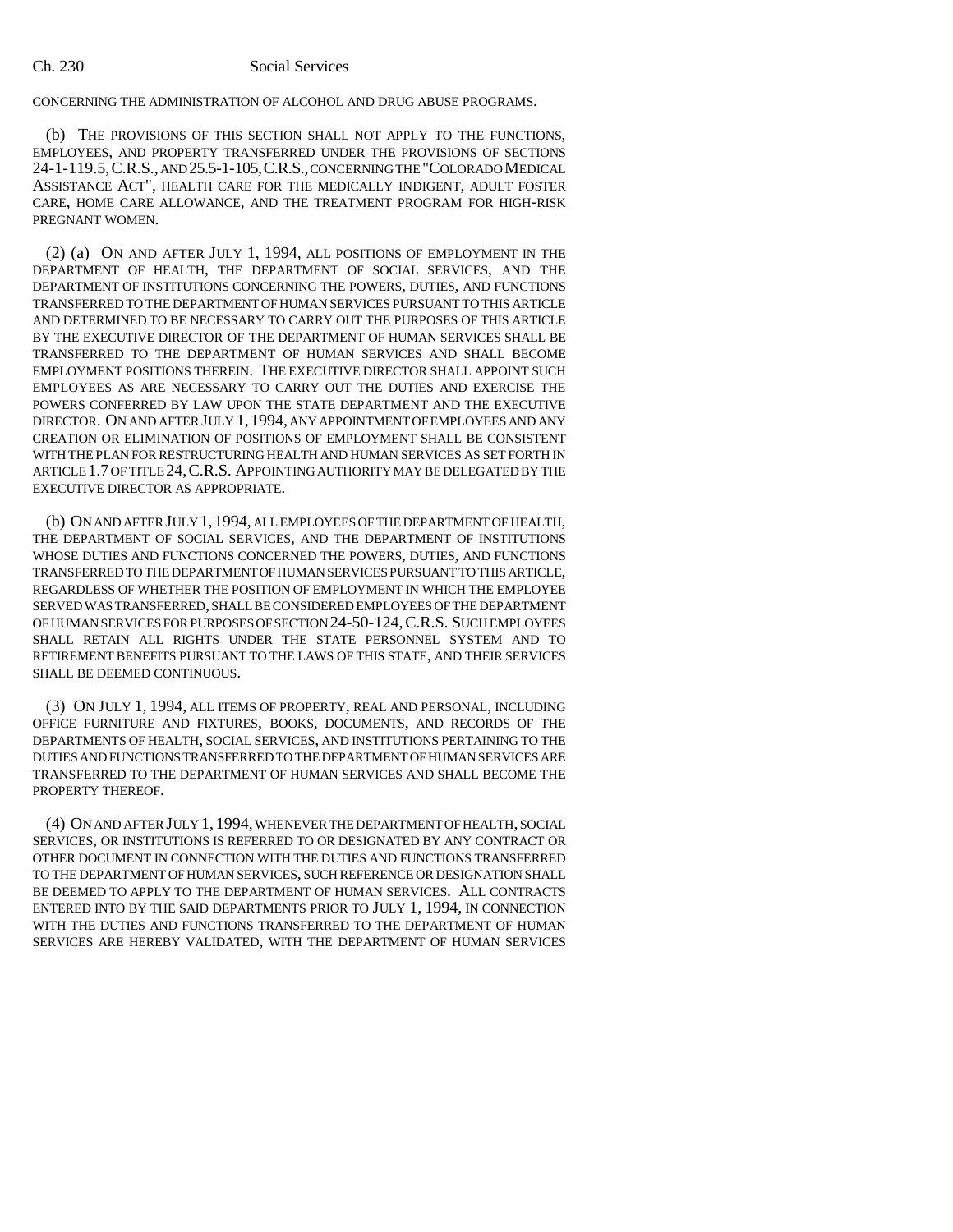Social Services Ch. 230

SUCCEEDING TO ALL RIGHTS AND OBLIGATIONS UNDER SUCH CONTRACTS. ANY CASH FUNDS, CUSTODIAL FUNDS, TRUSTS, GRANTS, AND ANY APPROPRIATIONS OF FUNDS FROM PRIOR FISCAL YEARS OPEN TO SATISFY OBLIGATIONS INCURRED UNDER SUCH CONTRACTS SHALL BE TRANSFERRED AND APPROPRIATED TO THE DEPARTMENT OF HUMAN SERVICES FOR THE PAYMENT OF SUCH OBLIGATIONS.

(5) ON AND AFTER JULY 1, 1994, UNLESS OTHERWISE SPECIFIED, WHENEVER ANY PROVISION OF LAW REFERS TO THE DEPARTMENT OF HEALTH, SOCIAL SERVICES, OR INSTITUTIONS, IN CONNECTION WITH THE DUTIES AND FUNCTIONS TRANSFERRED TO THE DEPARTMENT OF HUMAN SERVICES, SAID LAW SHALL BE CONSTRUED AS REFERRING TO THE DEPARTMENT OF HUMAN SERVICES.

(6) ALL RULES, REGULATIONS, AND ORDERS OF THE DEPARTMENTS OF HEALTH, SOCIAL SERVICES, AND INSTITUTIONS ADOPTED PRIOR TO JULY 1, 1994, IN CONNECTION WITH THE POWERS, DUTIES, AND FUNCTIONS TRANSFERRED TO THE DEPARTMENT OF HUMAN SERVICES, SHALL CONTINUE TO BE EFFECTIVE UNTIL REVISED, AMENDED, REPEALED, OR NULLIFIED PURSUANT TO LAW. THE EXECUTIVE DIRECTOR SHALL ADOPT RULES NECESSARY FOR THE ADMINISTRATION OF THE STATE DEPARTMENT AND AS OTHERWISE AUTHORIZED BY THIS TITLE. ANY RULES ADOPTED ON AND AFTER JULY 1, 1994, SHALL BE CONSISTENT WITH THE PLAN FOR RESTRUCTURING HEALTH AND HUMAN SERVICES, AS SET FORTH IN ARTICLE 1.7 OF TITLE 24, C.R.S.

(7) NO SUIT, ACTION, OR OTHER PROCEEDING, JUDICIAL OR ADMINISTRATIVE, LAWFULLY COMMENCED PRIOR TO JULY 1, 1994, OR WHICH COULD HAVE BEEN COMMENCED PRIOR TO SUCH DATE, BY OR AGAINST THE DEPARTMENT OF HEALTH, SOCIAL SERVICES, OR INSTITUTIONS, OR ANY OFFICER THEREOF IN SUCH OFFICER'S OFFICIAL CAPACITY OR IN RELATION TO THE DISCHARGE OF THE OFFICIAL'S DUTIES, SHALL ABATE BY REASON OF THE TRANSFER OF DUTIES AND FUNCTIONS FROM THE SAID DEPARTMENT TO THE DEPARTMENT OF HUMAN SERVICES.

(8) THE REVISOR OF STATUTES IS HEREBY AUTHORIZED TO CHANGE ALL REFERENCES IN THE COLORADO REVISED STATUTES TO THE DEPARTMENT OF SOCIAL SERVICES AND THE DEPARTMENT OF INSTITUTIONS FROM SAID REFERENCES TO THE DEPARTMENT OF HUMAN SERVICES, AS APPROPRIATE AND UNLESS OTHERWISE TRANSFERRED TO THE DEPARTMENT OF HEALTH CARE POLICY AND FINANCING PURSUANT TO SECTION 25.5-1-105, C.R.S. IN CONNECTION WITH SUCH AUTHORITY, THE REVISOR OF STATUTES IS HEREBY AUTHORIZED TO AMEND OR DELETE PROVISIONS OF THE COLORADO REVISED STATUTES SO AS TO MAKE THE STATUTES CONSISTENT WITH THE POWERS, DUTIES, AND FUNCTIONS TRANSFERRED PURSUANT TO THIS SECTION.

**SECTION 22.** 26-1-107, Colorado Revised Statutes, 1989 Repl. Vol., is amended to read:

**26-1-107. State board of human services - powers and duties.** (1) (a) There is hereby created the state board of social HUMAN services. The state board shall consist of nine members, each of whom shall be appointed by the governor, with the consent of the senate, for terms of four years each.

(b) As vacancies occur, on and after July 1, 1973, appointments shall be made so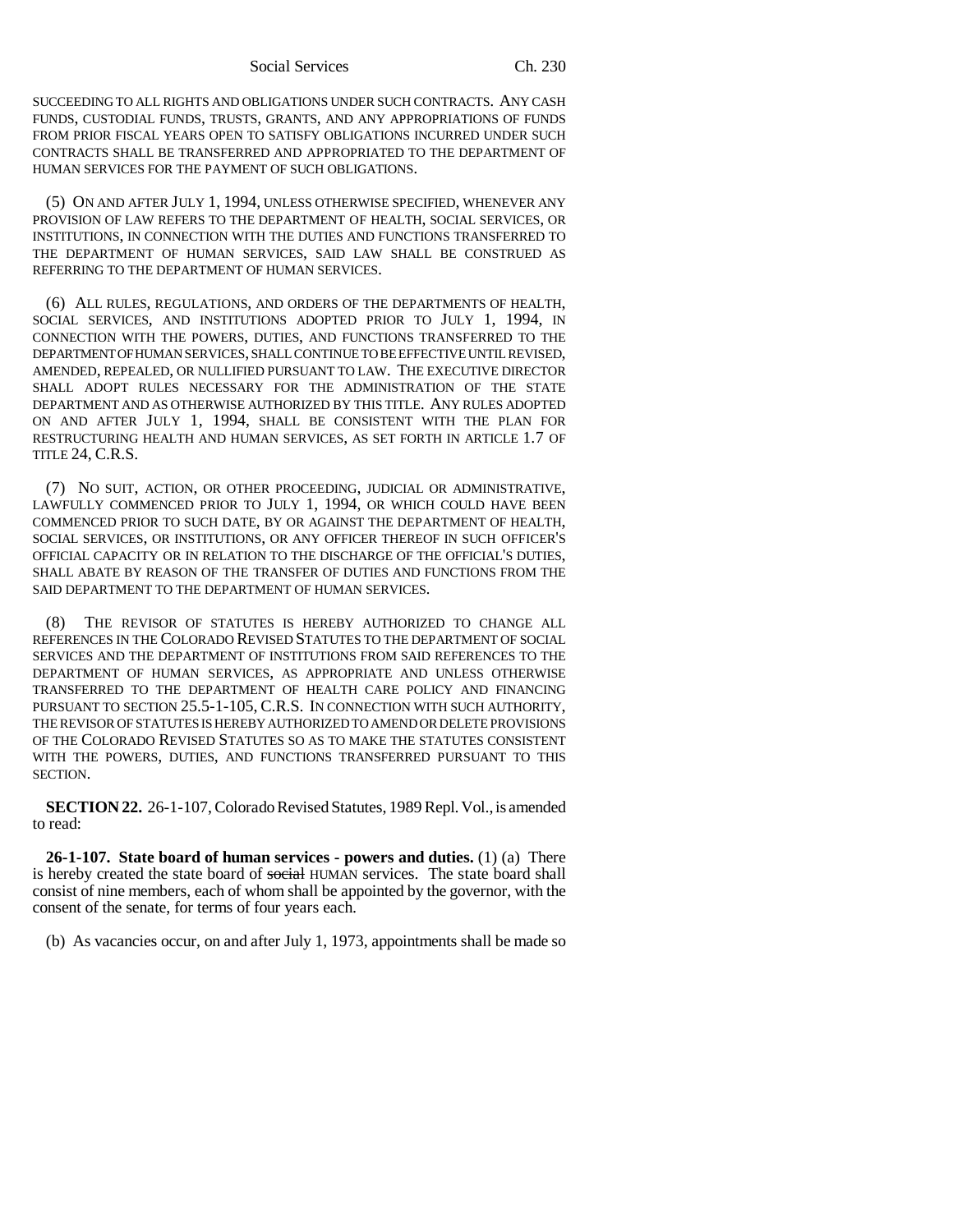that three of the members of the state board shall be appointed from among persons who are serving as county commissioners in this state. Whenever a county commissioner serving as a member of the state board ceases to hold the office of county commissioner, a vacancy on the state board shall occur, and the governor shall fill the vacancy by the appointment of a person who at the time is serving as a county commissioner. A county commissioner shall not vote on any matter coming before the state board which affects the county in which he is serving as commissioner in a manner different from other counties.

(2) No recipient of a pension under the Colorado old age pension statutes shall be eligible to FOR appointment to the state board.

(3) The members of the state board shall serve without compensation, with the exception of necessary actual traveling expenses.

(4) THE STATE BOARD SHALL ACT ONLY BY RESOLUTION ADOPTED AT A DULY CALLED MEETING OF THE STATE BOARD, AND NO INDIVIDUAL MEMBER OF THE STATE BOARD SHALL EXERCISE ADMINISTRATIVE AUTHORITY WITH RESPECT TO THE DEPARTMENT.

(5) "BOARD RULES" ARE RULES AND REGULATIONS PROMULGATED BY THE STATE BOARD GOVERNING:

(a) PROGRAM SCOPE AND CONTENT;

(b) REQUIREMENTS, OBLIGATIONS, AND RIGHTS OF CLIENTS, RECIPIENTS, VENDORS, PROVIDERS, AND OTHER PERSONS AFFECTED BY ACTS OF THE STATE DEPARTMENT.

(6) THE STATE BOARD SHALL:

(a) ADOPT BOARD RULES;

(b) HOLD HEARINGS RELATING TO THE FORMULATION AND REVISION OF THE POLICIES OF THE STATE DEPARTMENT;

(c) ADVISE THE EXECUTIVE DIRECTOR AS TO ANY MATTERS THAT THE EXECUTIVE DIRECTOR MAY BRING BEFORE THE STATE BOARD;

(d) MEET AS IS NECESSARY TO ADJUST THE MINIMUM AWARD FOR OLD AGE PENSIONS FOR CHANGES IN THE COST OF LIVING PURSUANT TO SECTION 26-2-114 (1); EXCEPT THAT THE STATE BOARD SHALL MEET FOR SUCH A PURPOSE WHENEVER THE MONTHLY INDEX OF CONSUMER PRICES, PREPARED BY THE BUREAU OF LABOR STATISTICS OF THE UNITED STATES DEPARTMENT OF LABOR, INCREASES OR DECREASES BY AN AMOUNT WARRANTING AN INCREASE OR DECREASE OVER THE PREVIOUS ADJUSTMENT AND THE UNITED STATES SOCIAL SECURITY ADMINISTRATION INCREASES BENEFITS SIMILARLY ADJUSTED FOR CHANGES IN THE COST OF LIVING. SUCH A MEETING SHALL BE HELD WITHIN TWENTY DAYS OF THE PUBLICATION OF THE MONTHLY INDEX WHICH FIRST EXCEEDS THE PREVIOUS LEVEL BY SAID AMOUNT.

(e) ADOPT RULES AND REGULATIONS FOR THE PURPOSE OF ESTABLISHING GUIDELINES FOR THE PLACEMENT OF CHILDREN FROM LOCATIONS OUTSIDE OF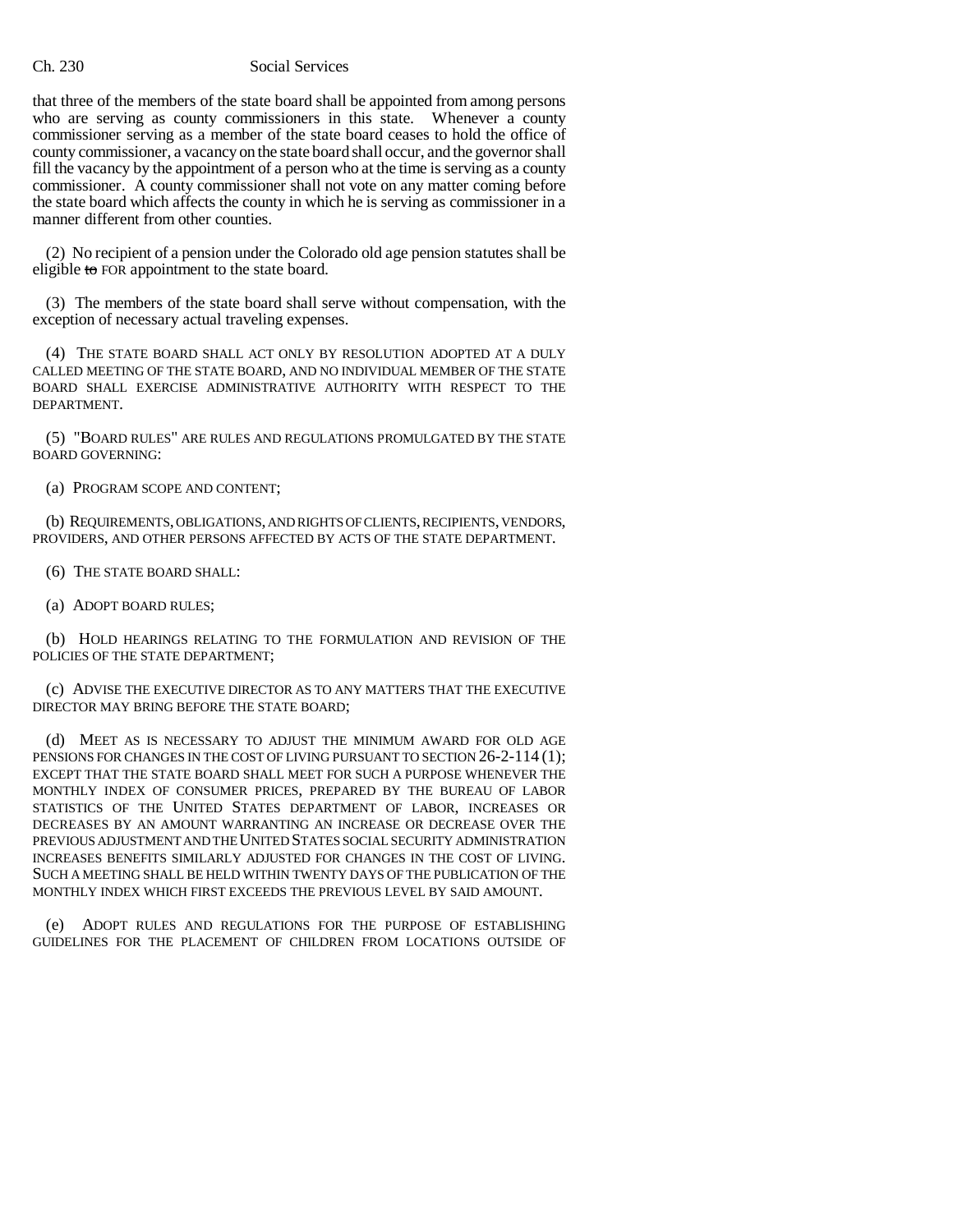COLORADO INTO THIS STATE FOR FOSTER CARE OR ADOPTION PURSUANT TO SECTION 19-5-203, C.R.S., OR SECTION 26-6-104 OR THE TERMS OF THE "INTERSTATE COMPACT ON PLACEMENT OF CHILDREN" AS SET FORTH IN PART 18 OF ARTICLE 60 OF TITLE 24, C.R.S.;

(f) ADOPT RULES GOVERNING THE OPERATIONS OF THE STATEWIDE ADOPTION RESOURCE REGISTRY AS DESCRIBED IN SECTION 26-1-111 (4).

(7) WHEN FEDERAL STATUTE OR REGULATION REQUIRES, AS A CONDITION FOR THE RECEIPT OF FEDERAL PARTICIPATION IN ANY STATE DEPARTMENT ADMINISTERED OR SUPERVISED PUBLIC ASSISTANCE OR WELFARE PROGRAM, THAT SPECIFIC FORMS OF INCOME TO RECIPIENTS AND APPLICANTS OR OTHER PERSONS WHOSE INCOME WOULD OTHERWISE BE CONSIDERED BE DISREGARDED, SUCH INCOME SHALL BE DISREGARDED AND THE RULES AND REGULATIONS OF THE STATE BOARD SHALL INCLUDE PROVISIONS TO EFFECT SUCH REQUIREMENTS.

(8) NOTHING IN THIS SECTION SHALL BE CONSTRUED TO AFFECT ANY SPECIFIC STATUTORY PROVISION GRANTING RULE-MAKING AUTHORITY IN RELATION TO A SPECIFIC PROGRAM TO THE STATE BOARD.

(9) ON AND AFTER JULY 1, 1994, THE STATE BOARD SHALL HAVE NO AUTHORITY OVER THE "COLORADO MEDICAL ASSISTANCE ACT", THE "REFORM ACT FOR THE PROVISION OF HEALTH CARE FOR THE MEDICALLY INDIGENT", THE ADULT FOSTER CARE PROGRAM, THE HOME CARE ALLOWANCE PROGRAM, OR THE TREATMENT PROGRAM FOR HIGH-RISK PREGNANT WOMEN. ANY REFERENCE TO THE STATE BOARD IN CONNECTION WITH SAID PROGRAMS SHALL BE DEEMED TO REFER TO THE EXECUTIVE DIRECTOR OF THE DEPARTMENT OF HEALTH CARE POLICY AND FINANCING.

**SECTION 23.** 26-1-108, Colorado Revised Statutes, 1989 Repl. Vol., is amended to read:

**26-1-108. Powers and duties of the executive director - rules.** (1)  $(a)$  The rules of the state department shall be of two types. "Executive director rules" are SHALL BE SOLELY WITHIN THE PROVINCE OF THE EXECUTIVE DIRECTOR AND SHALL INCLUDE THE FOLLOWING:

(a) Rules and regulations promulgated by the executive director governing matters of internal administration in the state department and the several county departments, including organization, staffing, records, reports, systems, and procedures, and also governing fiscal and personnel administration for the state department and establishing accounting and fiscal reporting rules and regulations for disbursement of federal funds, contingency funds, and proration of available appropriations except those determinations precluded by authority granted in paragraph (b) of this subsection (1), and such rules shall be solely the province of the executive director, subject to the direction of the governor. TO THE STATE BOARD;

(b) "Board rules" are rules and regulations promulgated by the state board governing:

(I) Program scope and content;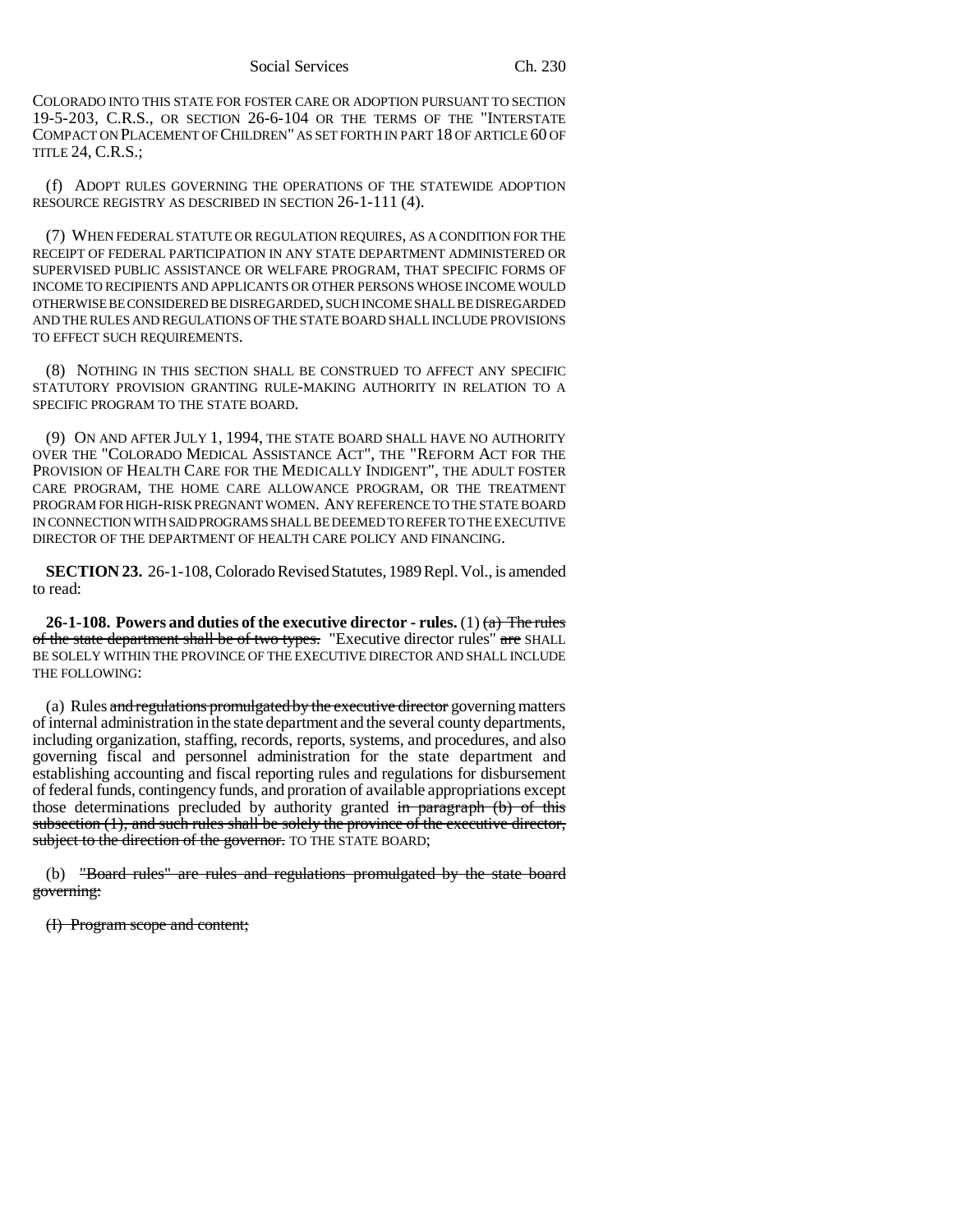(II) Requirements, obligations, and rights of clients, recipients, vendors, providers, and other persons affected by acts of the state department;

(III) Such other matters as the state board shall, at its discretion, hold to be matters of public policy. RULES WHICH THE STATE BOARD OF HUMAN SERVICES IS NOT OTHERWISE AUTHORIZED TO ADOPT, INCLUDING, BUT NOT LIMITED TO, RULES CONCERNING THE IMPLEMENTATION OF THE PROVISIONS OF TITLE 27, C.R.S.;

(c) The state board shall:

(I) Adopt board rules;

(II) Hold hearings relating to the formulation and revision of the policies of the state department;

(III) Advise the executive director as to any matters that he, at his discretion, may bring before the state board;

(IV) Adopt rules governing fiscal and personnel administration for county departments;

(V) Meet as is necessary to adjust the minimum award for old age pensions for changes in the cost of living pursuant to section 26-2-114 (1); except that the board shall meet for such a purpose whenever the monthly index of consumer prices, prepared by the bureau of labor statistics of the United States department of labor, increases or decreases by an amount warranting an increase or decrease over the previous adjustment and the United States social security administration increases benefits similarly adjusted for changes in the cost of living. Such a meeting shall be held within twenty days of the publication of the monthly index which first exceeds the previous level by said amount.

(1.5) Nothing in this section shall be construed to affect any specific statutory provision granting rule-making authority in relation to a specific program to the state board or the executive director.

(2) The state board EXECUTIVE DIRECTOR shall fix minimum standards and qualifications for personnel based upon training and experience deemed necessary to fulfill the requirements and responsibilities for each position, and establish salary schedules based upon prevailing wages for comparable work within each county or district or region where such data is available and is collected and compiled in a manner approved by the state personnel director. The rules and regulations issued by the executive director pursuant to law shall not be in conflict with board rules. The rules of the state department shall be binding upon the several county departments. At any public hearing relating to a proposed rule making, interested persons shall have the right to present their data, views, or arguments orally. The rules and regulations of the state board lawfully adopted prior to July 1, 1973, shall continue to be effective until revised, amended, repealed, or nullified pursuant to law. Proposed rules of both the state board and executive director shall be subject to the provisions of section 24-4-103, C.R.S.

(3) The state board shall act only by resolution adopted at a duly called meeting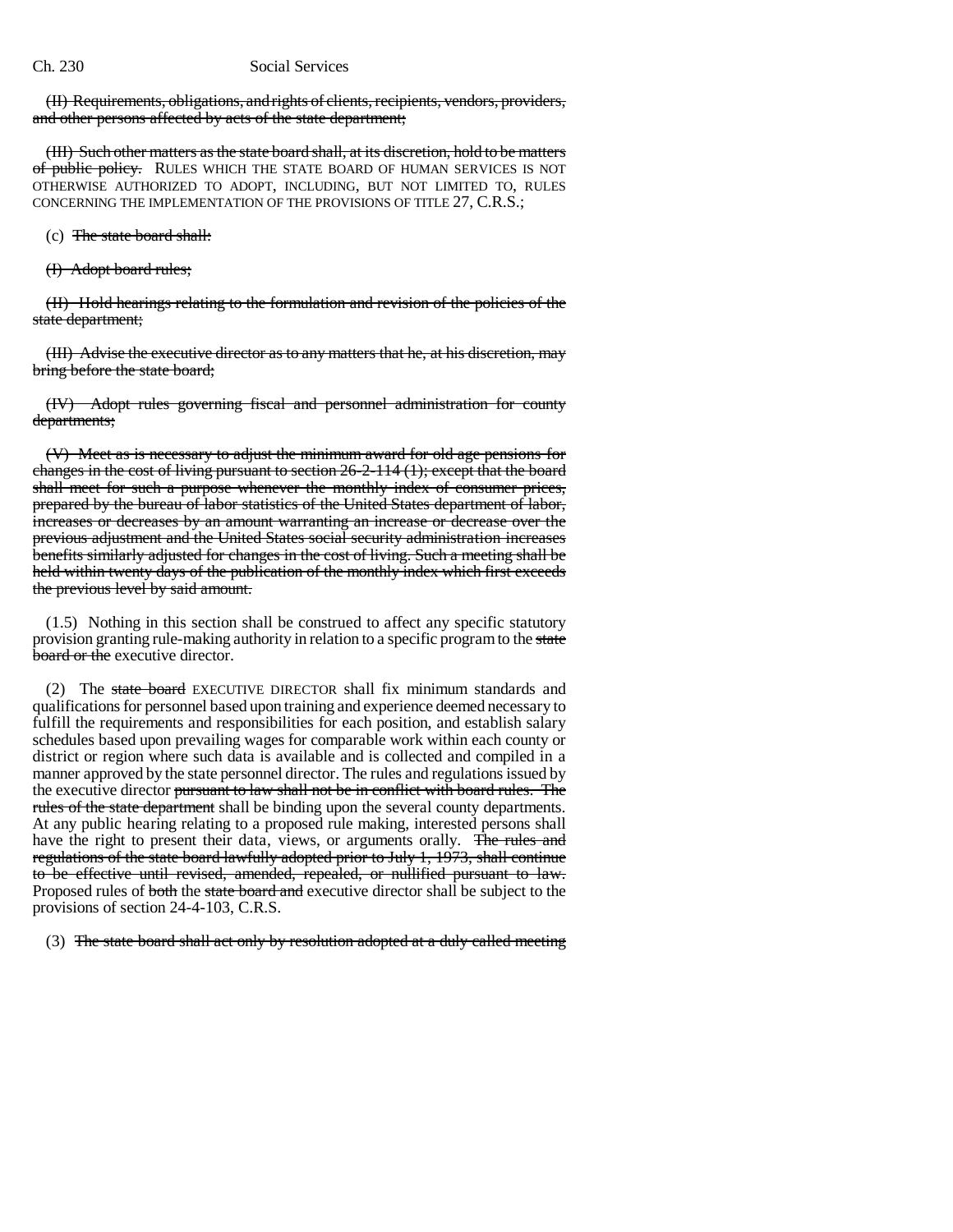of the state board, and no individual of the state board shall exercise individually any administrative authority with respect to the state department.

**SECTION 24.** 26-1-111 (1), the introductory portion to 26-1-111 (2), and 26-1-111 (2) (c), (2) (d) (I), (2) (h), (2) (j), (2) (k), (2) (n), (2) (o), (3), (4) (b), and (4) (c), Colorado Revised Statutes, 1989 Repl. Vol., as amended, are amended, and the said 26-1-111 is further amended BY THE ADDITION OF THE FOLLOWING NEW SUBSECTIONS, to read:

**26-1-111. Activities of the state department under the supervision of the executive director.** (1) The state department, UNDER THE SUPERVISION OF THE EXECUTIVE DIRECTOR, is charged with the administration or supervision of all the public assistance and welfare activities of the state, including but not limited to assistance payments, food stamps, social services, medical assistance, child welfare services, rehabilitation, and programs for the aging and for veterans, which activities as enumerated are declared to be state as well as county purposes.

(2) The state department, UNDER THE SUPERVISION OF THE EXECUTIVE DIRECTOR, shall:

(c) Administer the establishment, extension, and strengthening of medical assistance for the categorically needy, rehabilitation programs and services, programs and services for the aging, and veterans' affairs activities in cooperation with the federal department of health, education, and welfare and other state or federal agencies;

(d) (I) Provide services to county governments including the organization and supervision of county departments for the effective administration of public assistance and welfare functions as set out in the rules and regulations of the state department EXECUTIVE DIRECTOR AND THE RULES OF THE STATE BOARD PURSUANT TO SECTION 26-1-107 AS TO PROGRAM SCOPE AND CONTENT, including assistance payments, food stamps, and social services, and compilation of statistics and necessary information relative to assistance payments, food stamps, social services, medical assistance, child welfare services, including out-of-home placement services, rehabilitation, programs for the aging, and veterans' problems PROGRAMS throughout the state, and obtaining federal reimbursement moneys available under the Title IV-E program created under the federal "Social Security Act", as amended, based on out-of-home placements and alternative care treatment by county departments of children eligible for Title IV-E federal assistance, which moneys shall be allocated to counties to help defray the costs of performing its functions; except that nothing in this paragraph (d) shall be construed to allow counties to continue to receive an amount equal to the increased funding in the event the said funding is no longer available from the federal government.

(h) Act as the agent of the federal government in public assistance and welfare activities, including but not limited to assistance payments, food stamps, social services, medical assistance, child welfare services, rehabilitation, and programs for the aging, in matters of mutual concern in conformity with this title and in the administration of any federal funds granted to the state to aid in the furtherance of any functions of the state department;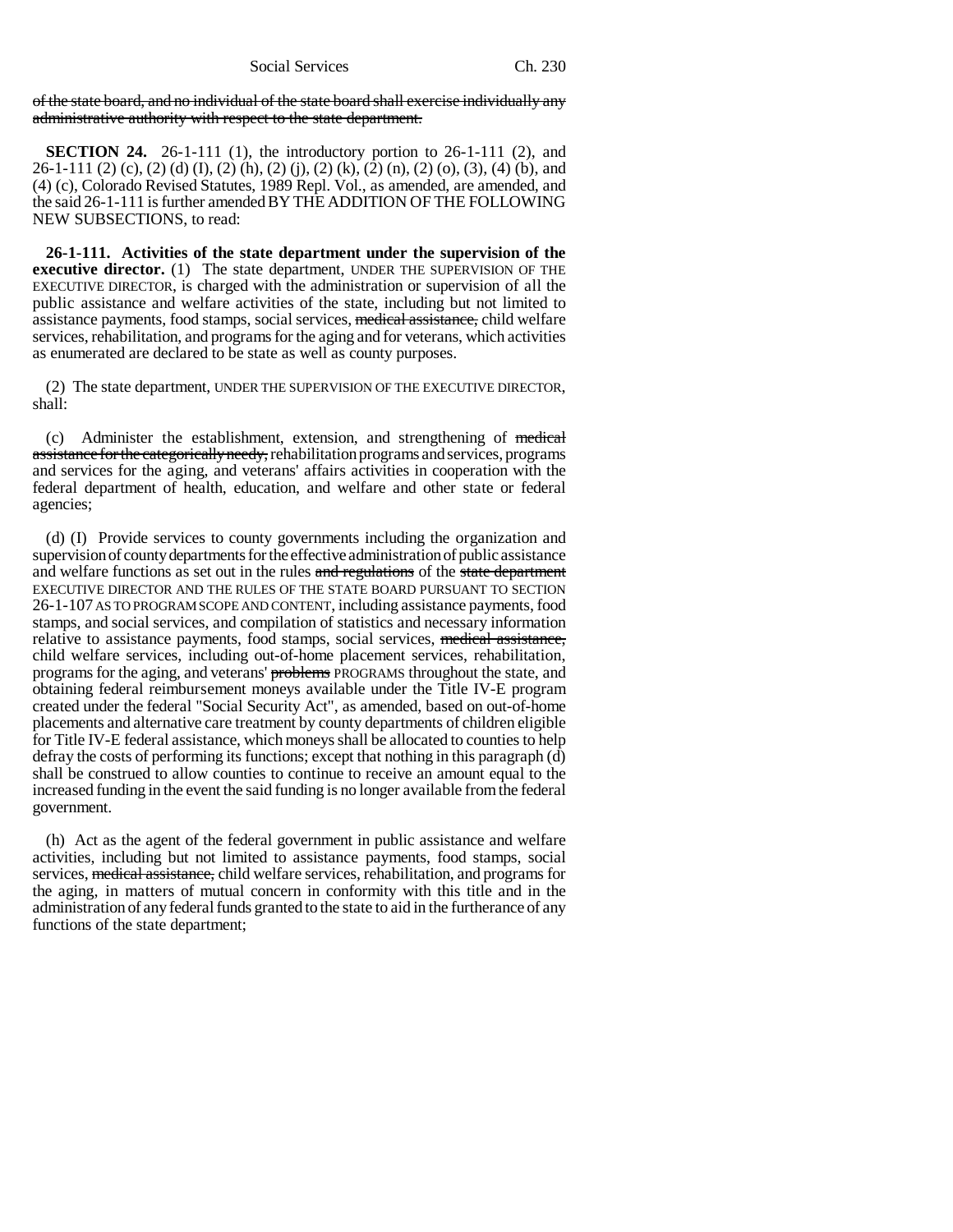(j) Promulgate rules and regulations concerning adult foster care and the certification of adult foster care facilities by the county departments. Adult foster care is that care and service which in addition to room and board may include, but is not limited to, personal services, recreational opportunities, transportation, utilization of volunteer services, and special diets. Such care may include the administration or monitoring of medications to persons receiving care if done in conformity with section 25-1-107 (1) (ee), C.R.S. Such care is provided to recipients of federal supplemental security income benefits who are also eligible for the Colorado supplement program for aid to the needy disabled and aid to the blind who do not require skilled nursing care or intermediate health care and cannot remain in or return to their residences but who need to reside in a supervised nonmedical setting on a twenty-four-hour basis. Those persons with developmental disabilities as defined in section 27-10.5-102, C.R.S., or who are receiving or are eligible to receive services in programs administered by the department of institutions do not qualify for adult foster care under this paragraph (j).

(k) Promulgate rules and regulations for the purpose of establishing guidelines for the placement of children from locations outside of Colorado into this state for foster care or adoption pursuant to section 19-5-203, C.R.S., or section 26-6-104 or the terms of the "Interstate Compact on Placement of Children" set forth in part 18 of article 60 of title 24, C.R.S.

(n) Promulgate any rules or regulations which are necessary to carry out the purposes of the treatment program for high-risk pregnant women created pursuant to section 25-1-212, C.R.S.

(o) (I) Promulgate rules and regulations concerning the state home care allowance program. Said program provides payments, subject to available appropriations, to functionally impaired persons who are, or who would be but for their income, eligible to receive old age pension pursuant to section 26-2-114, aid to the needy disabled pursuant to section 26-2-119, or aid to the blind pursuant to section 26-2-120. To be eligible for a home care allowance, a person's monthly gross income shall be less than the applicable monthly grant standard for the old age pension, aid to the needy disabled, or aid to the blind programs, plus the person's authorized monthly home care allowance grant as determined in accordance with rules promulgated pursuant to this paragraph (o). The payments allow recipients who are in need of long-term care to purchase community-based services as defined in section 26-4-507 (2) (c). Such services may include, but need not be limited to, the supervision of self-administered medications, assistance with activities of daily living as defined in section 26-4-507  $(2)$  (a), and assistance with instrumental activities of daily living as defined in section  $26-4-507$  (2) (g). The rules adopted by the state department shall specify, in accordance with the provisions of this section, the services available under the program and shall address eligibility criteria for the home care allowance program which shall be in addition to the eligibility criteria for the old age pension, aid to the needy disabled, or aid to the blind programs. In addition, the rules shall specifically provide for a determination as to the person's functional impairment, the person's unmet need for paid care, and shall address amounts awarded to persons eligible for home care allowance. The rules shall require that eligibility be determined through the use of a comprehensive and uniform client assessment instrument as defined in section 26-4-507. The state board may adjust income eligibility criteria, the functional impairment standard, or the amounts awarded to eligible persons or may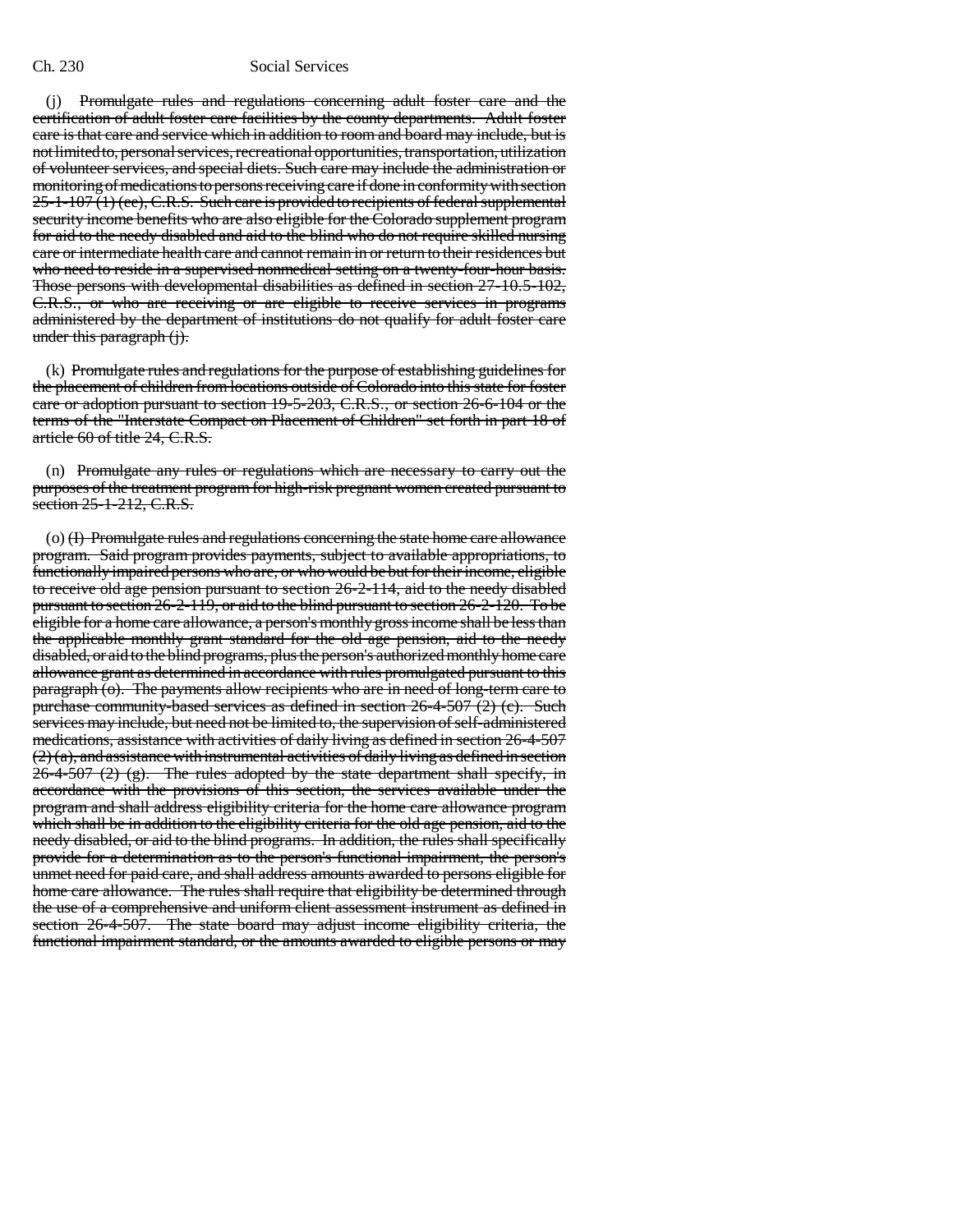Social Services Ch. 230

limit or suspend enrollments as necessary to manage the home care allowance program within the funds appropriated by the general assembly. In addition, the board may adjust which services are available under the program; except that such adjustment shall be consistent with the provision of this paragraph (o).

(II) This paragraph (o) is repealed, effective July 1, 1993. Prior to December 1, 1992, the department of social services shall report to the general assembly on how many persons were denied access to the home care allowance program, how many persons denied such access were placed in other long-term care programs, and the client characteristics of the home care allowance program and the home and community-based services program.

(3) When required by federal statute or regulation as a condition for the receipt of federal participation in any state department administered or supervised public assistance or welfare program that specific forms of income to recipients and applicants or other persons whose income would otherwise be considered be disregarded, such income shall be disregarded and the rules and regulations of the state department shall include provisions to effect such requirements.

## (4) (b) The state board shall promulgate regulations governing the operations of the statewide adoption resource registry in accordance with section 24-4-103, C.R.S.

(c) UNLESS OTHERWISE EXEMPTED PURSUANT TO RULES ADOPTED BY THE STATE BOARD, each authorized or licensed child placement agency shall refer to the statewide adoption resource registry within ninety days of the termination of the parent-child legal relationship the name and a photograph and description of each child in its care, as required by regulations of the state board, who has been legally freed for adoption by the termination of the parent-child legal relationship and for whom no adoptive home has been found. The state board, IN ACCORDANCE WITH SECTION 26-1-107 (6) (f), shall establish criteria by which an authorized or licensed child placement agency may determine that a child need not be listed with the registry. Such a child's name shall be forwarded to the state department by the authorized or licensed child placement agency, with reference to the specific reason for which the child was not placed with the registry. The state board shall establish procedures for periodic review of the status of such children IN ACCORDANCE WITH SECTION 26-1-107 (6) (f). If the state department, in accordance with the criteria established BY THE STATE BOARD, determines that adoption would be appropriate for a child not placed with the registry, the agency shall forthwith list the child. Each authorized or licensed child placement agency may voluntarily refer any child who has been legally freed for adoption.

(5) THE STATE DEPARTMENT, THROUGH THE DIVISION OF ALCOHOL AND DRUG ABUSE, SHALL ADMINISTER ALCOHOL AND DRUG ABUSE PROGRAMS SET FORTH IN PARTS 2, 3, AND 11 OF ARTICLE 1 OF TITLE 25, C.R.S., AND APPLICABLE PROVISIONS OF ARTICLE 22 OF TITLE 12, C.R.S.

(6) THE STATE DEPARTMENT SHALL COOPERATE WITH THE DEPARTMENT OF HEALTH CARE POLICY AND FINANCING IN ADMINISTERING THE DELIVERY OF MEDICAL ASSISTANCE BY COUNTY DEPARTMENTS OF SOCIAL SERVICES OR ANY OTHER PUBLIC OR PRIVATE ENTITIES PARTICIPATING IN THE DELIVERY OF MEDICAL ASSISTANCE PURSUANT TO ARTICLE 4 OF THIS TITLE.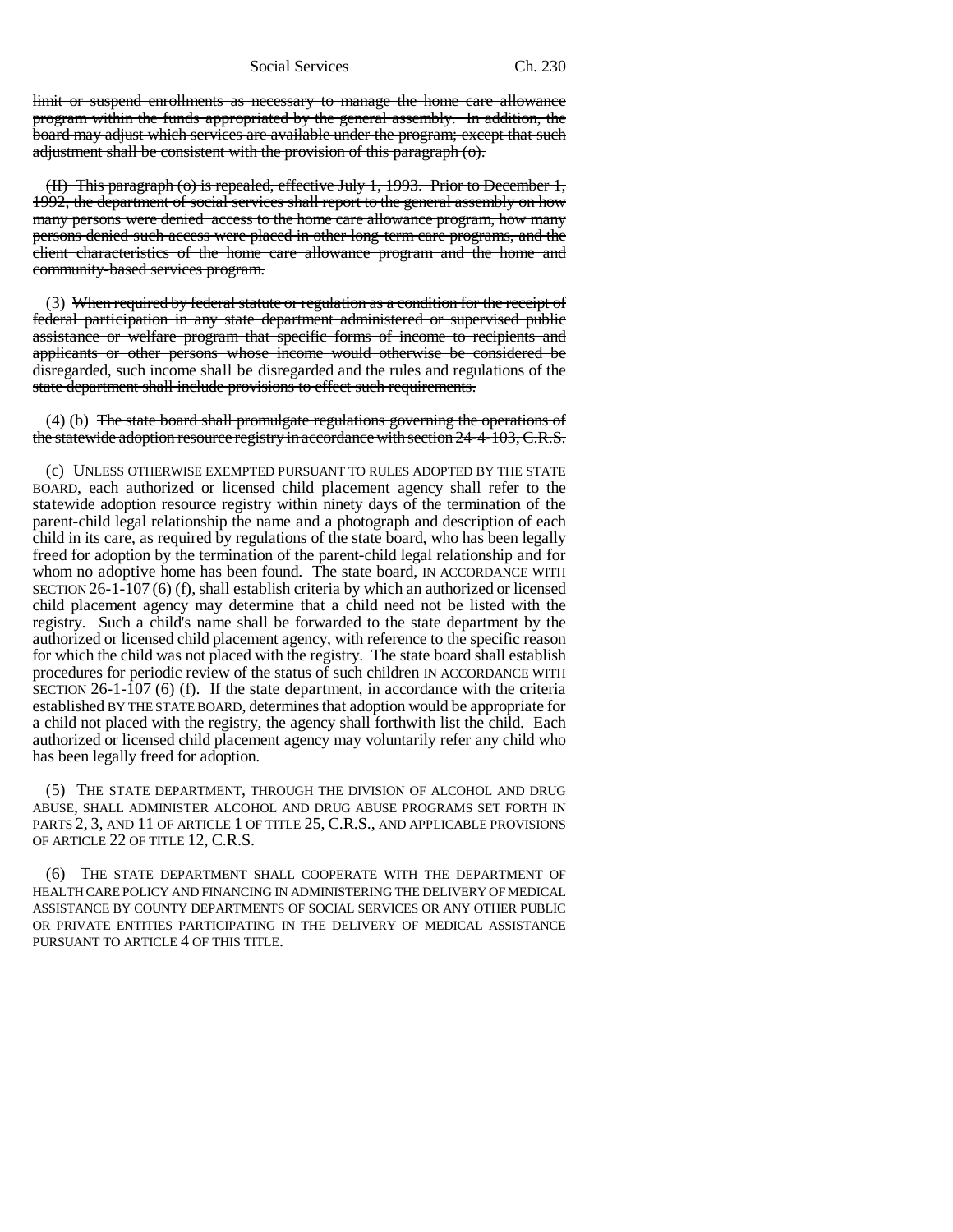**SECTION 25.** Part 1 of article 2 of title 26, Colorado Revised Statutes, 1989 Repl. Vol., as amended, is amended BY THE ADDITION OF A NEW SECTION to read:

**26-2-122.3. Adult foster care and home care allowance as services under certain public assistance programs - administered by department of health care policy and financing.** (1) (a) IN ADDITION TO THE AMOUNT OF ASSISTANCE AVAILABLE PURSUANT TO THE PROVISIONS OF THIS ARTICLE, THE EXECUTIVE DIRECTOR OF THE DEPARTMENT OF HEALTH CARE POLICY AND FINANCING, WITH THE CONSENT OF THE GENERAL ASSEMBLY AND SUBJECT TO AVAILABLE FUNDS, MAY PROVIDE ADULT FOSTER CARE FOR PERSONS ELIGIBLE TO RECEIVE AID TO THE NEEDY DISABLED OR AID TO THE BLIND. FOR PURPOSES OF THIS PARAGRAPH (a), "ADULT FOSTER CARE" MEANS THAT CARE AND SERVICE WHICH, IN ADDITION TO ROOM AND BOARD, MAY INCLUDE, BUT IS NOT LIMITED TO, PERSONAL SERVICES, RECREATIONAL OPPORTUNITIES, TRANSPORTATION, UTILIZATION OF VOLUNTEER SERVICES, AND SPECIAL DIETS. SUCH CARE IS PROVIDED TO RECIPIENTS OF FEDERAL SUPPLEMENTAL SECURITY INCOME BENEFITS WHO ARE ALSO ELIGIBLE FOR THE COLORADO SUPPLEMENT PROGRAM FOR AID TO THE NEEDY DISABLED OR AID TO THE BLIND AND WHO DO NOT REQUIRE SKILLED NURSING CARE OR INTERMEDIATE HEALTH CARE AND CANNOT REMAIN IN OR RETURN TO THEIR RESIDENCES BUT WHO NEED TO RESIDE IN A SUPERVISED NONMEDICAL SETTING ON A TWENTY-FOUR-HOUR BASIS. THOSE PERSONS WITH DEVELOPMENTAL DISABILITIES AS DEFINED IN SECTION 27-10.5-102,C.R.S., OR WHO ARE RECEIVING OR ELIGIBLE TO RECEIVE SERVICES PURSUANT TO ANY PROVISION OF TITLE 27, C.R.S., DO NOT QUALIFY FOR ADULT FOSTER CARE UNDER THIS PARAGRAPH (a).

(b) IN ADDITION TO THE AMOUNT OF ASSISTANCE AVAILABLE PURSUANT TO PARAGRAPH (a) OF THIS SUBSECTION (1), THE EXECUTIVE DIRECTOR OF THE DEPARTMENT OF HEALTH CARE POLICY AND FINANCING, WITH THE CONSENT OF THE GENERAL ASSEMBLY AND SUBJECT TO AVAILABLE FUNDS, MAY PROVIDE A HOME CARE ALLOWANCE FOR PERSONS ELIGIBLE TO RECEIVE OLD AGE PENSION, AID TO THE NEEDY DISABLED, OR AID TO THE BLIND. FOR THE PURPOSES OF THIS PARAGRAPH (b), "HOME CARE ALLOWANCE" IS A PROGRAM THAT PROVIDES PAYMENTS, SUBJECT TO AVAILABLE APPROPRIATIONS, TO FUNCTIONALLY IMPAIRED PERSONS WHO ARE, OR WHO WOULD BE BUT FOR THEIR INCOME, ELIGIBLE TO RECEIVE OLD AGE PENSION PURSUANT TO SECTION 26-2-114, AID TO THE NEEDY DISABLED PURSUANT TO SECTION 26-2-119, OR AID TO THE BLIND PURSUANT TO SECTION 26-2-120. TO BE ELIGIBLE FOR A HOME CARE ALLOWANCE, A PERSON'S MONTHLY GROSS INCOME SHALL BE LESS THAN THE APPLICABLE MONTHLY GRANT STANDARD FOR THE OLD AGE PENSION, AID TO THE NEEDY DISABLED, OR AID TO THE BLIND PROGRAMS, PLUS THE PERSON'S AUTHORIZED MONTHLY HOME CARE ALLOWANCE GRANT, AS DETERMINED IN ACCORDANCE WITH RULES PROMULGATED PURSUANT TO THIS PARAGRAPH (b). THE PAYMENTS ALLOW RECIPIENTS WHO ARE IN NEED OF LONG-TERM CARE TO PURCHASE COMMUNITY-BASED SERVICES AS DEFINED IN SECTION 26-4-507 (2) (c). SUCH SERVICES MAY INCLUDE, BUT NEED NOT BE LIMITED TO, THE SUPERVISION OF SELF-ADMINISTERED MEDICATIONS, ASSISTANCE WITH ACTIVITIES OF DAILY LIVING AS DEFINED IN SECTION 26-4-507 (2) (a), AND ASSISTANCE WITH INSTRUMENTAL ACTIVITIES OF DAILY LIVING AS DEFINED IN SECTION  $26-4-507(2)$  (g). THE RULES ADOPTED BY THE DEPARTMENT OF HEALTH CARE POLICY AND FINANCING SHALL SPECIFY, IN ACCORDANCE WITH THE PROVISIONS OF THIS SECTION, THE SERVICES AVAILABLE UNDER THE PROGRAM AND SHALL ADDRESS ELIGIBILITY CRITERIA FOR THE HOME CARE ALLOWANCE PROGRAM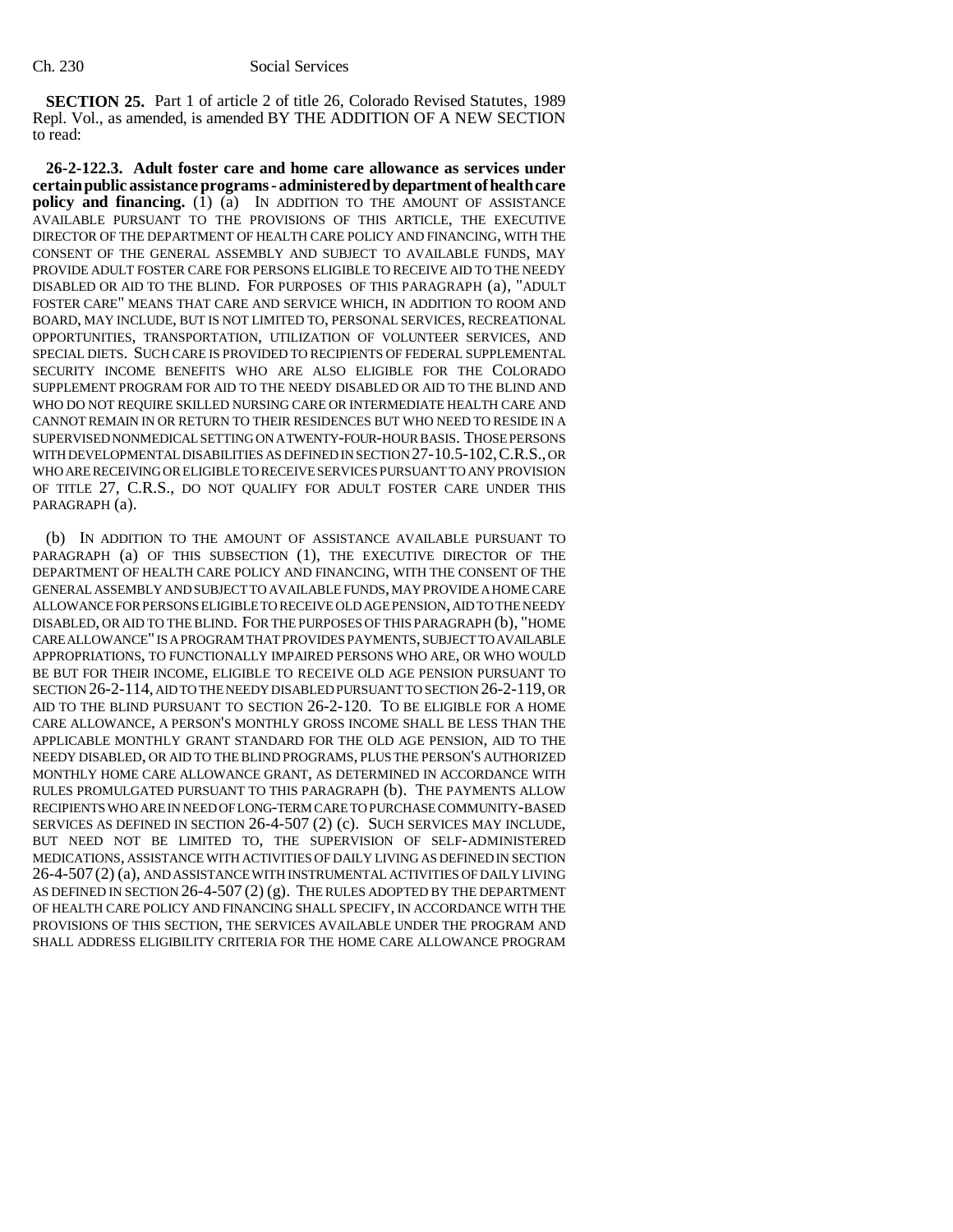Social Services Ch. 230

WHICH SHALL BE IN ADDITION TO THE ELIGIBILITY CRITERIA FOR THE OLD AGE PENSION, AID TO THE NEEDY DISABLED, OR AID TO THE BLIND PROGRAMS. IN ADDITION, THE RULES SHALL SPECIFICALLY PROVIDE FOR A DETERMINATION AS TO THE PERSON'S FUNCTIONAL IMPAIRMENT, THE PERSON'S UNMET NEED FOR PAID CARE, AND SHALL ADDRESS AMOUNTS AWARDED TO PERSONS ELIGIBLE FOR HOME CARE ALLOWANCE. THE RULES SHALL REQUIRE THAT ELIGIBILITY BE DETERMINED THROUGH THE USE OF A COMPREHENSIVE AND UNIFORM CLIENT ASSESSMENT INSTRUMENT AS DEFINED IN SECTION 26-4-507. THE EXECUTIVE DIRECTOR OF THE DEPARTMENT OF HEALTH CARE POLICY AND FINANCING MAY ADJUST INCOME ELIGIBILITY CRITERIA, THE FUNCTIONAL IMPAIRMENT STANDARD, OR THE AMOUNTS AWARDED TO ELIGIBLE PERSONS OR MAY LIMIT OR SUSPEND ENROLLMENTS AS NECESSARY TO MANAGE THE HOME CARE ALLOWANCE PROGRAM WITHIN THE FUNDS APPROPRIATED BY THE GENERAL ASSEMBLY. IN ADDITION, THE EXECUTIVE DIRECTOR OF THE DEPARTMENT OF HEALTH CARE POLICY AND FINANCING MAY ADJUST WHICH SERVICES ARE AVAILABLE UNDER THE PROGRAM; EXCEPT THAT SUCH ADJUSTMENT SHALL BE CONSISTENT WITH THE PROVISIONS OF THIS SUBSECTION (1).

(2) THE DEPARTMENT OF HEALTH CARE POLICY AND FINANCING SHALL ADMINISTER THE ADULT FOSTER CARE PROGRAM AND THE HOME CARE ALLOWANCE PROGRAM. THE EXECUTIVE DIRECTOR SHALL PROMULGATE RULES NECESSARY FOR THE IMPLEMENTATION OF THIS SECTION.

**SECTION 26.** 26-1-122 (1) (a), (3) (b), and (4) (b), Colorado Revised Statutes, 1989 Repl. Vol., are amended to read:

**26-1-122. County appropriations and expenditures - advancements procedures.** (1) (a) EXCEPT AS PROVIDED IN SECTION 26-1-122.5, the board of county commissioners in each county of this state shall annually appropriate as provided by law such funds as shall be necessary to defray the county department's twenty percent share of the overall cost of providing the assistance payments, food stamps (except the value of food stamp coupons), and social services activities delivered in the county, including the costs allocated to the administration of each, and shall include in the tax levy for such county the sums appropriated for that purpose. Such appropriation shall be based upon the county social services budget prepared by the county department pursuant to section 26-1-124, after taking into account state advancements provided for in this section.

(3) (b) EXCEPT AS PROVIDED IN SECTION 26-1-122.5, if the county departments are administered in accordance with the policies and rules of the state department for the administration of county departments, eighty percent of the costs of administering assistance payments, food stamps, and social services in the county departments shall be advanced to the county by the state treasurer from funds appropriated or made available for such purpose, upon authorization of the state department, but in no event shall the state department authorize expenditures greater than the annual appropriation by the general assembly for the state's share of such administrative costs of the county departments. As funds are advanced, adjustment shall be made from subsequent monthly payments for those purposes.

(4) (b) Except as provided in paragraph (d) of this subsection (4), eighty percent of the amount expended for assistance payments program costs and social services program costs OR THE AMOUNT EQUAL TO THE STATE'S SHARE OF THE AMOUNT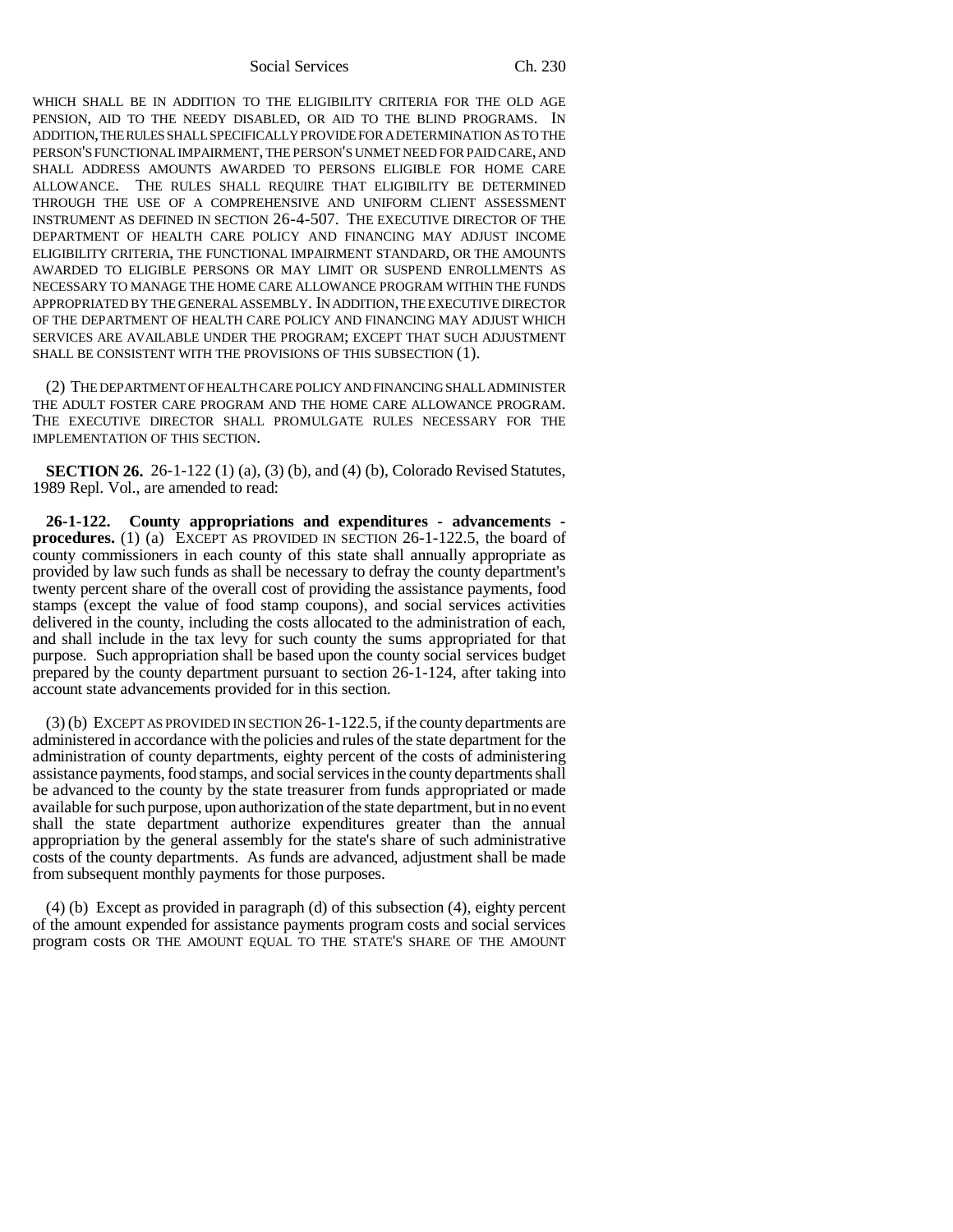EXPENDED AS DETERMINED PURSUANT TO SECTION 26-1-122.5 shall be advanced to the county by the state treasurer from funds appropriated or made available for such purpose upon authorization of the state department pursuant to the provisions of this title. As funds are advanced, adjustment shall be made from subsequent monthly payments for those purposes.

**SECTION 27.** Article 1 of title 26, Colorado Revised Statutes, 1989 Repl. Vol., as amended, is amended BY THE ADDITION OF A NEW SECTION to read:

**26-1-122.5. County appropriation increases - limitations.** (1) BEGINNING IN CALENDAR FISCAL YEAR 1994 AND FOR EACH CALENDAR FISCAL YEAR THEREAFTER TO AND INCLUDING CALENDAR FISCAL YEAR 1997, THE BOARD OF COUNTY COMMISSIONERS IN EACH COUNTY OF THIS STATE SHALL ANNUALLY APPROPRIATE FUNDS FOR THE COUNTY SHARE OF THE ADMINISTRATIVE COSTS AND PROGRAM COSTS OF PUBLIC ASSISTANCE, MEDICAL ASSISTANCE, AND FOOD STAMPS IN THE COUNTY IN AN AMOUNT EQUAL TO THE ACTUAL COUNTY SHARE FOR THE PREVIOUS FISCAL YEAR ADJUSTED BY AN AMOUNT EQUAL TO THE ACTUAL COUNTY SHARE FOR THE PREVIOUS FISCAL YEAR MULTIPLIED BY THE PERCENTAGE OF CHANGE IN PROPERTY TAX REVENUE.

(2) FOR THE PURPOSES OF THIS SECTION:

(a) "COUNTY SHARE" MEANS THE ACTUAL AMOUNT OF THE COUNTY SHARE FOR THE PREVIOUS FISCAL YEAR. "COUNTY SHARE" SHALL NOT INCLUDE:

(I) THE AMOUNT EXPENDED BY THE COUNTY FROM THE COUNTY CONTINGENCY FUND PURSUANT TO SECTION 26-1-126;

(II) THE AMOUNT EXPENDED BY THE COUNTY FOR GENERAL ASSISTANCE PURSUANT TO PART 1 OF ARTICLE 17 OF TITLE 30, C.R.S.; AND

(III) THE AMOUNT EXPENDED BY THE COUNTY FOR PROGRAMS OR SERVICES PROVIDED BY THE COUNTY ON ITS OWN, WITHOUT REQUIREMENTS OR FUNDING FROM ANY OTHER GOVERNMENTAL AGENCY.

(b) "PERCENTAGE OF CHANGE IN PROPERTY TAX REVENUE" MEANS THE DIFFERENCE BETWEEN THE TOTAL PROPERTY TAX LEVIED FOR THE PREVIOUS FISCAL YEAR LESS THE AMOUNT LEVIED FOR DEBT SERVICE FOR THE PREVIOUS FISCAL YEAR AND THE TOTAL PROPERTY TAX LEVIED FOR THE YEAR FOR WHICH THE PERCENTAGE OF CHANGE IN TAX REVENUE IS BEING CALCULATED LESS THE AMOUNT LEVIED FOR DEBT SERVICE FOR THE YEAR IN WHICH THE PERCENTAGE OF CHANGE IN TAX REVENUE IS BEING CALCULATED DIVIDED BY THE TOTAL PROPERTY TAX LEVIED FOR THE PREVIOUS FISCAL YEAR LESS THE AMOUNT LEVIED FOR DEBT SERVICE FOR THE PREVIOUS FISCAL YEAR.

(3) NOTWITHSTANDING THE PROVISIONS OF SECTION 26-1-122, NO COUNTY IN THE STATE SHALL BE REQUIRED TO CONTRIBUTE MORE THAN THE AMOUNT SET FORTH IN SUBSECTION (1) OF THIS SECTION IN ANY FISCAL YEAR. NOTHING IN THIS SECTION SHALL BE CONSTRUED TO LIMIT THE ABILITY OF A COUNTY TO ESTABLISH PROGRAMS OR SERVICES PROVIDED BY THE COUNTY ON ITS OWN, WITHOUT REQUIREMENTS OR FUNDING FROM ANY OTHER GOVERNMENTAL AGENCY.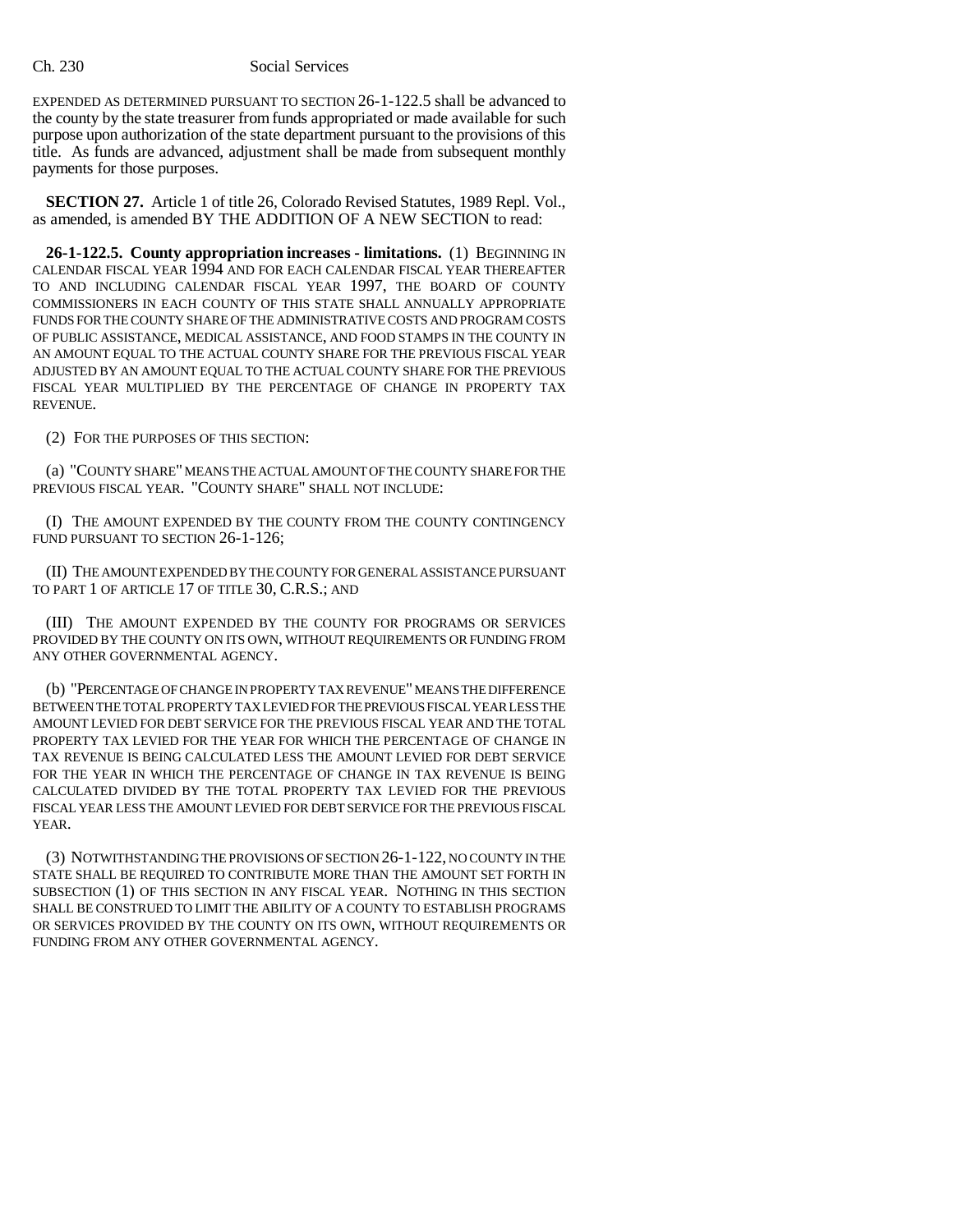(4) NOTWITHSTANDING THE PROVISIONS OF SUBSECTION (1) OF THIS SECTION, NO COUNTY IN THIS STATE SHALL BE REQUIRED TO CONTRIBUTE AN AMOUNT WHICH EXCEEDS THE TOTAL SOCIAL SERVICES MILL LEVY THE COUNTY MAY ASSESS PURSUANT TO SECTION 26-1-125.

(5) ANY AMOUNTS REMAINING IN THE COUNTY SOCIAL SERVICES FUND CREATED IN SECTION 26-1-123 AT THE END OF ANY FISCAL YEAR SHALL REMAIN IN THE COUNTY FUND FOR EXPENDITURE AS DETERMINED BY THE BOARD OF COUNTY COMMISSIONERS FOR ADMINISTRATIVE COSTS AND PROGRAM COSTS OF PUBLIC ASSISTANCE, MEDICAL ASSISTANCE, AND FOOD STAMPS.

(6) THE LIMITATION SET FORTH IN THIS SECTION ON THE INCREASE IN THE COUNTY SHARE OF THE ADMINISTRATIVE COSTS AND PROGRAM COSTS OF PUBLIC ASSISTANCE, MEDICAL ASSISTANCE, AND FOOD STAMPS WILL RESULT IN INCREASED COSTS TO THE STATE. BY MAKING STATE FUNDS AVAILABLE, THE STATE IS ENCOURAGING COUNTIES NOT TO EXERCISE ANY RIGHT A COUNTY MAY HAVE PURSUANT TO SECTION 20 (9) OF ARTICLE X OF THE COLORADO CONSTITUTION TO REDUCE OR END ITS SHARE OF THE COSTS OF PUBLIC ASSISTANCE, MEDICAL ASSISTANCE, AND FOOD STAMPS FOR THE COUNTY FOR THREE FISCAL YEARS FOLLOWING THE FISCAL YEAR IN WHICH THE STATE FUNDS ARE RECEIVED. IF A COUNTY ACCEPTS FUNDS FROM THE STATE BASED ON THE LIMITATION PROVIDED IN THIS SECTION FOR ANY FISCAL YEAR, THE COUNTY AGREES NOT TO EXERCISE ANY RIGHTS THE COUNTY MAY HAVE TO REDUCE OR END ITS SHARE OF THE COSTS OF PUBLIC ASSISTANCE, MEDICAL ASSISTANCE, AND FOOD STAMPS FOR THE FISCAL YEAR IN WHICH THE FUNDS ARE ACCEPTED. NOTHING IN THIS SUBSECTION (6) OR ANY AGREEMENT PURSUANT TO THIS SUBSECTION (6) SHALL BE CONSTRUED TO AFFECT THE EXISTENCE OR STATUS OF ANY RIGHTS ACCRUING TO THE STATE OR ANY COUNTY PURSUANT TO SECTION 20 (9) OF ARTICLE X OF THE COLORADO CONSTITUTION.

**SECTION 28.** Article 1 of title 26, Colorado Revised Statutes, 1989 Repl. Vol., as amended, is amended BY THE ADDITION OF A NEW PART to read:

# PART 2

# PROGRAMS ADMINISTERED BY THE DEPARTMENT

**26-1-201. Programs administered - services provided - department of human services.** (1) THIS SECTION SPECIFIES THE PROGRAMS TO BE ADMINISTERED AND THE SERVICES TO BE PROVIDED BY THE DEPARTMENT OF HUMAN SERVICES. THESE PROGRAMS AND SERVICES INCLUDE THE FOLLOWING:

(a) ALCOHOL AND DRUG ABUSE PROGRAMS, AS SPECIFIED IN PART 2 OF ARTICLE 1 OF TITLE 25, C.R.S.;

(b) ALCOHOLISM AND INTOXICATION TREATMENT PROGRAMS, AS SPECIFIED IN PART 3 OF ARTICLE 1 OF TITLE 25, C.R.S.;

(c) DRUG ABUSE PREVENTION, EDUCATION, AND TREATMENT PROGRAMS, AS SPECIFIED IN PART 11 OF ARTICLE 1 OF TITLE 25, C.R.S.;

(d) PUBLIC ASSISTANCE PROGRAMS, AS SPECIFIED IN ARTICLE 2 OF THIS TITLE; EXCEPT THAT ADULT FOSTER CARE AND HOME CARE ALLOWANCE AND THE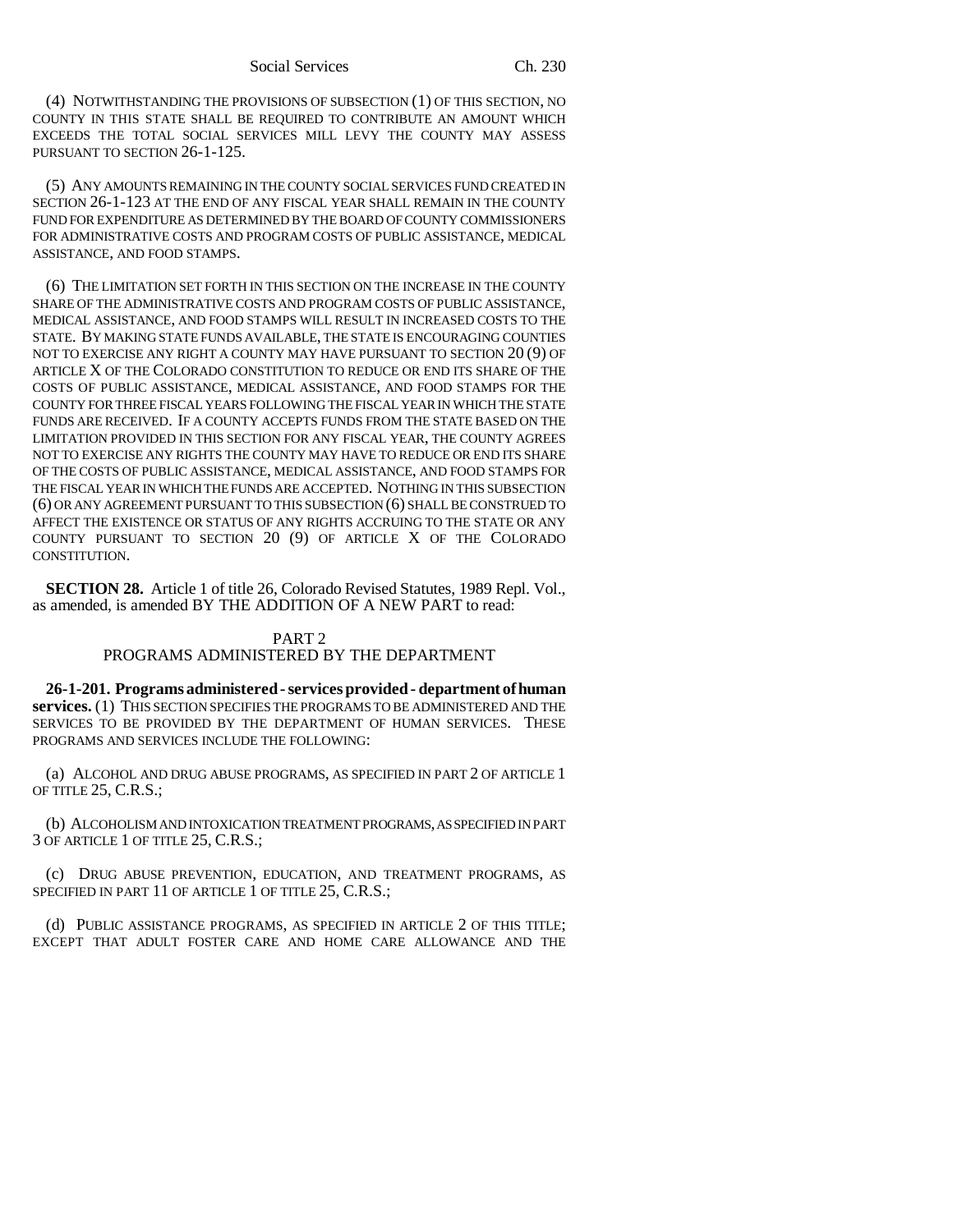TREATMENT PROGRAM FOR HIGH-RISK PREGNANT WOMEN SHALL BE ADMINISTERED BY THE DEPARTMENT OF HEALTH CARE POLICY AND FINANCING;

(e) PROTECTIVE SERVICES FOR ADULTS AT RISK OF MISTREATMENT OR SELF-NEGLECT, AS SPECIFIED IN ARTICLE 3.1 OF THIS TITLE;

(f) CHILD WELFARE SERVICES, AS SPECIFIED IN ARTICLE 5 OF THIS TITLE;

(g) THE "COLORADO FAMILY PRESERVATION ACT", AS SPECIFIED IN ARTICLE 5.5 OF THIS TITLE;

(h) THE "CHILD CARE ACT", AS SPECIFIED IN ARTICLE 6 OF THIS TITLE;

(i) THE SUBSIDIZATION OF ADOPTION PROGRAM, AS SPECIFIED IN ARTICLE 7 OF THIS TITLE;

(j) THE DOMESTIC ABUSE PROGRAMS, AS SPECIFIED IN ARTICLE 7.5 OF THIS TITLE;

(k) THE HOMELESS PREVENTION ACTIVITIES PROGRAM, AS SPECIFIED IN ARTICLE 7.8 OF THIS TITLE;

(l) THE VOCATIONAL REHABILITATION PROGRAMS, AS SPECIFIED IN ARTICLE 8 OF THIS TITLE;

(m) INDEPENDENT LIVING REHABILITATION PROGRAMS, AS SPECIFIED IN ARTICLE 8.1 OF THIS TITLE;

(n) THE PRODUCTS OF THE REHABILITATION CENTER FOR THE VISUALLY IMPAIRED PROGRAM, AS SPECIFIED IN ARTICLE 8.2 OF THIS TITLE;

(o) THE BLIND-MADE PRODUCTS PROGRAM, AS SPECIFIED IN ARTICLE 8.3 OF THIS TITLE;

(p) THE VENDING FACILITIES IN STATE BUILDINGS PROGRAM, AS SPECIFIED IN ARTICLE 8.5 OF THIS TITLE;

(q) PROVISIONS REGARDING VETERANS SERVICE OFFICES AND OFFICERS, AS SPECIFIED IN ARTICLE 9 OF THIS TITLE:

(r) VETERANS AFFAIRS, AS SPECIFIED IN ARTICLE 10 OF THIS TITLE;

(s) THE "OLDER COLORADANS' ACT", AS SPECIFIED IN ARTICLE 11 OF THIS TITLE;

(t) THE "COLORADO LONG-TERM CARE OMBUDSMAN ACT", AS SPECIFIED IN ARTICLE 11.5 OF THIS TITLE;

(u) THE STATE HOMES FOR THE AGED, AS SPECIFIED IN ARTICLE 12 OF THIS TITLE;

(v) THE "COLORADO CHILD SUPPORT ENFORCEMENT ACT", AS SPECIFIED IN ARTICLE 13 OF THIS TITLE;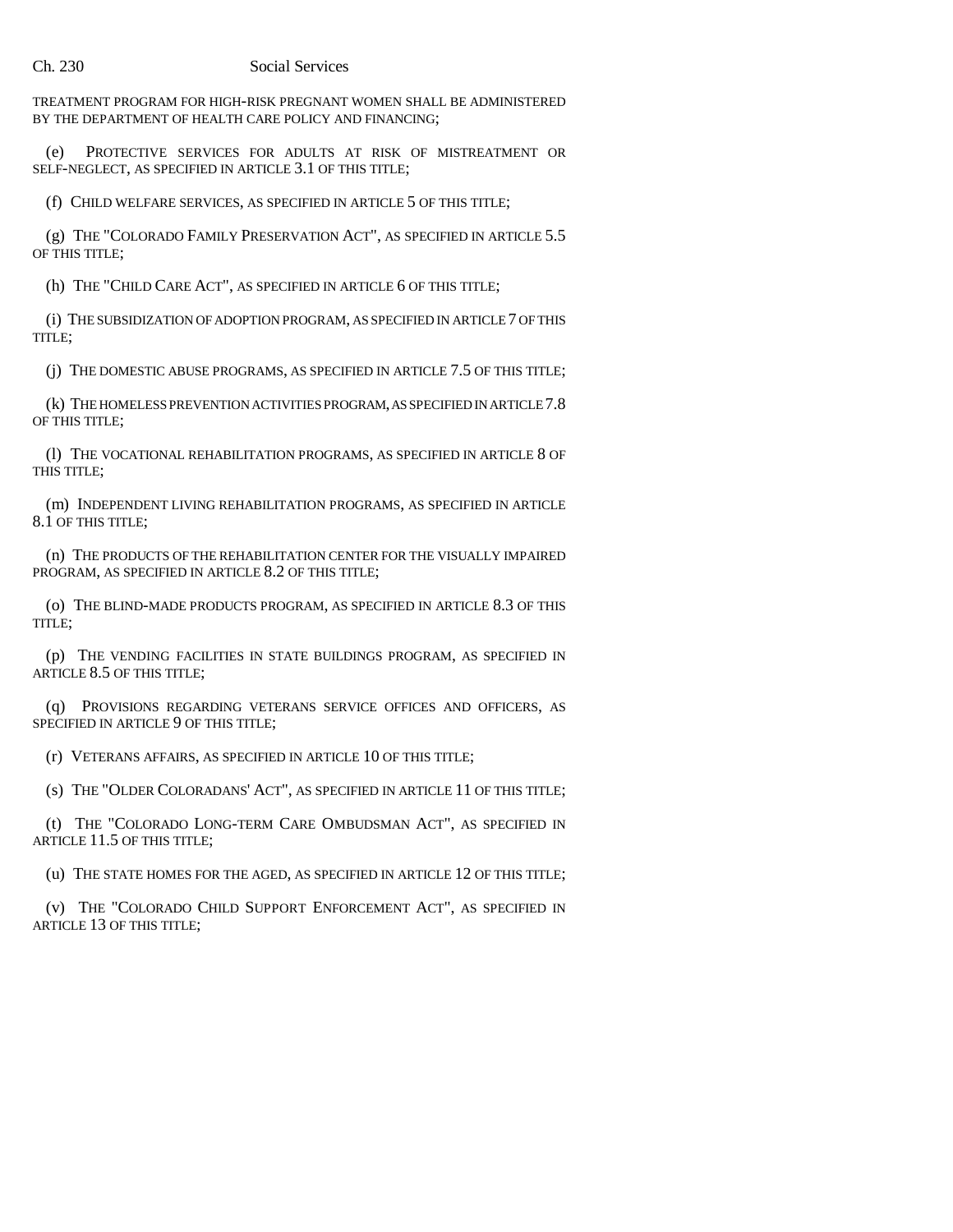(w) THE "COLORADO ADMINISTRATIVE PROCEDURE ACT FOR THE ESTABLISHMENT AND ENFORCEMENT OF CHILD SUPPORT", AS SPECIFIED IN ARTICLE 13.5 OF THIS TITLE;

(x) PROGRAMS FOR THE CARE AND TREATMENT OF THE MENTALLY ILL, AS SPECIFIED IN ARTICLE 10 OF TITLE 27, C.R.S.;

(y) PROGRAMS FOR THE CARE AND TREATMENT OF THE DEVELOPMENTALLY DISABLED, AS SPECIFIED IN ARTICLE 10.5 OF TITLE 27, C.R.S.;

(z) CHARGES FOR PATIENTS, AS SET FORTH IN ARTICLE 12 OF TITLE 27, C.R.S.;

(aa) THE COLORADO MENTAL HEALTH INSTITUTE AT PUEBLO, AS SPECIFIED IN ARTICLE 13 OF TITLE 27, C.R.S.; AND

(bb) THE COLORADO MENTAL HEALTH INSTITUTE AT FORT LOGAN, AS SPECIFIED IN ARTICLE 15 OF TITLE 27, C.R.S.

**SECTION 29.** 27-1-101, Colorado Revised Statutes, 1989 Repl. Vol., is repealed as follows:

**27-1-101. Legislative declaration.** In order to utilize at maximum efficiency the resources of state government in a coordinated effort to restore the physically or mentally disabled, to sustain the vigor and dignity of the aged, to provide for children in need of temporary protection or correctional counselling, to train children of limited capacity to their best potential, and to rededicate the resources of the state to the productive independence of its dependent citizens, the department of institutions is hereby reorganized within the executive branch of the state government.

**SECTION 30.** 27-1-102 (1) and (2) (a), Colorado Revised Statutes, 1989 Repl. Vol., are repealed as follows:

**27-1-102. Executive director - division heads - interagency council - advisory boards.** (1) The governor, with the consent of the senate, shall appoint an executive director of the department of institutions, who shall serve at the pleasure of the governor; and said executive director shall be competent and experienced in public administration. The reappointment of an executive director after initial election of a governor shall be subject to the provisions of section 24-20-109, C.R.S. Whenever any law of this state refers to the director of institutions, said law shall be construed as referring to the executive director of the department of institutions.

(2) (a) The executive director, with the approval of the governor, shall appoint, subject to the state personnel system laws of the state, the heads of such administrative divisions within the department and such other personnel within the appropriations made for the department as in his opinion are necessary to perform the duties of his office and to carry out the purposes of this part 1.

**SECTION 31.** 27-1-109, Colorado Revised Statutes, 1989 Repl. Vol., is amended to read:

**27-1-109. Rules and regulations.** Pursuant to section 24-1-103, C.R.S., the executive director of the department of institutions HUMAN SERVICES shall promulgate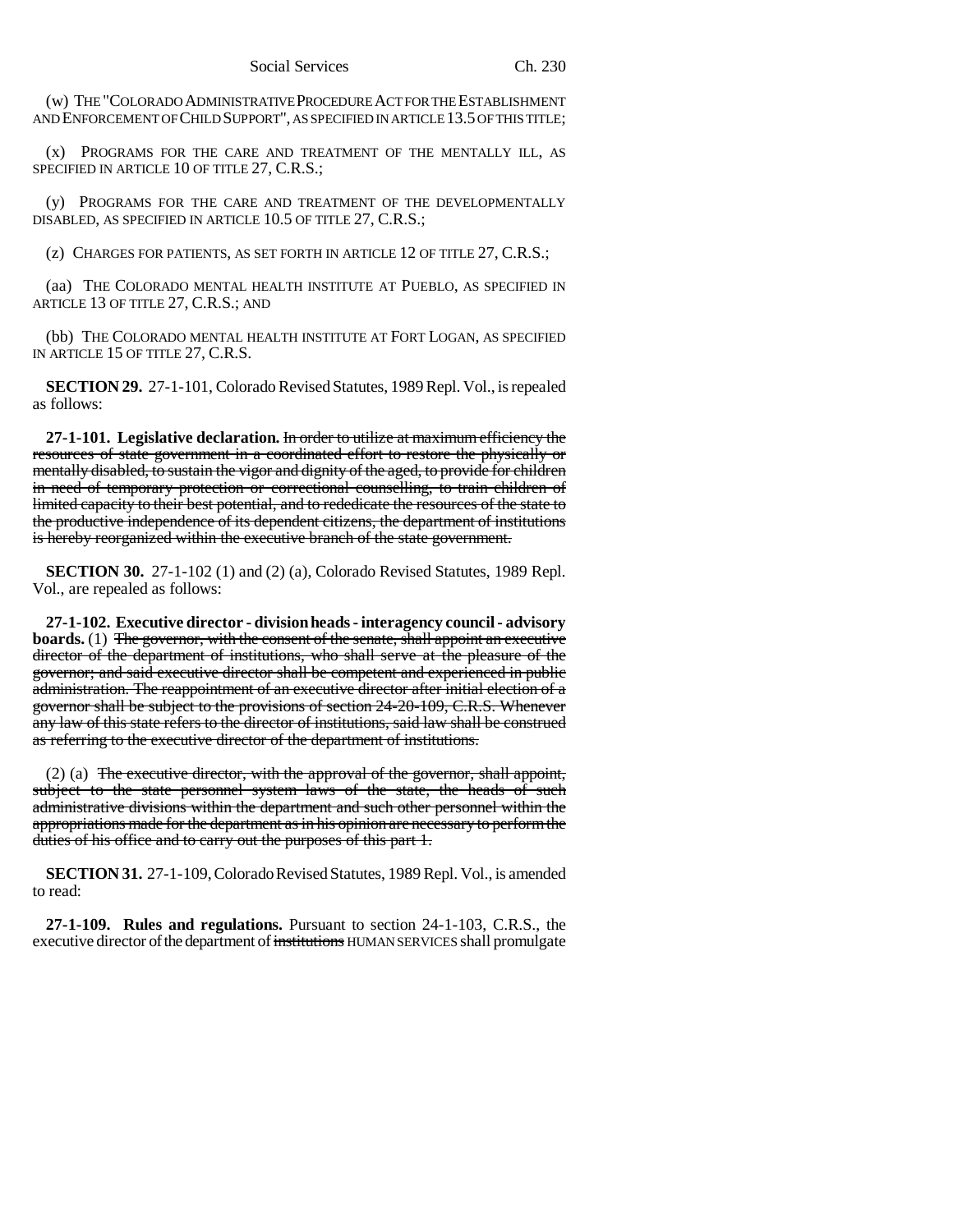such rules and regulations as are necessary to implement the provisions of this part 1 and the procedures specified in sections 19-2-204, 19-2-701, 19-2-1103, 19-2-1104, 19-3-403, 19-3-506, 19-3-507, and 19-3-508, C.R.S., regarding children who are in detention or who are or may be mentally ill or who have or may have developmental disabilities.

**SECTION 32.** 27-10.5-103 (1) (f), Colorado Revised Statutes, 1989 Repl. Vol., as amended, is repealed as follows:

**27-10.5-103. Duties of the executive director - rules and regulations.** (1) (f) Implement the provision of home and community-based services to eligible persons with developmental disabilities and may pursue other medicaid-funded services determined by the department to be appropriate for persons with developmental disabilities, in cooperation with the department of social services, pursuant to subparts 2 and 4 of part 6 of article 4 of title 26, C.R.S., and subject to available appropriations; and

## **ALCOHOL AND DRUG ABUSE CONFORMING AMENDMENTS**

**SECTION 33.** 12-22-303 (9), Colorado Revised Statutes, 1991 Repl. Vol., is amended to read:

**12-22-303. Definitions.** As used in this part 3, unless the context otherwise requires:

(9) "Department" means the department of health PUBLIC HEALTH AND ENVIRONMENT.

**SECTION 34.** The introductory portion to 12-22-319 (3), Colorado Revised Statutes, 1991 Repl. Vol., is amended to read:

**12-22-319. Enforcement and cooperation.** (3) The department OF HUMAN SERVICES shall cooperate with all agencies charged with the enforcement of the laws of this state, all other states, and the United States relating to controlled substances. To this end, the department shall:

**SECTION 35.** 12-22-321 (1) and (2) (b), Colorado Revised Statutes, 1991 Repl. Vol., as amended, are amended to read:

**12-22-321. Rules and regulations.** (1) The department OF HUMAN SERVICES and the board shall promulgate rules and regulations to implement the provisions of this part 3 pursuant to the procedures of article 4 of title 24, C.R.S.

(2) (b) Rules and regulations promulgated pursuant to this section and sections 12-22-304 (2.5) and (5.6) and 12-22-318 to implement the provisions of this article relating to the control of drug precursors shall be promulgated no later than July 1, 1992.

**SECTION 36.** 12-22-322, Colorado Revised Statutes, 1991 Repl. Vol., is amended to read: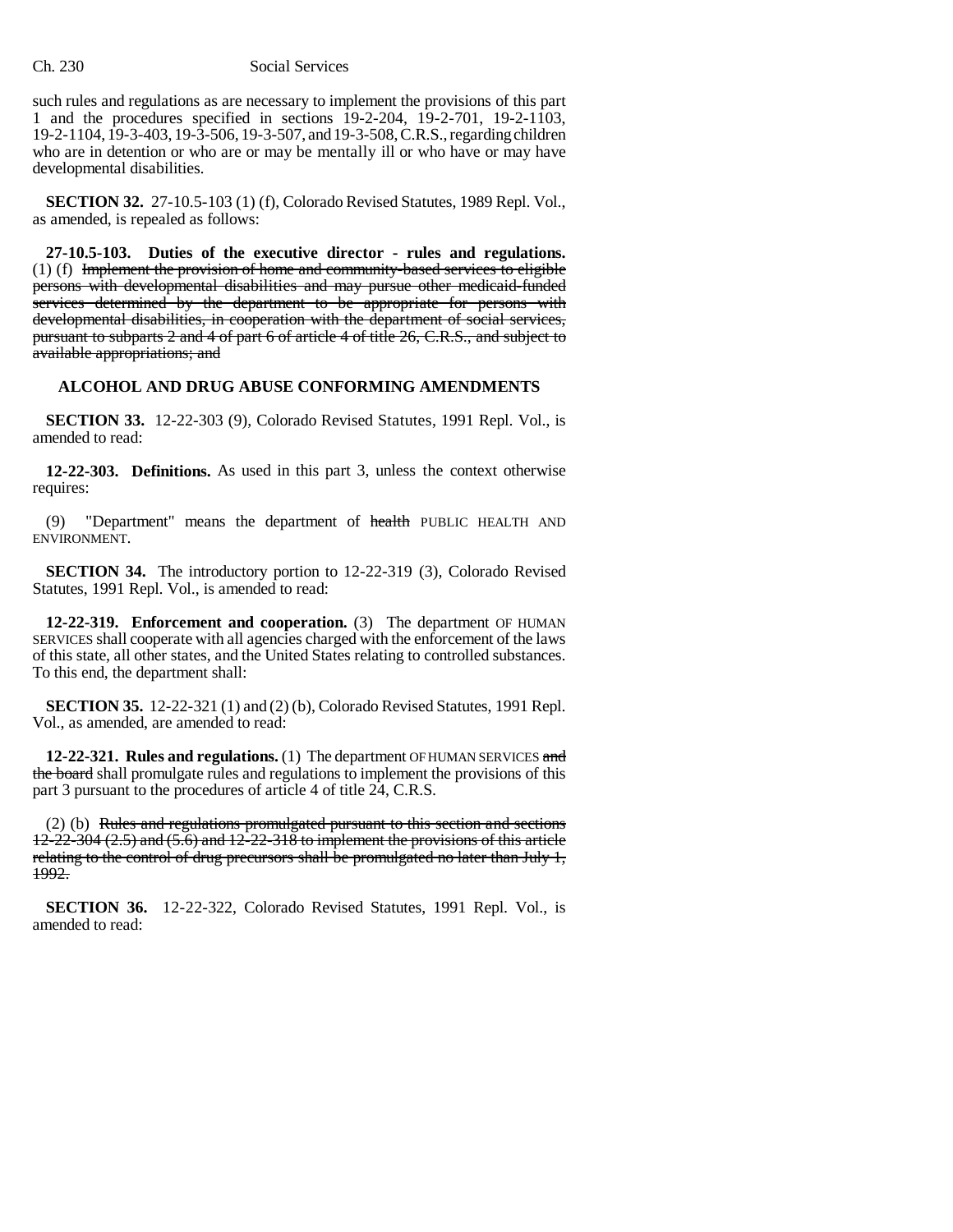**12-22-322. Department to promulgate rules and regulations.** The department OF HUMAN SERVICES shall promulgate rules and regulations for research programs and for the conduct of detoxification treatment, maintenance treatment, and withdrawal treatment programs for controlled substance addiction. Such rules and regulations shall be promulgated in accordance with the provisions of article 4 of title 24, C.R.S.

**SECTION 37.** 25-1-201 (2) and (4), Colorado Revised Statutes, 1989 Repl. Vol., are amended, and the said 25-1-201 is further amended BY THE ADDITION OF A NEW SUBSECTION, to read:

**25-1-201. Definitions.** As used in this part 2, unless the context otherwise requires:

(2) "Department" means the department of health HUMAN SERVICES.

(3.5) "EXECUTIVE DIRECTOR" MEANS THE EXECUTIVE DIRECTOR OF THE DEPARTMENT OF HUMAN SERVICES.

(4) "Public program" means a program concerning the problems of alcohol or drug abuse sponsored by a local or regional health department, welfare COUNTY department OF SOCIAL SERVICES, court, probation department, law enforcement agency, school, school system, board of cooperative services, Indian tribal reservation, or state agency.

**SECTION 38.** 25-1-211, Colorado Revised Statutes, 1989 Repl. Vol., is amended to read:

**25-1-211. Counselor certification - fund created.** (1) The state board of health EXECUTIVE DIRECTOR OF THE DEPARTMENT OF HUMAN SERVICES shall establish by rule and regulation fees to be charged for alcohol and drug abuse counselor certification and renewal and fees for related testing and training of counselors. The amount assessed shall be sufficient to cover a portion of the costs of administering such certification, testing, and training, and the moneys collected therefor shall be deposited in the alcohol and drug abuse counselor certification fund. Additional funding may be obtained from general, cash, or federal funds otherwise appropriated to the division.

(2) There is hereby created in the office of the state treasurer the alcohol and drug abuse counselor certification fund. Moneys collected pursuant to subsection (1) of this section shall be deposited in the fund. The moneys in the fund shall be subject to annual appropriation by the general assembly to the department of health HUMAN SERVICES for allocation to the division of alcohol and drug abuse for the administration of alcohol and drug abuse counselor certification requirements established by rules and regulations of the department of health HUMAN SERVICES pursuant to section 25-1-207 (1) (d). Moneys in the fund at the end of the fiscal year shall remain in the fund and shall not revert to the general fund.

**SECTION 39.** 25-1-214, Colorado Revised Statutes, 1989 Repl. Vol., as amended, is amended to read: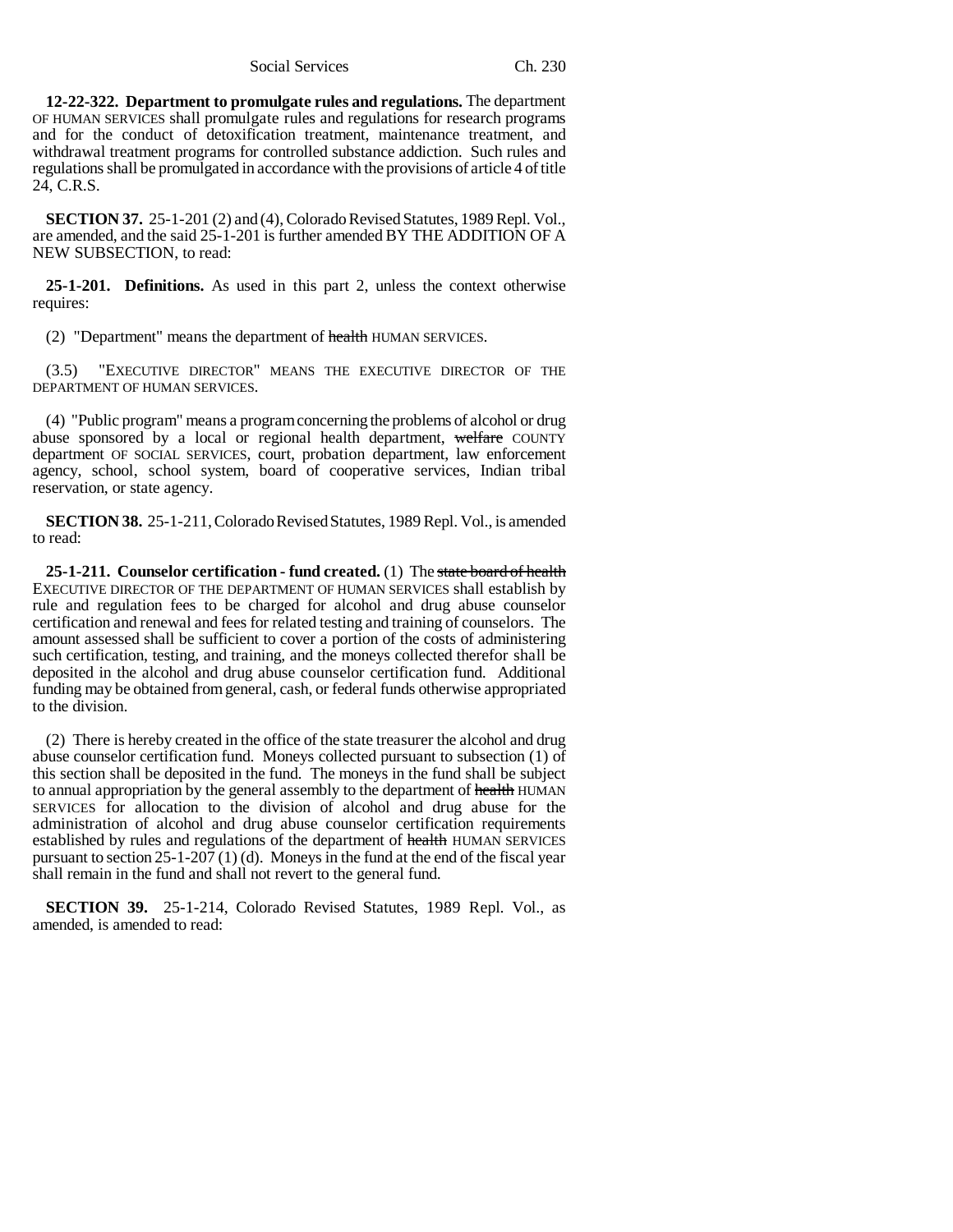**25-1-214. Treatment program for high-risk pregnant women - cooperation with private entities.** The department of health HUMAN SERVICES and the department of social services HEALTH CARE POLICY AND FINANCING shall cooperate with any private entities which desire to assist such departments in the provision of services connected with the treatment program for high-risk pregnant women. Private entities may provide services which are not provided to persons pursuant to the treatment program for high-risk pregnant women and articles 2 and 4 of title 26, C.R.S., which may include, but shall not be limited to, needs assessment services, preventive services, rehabilitative services, care coordination, nutrition assessment, psychosocial counseling, intensive health education, home visits, transportation, development of provider training, child care, and other necessary components of residential or outpatient treatment or care.

**SECTION 40.** 25-1-215, Colorado Revised Statutes, 1989 Repl. Vol., as amended, is amended to read:

**25-1-215. Treatment program for high-risk pregnant women - data collection.** The department of health HUMAN SERVICES, in cooperation with the department of social services HEALTH CARE POLICY AND FINANCING, shall create a data collection mechanism regarding persons receiving services pursuant to the treatment program for high-risk pregnant women which shall include the collection of data on cost-effectiveness, success of the program, and other data such departments deem appropriate.

**SECTION 41.** 25-1-302 (4) and (6), Colorado Revised Statutes, 1989 Repl. Vol., are amended to read:

**25-1-302. Definitions.** As used in this part 3, unless the context otherwise requires:

(4) "Department" means the department of health HUMAN SERVICES.

(6) "Division" means the division of alcohol and drug abuse within the department. established under section 25-1-102.

**SECTION 42.** 25-1-1101 (5) and (7), Colorado Revised Statutes, 1989 Repl. Vol., as amended, are amended to read:

**25-1-1101. Definitions.** As used in this part 11, unless the context otherwise requires:

(5) "Department" means the department of health HUMAN SERVICES.

(7) "Division" means the division of alcohol and drug abuse within the department. established under section 25-1-102.

**SECTION 43.** 26-4-513 (4), Colorado Revised Statutes, 1989 Repl. Vol., as amended, is amended to read:

**26-4-513. Clinic services.** (4) "Clinic services" also means preventive, diagnostic, therapeutic, rehabilitative, or palliative items or services that are furnished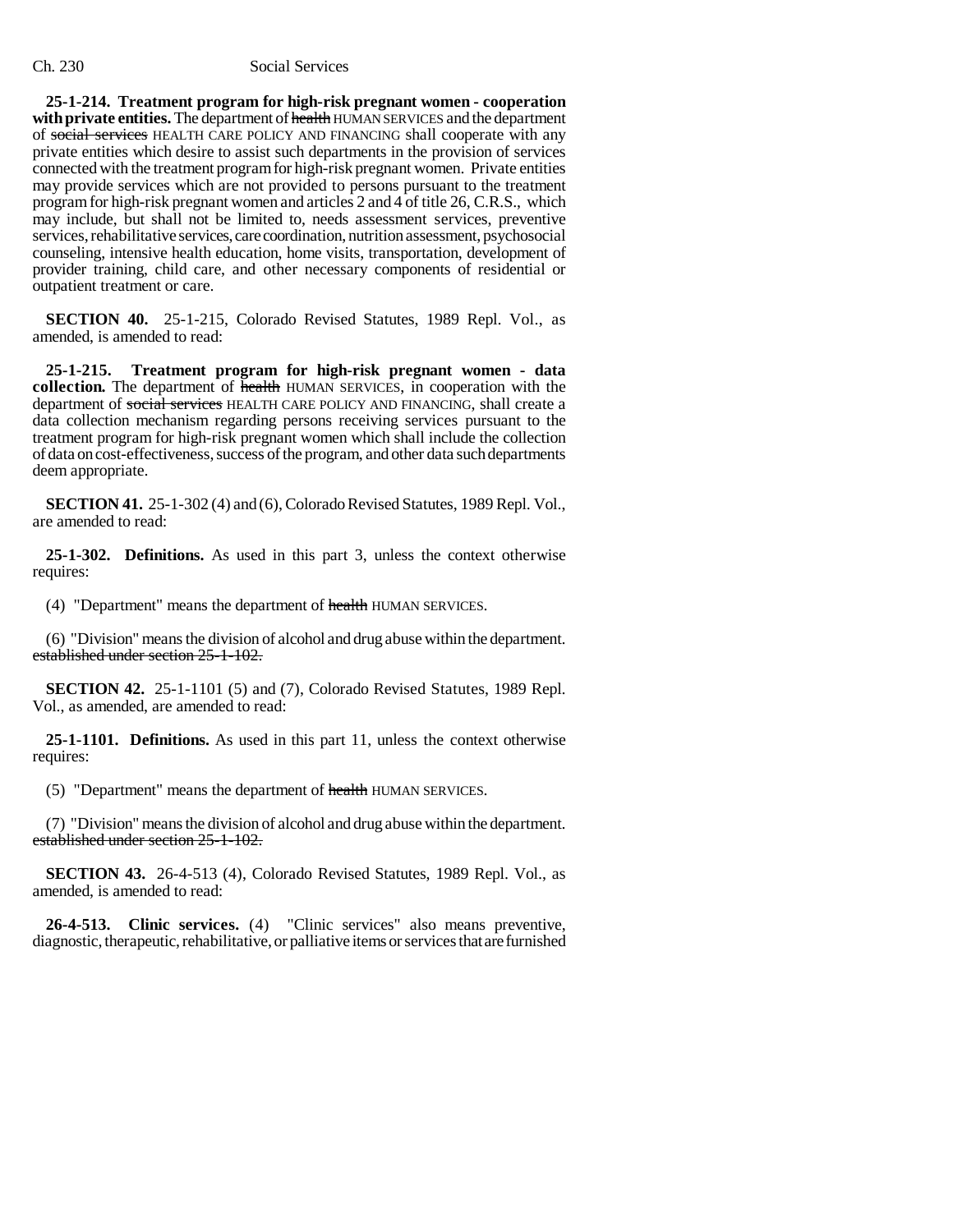to a pregnant woman who is enrolled for services pursuant to section 26-2-118 or section 26-4-508 in a facility which is not a part of a hospital but is organized and operated as a freestanding alcohol or drug treatment program approved and certified by the division of alcohol and drug abuse of the department of health HUMAN SERVICES pursuant to section 25-1-207 (1) (c), C.R.S. The department of health and the department of institutions shall cooperate in the development and provision of alcohol and drug treatment services pursuant to this subsection (4).

**SECTION 44.** 41-2-102 (5) and (8), Colorado Revised Statutes, 1984 Repl. Vol., as amended, are amended to read:

**41-2-102. Operating an aircraft under the influence - operating an aircraft with excessive alcoholic content - tests - penalties - useful public service program.** (5) Following the lawful contact with a person who has been operating an aircraft, and when a law enforcement officer reasonably suspects that a person was operating an aircraft while under the influence of alcohol, such law enforcement officer may conduct a preliminary screening test using a device approved by the executive director of the department of health PUBLIC HEALTH AND ENVIRONMENT after first advising the operator that the operator may either refuse or agree to provide a sample of the operator's breath for such preliminary test. The results of this preliminary screening test may be used by a law enforcement officer in determining whether probable cause exists to believe such person was operating an aircraft in violation of subsection  $(1)$  or  $(2)$  of this section and whether to administer a test pursuant to paragraph (a) of subsection (6) of this section. Neither the results of such preliminary screening test nor the fact that the person refused such test shall be used in any court action except in a hearing outside of the presence of a jury, when such hearing is held to determine if a law enforcement officer had probable cause to believe that the operator committed a violation of subsection (1) or (2) of this section. The results of such preliminary screening test shall be made available to the operator or his attorney on request. The preliminary screening test shall not substitute for or qualify as the test or tests required by paragraph (a) of subsection (6) of this section.

(8) The division of alcohol and drug abuse in the department of health HUMAN SERVICES shall provide presentence alcohol and drug evaluations on all persons convicted of a violation of subsection (1) or (2) of this section, in the same manner as described in section 42-4-1202 (5), C.R.S.

**SECTION 45.** 42-2-123 (13) (a), Colorado Revised Statutes, 1984 Repl. Vol., as amended, is amended to read:

**42-2-123. Authority to suspend license - to deny license - type of conviction - points.** (13) (a) If there is no other statutory reason for denial of a probationary license, any individual who has had his license suspended by the department because of, at least in part, a conviction of an offense specified in paragraph (b) of subsection (5) of this section may be entitled to a probationary license pursuant to subsection (11) of this section for the purpose of driving for reasons of employment, education, health, or alcohol and drug education or treatment; but such individual, if ordered by the court which convicted him, must be enrolled in a program of alcohol and drug traffic driving education or treatment certified by the division of alcohol and drug abuse in the department of health HUMAN SERVICES. Such a probationary license shall contain any other restrictions as the department deems reasonable and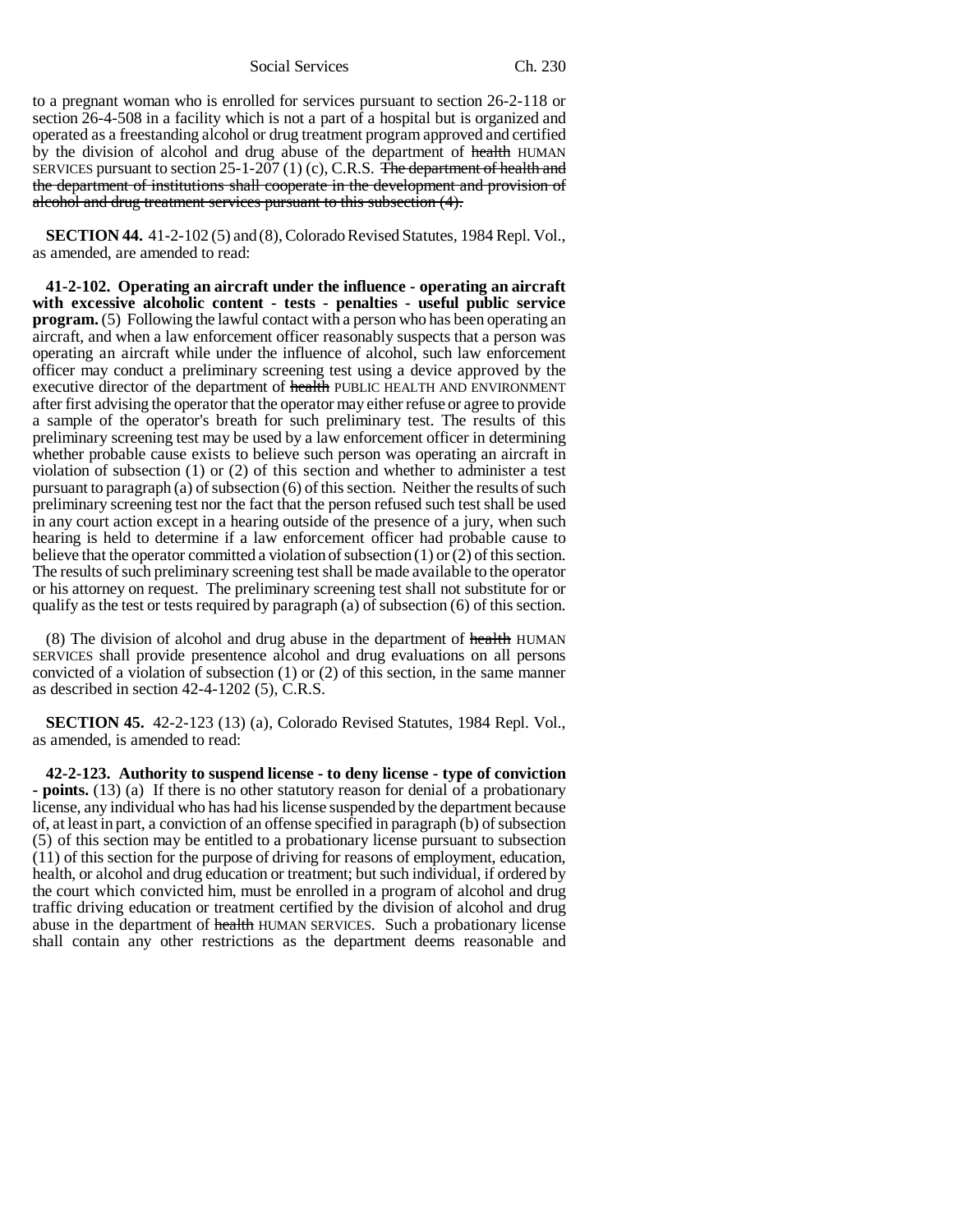necessary, shall be subject to cancellation for violation of any such restrictions, including absences from alcohol and drug education or treatment sessions or failure to complete alcohol and drug education or treatment programs, and shall be issued for the entire period of suspension. No individual issued a probationary license in accordance with this subsection (13) shall be issued a second such probationary license within a five-year period.

**SECTION 46.** 42-4-1202 (3) (c) and (5) (a), Colorado Revised Statutes, 1984 Repl. Vol., as amended, are amended to read:

**42-4-1202. Driving under the influence - driving while impaired - driving with excessive alcoholic content - tests - penalties - useful public service program - alcohol and drug driving safety program.** (3) (c) Any person who is dead or unconscious shall be tested to determine the alcohol or drug content of his blood or any drug content within his system as provided in this subsection (3). If a test cannot be administered to a person who is unconscious, hospitalized, or undergoing medical treatment because the test would endanger the person's life or health, the law enforcement agency shall be allowed to test any blood, urine, or saliva which was obtained and not utilized by a health care provider and shall have access to that portion of the analysis and results of any tests administered by such provider which shows the alcohol or drug content of the person's blood, urine, or saliva or any drug content within his system. Such test results shall not be considered privileged communications, and the provisions of section 13-90-107, C.R.S., relating to the physician-patient privilege shall not apply. Any person who is dead, in addition to the tests prescribed, shall also have his blood checked for carbon monoxide content and for the presence of drugs, as prescribed by the department of health PUBLIC HEALTH AND ENVIRONMENT. Such information obtained shall be made a part of the accident report.

 $(5)$  (a) The division of alcohol and drug abuse in the department of health HUMAN SERVICES shall establish in each judicial district an alcohol and drug driving safety program which provides presentence alcohol and drug evaluations on all persons convicted of a violation of subsection (1) or (1.5) of this section. The alcohol and drug driving safety program shall further provide supervision and monitoring of all such persons whose sentences or terms of probation require completion of a program of alcohol and drug driving safety education or treatment.

**SECTION 47.** 42-4-1211 (1) and (3), Colorado Revised Statutes, 1984 Repl. Vol., as amended, are amended to read:

**42-4-1211. Samples of blood or other bodily substance - duties of** department of public health and environment. (1) The department of health PUBLIC HEALTH AND ENVIRONMENT shall establish a system for obtaining samples of blood or other bodily substance from the bodies of all pilots in command, motorboat or sailboat operators in command, or drivers and pedestrians fifteen years of age or older who die within four hours after involvement in a crash involving a motor vehicle, a motorboat, a sailboat, or an aircraft. No person having custody of the body of such deceased shall perform any internal embalming procedure until a blood and urine specimen to be tested for alcohol, drug, and carbon monoxide concentrations has been taken by an appropriately trained person certified by the department of health PUBLIC HEALTH AND ENVIRONMENT. Whenever the driver of the vehicle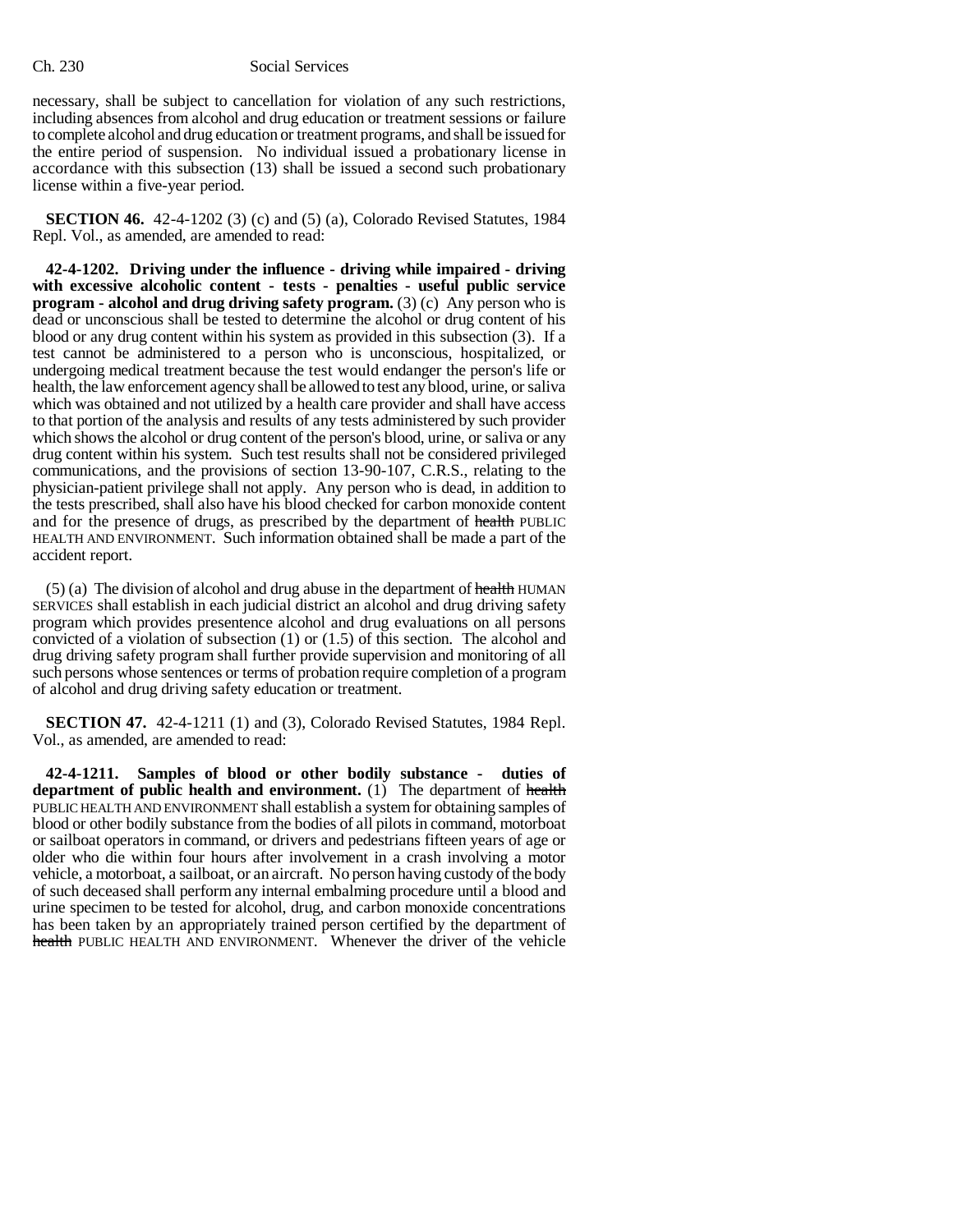cannot be immediately determined, such samples shall be obtained from all deceased occupants of the vehicle.

(3) All samples shall be tested and analyzed in the laboratories of the department of health PUBLIC HEALTH AND ENVIRONMENT, or in any other laboratory approved for this purpose by the department of health PUBLIC HEALTH AND ENVIRONMENT, to determine the amount of alcohol, drugs, and carbon monoxide contained in such samples or the amount of any other substance contained therein as deemed advisable by the department of health PUBLIC HEALTH AND ENVIRONMENT.

**SECTION 48.** 43-4-402 (2), Colorado Revised Statutes, 1984 Repl. Vol., as amended, is amended to read:

**43-4-402. Source of revenues - allocation of moneys.** (2) The general assembly shall make an annual appropriation out of the moneys in the fund to the department of health PUBLIC HEALTH AND ENVIRONMENT in an amount sufficient to pay for the costs of laboratory services and implied consent specialists which costs were previously paid out of the highway users tax fund. Of the moneys remaining in the fund, eighty percent shall be appropriated by the general assembly to the office of transportation safety which shall allocate such moneys in accordance with the provisions of section 43-4-404 (1) and (2). The remaining twenty percent shall be appropriated to the division of alcohol and drug abuse in the department of health HUMAN SERVICES which shall use such moneys for the purposes stated in section 43-4-404 (3). The office of transportation safety and the division of alcohol and drug abuse may use such amounts from the moneys appropriated to them by this subsection (2) as may be necessary for the purpose of paying the costs incurred by said divisions in administering the programs established pursuant to this part 4; except that neither the office of transportation safety nor the division of alcohol and drug abuse may use for such purpose an amount which exceeds eight percent of the moneys appropriated to either division.

**SECTION 49.** 43-4-404 (3), Colorado Revised Statutes, 1984 Repl. Vol., is amended to read:

**43-4-404. Formula for allocation of moneys.** (3) The moneys in the fund appropriated to the division of alcohol and drug abuse in the department of health HUMAN SERVICES pursuant to section 43-4-402 (2) shall be used to establish a statewide program for the prevention of driving after drinking, which includes educating the public in the problems of driving after drinking, training of teachers, health professionals, and law enforcement in the dangers of driving after drinking, preparing and disseminating educational materials dealing with the effects of alcohol and other drugs on driving behavior, and preparing and disseminating education curriculum materials thereon for use at all levels of school. The division of alcohol and drug abuse is authorized to contract with a qualified private corporation to provide all or part of these services and shall promulgate standards for said program.

## **COLORADO CARE HEALTH INSURANCE PROGRAM CONFORMING AMENDMENTS**

**SECTION 50.** 10-21-103 (1) (a), (3), and (4), Colorado Revised Statutes, 1987 Repl. Vol., as amended, are amended to read: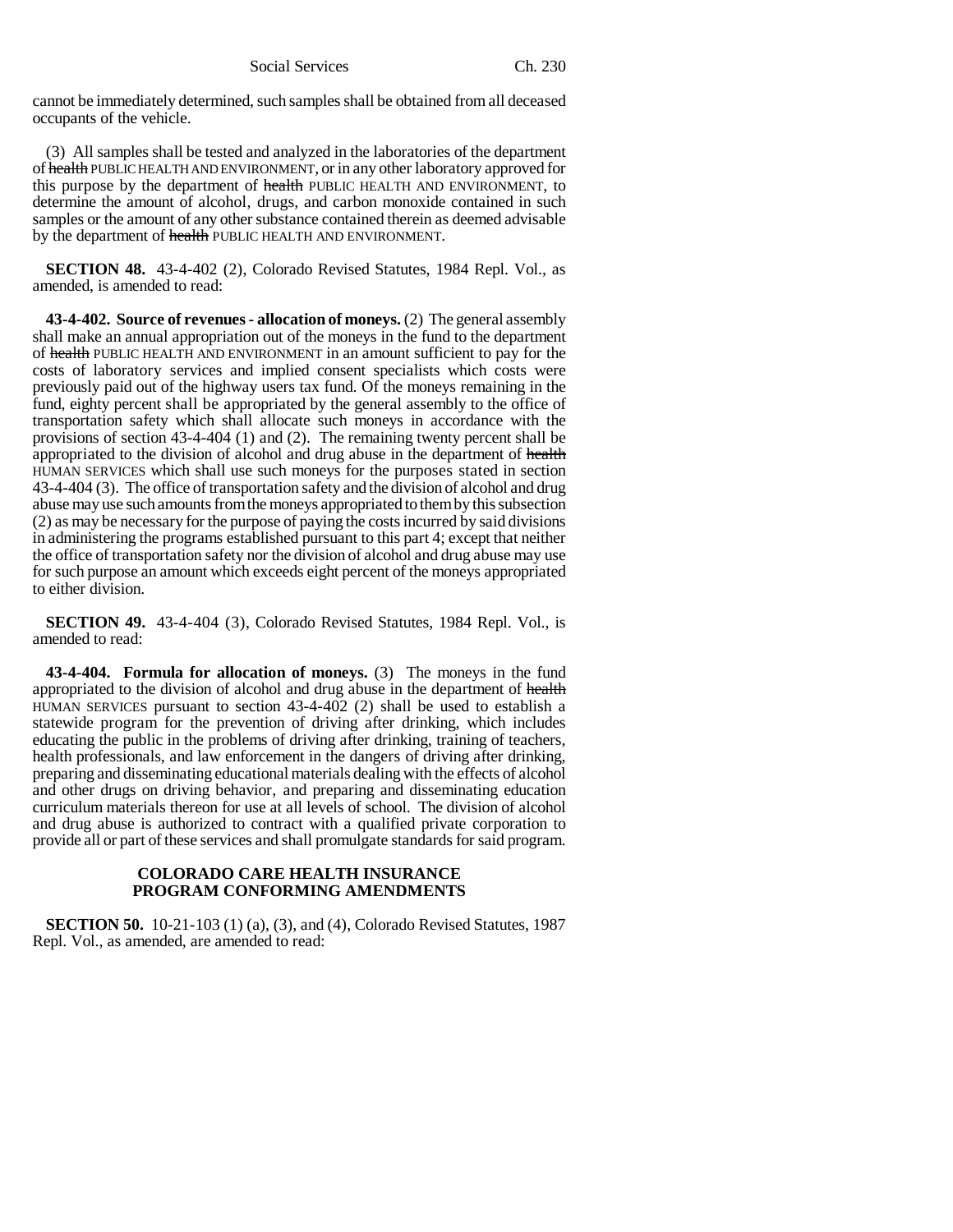**10-21-103. Feasibility study.** (1) (a) The executive director of the department of regulatory agencies HEALTH CARE POLICY AND FINANCING, in consultation with and with the recommendations and assistance of other state agencies and the Colorado health policy council established as a result of Senate Joint Resolution 90-25, is hereby authorized to contract for or conduct a feasibility study of Colorado care. The Colorado care program to be studied shall be a universal health insurance plan which would provide comprehensive private health insurance coverage for all Colorado residents.

(3) The director of the department of regulatory agencies HEALTH CARE POLICY AND FINANCING shall submit an interim feasibility report regarding the study to the general assembly on or before December 1, 1992. The department, in such report, shall make a recommendation concerning the implementation of the demonstration program described in section 10-21-104. No program shall be implemented unless the general assembly, based on such recommendation, acts by bill to authorize the implementation of the demonstration program. The department OF HEALTH CARE POLICY AND FINANCING shall submit a final feasibility report to the general assembly no later than July 31, 1993.

(4) The director of the department OF HEALTH CARE POLICY AND FINANCING shall consult with and obtain the recommendations of the Colorado health policy council created as a result of Senate Joint Resolution 90-25, in connection with the preparation of the interim and final feasibility reports under subsection (3) of this section.

**SECTION 51.** 10-21-104, Colorado Revised Statutes, 1987 Repl. Vol., as amended, is amended to read:

**10-21-104. Demonstration programs.** (1) The department of regulatory agencies HEALTH CARE POLICY AND FINANCING may provide assistance to counties which volunteer to participate in a demonstration program. A demonstration program may employ some or all of the features of Colorado care at the county level. In addition, the department shall evaluate such demonstration programs and shall submit a report of its evaluation in accordance with subsection (2) of this section. Notwithstanding any other law to the contrary, no county shall be authorized to impose any tax described in section 10-21-103 (1) (b) (V) for the purpose of conducting a demonstration program pursuant to this section.

(2) On or before November 30, 1993, and each year thereafter so long as the demonstration programs shall be in place, the department OF HEALTH CARE POLICY AND FINANCING shall report as to the results of the demonstration programs to the house and senate committees on health, environment, welfare, and institutions.

(3) The implementation of this section is conditioned upon approval by the general assembly, based on the interim report by the department of regulatory agencies AND THE FINAL REPORT OF THE DEPARTMENT OF HEALTH CARE POLICY AND FINANCING, in accordance with section 10-21-103 (3).

**SECTION 52.** 10-21-105 (1), Colorado Revised Statutes, 1987 Repl. Vol., as amended, is amended to read: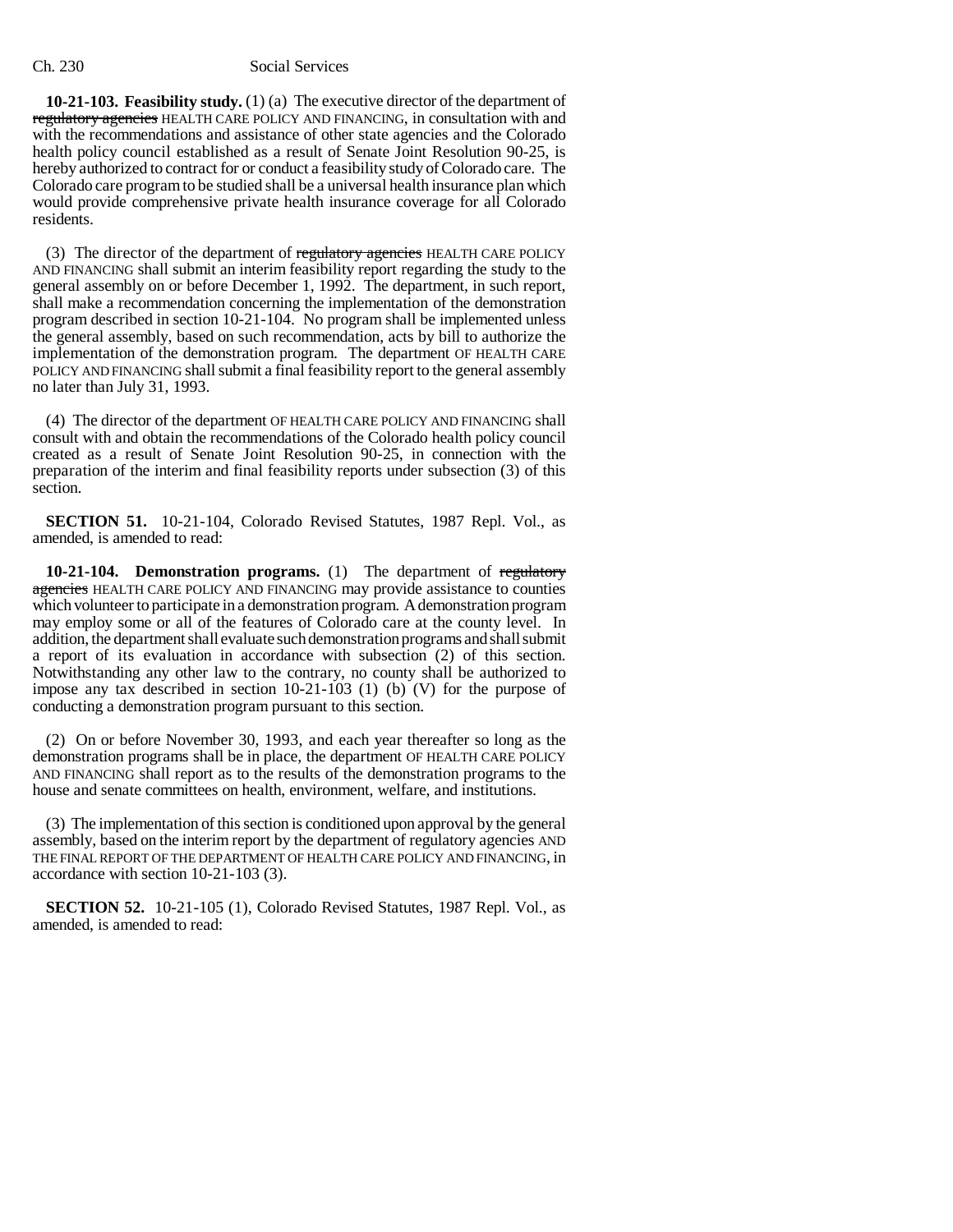**10-21-105. Executive director - authority to accept grants and donations contract or solicitation for assistance.** (1) The department of regulatory agencies HEALTH CARE POLICY AND FINANCING may contract with any individual or public or private agency or organization in carrying out the duties required by this article.

## **MEDICALLY INDIGENT PROGRAM CONFORMING AMENDMENTS**

**SECTION 53.** 26-15-103, Colorado Revised Statutes, 1989 Repl. Vol., as amended, is amended BY THE ADDITION OF THE FOLLOWING NEW SUBSECTIONS to read:

**26-15-103. Definitions.** As used in this article, unless the context otherwise requires:

(1.5) "EXECUTIVE DIRECTOR" MEANS THE EXECUTIVE DIRECTOR OF THE DEPARTMENT OF HEALTH CARE POLICY AND FINANCING.

(4.5) "STATE DEPARTMENT" MEANS THE DEPARTMENT OF HEALTH CARE POLICY AND FINANCING.

**SECTION 54.** 26-15-104, Colorado Revised Statutes, 1989 Repl. Vol., is amended to read:

**26-15-104. Program for the medically indigent established.** A program for the medically indigent is hereby established, to commence July 1, 1983, which shall be administered by the health sciences center DEPARTMENT OF HEALTH CARE POLICY AND FINANCING, to provide payment to providers for the provision of medical services to eligible persons who are medically indigent. The health sciences center DEPARTMENT OF HEALTH CARE POLICY AND FINANCING may promulgate such rules and regulations as are necessary for the implementation of this article in accordance with article 4 of title 24, C.R.S.

**SECTION 55.** The introductory portion to 26-15-105 (1), Colorado Revised Statutes, 1989 Repl. Vol., as amended, is amended to read:

**26-15-105. Report concerning the program.** (1) The health sciences center EXECUTIVE DIRECTOR shall prepare an annual report to the joint review committee created pursuant to section 26-15-107 concerning the medically indigent program. The report shall be prepared following consultation with contract providers in the program, state department personnel, and other agencies, organizations, or individuals as it deems appropriate in order to obtain comprehensive and objective information about the program. The report shall contain a plan for a delivery system to provide medical services to medically indigent persons of Colorado in a manner which assures access to services, appropriateness of care, prudent utilization of state resources, and accountability to the general assembly. The health sciences center EXECUTIVE DIRECTOR shall submit the report to the general assembly no later than February 1 of each year. The report shall include recommendations regarding the following:

**SECTION 56.** 26-15-106, Colorado Revised Statutes, 1989 Repl. Vol., as amended, is amended to read: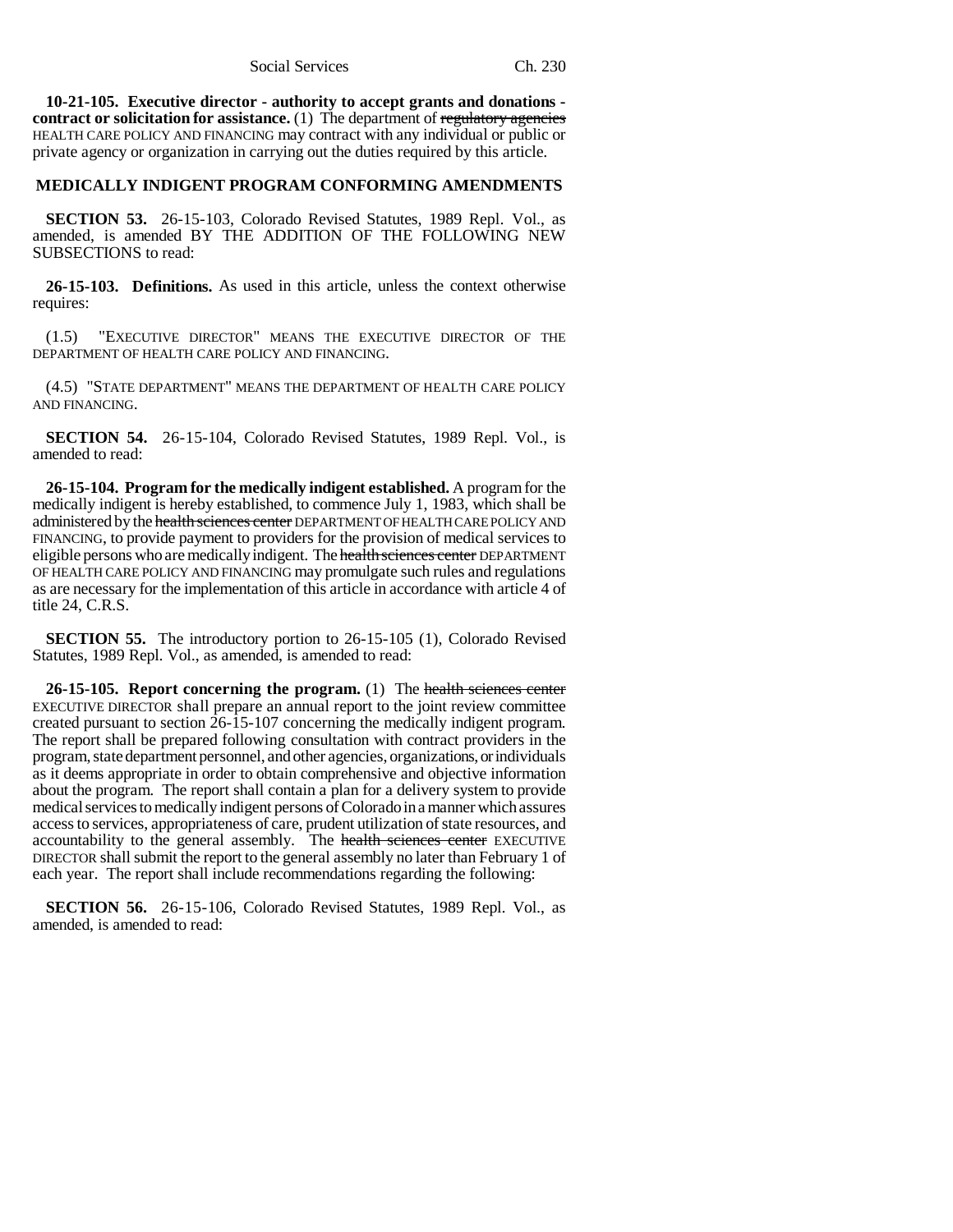**26-15-106. Responsibility of the department of health care policy and financing - provider contracts.** (1) The health sciences center STATE DEPARTMENT shall be responsible for:

(a) Execution of such contracts with providers for payment of costs of medical services rendered to the medically indigent as the health sciences center STATE DEPARTMENT shall determine are necessary for the program;

(b) Promulgation of such reasonable rules and regulations as are necessary for the program, including but not limited to matters enumerated in section 26-15-105 and program scope and content concerning community maternity programs; and

(c) Submission of the report required in section 26-15-105 (1).

(2) The contracts required by paragraph (a) of subsection (1) of this section shall be negotiated between the health sciences center STATE DEPARTMENT and the providers and shall include contracts with providers to provide tertiary or specialized services. The center may award such contracts upon a determination that it would not be cost effective nor result in adequate quality of care for such services to be developed by the contract providers, or upon a determination that the contract providers are unable or unwilling to provide such services.

(3) Every contract between the health sciences center STATE DEPARTMENT and a provider shall provide for proof of indigency to be submitted by the person seeking assistance, but the provider shall be responsible for the determination of eligibility.

(4) Contracts with providers shall reflect medical services rendered to the medically indigent in different regions of the state on a geographic basis.

(5) (a) The responsibilities of providers who provide medical care through the program for the medically indigent are as follows:

(I) Denver health and hospitals, including associated physicians, shall, up to its physical, staff, and financial capabilities as provided for under this program, be designated by contract as the primary providers of medical services to the medically indigent for the city and county of Denver.

(II) (A) University hospital, including associated physicians, shall, up to its physical, staff, and financial capabilities as provided for under this program, be the primary provider of medical services to the medically indigent for the Denver primary metropolitan statistical area.

(B) University hospital, including associated physicians, shall be the primary provider of such complex care as is not available or is not contracted for in the remaining areas of the state up to its physical, staff, and financial capabilities as provided for under this program.

(C) When acting in the capacity of a provider, university hospital shall comply with all requirements of this article relating to contracts with providers.

(b) Any two or more providers awarded contracts may, with the approval of the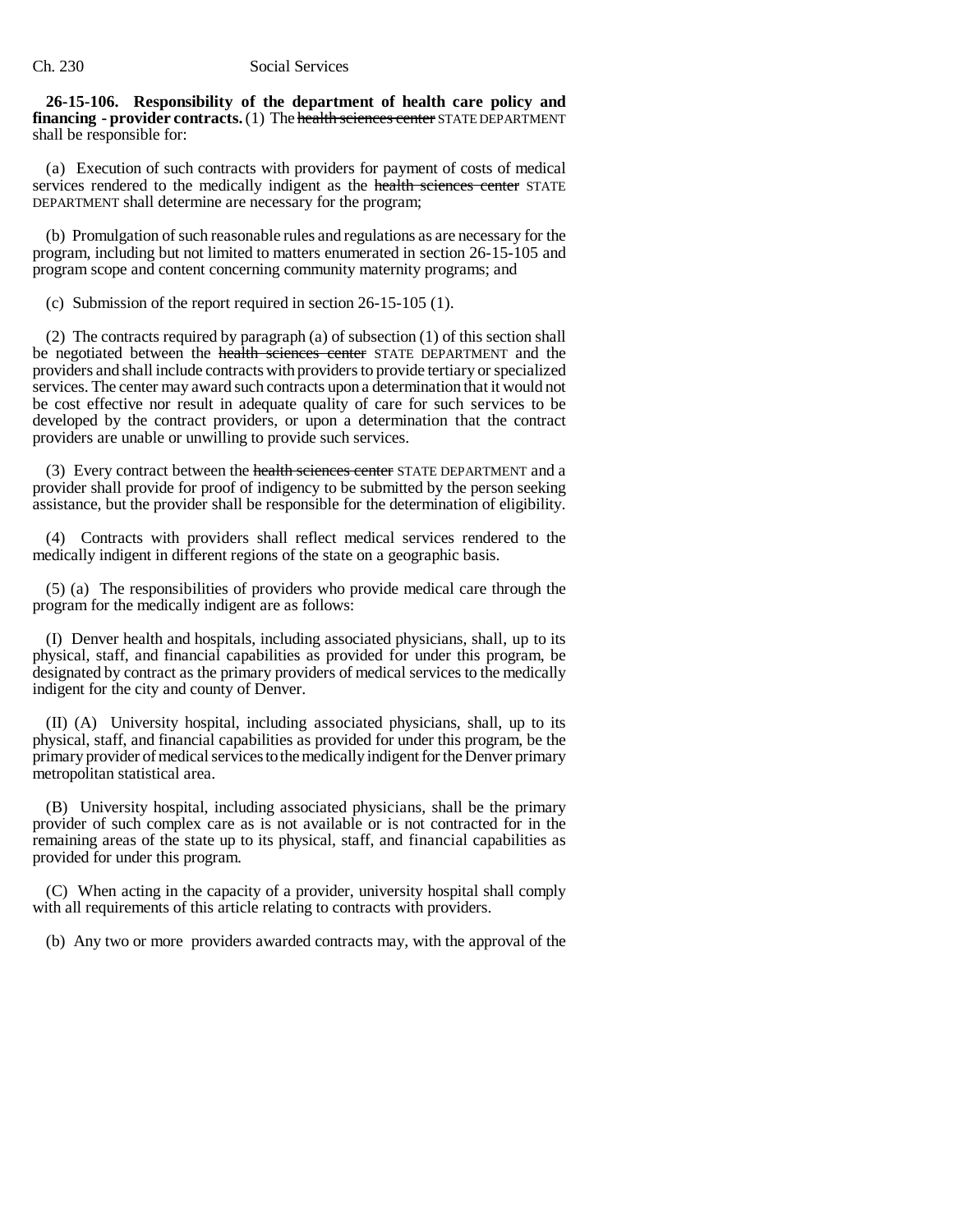health sciences center STATE DEPARTMENT, redistribute their respective populations and associated funds.

(5.5) Denver health and hospitals shall provide to the joint budget committee and the chairmen of the senate and house health, environment, welfare, and institutions committees a final report provided by any management companies that provide management services under contract with Denver health and hospitals for the management of Denver general hospital.

(6) (a) Contracts with providers shall specify the aggregate level of funding which will be available for the care of the medically indigent. However, providers will not be funded at a level exceeding actual costs. Each year, funds will be allocated to providers based on the anticipated utilization of services in the respective region, giving due consideration to actual utilization of comparable services within the program (including specialty and tertiary services) in the respective region, for the prior fiscal year.

(b) The contract amounts for the provision of services to the medically indigent shall be those identified in the general appropriation bill as follows: The Denver indigent care program; the out-state indigent care program; the specialty indigent care program; the university hospital indigent care program; and indigent care program administration.

(7) Providers shall receive interim monthly checks in the amount of one-twelfth of their level of funding.

(8) Each provider contract shall specify that:

(a) Contract dollars provided over the fiscal year will be managed to assure that funds are available to provide the emergency services as defined in this article; and

(b) Transfer of medically indigent patients to contracting providers shall be accomplished only with the prior agreement of the contracting provider.

(9) (a) Every provider awarded a contract pursuant to this section shall prioritize for each fiscal year the medical services which it will be able to render, within the limits of the funds which will be made available to it in the contracts. Each contract shall specify to the extent possible the services to be rendered.

(b) Such medical services shall be prioritized in the following order:

(I) Emergency care for the full year;

(II) Any additional medical care for those conditions the health sciences center STATE DEPARTMENT determines to be the most serious threat to the health of medically indigent persons;

(III) Any other additional medical care.

(10) A provider awarded a contract shall not be liable in civil damages for refusing to admit for treatment or for refusing to treat any medically indigent person for a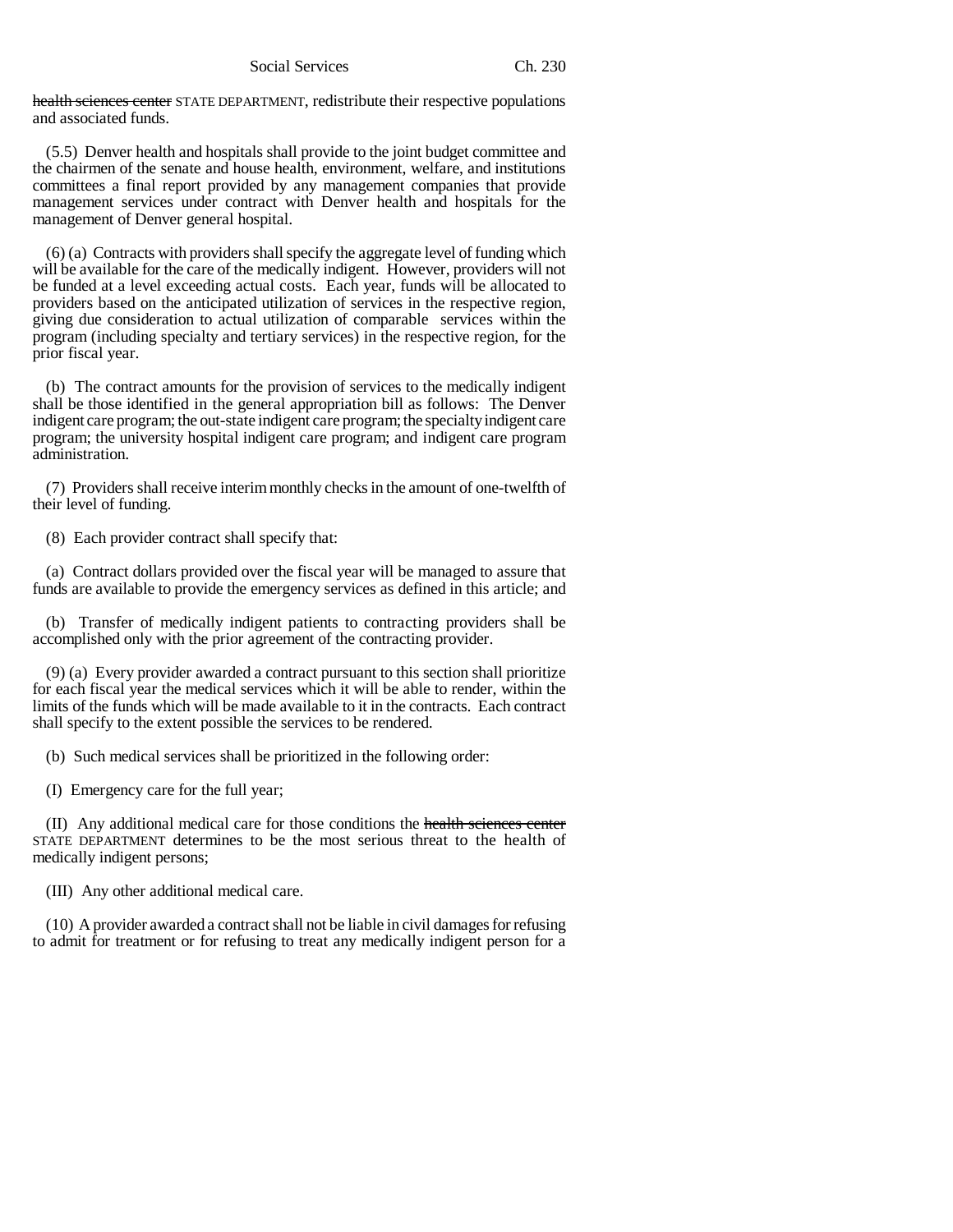condition which the health sciences center STATE DEPARTMENT or the provider has determined to be outside of the scope of the program.

(11) Contracts with providers may include provisions for data collection expenses.

(12) The health sciences center STATE DEPARTMENT shall establish patient per diem standards for comparable care to be effective July 1, 1984.

(13) (a) Every contract shall require that a medically indigent person who wishes to be determined eligible for assistance under this article shall submit a signed application therefor to the provider or to the health sciences center STATE DEPARTMENT.

(b) By signing the application, the medically indigent person specifically authorizes the health sciences center STATE DEPARTMENT to:

(I) Use any information contained in the application for the purpose of verifying eligibility; and

(II) Obtain records pertaining to eligibility from a financial institution, as defined in section 15-15-201 (4), C.R.S., or from any insurance company.

(c) Application forms shall contain language clearly explaining the provisions of this subsection (13).

(14) With the approval of the health sciences center STATE DEPARTMENT, any provider awarded a contract may enter into subcontracts or other agreements for services related to the program.

(15) Providers awarded contracts shall, no less than quarterly, reimburse one another for the cost of emergency medical care rendered to residents of one another's respective regions, as well as any nonemergency care which the responsible provider approved in advance. In the event of disagreement, the finding of the health sciences center STATE DEPARTMENT shall be determinative.

(16) Providers awarded contracts shall not be paid from funds made available for this program up to the extent, if any, of their annual financial obligation under the Hill-Burton act.

**SECTION 57.** 26-15-107, Colorado Revised Statutes, 1989 Repl. Vol., as amended, is amended to read:

**26-15-107. Joint review committee for the medically indigent.** In order to give guidance and direction to the health sciences center STATE DEPARTMENT in the development of the program for the medically indigent and to provide legislative overview of and advice concerning the development of the program, there is hereby established the joint review committee for the medically indigent. The membership of the committee shall consist of six representatives appointed by the speaker of the house of representatives and four senators appointed by the president of the senate, who shall be appointed no later than ten days after the convening of the first regular session of each general assembly; except that the members for the fifty-fourth general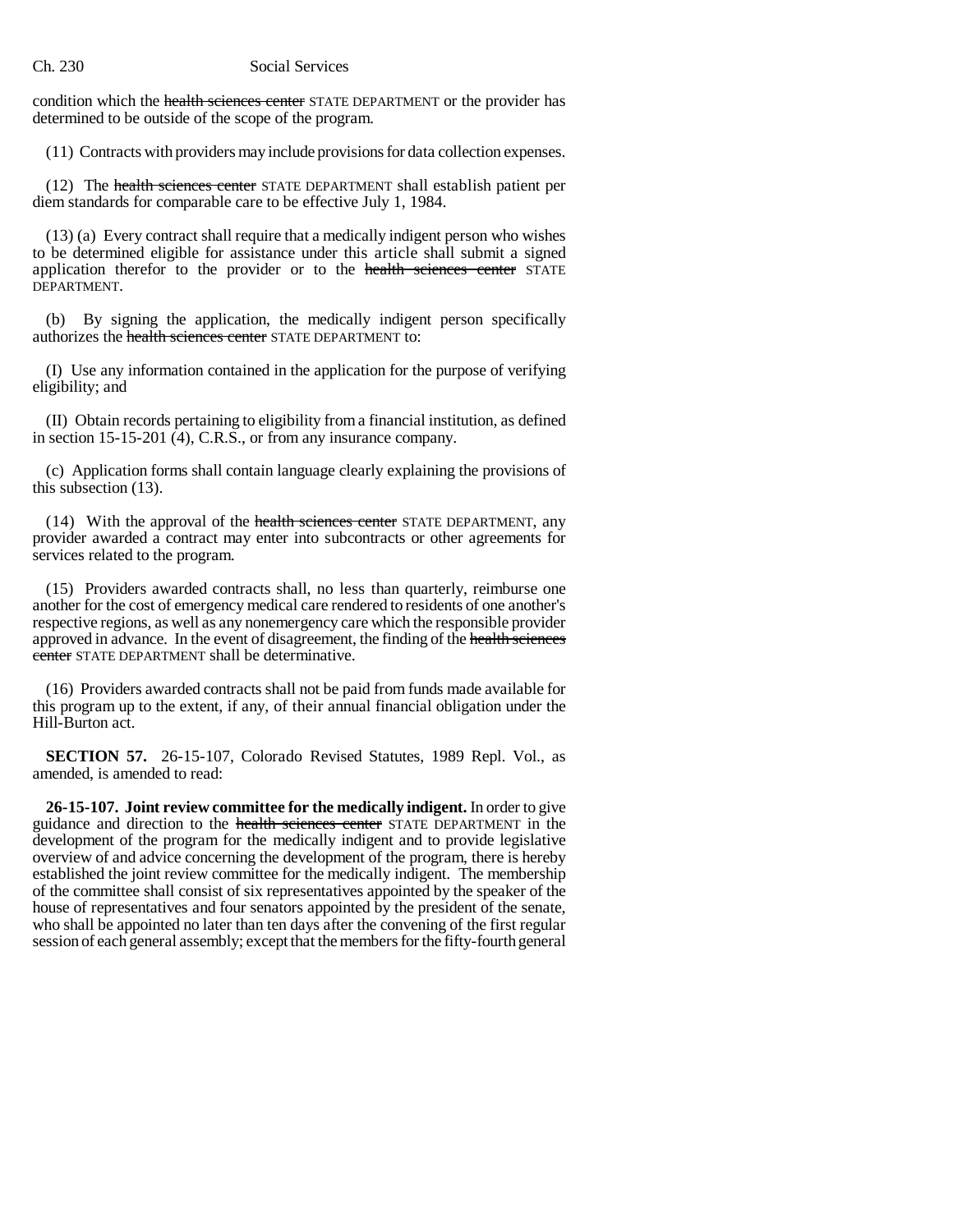assembly may be appointed at any time after June 12, 1983. The appointments shall include representation from each of the political parties. Commencing in January of 1991, the joint review committee for the medically indigent shall elect a chairman and vice-chairman and the chairmanship and vice-chairmanship shall alternate between a member from the house of representatives and a member from the senate with the first chairman being from the senate and the first vice-chairman being from the house of representatives. The person serving as chairman, or a member of the same house if such person is no longer a member thereof, shall serve as vice-chairman during the next legislative session, and the person serving as vice-chairman, or a member of the same house if such person is no longer a member thereof, shall serve as chairman during the next legislative session. The committee shall meet when necessary with providers and the health sciences center STATE DEPARTMENT to review progress in the development of the program. The committee may consult with such experts as may be necessary. The staffs of the legislative council and of the state auditor shall assist the committee. The joint review committee may request from time to time that a performance audit be conducted by the state auditor of the administration of the medically indigent program to be conducted in conjunction with any financial postaudit of the health sciences center STATE DEPARTMENT.

**SECTION 58.** 26-15-109, Colorado Revised Statutes, 1989 Repl. Vol., is amended to read:

**26-15-109. Community maternity services.** Providers awarded contracts for community maternity services shall be reimbursed for low-risk deliveries at a single negotiated fee. Reimbursement for medically low-risk women who complicate prior to or during delivery or who have babies who require an extended newborn stay shall be at a variable negotiated fee. Patients must be receiving regular care and must be medically low risk, according to standards promulgated by rule by the health sciences center STATE DEPARTMENT.

**SECTION 59.** 26-15-110, Colorado Revised Statutes, 1989 Repl. Vol., is amended to read:

**26-15-110. Existing programs included - exceptions - appropriations.** (1) It is the intention of the general assembly to incorporate all state-funded programs for the medically indigent existing prior to July 1, 1983, except those programs funded through appropriations to the department of health, into the program established by this article.

(2) The general assembly shall make annual appropriations to the health sciences center STATE DEPARTMENT to accomplish the purposes of this article.

## **TREATMENT PROGRAM FOR HIGH-RISK PREGNANT WOMEN CONFORMING AMENDMENTS**

**SECTION 60.** 25-1-214, Colorado Revised Statutes, 1989 Repl. Vol., as amended, is amended to read:

**25-1-214. Treatment program for high-risk pregnant women - cooperation with private entities.** The department of health and the department of social services HEALTH CARE POLICY AND FINANCING shall cooperate with any private entities which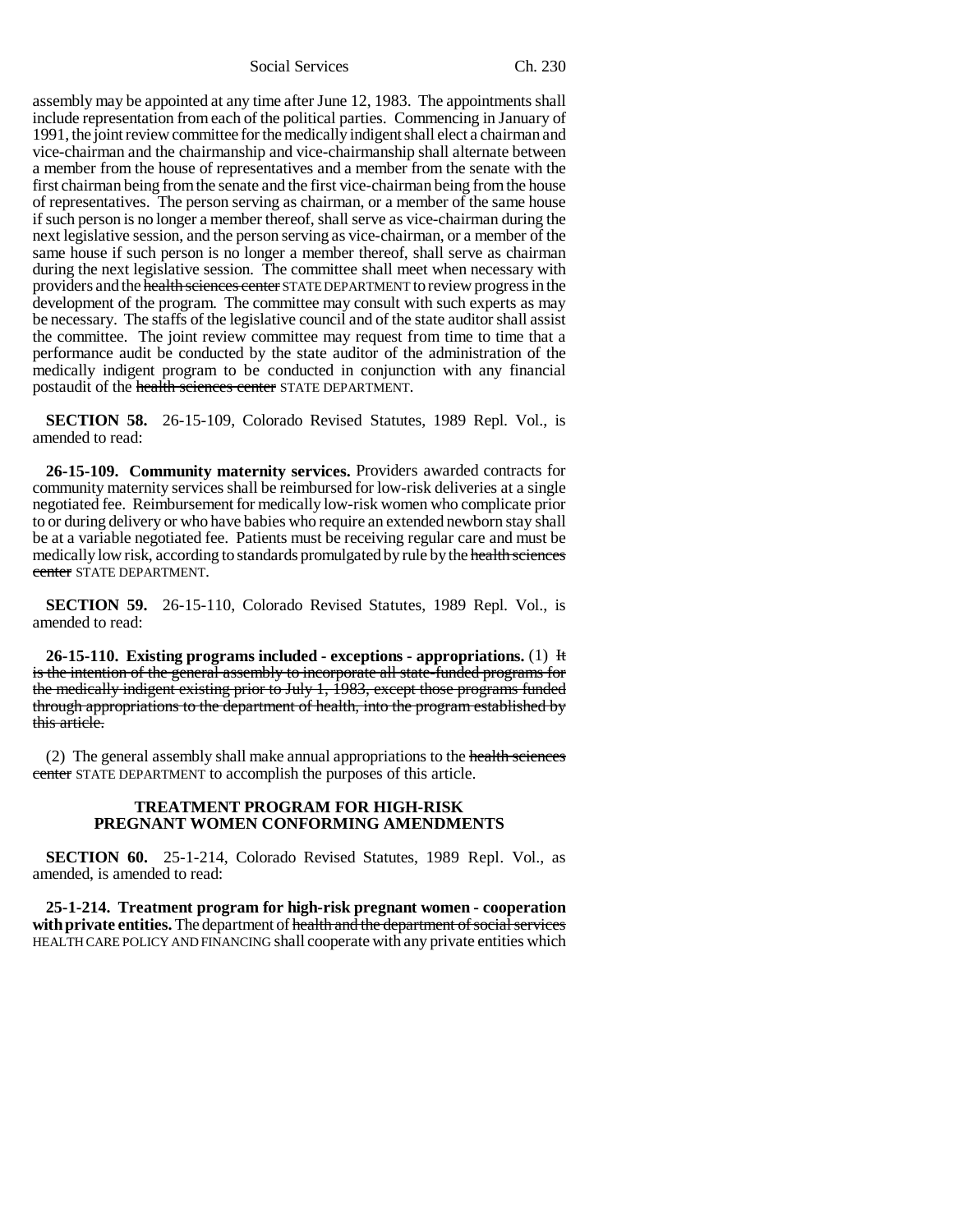desire to assist such departments DEPARTMENT in the provision of services connected with the treatment program for high-risk pregnant women. Private entities may provide services which are not provided to persons pursuant to the treatment program for high-risk pregnant women and articles 2 and 4 of title 26, C.R.S., which may include, but shall not be limited to, needs assessment services, preventive services, rehabilitative services, care coordination, nutrition assessment, psychosocial counseling, intensive health education, home visits, transportation, development of provider training, child care, and other necessary components of residential or outpatient treatment or care.

**SECTION 61.** 25-1-215, Colorado Revised Statutes, 1989 Repl. Vol., as amended, is amended to read:

**25-1-215. Treatment program for high-risk pregnant women - data collection.** The department of health, in cooperation with the department of social services, HEALTH CARE POLICY AND FINANCING shall create a data collection mechanism regarding persons receiving services pursuant to the treatment program for high-risk pregnant women which shall include the collection of data on cost-effectiveness, success of the program, and other data such departments deem appropriate.

**SECTION 62.** 26-4-508.4, Colorado Revised Statutes, 1989 Repl. Vol., as amended, is amended to read:

**26-4-508.4. Treatment program for high-risk pregnant women - cooperation with private entities.** The department of social services and the department of health HEALTH CARE POLICY AND FINANCING shall cooperate with any private entities which desire to assist such departments DEPARTMENT in the provision of services connected with the treatment program for high-risk pregnant women. Private entities may provide services which are not provided to persons pursuant to this article or article 2 of this title which may include, but shall not be limited to, needs assessment services, preventive services, rehabilitative services, care coordination, nutrition assessment, psychosocial counseling, intensive health education, home visits, transportation, development of provider training, child care, and other necessary components of residential or outpatient treatment or care.

**SECTION 63.** 26-4-508.5, Colorado Revised Statutes, 1989 Repl. Vol., as amended, is amended to read:

**26-4-508.5. Treatment program for high-risk pregnant women - data collection.** The department of social services, in cooperation with the department of health, HEALTH CARE POLICY AND FINANCING shall create a data collection mechanism regarding persons receiving services pursuant to the treatment program for high-risk pregnant women which shall include the collection of such data as such departments deem appropriate.

## **GENERAL CONFORMING AMENDMENTS**

**SECTION 64.** 19-1-103 (22), Colorado Revised Statutes, 1986 Repl. Vol., as amended, is amended to read: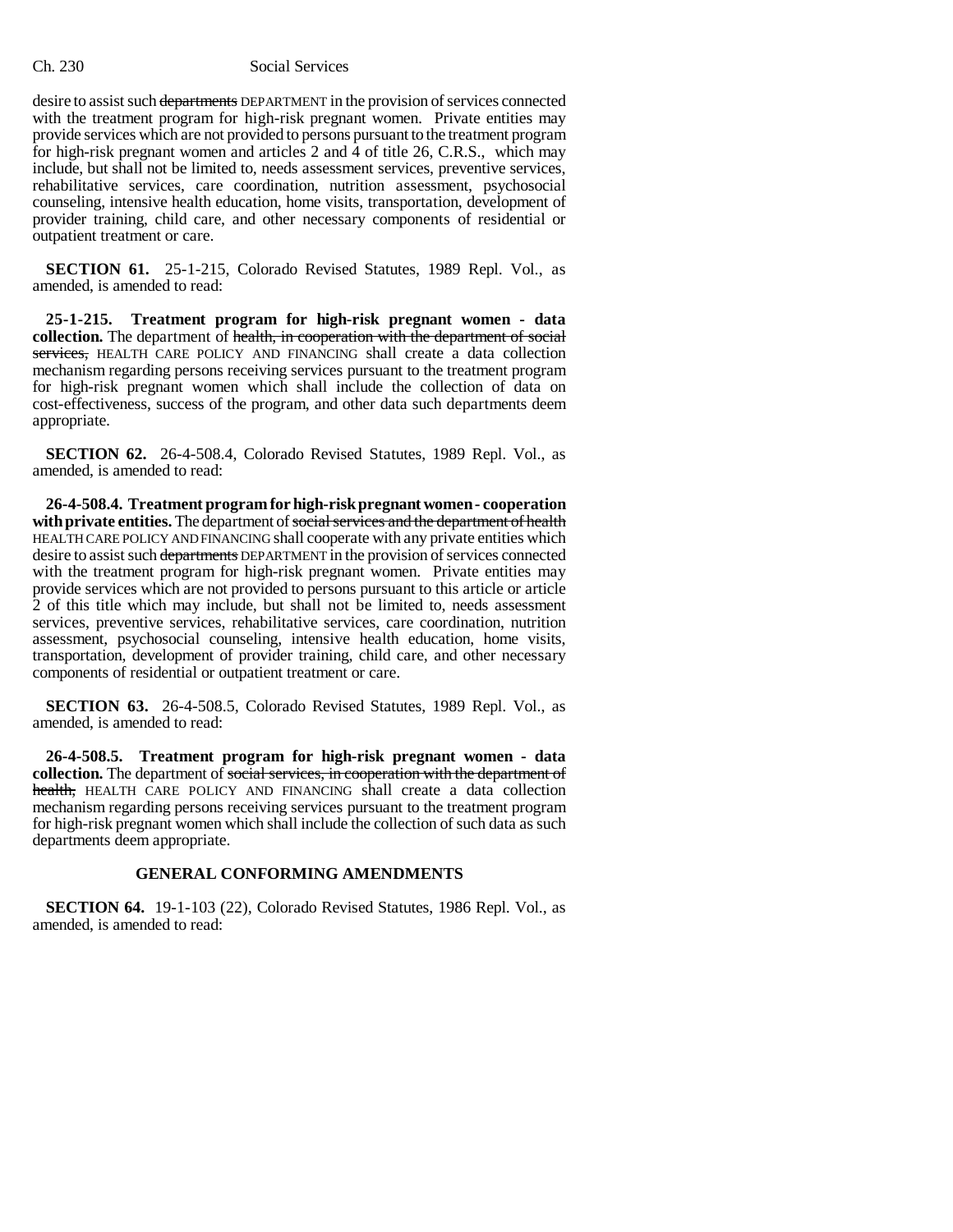**19-1-103. Definitions.** As used in this title, unless the context otherwise requires:

(22) "Placement out of the home" means placement for twenty-four-hour residential care in any facility or center operated or licensed by the department of social services or the department of institutions HUMAN SERVICES, but the term does not include any placement which is paid for totally by private moneys or any placement in a home for the purposes of adoption in accordance with section 19-5-205. "Placement out of the home" may be voluntary or court-ordered. "Placement out of the home" includes independent living.

**SECTION 65.** 19-1-107 (3), Colorado Revised Statutes, 1986 Repl. Vol., as amended, is amended to read:

**19-1-107. Social study and other reports.** (3) In any case where placement out of the home is recommended, the social study required by subsection (1) of this section shall include an evaluation for placement containing the information required by section 19-3-701 (5). Placement criteria shall be developed jointly by the department of education and the department of social services, and the department of institutions HUMAN SERVICES, to be used by the probation department or agency designated by the court to determine its recommendation about the need for placement.

**SECTION 66.** 19-1-116 (4), Colorado Revised Statutes, 1986 Repl. Vol., as amended, is amended to read:

**19-1-116. Funding - alternatives to placement out of the home.** (4) The departments of institutions, social services, HUMAN SERVICES and education and the judicial department shall jointly develop guidelines for the content and submission of plans as described in paragraph (b) of subsection (2) of this section. Said guidelines shall include but not be limited to the information which is gathered by the commission, the general goals to be addressed by the plan, the form of the budget for expenditures which are to be made under the plan, the services which are to be provided which are intended to prevent or minimize placement out of the home and to what extent, and the method by which the plan may be amended during the year to meet the changing local conditions. Said guidelines shall then be submitted to the state board of social services HUMAN SERVICES, which shall promulgate rules for the submission of plans.

**SECTION 67.** 19-2-211 (1), Colorado Revised Statutes, 1986 Repl. Vol., as amended, is amended to read:

**19-2-211. Common assessment instrument and common criteria for juveniles taken into temporary custody.** (1) The department of institutions, the judicial department, the department of social HUMAN services, including representatives of the directors of county departments of social services, the department of education, representatives of district attorneys, sheriffs from each congressional district, and two representatives of communities, who shall be appointed by the governor, shall develop a common assessment instrument to evaluate and assess juveniles taken into temporary custody in a uniform and consistent manner and shall also develop common criteria and guidelines which shall be used to determine whether placement or release of a juvenile is appropriate based on the juvenile's assessment and, if a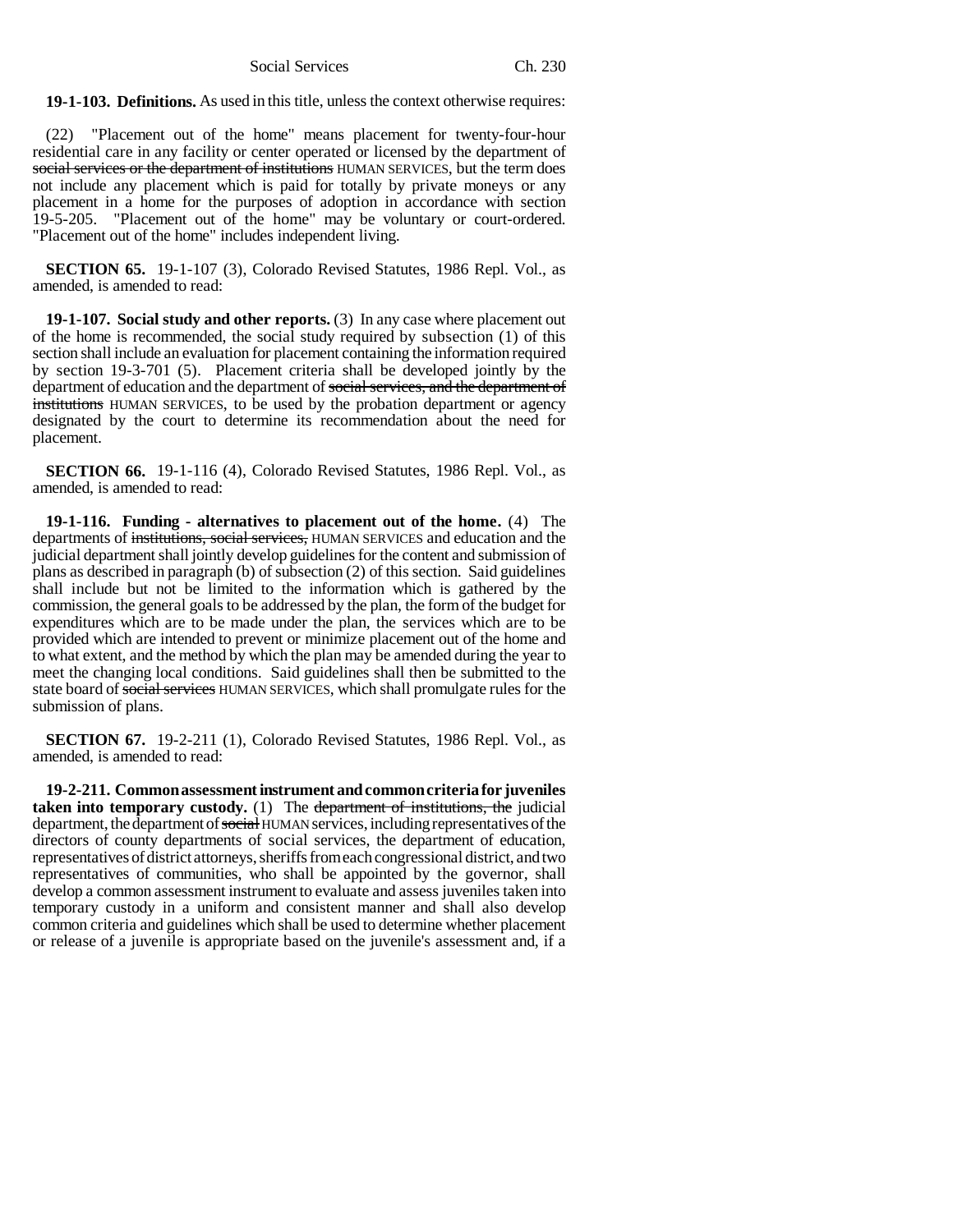juvenile is not released, to determine the appropriate level and type of placement for a juvenile based on his assessment. The common criteria and guidelines shall be designed to consider such factors as whether the juvenile is a danger to himself or to others and whether the juvenile constitutes a risk of escape and shall be used to determine what kind of security is appropriate for the particular juvenile, including the use of the least restrictive setting, whenever appropriate. Any variations from the common criteria and guidelines shall be approved by the court.

**SECTION 68.** 19-2-212 (1) and (2), Colorado Revised Statutes, 1986 Repl. Vol., as amended, are amended to read:

**19-2-212. Staff assessment required - development of common criteria.** (1) A staff assessment concerning the appropriate placement and treatment of a juvenile pending adjudication is required to be conducted for any juvenile taken into temporary custody who is being detained and for whom transfer of temporary legal custody is being considered or who is in a nonsecure residential facility. Such staff assessment shall be performed jointly by the department of institutions HUMAN SERVICES and the county department of social services for the purpose of determining the appropriate level of care of the juvenile pending court disposition. When necessary, the staff assessment shall also include other relevant agencies, including but not limited to the probation department, the local school districts, and the appropriate mental health professionals if it appears that the juvenile may be in need of mental health services or the nearest community centered board if it appears that the juvenile may be developmentally disabled. The department with temporary legal custody of the juvenile shall notify relevant agencies of such staff assessments. The staff assessment shall be conducted no later than twelve days from the time the juvenile is taken into temporary custody.

(2) The staff assessment shall be based on common criteria and guidelines developed jointly by the department of institutions, the department of social HUMAN services, including representatives of the directors of county departments of social services, the judicial department, the department of education, representatives of district attorneys, sheriffs from each congressional district, and two representatives of communities, who shall be appointed by the governor. The assessment criteria shall be implemented on and after July 1, 1989. Before being implemented, the assessment criteria shall be approved by the department of institutions, department of social HUMAN services and judicial department. The assessment criteria shall be examined and reevaluated at least every two years. The criteria shall be designed to consider such factors as those considered pursuant to section 19-2-211 as well as the best interests of the child and the least restrictive setting appropriate for the particular juvenile. The assessment criteria shall not preclude maintaining the placement of a juvenile in the original placement if such placement is deemed appropriate for his needs.

**SECTION 69.** 19-2-402 (2) (b), Colorado Revised Statutes, 1986 Repl. Vol., as amended, is amended to read:

**19-2-402. Advisement.** (2) (b) If the court appoints counsel for the juvenile because of the refusal of the parents, guardian, or other legal custodian to retain counsel for the juvenile, the parents, guardian, or legal custodian, other than a county department of social services or the department of institutions HUMAN SERVICES, shall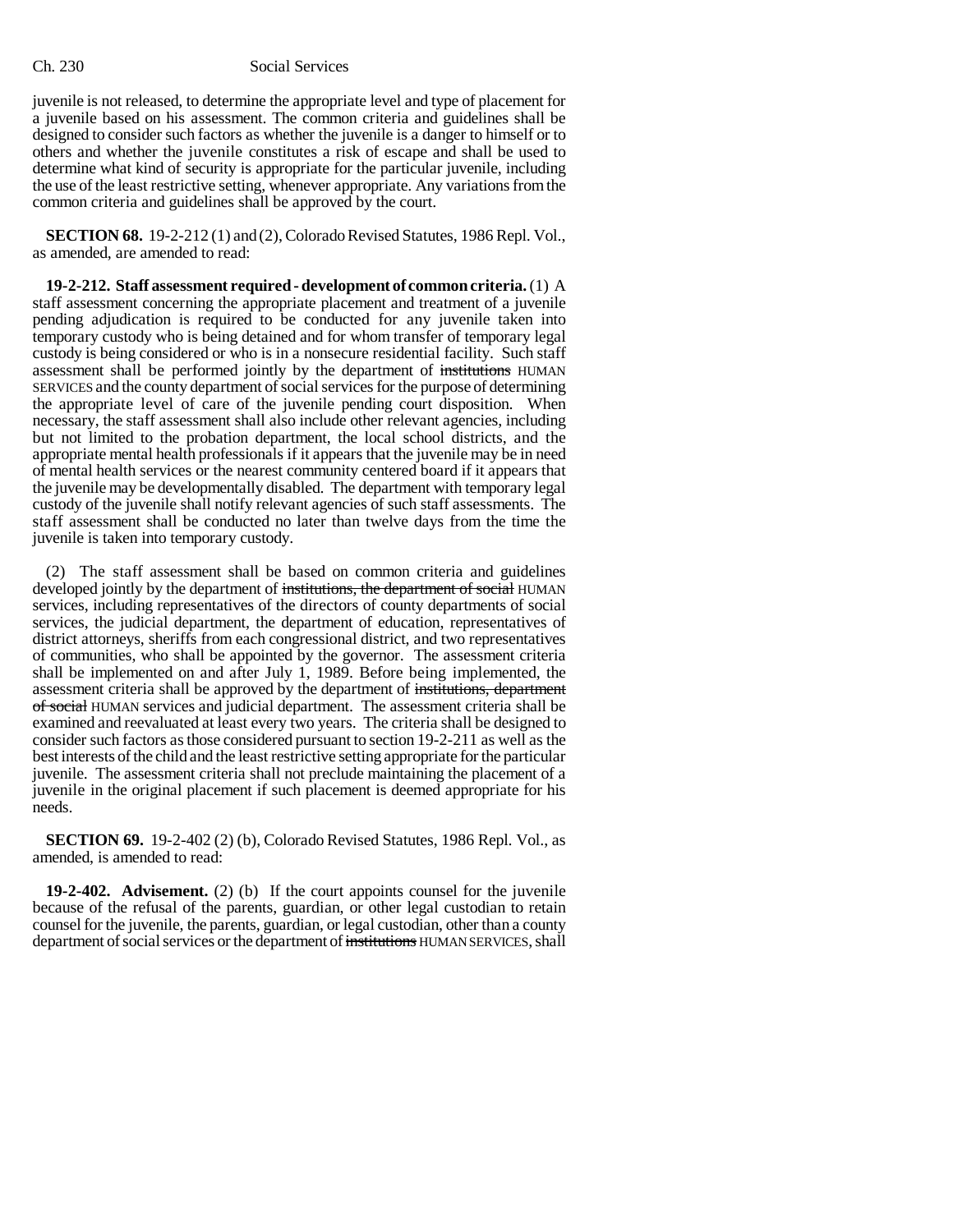be ordered to reimburse the court for the cost of the counsel unless the court finds there was good cause for such refusal.

**SECTION 70.** 19-2-703 (2) (b), Colorado Revised Statutes, 1986 Repl. Vol., as amended, is amended to read:

**19-2-703. Juvenile delinquent - sentencing - disposition - restitution parental liability.** (2) (b) If the court sentences a juvenile to an out-of-home placement funded by the department of social HUMAN services or any county, or commits a juvenile to the department of institutions HUMAN SERVICES, and the receiving agency determines that such placement or commitment does not follow the criteria established pursuant to section 19-2-1602, the receiving agency may, after assessing such juvenile's needs, file a petition with the court for reconsideration of the placement or commitment. Any such petition shall be filed not later than thirty days after the placement or commitment. The court shall hear such petition and enter an order thereon not later than thirty days after the filing of the petition, and after notice to all agencies or departments which might be affected by the resolution of the petition, and all such agencies or departments have had an opportunity to participate in the hearing on the petition. Failure of any such agency or department to appear may be a basis for refusal to accept a subsequent petition by any such agency or department which had an opportunity to appear and be present at the original petition hearing. The notification to the parties required pursuant to this paragraph (b) shall be made by the petitioning party and proof of such service shall be filed with the court.

**SECTION 71.** The introductory portion to 19-2-1401 (1), Colorado Revised Statutes, 1986 Repl. Vol., as amended, is amended to read:

**19-2-1401. Parental responsibility training programs - criteria.** (1) The state department of social HUMAN services, after consultation with the state departments DEPARTMENT of institutions and public safety and the judicial department, shall establish standards and guidelines for parental responsibility training programs for the parent, guardian, or legal custodian of a juvenile or juvenile delinquent which shall include, but shall not be limited to, instruction in the following:

**SECTION 72.** 19-2-1601, Colorado Revised Statutes, 1986 Repl. Vol., as amended, is amended to read:

**19-2-1601. Legislative declaration.** The general assembly hereby finds and declares that state funding for youth services is fragmented between several state agencies and the local counterparts of such agencies and that such fragmentation leads to duplication of bureaucracy, services, case management, and accountability. Such fragmentation also leads to a situation of cost unpredictability. The general assembly finds that an especially volatile situation involves services and programs for troubled youth. The current system of funding such services and programs can discourage the use of the most appropriate placement and may encourage inappropriate placement of juveniles in the custody of the department of institutions HUMAN SERVICES. Moreover, there is a need to consider local options and early intervention as alternatives to expensive building and maintenance of facilities. Therefore, in order to get a clear picture of the treatment of juvenile delinquents by the judicial department and the department of social HUMAN services and in order to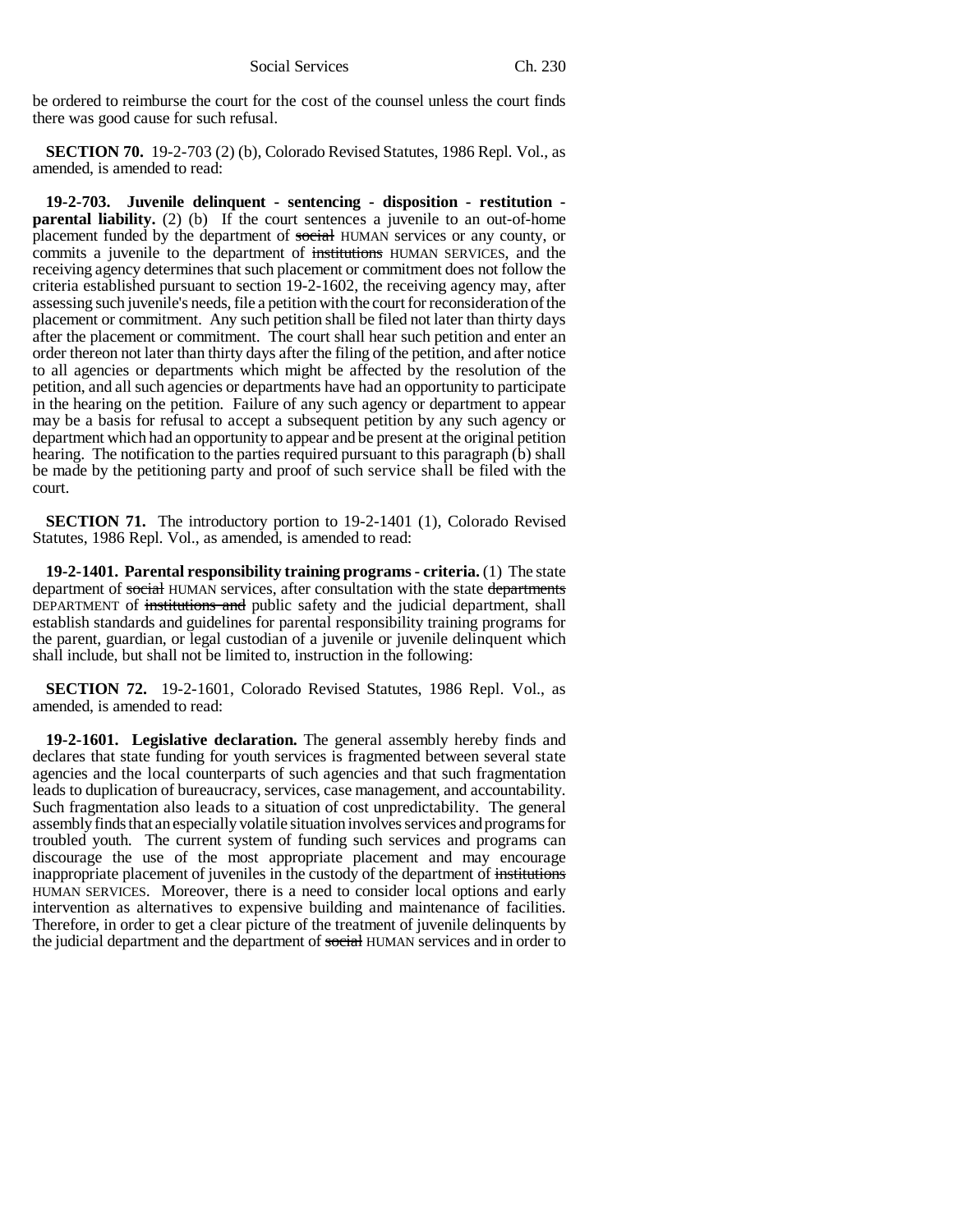examine use of the facilities of the department of institutions HUMAN SERVICES, the general assembly hereby enacts this part 16.

**SECTION 73.** 19-2-1602, Colorado Revised Statutes, 1986 Repl. Vol., as amended, is amended to read:

**19-2-1602. Development of criteria for placement of juvenile offenders.** (1) The executive director of the department of institutions HUMAN SERVICES the executive director of the department of social services, and the state court administrator of the judicial department, or any designees of such persons, in consultation with the division of criminal justice of the department of public safety, the office of state planning and budgeting, the Colorado district attorneys council, law enforcement representatives, representatives of local and county governments, and the criminal justice commission and any subcommittee of such commission relating to juvenile issues, shall form a working group which shall carry out the following duties:

(a) The working group established pursuant to this subsection (1) shall propose a set of criteria determining which juvenile offenders are appropriate for placement in the physical OR LEGAL custody of the department of institutions or in the custody of the department of social HUMAN services. This set of criteria, when adopted by the department of institutions, the department of social HUMAN services and the judicial department, shall be used to promote a more uniform system of determining which juveniles should be placed in the physical custody of the department of institutions HUMAN SERVICES or in the LEGAL custody of the department of social HUMAN services so that decisions for such placement of a juvenile are made based upon a uniform set of criteria throughout the state. In developing such set of criteria, the working group shall utilize any existing risk scale devised by the division of youth services or any other measures to determine when it is appropriate to place a juvenile in the physical custody of the department of institutions HUMAN SERVICES or in the LEGAL custody of the department of social HUMAN services. The uniform set of criteria shall be developed and approved by the department of institutions, the department of social HUMAN services and the judicial department on or before July 1, 1992, and submitted to the criminal justice commission for analysis and evaluation. The criminal justice commission shall make a written report to the general assembly regarding analysis and evaluation of such criteria on or before December 31, 1992. Such report may contain any recommendations by the criminal justice commission regarding such criteria.

(b) The working group established pursuant to this subsection (1) shall propose a formula for the purpose of allocating funds to each county or city and county in the state of Colorado for alternative services to placing juveniles in the physical custody of the department of institutions HUMAN SERVICES or in the LEGAL custody of the department of social HUMAN services. Such allocation shall take into consideration such factors as the population of the county or city and county, the incidence of offenses committed by juveniles in such county or city and county, and such other factors as deemed appropriate. The working group shall consider and take into account whether any federal moneys or matching funds are available to cover the costs of juveniles within the system, including parent fees and third-party reimbursement as authorized by law or reimbursements under Title IV-E of the federal "Social Security Act", as amended. The working group shall propose such allocation formula in time for implementation on or before July 1, 1992. A written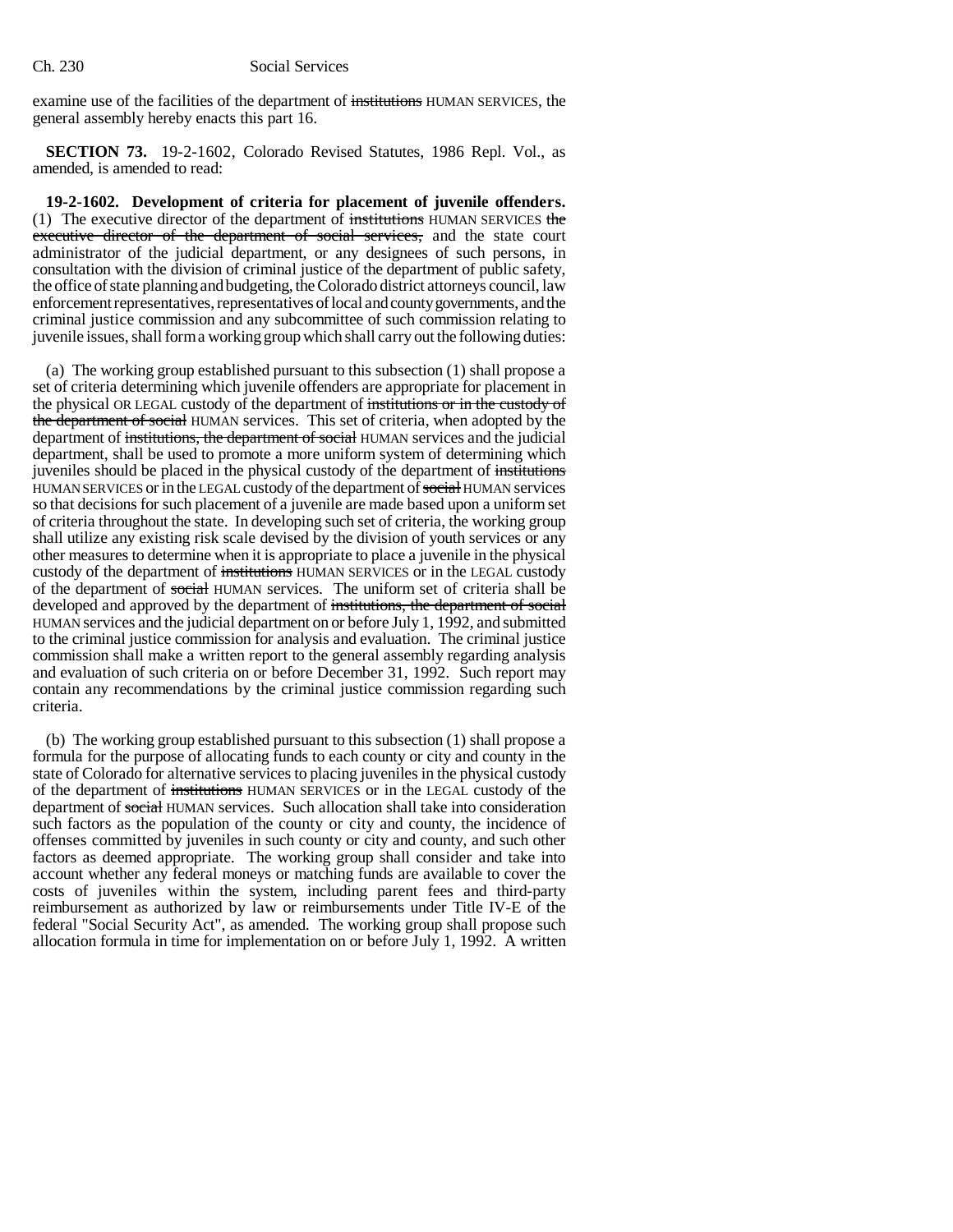report shall be made to the general assembly concerning such formula and the level of funding adequate for implementation of such formula on or before such date.

(2) Of the members of the working group established pursuant to this subsection (1) OF THIS SECTION, the executive director of the department of institutions, the executive director of the department of social HUMAN services and the state court administrator of the judicial department, or any designees of such persons, shall have final authority to carry out the duty of creating the set of criteria pursuant to paragraph (a) of this subsection (1) OF THIS SECTION and creating the formula pursuant to paragraph (b) of this subsection (1) OF THIS SECTION. This authority shall be exercised after working with and participating in the working group process established in this section.

**SECTION 74.** 19-2-1604, Colorado Revised Statutes, 1986 Repl. Vol., as amended, is amended to read:

**19-2-1604. Services to juveniles - allocation of resources.** (1) On and after July 1, 1993, the general assembly shall appropriate moneys to the juvenile services fund created pursuant to section 19-2-1603 which shall thereafter be distributed to each county and city and county pursuant to the formula created pursuant to section 19-2-1602 (1) (b). On and after July 1, 1993, if the general assembly has appropriated adequate moneys to the juvenile services fund for the fiscal year affected, each county or city and county may refer for commitment TO or placement in the custody of the department of social HUMAN services any juvenile who meets the criteria created pursuant to section  $19-2-1602(1)$  (a) to the custody of the department of institutions or the department of social services without any cost being assessed to the county or city and county. However, on and after July 1, 1993, any county or city and county which refers for commitment to OR PLACEMENT IN the custody of the department of institutions or placement in the custody of the department of social HUMAN services any juvenile who does not meet the criteria created pursuant to section 19-2-1602 (1) (a) shall be required to pay a per diem amount for the commitment of such juvenile which shall be established by the department of institutions or the department of social HUMAN services. Such payment may be made by such county or city and county from moneys received by such county or city and county pursuant to section 19-2-1603 or from the general fund of the county or city and county.

(2) If a petition has been filed and granted pursuant to section 19-2-703 (2) (b), any costs incurred by a county or city and county for any juvenile committed to OR PLACED IN the custody of the department of institutions or placed in the custody of the department of social HUMAN services, which commitment or placement is made contrary to the recommendations of the county or city and county or without consultation therewith, and which commitment or placement does not meet the criteria developed pursuant to section 19-2-1602 (1) (a), for commitment to the department of institutions or placement with the department of social services, shall be reimbursed by the state of Colorado to such county or city and county. Removal of a juvenile from any such commitment or placement during the pendency of any action pursuant to section 19-2-703 (2) (b) shall not render such matter moot.

(3) If a petition has been filed and granted pursuant to section 19-2-703 (2) (b), any costs incurred by the state of Colorado for any juvenile committed to OR PLACED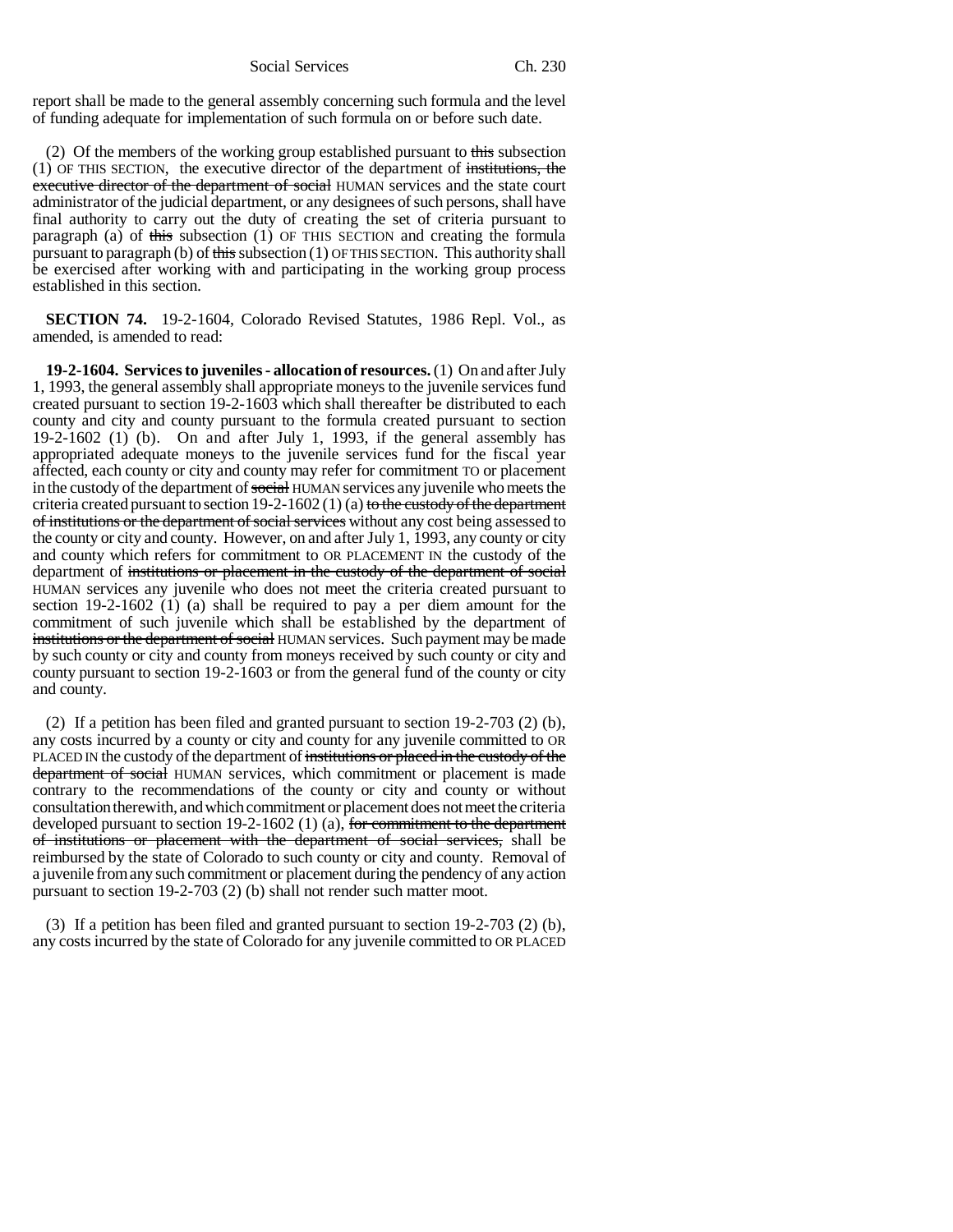IN the custody of the department of institutions or placed in the custody of the department of social HUMAN services, which commitment or placement is made contrary to the recommendations of the state of Colorado or without consultation therewith, and which commitment or placement does not meet the criteria developed pursuant to section  $19-2-1602$  (1) (a), for commitment to the department of institutions or placement with the department of social services, shall be reimbursed by the committing or placing county to the state of Colorado. Removal of a juvenile from such commitment or placement during the pendency of any action pursuant to section 19-2-703 (2) (b) shall not render such matter moot.

**SECTION 75.** 19-3-701 (1), Colorado Revised Statutes, 1986 Repl. Vol., as amended, is amended to read:

**19-3-701. Petition for review of need for placement.** (1) Whenever it appears necessary that the placement of a child out of the home will be for longer than ninety days, which placement is voluntary and not court-ordered and which placement involves the direct expenditure of funds appropriated by the Colorado general assembly to the departments of social services or institutions DEPARTMENT OF HUMAN SERVICES, a petition for review of need for placement shall be filed by the department or agency with which the child has been placed before the expiration of ninety days in such placement. A decree providing for voluntary placement of a child with an agency in which public moneys are expended shall be renewable in circumstances where there is documentation that the child has an emotional, physical, or intellectual handicap which necessitates care and treatment of a longer duration than ninety days as provided pursuant to this subsection (1). The court shall not transfer or require relinquishment of legal custody of or otherwise terminate the parental rights with respect to a child with such an emotional, physical, or intellectual handicap who was voluntarily placed out of the home for the purposes of obtaining special treatment or care solely because the parent or legal guardian is unable to provide the treatment or care. Whenever a child fifteen years of age or older is consenting to placement in a mental health facility pursuant to section 27-10-103, C.R.S., the review under section 27-10-103 (3.3), C.R.S., shall be conducted in lieu of and shall fulfill the requirements for review under this subsection (1).

**SECTION 76.** 24-75-106 (1), Colorado Revised Statutes, 1988 Repl. Vol., as amended, is amended to read:

**24-75-106. Transfers between departments of health care policy and financing and human services for medicaid programs.** (1) Notwithstanding the effect of the "M" provision in the 1990-91 and subsequent general appropriation acts, the governor may transfer unlimited amounts of general fund appropriations to and from the department of social DEPARTMENTS OF HEALTH CARE POLICY AND FINANCING AND HUMAN services and the department of institutions when required by changes from the appropriated levels in the amount of medicaid cash funds earned through programs or services provided or administered by UNDER THE SUPERVISION OF the department of institutions HUMAN SERVICES.

**SECTION 77.** The introductory portion to 25-1-107 (1) (ee) (I) and 25-1-107 (1) (ee) (I) (C) and (1) (ee) (II.5) (D), Colorado Revised Statutes, 1989 Repl. Vol., as amended, are amended to read: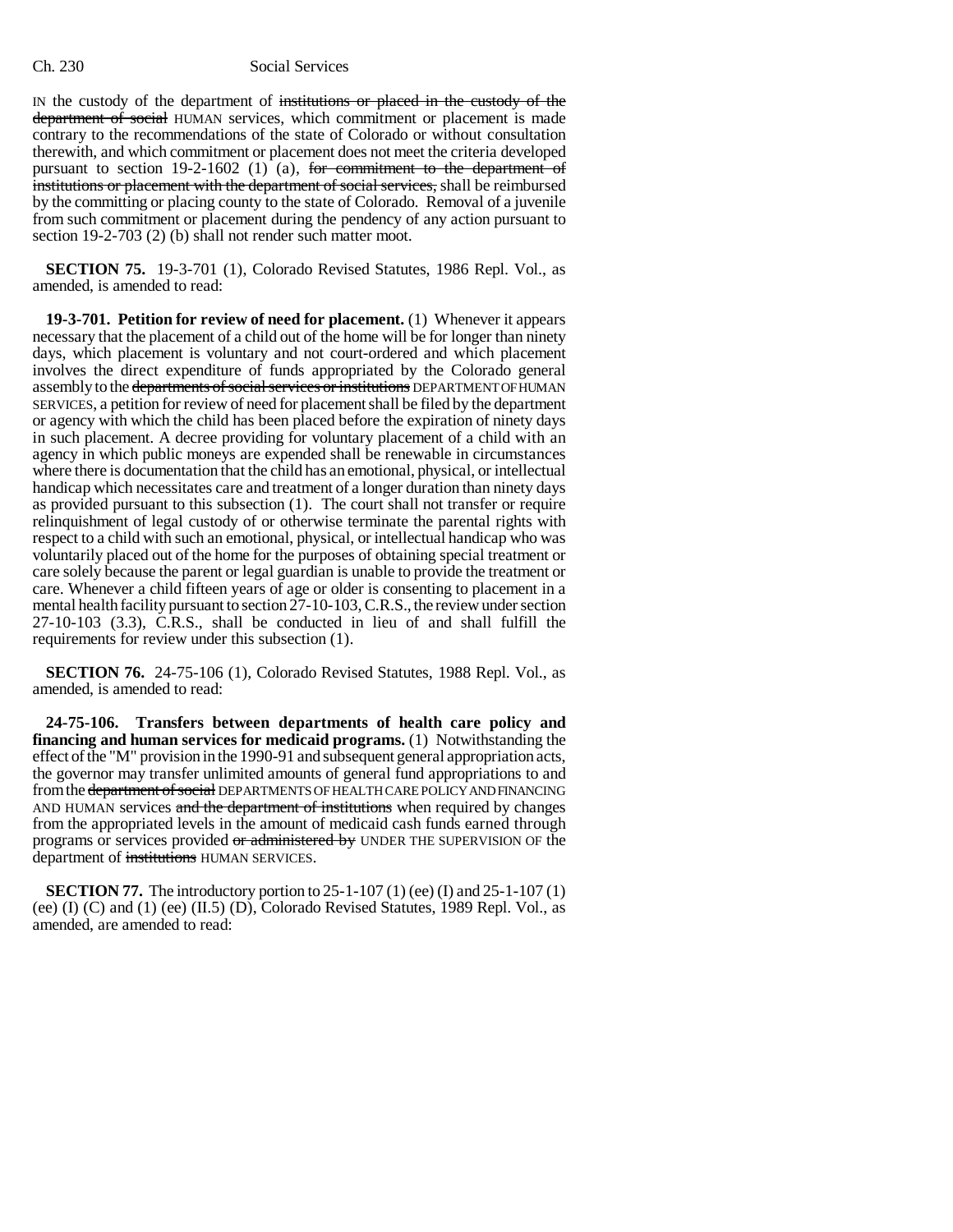**25-1-107. Powers and duties of the department.** (1) The department has, in addition to all other powers and duties imposed upon it by law, the following powers and duties:

(ee) (I) To establish and maintain by rule and regulation a program for the administration of medications in facilities, which program shall be developed and conducted in cooperation with BY the department of social HUMAN services the department of institutions, and the department of corrections within the following guidelines:

(C) If either the department of institutions, the department of social HUMAN services or the department of corrections wishes to use a different training curriculum and competency evaluation procedure for those who administer medications in the facilities whose operation is authorized by those departments, such department shall ensure that such training curriculum and competency evaluation procedure are first submitted to the department OF PUBLIC HEALTH AND ENVIRONMENT for its review. If after such review the department OF PUBLIC HEALTH AND ENVIRONMENT has no objection, the submitting department shall assume responsibility for the cost and implementation of such curriculum and evaluation in keeping with the other provisions of this medications administration program for those facilities whose operation is authorized by such department. Any department that administers competency evaluations shall maintain a list of those who have successfully completed such competency evaluation and shall forward a copy of such list to the department OF PUBLIC HEALTH AND ENVIRONMENT within forty-five days of administration of such evaluation.

(II.5) For purposes of this paragraph (ee), "facility" means:

(D) Adult foster care facilities provided for in section  $26-1-111(2)$  (j) 26-2-122.3, C.R.S.;

**SECTION 78.** 25-28-103 (1), Colorado Revised Statutes, 1989 Repl. Vol., as amended, is amended to read:

**25-28-103. Health data commission - created.** (1) There is hereby created, in the department of local affairs HEALTH CARE POLICY AND FINANCING, the Colorado health data commission, which shall act as a statewide health data clearinghouse for the acquisition, compilation, correlation, and dissemination of data from the state medicaid program and hospitals. In performing its duties under this article, it is the purpose of the commission to collect, analyze, and disseminate data, to serve as a source of objective information on health care for consumers, purchasers, providers, and the general public, and to encourage competition and informed decisions by users in the health care industry and not to evaluate or make recommendations with regard to any single provider or group of providers.

**SECTION 79.** 25-28-104 (3) (e) and (3) (f), Colorado Revised Statutes, 1989 Repl. Vol., as amended, are amended to read:

**25-28-104. General powers and duties of the commission.** (3) (e) The commission shall require the executive director of the department of health PUBLIC HEALTH AND ENVIRONMENT to adopt a system of uniform physician identification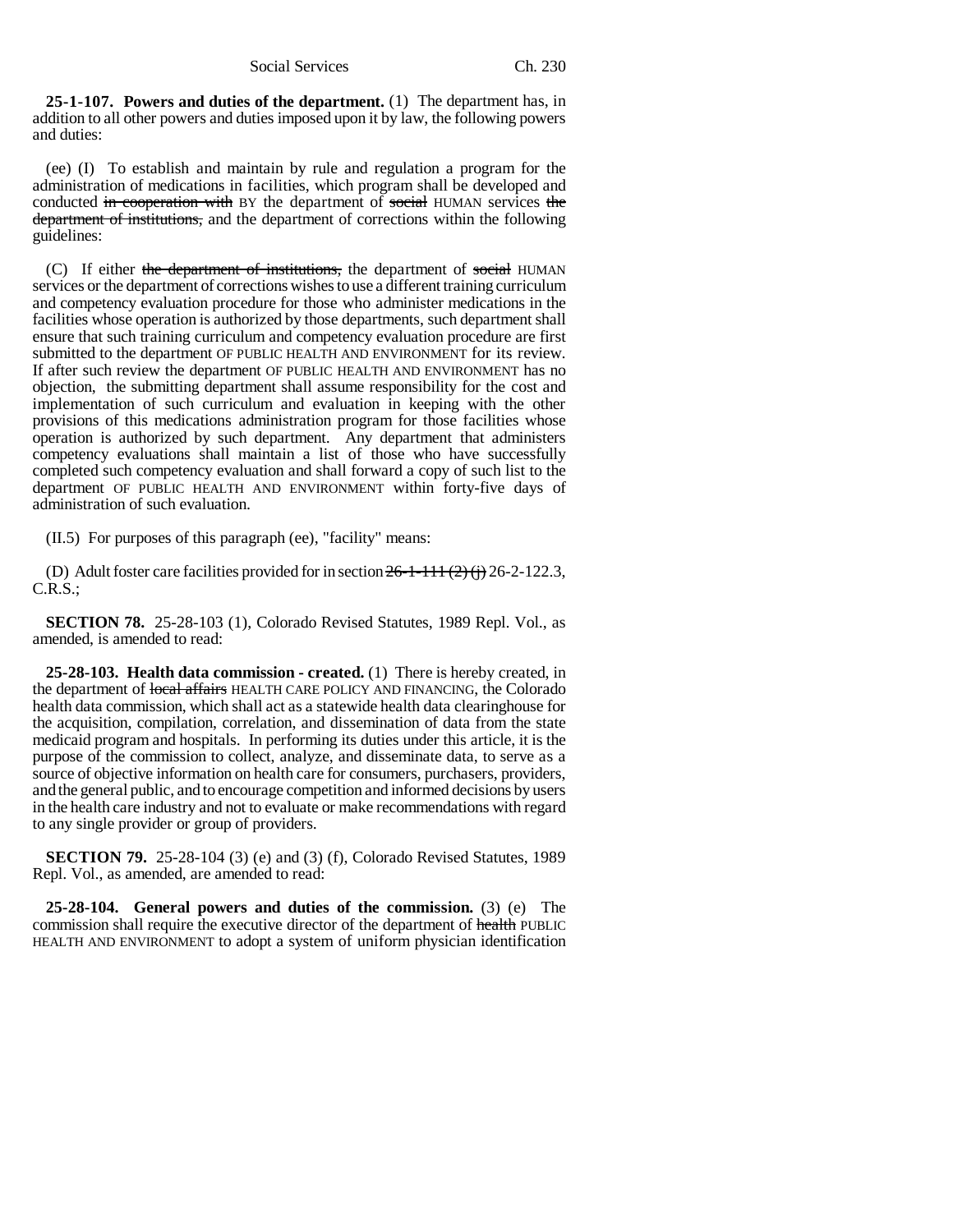numbers for use on the hospital discharge abstract forms.

(f) The commission may require the executive director of the department of social services HEALTH CARE POLICY AND FINANCING to make available to the commission data and information on the medicaid program.

**SECTION 80.** 26-1-109 (1) and (2) (a), Colorado Revised Statutes, 1989 Repl. Vol., are amended to read:

**26-1-109. Cooperation with federal government - grants-in-aid.** (1) The state department OF HUMAN SERVICES shall be the sole state agency for administering the state plans for "public assistance and welfare", which term, as used in this title, includes but is not limited to PUBLIC ASSISTANCE AND WELFARE, INCLUDING BUT NOT LIMITED TO assistance payments; food stamps; social services; health and medical assistance OTHER THAN THE HOME CARE ALLOWANCE PROGRAM, THE ADULT FOSTER CARE PROGRAM, AND PROGRAMS ESTABLISHED PURSUANT TO THE "COLORADO MEDICAL ASSISTANCE ACT" SET FORTH IN ARTICLE 4 OF THIS TITLE; child welfare services; rehabilitation; and programs for the aging in cooperation with the federal government; and any other state plan relating to such public assistance and welfare that requires state action which is not specifically the responsibility of some other state department, division, section, board, commission, or committee under the provisions of federal or state law.

(2) (a) The state department OF HUMAN SERVICES may accept on behalf of the state of Colorado the provisions and benefits of acts of congress designed to provide funds or other property for particular public assistance and welfare activities within the state, including but not limited to assistance payments; food stamps; social services; medical assistance OTHER THAN THE HOME CARE ALLOWANCE PROGRAM, THE ADULT FOSTER CARE PROGRAM, AND PROGRAMS ESTABLISHED PURSUANT TO THE "COLORADO MEDICAL ASSISTANCE ACT" SET FORTH IN ARTICLE 4 OF THIS TITLE; child welfare services; rehabilitation; and programs for the aging; which funds or other property are designated for such purposes within the function of the state department, and may accept on behalf of the state any offers which have been or may from time to time be made of funds or other property by any persons, agencies, or entities for particular public assistance and welfare activities within the state, which funds or other property are designated for such purposes within the function of the state department; but, unless otherwise expressly provided by law, such acceptance shall not be manifested unless and until the state department has recommended such acceptance to and received the written approval of the governor and the attorney general. Such approval shall authorize the acceptance of the funds or property in accordance with the restrictions and conditions and for the purpose for which funds or property are intended.

**SECTION 81.** 26-1-112 (1), (2), and (3) (b), Colorado Revised Statutes, 1989 Repl. Vol., as amended, are amended to read:

**26-1-112. Locating violators - recoveries.** (1) The executive director OF THE DEPARTMENT OF HUMAN SERVICES, THE EXECUTIVE DIRECTOR OF THE DEPARTMENT OF HEALTH CARE POLICY AND FINANCING, or district attorneys may request and shall receive from departments, boards, bureaus, or other agencies of the state or any of its political subdivisions, and the same are authorized to provide, such assistance and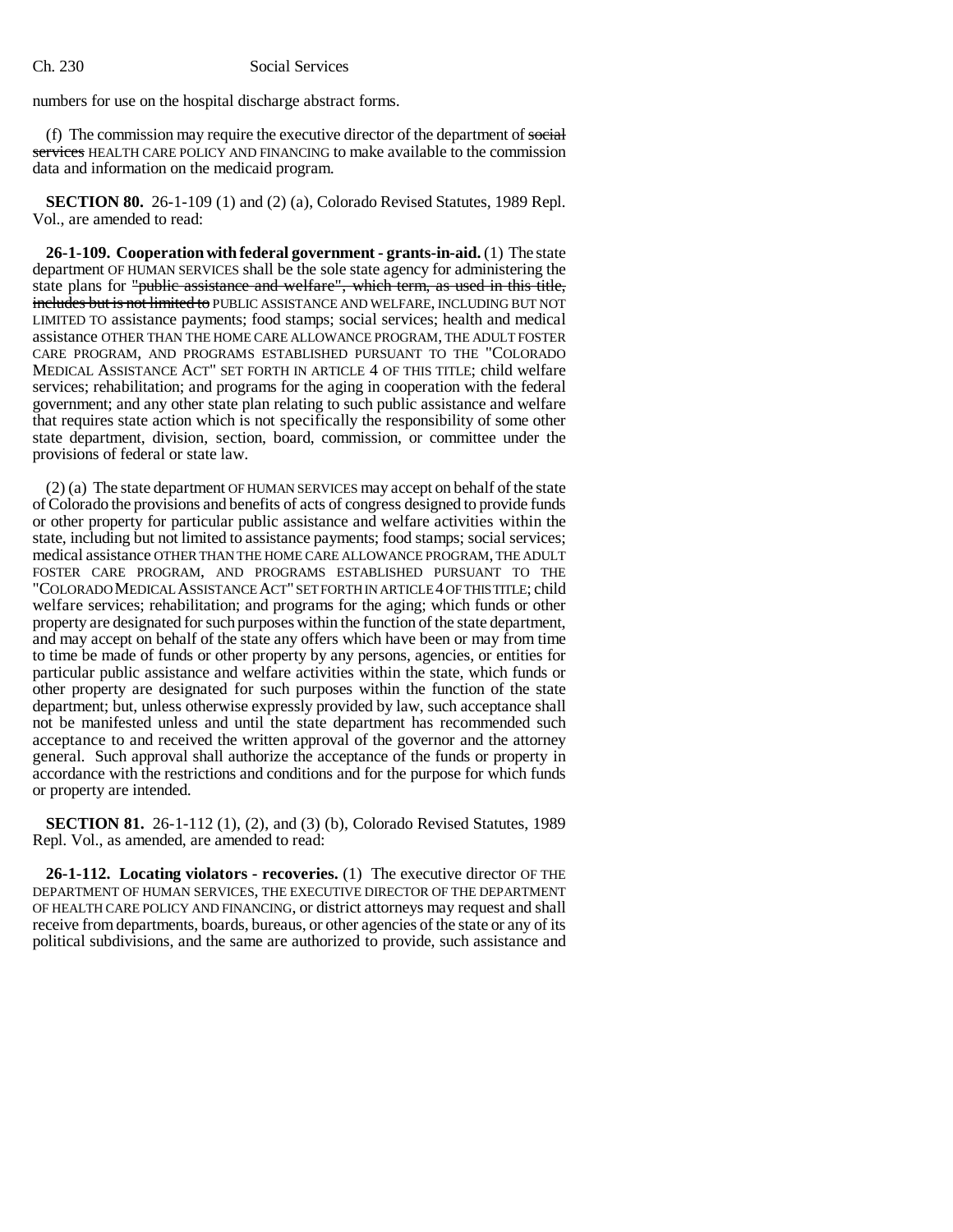data as will enable the state department OF HUMAN SERVICES, THE STATE DEPARTMENT OF HEALTH CARE POLICY AND FINANCING, and county departments properly to carry out their powers and duties to locate and prosecute any person who has fraudulently obtained public assistance or medical assistance under this title. Any records established pursuant to the provisions of this section shall be available only to the state department OF HUMAN SERVICES, THE STATE DEPARTMENT OF HEALTH CARE POLICY AND FINANCING, the county departments, the attorney general, and the district attorneys, county attorneys, and courts having jurisdiction in fraud or recovery proceedings or actions.

(2) (a) All departments and agencies of the state and local governments shall cooperate in the location and prosecution of any person who has fraudulently obtained public assistance or medical assistance under this title, and, on request of the county board, the county director, the state department OF HUMAN SERVICES, THE STATE DEPARTMENT OF HEALTH CARE POLICY AND FINANCING, or the district attorney of any judicial district in this state, shall supply all information on hand relative to the location, employment, income, and property of such persons, notwithstanding any other provision of law making such information confidential, except the laws pertaining to confidentiality of any tax returns filed pursuant to law with the department of revenue. The department of revenue shall furnish at no cost to inquiring departments and agencies such information as may be necessary to effectuate the purposes of this article. The procedures whereby this information will be requested and provided shall be established by regulation of the APPROPRIATE state department. The state department DEPARTMENTS or county departments shall use such information only for the purposes of administering public assistance or medical assistance under this title, and the district attorney shall use it only for the prosecution of persons who have fraudulently obtained public assistance or medical assistance under this title, and he shall not use the information, or disclose it, for any other purpose.

(b) (I) Whenever the state department OF HUMAN SERVICES, THE STATE DEPARTMENT OF HEALTH CARE POLICY AND FINANCING, or a district attorney, for the EITHER state department, or the state department DEPARTMENTS on behalf of a county department recovers RECOVER any amount of fraudulently obtained public assistance or medical assistance funds, the federal government shall be entitled to a share proportionate to the amount of federal funds paid unless a different amount is otherwise provided by federal law, the state shall be entitled to a share proportionate to the amount of state funds paid and such additional amounts of federal funds recovered as provided by federal law, and the county department shall be entitled to a share proportionate to the amount of county funds paid unless a different amount is provided pursuant to federal law or this section.

(II) Whenever a county department, a county board, a district attorney, or the A state department on behalf of a county department recovers any amount of fraudulently obtained public assistance funds in the form of assistance payments or medical assistance, it shall be deposited in the county general fund and the federal government shall be entitled to a share proportionate to the amount of federal funds paid unless a different amount is provided for by federal law, the state shall be entitled to a share proportionate to one-half the amount of state funds paid, and the county shall be entitled to a share proportionate to the amount of county funds paid and, in addition, a share proportionate to one-half the amount of state funds paid. In the case of funds recovered from fraudulently obtained food stamp coupons by the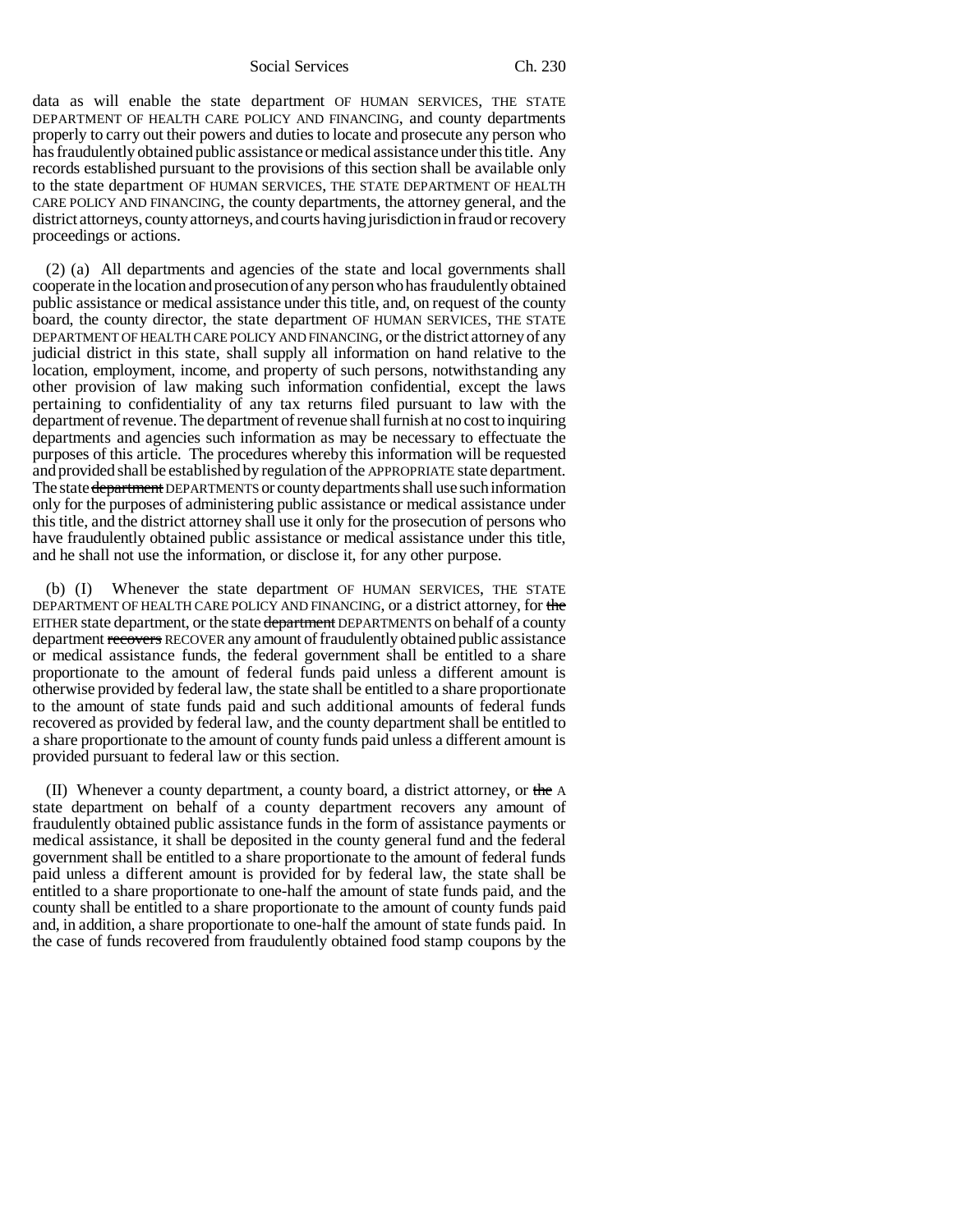county department, the county board, the district attorney, or the A state department on behalf of a county department, the county shall be entitled to the share of the recovered funds provided by the federal "Food Stamp Act".

(3) (b) Whenever a county department, a county board, a district attorney, or the A state department on behalf of the county recovers any amount of public assistance payments or medical assistance funds which were obtained through unintentional client error, the federal government shall be entitled to a share proportionate to the amount of federal funds paid, unless a different amount is provided for by federal law, the state shall be entitled to a share proportionate to seventy-five percent of the amount of state funds paid, the county shall be entitled, except for the aid to families with dependent children program, to a share proportionate to the amount of county funds paid, if any, and, in addition, a share proportionate to twenty-five percent of the amount of state funds paid. In the aid to dependent children program, the county shall be entitled to a share proportionate to the amount of county funds paid and in addition, a share proportionate to one-half the amount of state funds paid.

**SECTION 82.** 26-1-114 (1), (3) (c) (I), (3) (c) (III), and (3) (c) (IV), Colorado Revised Statutes, 1989 Repl. Vol., as amended, are amended to read:

**26-1-114. Records confidential - authorization to obtain records of assets.** (1) The state department OF HUMAN SERVICES AND THE STATE DEPARTMENT OF HEALTH CARE POLICY AND FINANCING may establish reasonable rules and regulations to provide safeguards restricting the use or disclosure of information concerning applicants, recipients, and former and potential recipients of federally aided public assistance and welfare, including but not limited to assistance payments, food stamps, social services, medical assistance, and child welfare services, to purposes directly connected with the administration of such public assistance and welfare and related state department activities and covering the custody, use, and preservation of the records, papers, files, and communications of the state and county departments. Whenever, under provisions of law, names and addresses of applicants for, recipients of, or former and potential recipients of public assistance and welfare are furnished to or held by another agency or department of government, such agency or department shall be required to prevent the publication of lists thereof and their uses for purposes not directly connected with the administration of such public assistance and welfare.

(3) (c) (I) In order to determine if applicants for or recipients of public or medical assistance have assets within eligibility limits, the state department OF HUMAN SERVICES OR THE STATE DEPARTMENT OF HEALTH CARE POLICY AND FINANCING may provide a list of information identifying these applicants or recipients to any financial institution, as defined in section 15-15-201 (4), C.R.S., or to any insurance company. This information may include identification numbers or social security numbers. The state department OF HUMAN SERVICES OR THE STATE DEPARTMENT OF HEALTH CARE POLICY AND FINANCING may require any such financial institution or insurance company to provide a written statement disclosing any assets held on behalf of individuals adequately identified on the list provided. Before a termination notice is sent to the recipient, the county department in verifying the accuracy of the information obtained as a result of the match shall contact the recipient and inform him of the apparent results of the computer match and give the recipient the opportunity to explain or correct any erroneous information secured by the match. The requirement to run a computerized match shall apply only to information which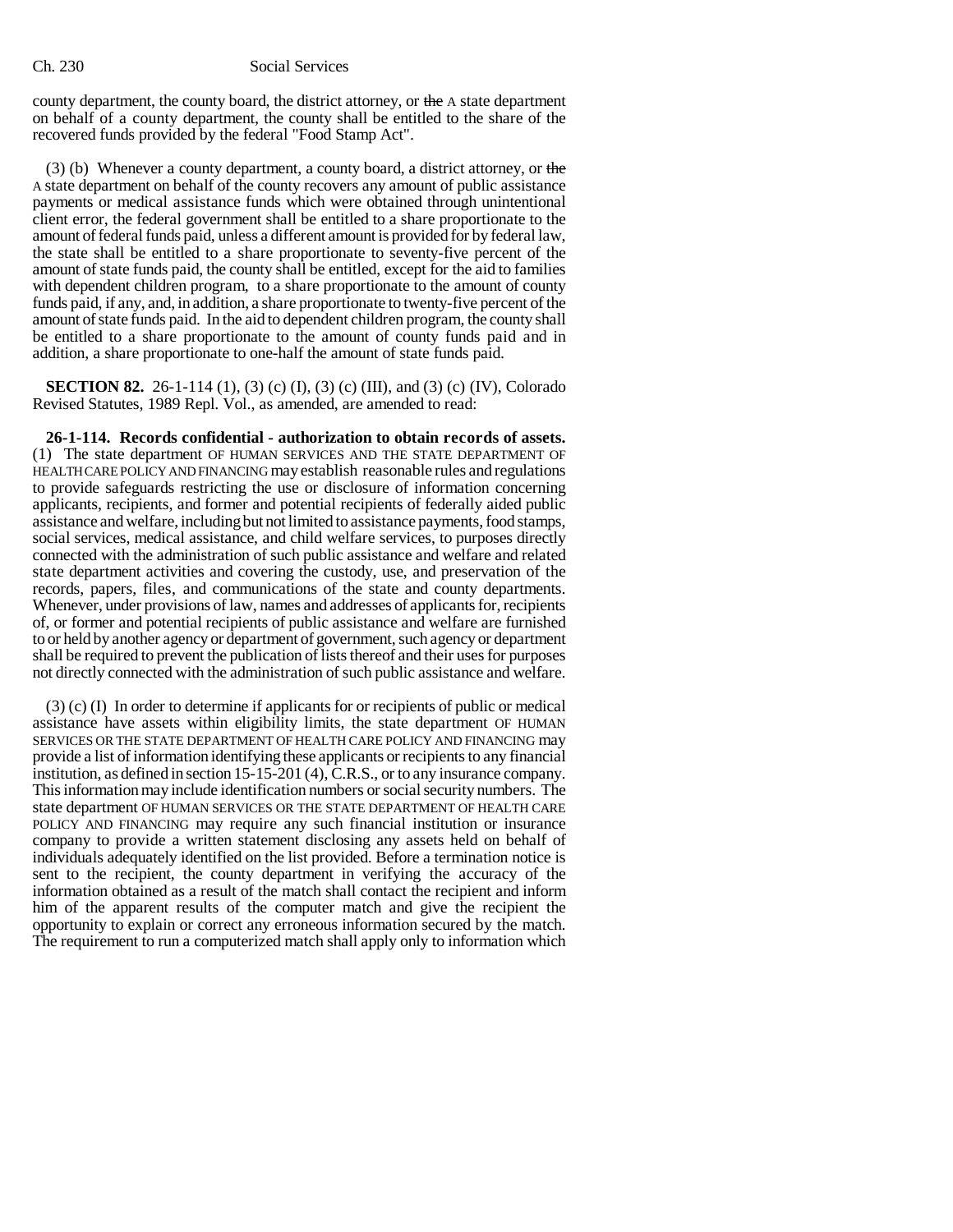is entered in the financial institution's or insurance company's data processing system on the date the match is run and shall not be deemed to require any such institution or company to change its data or make new entries for the purpose of comparing identifying information. The cost of providing such computerized match shall be borne by the APPROPRIATE state department.

(III) The state department OF HUMAN SERVICES OR THE STATE DEPARTMENT OF HEALTH CARE POLICY AND FINANCING may expend funds appropriated pursuant to subparagraph (II) of this paragraph (c) in an amount not to exceed the amount of annualized general fund savings that result from the termination of recipients from public or medical assistance specifically due to disclosure of assets pursuant to this subsection (3).

(IV) The state department OF HUMAN SERVICES AND THE STATE DEPARTMENT OF HEALTH CARE POLICY AND FINANCING shall make quarterly reports concerning the value of computerized matches pursuant to this paragraph (c) to the general assembly and the joint budget committee. Such reports shall include, but need not be limited to, the number of individuals against whom computer matches were run, the number of resulting matches, and the resulting public or medical assistance case load reduction and corresponding savings to the RESPECTIVE state department.

**SECTION 83.** 26-1-119, Colorado Revised Statutes, 1989 Repl. Vol., is amended to read:

**26-1-119. County staff.** The county director, with the approval of the county board, shall appoint such staff as may be necessary as determined by THE APPROPRIATE state department rules to administer public assistance and welfare, medical assistance, and child welfare activities within his county. Such staff shall be appointed and shall serve in accordance with the merit system established and maintained by the APPROPRIATE state department for the selection, retention, and promotion of county department employees pursuant to section 26-1-120. The salaries of the members of such staff shall be fixed in accordance with the rules and salary schedules prescribed by the APPROPRIATE state department.

**SECTION 84.** 26-1-121 (1) (a), (1) (b), and (3), Colorado Revised Statutes, 1989 Repl. Vol., are amended to read:

**26-1-121. Appropriations.** (1) (a) For carrying out the duties and obligations of the state department OF HUMAN SERVICES, THE STATE DEPARTMENT OF HEALTH CARE POLICY AND FINANCING, and county departments under the provisions of this title and for matching such federal funds as may be available for public assistance and welfare activities in the state, including but not limited to assistance payments, food stamps (except the value of food stamp coupons), social services, medical assistance, child welfare services, rehabilitation, programs for the aging and for veterans, and related activities, the general assembly, in accordance with the constitution and laws of the state of Colorado, shall make adequate appropriations for the payment of such costs, pursuant to the budget prepared by the RESPECTIVE executive director.

(b) Subject to the provisions of section 26-1-109 (2), if the federal law shall provide federal funds, in cash or in another form such as food stamps, for public assistance and welfare activities, including but not limited to assistance payments,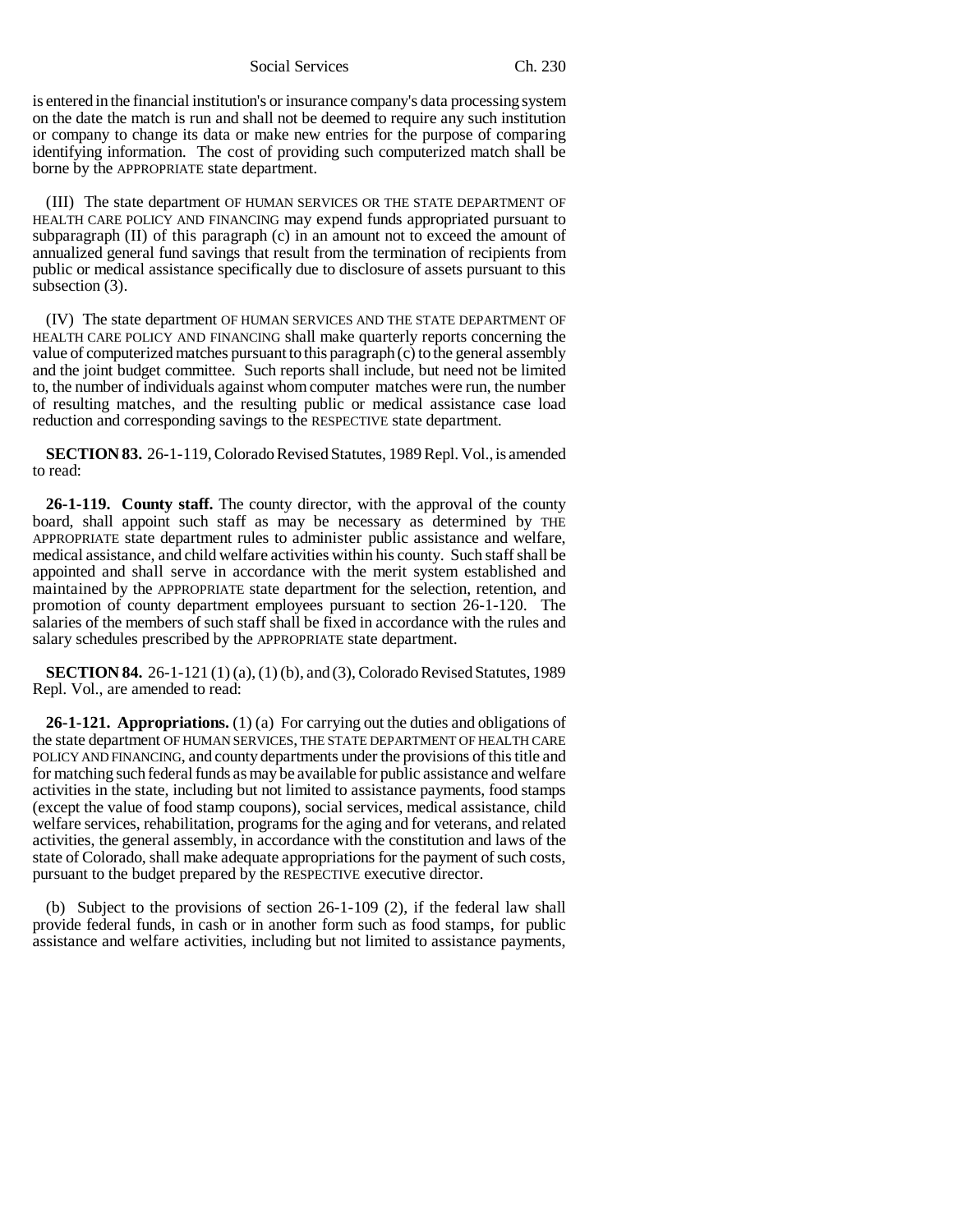food stamps, social services, medical assistance, and child welfare services, not otherwise provided for in this title, the APPROPRIATE state department is authorized to make such payments or offer such services in accordance with the requirements accompanying said federal funds within the limits of available state appropriations.

(3) The expenses of training personnel for special skills relating to public assistance and welfare activities, including but not limited to assistance payments, food stamps, social services, medical assistance, child welfare services, rehabilitation, and programs for the aging, as such expenses shall be determined and approved by the APPROPRIATE state department, may be paid from whatever state and federal funds are available for such training purposes.

**SECTION 85.** 26-1-122 (4) (e), Colorado Revised Statutes, 1989 Repl. Vol., is amended to read:

**26-1-122. County appropriations and expenditures - advancements**  procedures. (4) (e) When a county department provides or purchases certain specialized social services for public assistance applicants, recipients, or others to accomplish self-support, self-care, or better family life, including but not limited to day care, homemaker services, foster care, and services to mentally retarded persons, in accordance with state department APPLICABLE rules, and regulations, the state may advance funds to such county department at a rate in excess of eighty percent, within available appropriations, but not to exceed the amount expended by the county department for such services. The county department contribution shall be for the period from January 1, 1981, through June 30, 1981, ten percent, and beginning July 1, 1981, five percent for the aid to the needy disabled home care program, the special needs of the disabled program, aid to the blind home care program, the special needs of the blind program, the adult foster care program, and other programs providing public assistance in the form of social services required by the federal "Social Security Act", as amended, for the purpose of establishing services which promote self-sufficiency for adult clients. As funds are advanced, adjustment shall be made from subsequent monthly payments for those purposes. The expenses of training personnel to provide these services as determined and approved by the state department, shall be paid from whatever state and federal funds are available for such training purposes.

**SECTION 86.** 26-1-126 (2) and (5), Colorado Revised Statutes, 1989 Repl. Vol., are amended to read:

**26-1-126. County contingency fund - creation.** (2) Notwithstanding the provisions of section 26-1-125 (1), and subject to available appropriations, the state department OF HUMAN SERVICES OR THE STATE DEPARTMENT OF HEALTH CARE POLICY AND FINANCING shall make an advancement, in addition to that provided in section 26-1-122, out of the county contingency fund to any county if moneys equivalent to those raised by a levy as determined pursuant to subsection (2.1) of this section on the property valued for assessment in the county are less than twenty percent of the amount expended for administrative costs and program costs of public assistance, medical assistance, and food stamps.

(5) Each county eligible for county contingency funds pursuant to this section shall only be responsible for an amount equal to the county's pro rata share of the general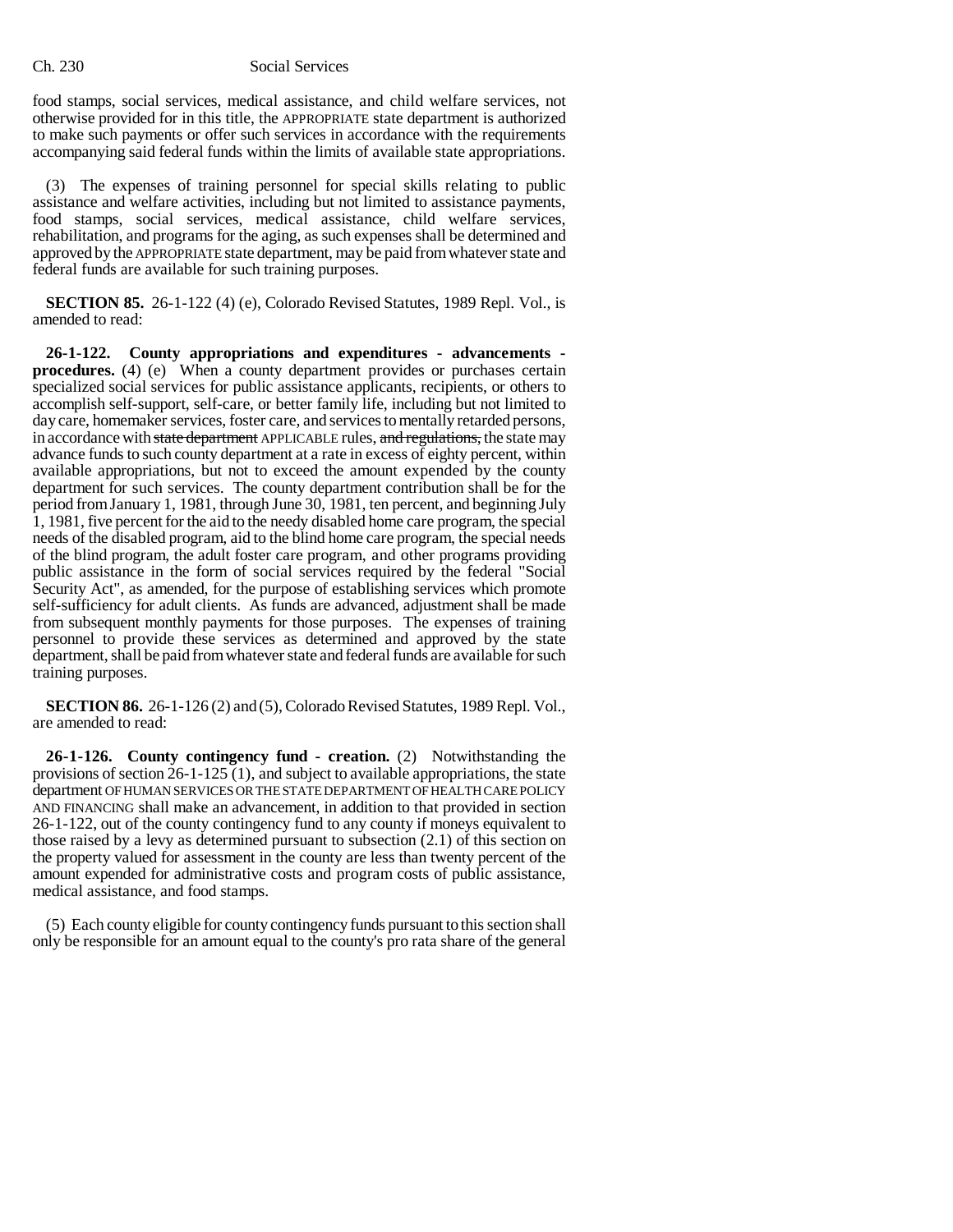assembly's appropriation to the county contingency fund. If state and county appropriations are insufficient to meet the administrative and program costs of public assistance and the administrative costs of medical assistance and food stamps, then the executive director of the department of social services HUMAN SERVICES, THE EXECUTIVE DIRECTOR OF THE DEPARTMENT OF HEALTH CARE POLICY AND FINANCING, and the state board of social services HUMAN SERVICES shall act pursuant to sections  $26-1-121$  (1) (c) and  $26-1-122$  (5) to reduce the rate of expenditure so that it matches the available funds.

**SECTION 87.** 26-2-114 (2) (a) (I) and (2) (a) (II) (A), Colorado Revised Statutes, 1989 Repl. Vol., as amended, are amended to read:

**26-2-114. Amount of assistance payments - old age pension.** (2) (a) (I) The state board EXECUTIVE DIRECTOR OF THE DEPARTMENT OF HEALTH CARE POLICY AND FINANCING, with the consent of the general assembly and subject to available funds, may provide adult foster care for persons eligible to receive old age pension. For the purposes of this subparagraph  $(I)$ , "adult foster care" means the care and services defined in section  $26-1-111(2)$  (j) 26-2-122.3.

(II) (A) The state board EXECUTIVE DIRECTOR OF THE DEPARTMENT OF HEALTH CARE POLICY AND FINANCING, with the consent of the general assembly and subject to available funds, may provide a home care allowance for persons eligible to receive old age pensions. For the purposes of this subparagraph  $(II)$ , "home care allowance" means care and services defined in section  $26-1-111(2)$  (o) (I) 26-2-122.3.

**SECTION 88.** 26-2-119 (1.5) (a) (I) and (1.5) (a) (II) (A), Colorado Revised Statutes, 1989 Repl. Vol., as amended, are amended to read:

**26-2-119. Amount of assistance payments - aid to the needy disabled.** (1.5) (a) (I) In addition to the amount of assistance available pursuant to subsection (1) of this section, the state board EXECUTIVE DIRECTOR OF THE DEPARTMENT OF HEALTH CARE POLICY AND FINANCING, with the consent of the general assembly and subject to available funds, may provide adult foster care for persons eligible to receive aid to the needy disabled. For the purposes of this subparagraph (I), "adult foster care" means the care and services defined in section  $26-1-111$   $(2)$   $(i)$ 26-2-122.3.

 $(II)$  (A) In addition to the amount of assistance available pursuant to subsection  $(1)$ of this section, the state board EXECUTIVE DIRECTOR OF THE DEPARTMENT OF HEALTH CARE POLICY AND FINANCING, with the consent of the general assembly and subject to available funds, may provide a home care allowance for persons eligible to receive aid to the needy disabled. For the purposes of this subparagraph  $(\overline{II})$ , "home care allowance" means care and services defined in section  $26-1-111$   $(2)$   $(0)$   $(1)$ 26-2-122.3.

**SECTION 89.** 26-2-129 (5) (a) (I) and the introductory portion to 26-2-129 (6), Colorado Revised Statutes, 1989 Repl. Vol., as amended, are amended to read:

**26-2-129. Funeral - burial - cremation expenses.** (5) (a) Notwithstanding any other provision of law to the contrary, the disposition of a deceased public assistance or medical assistance recipient shall be in accordance with subparagraphs (I) or (II)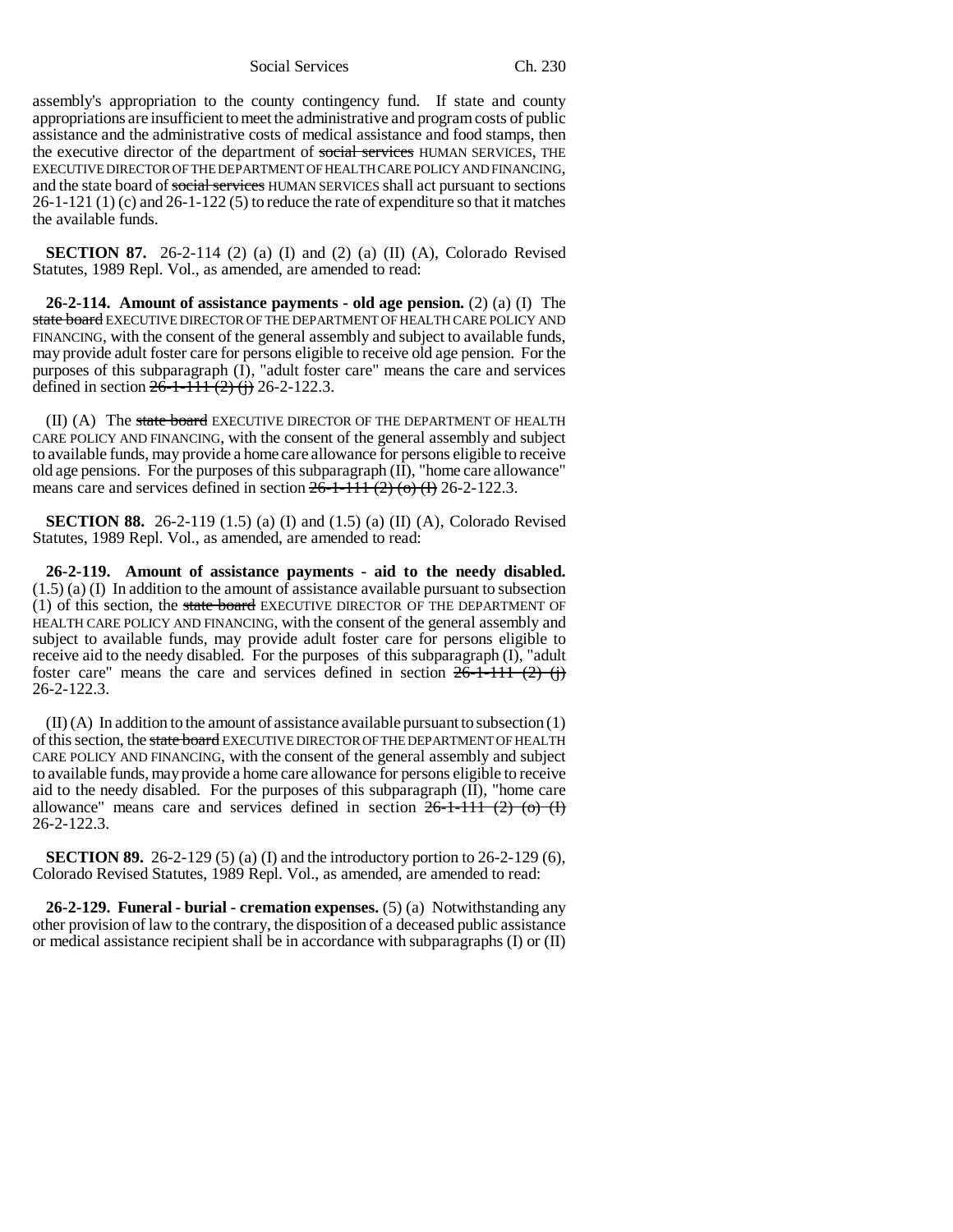of this paragraph (a), as follows:

(I) A public assistance or medical assistance recipient may express, in writing and in accordance with a procedure established by the state department OF HUMAN SERVICES, a preference to be buried or cremated. Such expression shall be honored by the county department within the limits of costs and reimbursements specified in this section.

(6) The state department OF HUMAN SERVICES shall:

**SECTION 90.** 26-2-404 (1) and (8), Colorado Revised Statutes, 1989 Repl. Vol., as amended, are amended to read:

**26-2-404. Definitions.** As used in this part 4, unless the context otherwise requires:

(1) "Action plan" means the plan which the county department of social services is required to submit to the state department of social HUMAN services and which outlines how the job opportunities and basic skills program is to be implemented within the county. Such plan must meet the provisions of section 26-2-406.

(8) "State department" means the state department of social HUMAN services.

**SECTION 91.** 26-2-405 (5), Colorado Revised Statutes, 1989 Repl. Vol., is amended to read:

**26-2-405. Creation of JOBS program - activities and services provided - role of the state department.** (5) Beginning March 31, 1991, and each January 1 thereafter, the state department of social HUMAN services shall report to the health, environment, welfare, and institutions committees of the state house of representatives and the state senate on the effectiveness of the JOBS program in Colorado.

**SECTION 92.** The introductory portions to  $26-2-409$  (2) (b) and (2) (b) (III), Colorado Revised Statutes, 1989 Repl. Vol., are amended to read:

**26-2-409. Supportive services for families - transitional benefits.** (2) Beginning April 1, 1990, in order to assist AFDC recipients in their transition from public assistance to self-sufficiency, the following "transitional benefits" shall be available to recipients who become ineligible for an AFDC grant due to increased earnings, increased hours of employment, or loss of income disregards, as long as the need for such benefits has been identified and documented:

(b) A family shall be eligible to receive transitional medical assistance, PURSUANT TO ARTICLE 4 OF THIS TITLE, for up to twelve months following AFDC grant ineligibility due to employment. Such medical assistance shall be provided as follows:

(III) The state department OF HEALTH CARE POLICY AND FINANCING IN COOPERATION WITH THE STATE DEPARTMENT OF HUMAN SERVICES shall promulgate any rules and regulations which are necessary to implement subparagraph (II) of this paragraph (b). Such rules and regulations shall include, but shall not be limited to,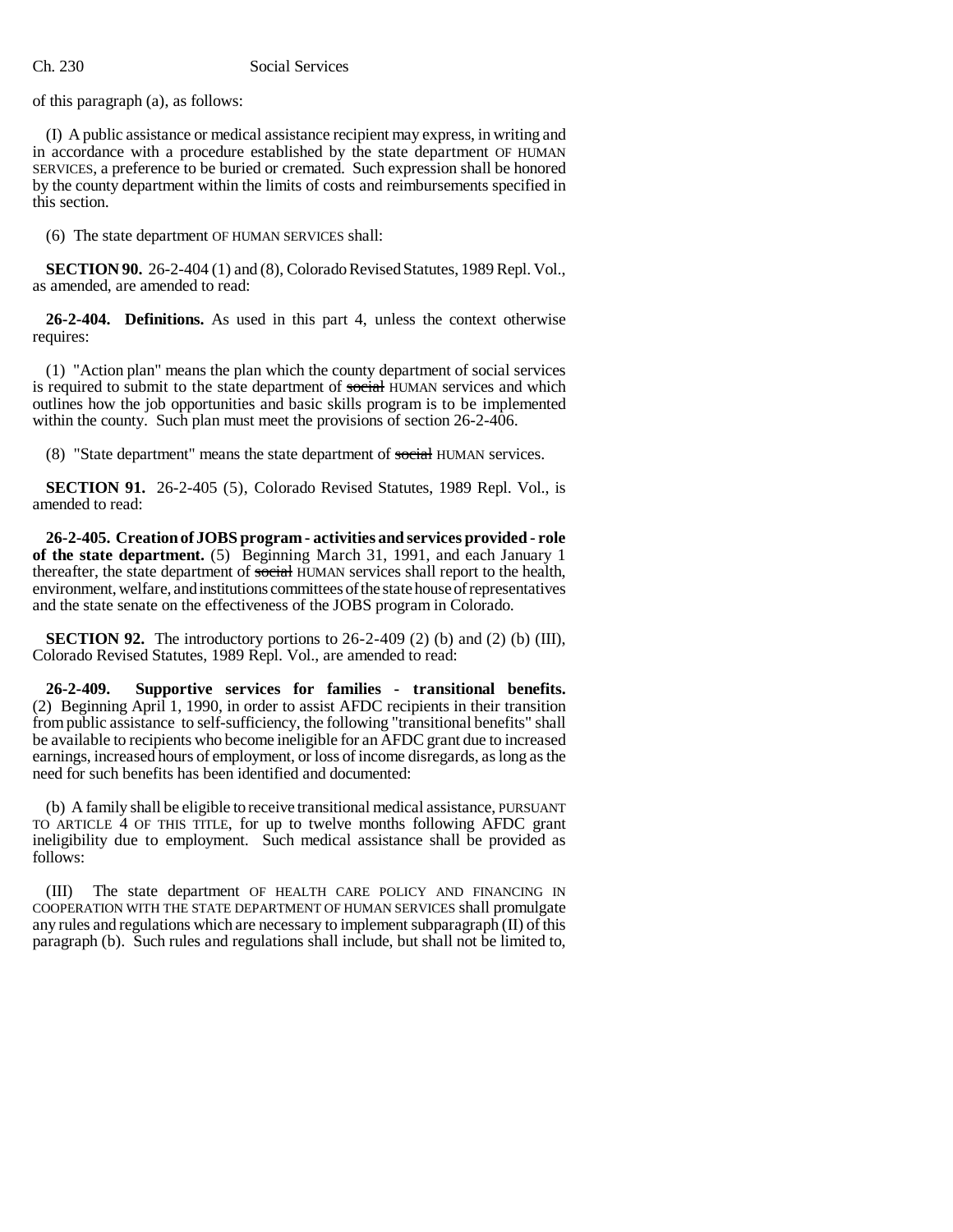## the following:

**SECTION 93.** Part 1 of article 4 of title 26, Colorado Revised Statutes, 1989 Repl. Vol., as amended, is amended BY THE ADDITION OF A NEW SECTION to read:

**26-4-110. Cooperation with federal government - grants-in-aid - cooperation** with the department of human services in delivery of services. (1) THE STATE DEPARTMENT OF HEALTH CARE POLICY AND FINANCING SHALL BE THE SOLE STATE AGENCY FOR ADMINISTERING THE STATE PLANS FOR MEDICAL ASSISTANCE, INCLUDING BUT NOT LIMITED TO THE HOME CARE ALLOWANCE PROGRAM, THE ADULT FOSTER CARE PROGRAM, AND HEALTH AND MEDICAL ASSISTANCE PURSUANT TO THIS ARTICLE, AND ANY OTHER STATE PLAN RELATING TO MEDICAL ASSISTANCE THAT REQUIRES STATE ACTION WHICH IS NOT SPECIFICALLY THE RESPONSIBILITY OF SOME OTHER STATE DEPARTMENT, DIVISION, SECTION, BOARD, COMMISSION, OR COMMITTEE UNDER THE PROVISIONS OF FEDERAL OR STATE LAW.

(2) (a) THE STATE DEPARTMENT OF HEALTH CARE POLICY AND FINANCING MAY ACCEPT ON BEHALF OF THE STATE OF COLORADO THE PROVISIONS AND BENEFITS OF ACTS OF CONGRESS DESIGNED TO PROVIDE FUNDS OR OTHER PROPERTY FOR PARTICULAR MEDICAL ASSISTANCE WITHIN THE STATE, WHICH FUNDS OR OTHER PROPERTY ARE DESIGNATED FOR SUCH PURPOSES WITHIN THE FUNCTION OF THE STATE DEPARTMENT, AND MAY ACCEPT ON BEHALF OF THE STATE ANY OFFERS WHICH HAVE BEEN OR MAY FROM TIME TO TIME BE MADE OF FUNDS OR OTHER PROPERTY BY ANY PERSONS, AGENCIES, OR ENTITIES FOR PARTICULAR MEDICAL ASSISTANCE ACTIVITIES WITHIN THE STATE, WHICH FUNDS OR OTHER PROPERTY ARE DESIGNATED FOR SUCH PURPOSES WITHIN THE FUNCTION OF THE STATE DEPARTMENT; BUT, UNLESS OTHERWISE EXPRESSLY PROVIDED BY LAW, SUCH ACCEPTANCE SHALL NOT BE MANIFESTED UNLESS AND UNTIL THE STATE DEPARTMENT HAS RECOMMENDED SUCH ACCEPTANCE TO AND RECEIVED THE WRITTEN APPROVAL OF THE GOVERNOR AND THE ATTORNEY GENERAL. SUCH APPROVAL SHALL AUTHORIZE THE ACCEPTANCE OF THE FUNDS OR PROPERTY IN ACCORDANCE WITH THE RESTRICTIONS AND CONDITIONS FOR THE PURPOSE FOR WHICH FUNDS OR PROPERTY ARE INTENDED.

(b) THE STATE TREASURER IS DESIGNATED AS EX OFFICIO CUSTODIAN OF ALL MEDICAL ASSISTANCE FUNDS RECEIVED BY THE STATE FROM THE FEDERAL GOVERNMENT AND FROM ANY OTHER SOURCE, IF THE APPROVAL PROVIDED FOR IN PARAGRAPH (a) OF THIS SUBSECTION (2) HAS BEEN OBTAINED.

(c) THE STATE TREASURER SHALL HOLD EACH SUCH FUND SEPARATE AND DISTINCT FROM STATE FUNDS AND IS AUTHORIZED TO MAKE DISBURSEMENTS FROM SUCH FUNDS FOR THE DESIGNATED PURPOSE OR FOR ADMINISTRATIVE COSTS, WHICH MAY BE PROVIDED IN SUCH GRANTS UPON WARRANTS ISSUED BY THE STATE CONTROLLER UPON THE VOUCHER OF THE STATE DEPARTMENT.

(3) THE STATE DEPARTMENT SHALL COOPERATE WITH THE FEDERAL DEPARTMENT OF HEALTH AND HUMAN SERVICES AND OTHER FEDERAL AGENCIES IN ANY REASONABLE MANNER, IN CONFORMITY WITH THE LAWS OF THIS STATE, WHICH MAY BE NECESSARY TO QUALIFY FOR FEDERAL AID, INCLUDING THE PREPARATION OF STATE PLANS, THE MAKING OF REPORTS IN SUCH FORM AND CONTAINING SUCH INFORMATION AS ANY FEDERAL AGENCY MAY FROM TIME TO TIME REQUIRE, AND THE COMPLIANCE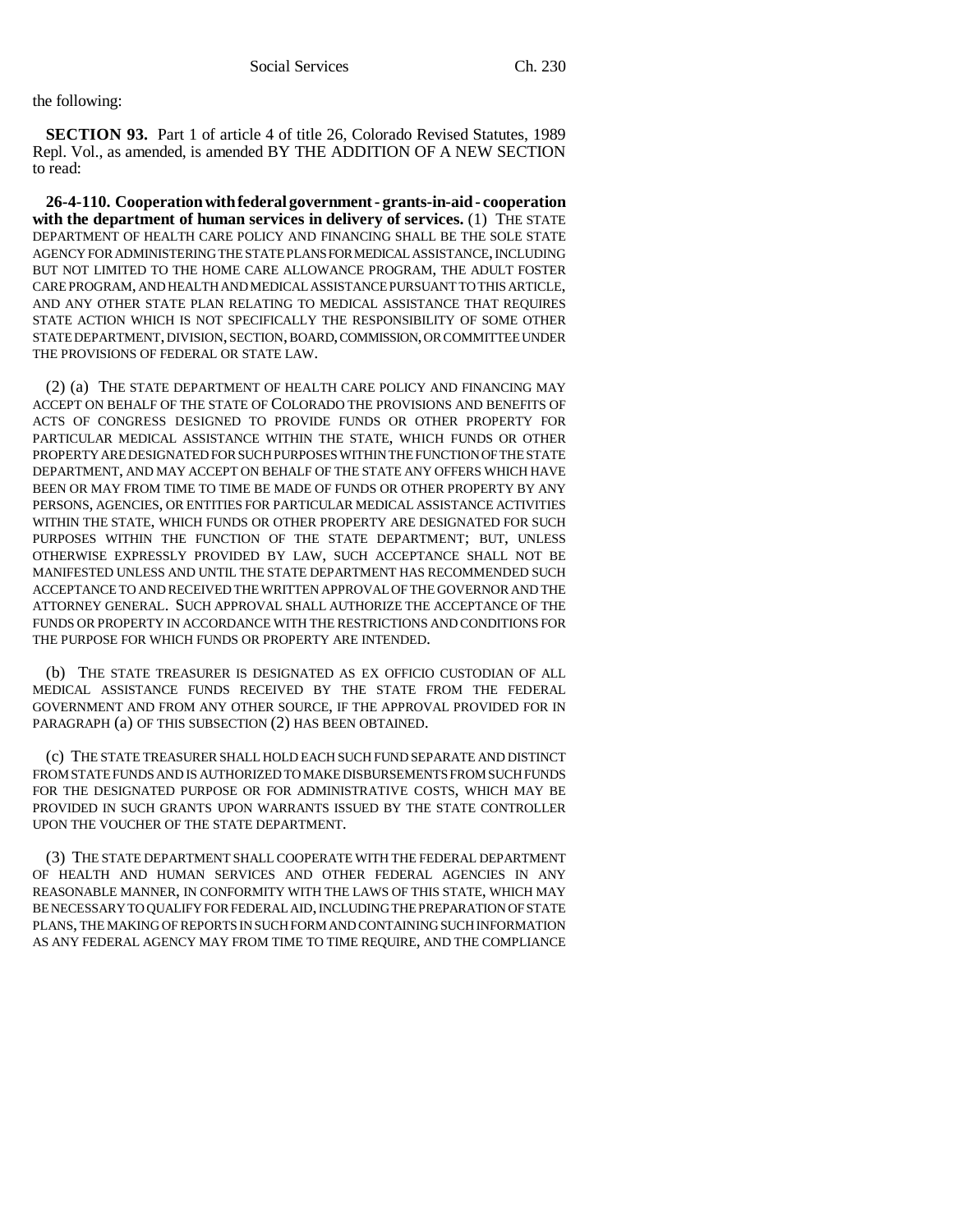WITH SUCH PROVISIONS AS THE FEDERAL GOVERNMENT MAY FROM TIME TO TIME FIND NECESSARY TO ASSURE THE CORRECTNESS AND VERIFICATION OF THE REPORTS.

(4) THE RULES AND REGULATIONS OF THE STATE DEPARTMENT MAY INCLUDE PROVISIONS TO ACCOMMODATE REQUIREMENTS OF CONTRACTS ENTERED INTO BETWEEN THE STATE DEPARTMENT AND THE FEDERAL DEPARTMENT OF HEALTH AND HUMAN SERVICES FOR STUDIES OF GUARANTEED ANNUAL INCOME OR OTHER FORMS OF INCOME MAINTENANCE RESEARCH PROJECTS; AND FOR SUCH PURPOSE, THE REQUIREMENTS OF THIS TITLE AS TO ELIGIBILITY FOR MEDICAL ASSISTANCE SHALL NOT APPLY FOR THE TERM OF AND IN ACCORDANCE WITH THE CONTRACT FOR SUCH PURPOSE.

(5) THE DEPARTMENT OF HEALTH CARE POLICY AND FINANCING AND THE DEPARTMENT OF HUMAN SERVICES SHALL COOPERATE IN ADMINISTERING THE DELIVERY OF MEDICAL ASSISTANCE BY COUNTY DEPARTMENTS OF SOCIAL SERVICES OR ANY OTHER PUBLIC OR PRIVATE ENTITIES PARTICIPATING IN THE DELIVERY OF MEDICAL ASSISTANCE PURSUANT TO THIS ARTICLE.

**SECTION 94.** 26-4-416 (6), Colorado Revised Statutes, 1989 Repl. Vol., as amended, is amended to read:

**26-4-416. Vendor assessment plan created - purpose - conditional repeal.** (6) The department of social services HEALTH CARE POLICY AND FINANCING shall maintain records and compile an annual report on individual assessments, reallocated moneys, and corresponding federal funds generated under the vendor assessment plan, and shall also maintain records of individual vendor payments and other uses of moneys therefrom.

**SECTION 95.** 26-4-503 (2), Colorado Revised Statutes, 1989 Repl. Vol., as amended, is amended to read:

**26-4-503. Definitions relating to reimbursement of rental allowance for capital-related assets.** As used in this part 5, unless the context otherwise requires:

(2) "Appraised value" means the determination by a qualified appraiser who is a member of an institute of real estate appraisers or its equivalent of the depreciated cost of replacement of a capital-related asset to its current owner. The depreciated replacement appraisal shall be based on the "Boechk Commercial Underwriter's Valuation System for Nursing Homes", December 1985 edition. The depreciated cost of replacement appraisal shall be redetermined every four years by new appraisals of the nursing facilities. Such new appraisals shall be based upon rules and regulations promulgated by the state board of social services EXECUTIVE DIRECTOR OF THE DEPARTMENT OF HEALTH CARE POLICY AND FINANCING. pursuant to section  $26-1-108$  (1) (b) (H).

**SECTION 96.** 26-4-505 (3) (b) (I), Colorado Revised Statutes, 1989 Repl. Vol., as amended, is amended to read:

**26-4-505. Collection of penalties assessed against nursing facilities - creation of cash fund.** (3) (b) (I) The moneys in the fund are subject to annual appropriation by the general assembly to the department of social services HEALTH CARE POLICY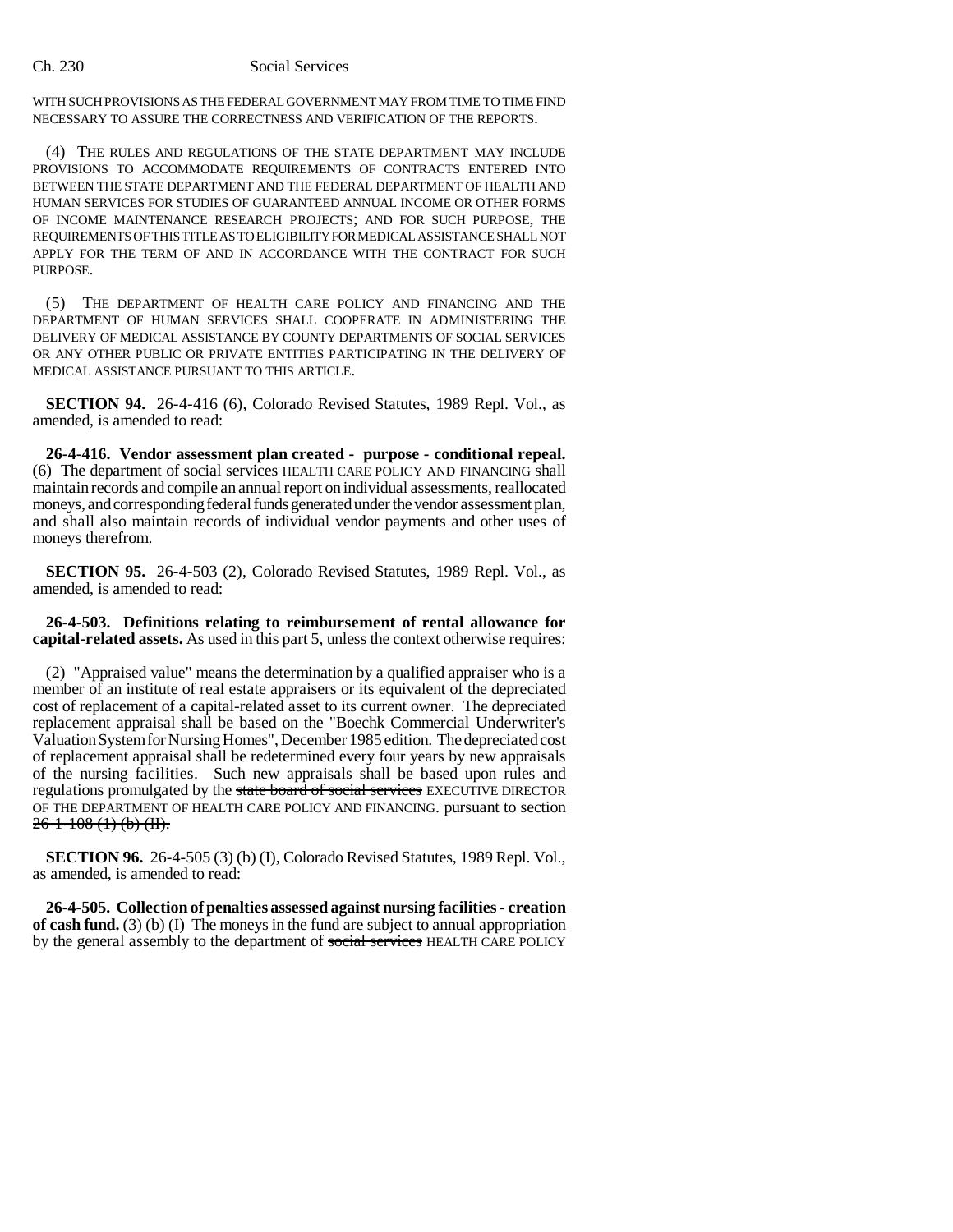AND FINANCING for the purposes set forth in section 25-1-107.5, C.R.S.

**SECTION 97.** 26-4-508.3, Colorado Revised Statutes, 1989 Repl. Vol., as amended, is amended to read:

**26-4-508.3. Department of health care policy and financing - application for** waiver. If the department of social services HEALTH CARE POLICY AND FINANCING, in administering the provision of services pursuant to section 26-4-302 (1) (s), determines that sufficient funds are not available to permit a statewide application of such section, the department of social services HEALTH CARE POLICY AND FINANCING may, in its discretion, seek from the appropriate federal authorities or agencies any waivers necessary to allow the department to limit application of such section.

**SECTION 98.** 26-4-508.4, Colorado Revised Statutes, 1989 Repl. Vol., as amended, is amended to read:

**26-4-508.4. Treatment program for high-risk pregnant women - cooperation** with private entities. The department of social services HEALTH CARE POLICY AND FINANCING and the department DEPARTMENTS of health HUMAN SERVICES AND PUBLIC HEALTH AND ENVIRONMENT shall cooperate with any private entities which desire to assist such departments in the provision of services connected with the treatment program for high-risk pregnant women. Private entities may provide services which are not provided to persons pursuant to this article or article 2 of this title which may include, but shall not be limited to, needs assessment services, preventive services, rehabilitative services, care coordination, nutrition assessment, psychosocial counseling, intensive health education, home visits, transportation, development of provider training, child care, and other necessary components of residential or outpatient treatment or care.

**SECTION 99.** 26-4-508.5, Colorado Revised Statutes, 1989 Repl. Vol., as amended, is amended to read:

**26-4-508.5. Treatment program for high-risk pregnant women - data collection.** The department of social services HEALTH CARE POLICY AND FINANCING, in cooperation with the department of health HUMAN SERVICES, shall create a data collection mechanism regarding persons receiving services pursuant to the treatment program for high-risk pregnant women which shall include the collection of such data as such departments deem appropriate.

**SECTION 100.** 26-4-514 (1), Colorado Revised Statutes, 1989 Repl. Vol., as amended, is amended to read:

**26-4-514. Clinic services - children and pregnant women - utilization of certain providers.** (1) The state department shall utilize, to the extent possible and appropriate, county or regional health departments or local boards of health established pursuant to part 5, 6, or 7 of article 1 of title 25, C.R.S., that are certified by the department of health PUBLIC HEALTH AND ENVIRONMENT as qualified to receive payments pursuant to this article, and that meet the requirements and standards set forth in rules and regulations promulgated by the state board EXECUTIVE DIRECTOR OF THE DEPARTMENT OF HEALTH CARE POLICY AND FINANCING pursuant to sections SECTION 26-1-108 and 26-4-104 to provide clinic services to patients who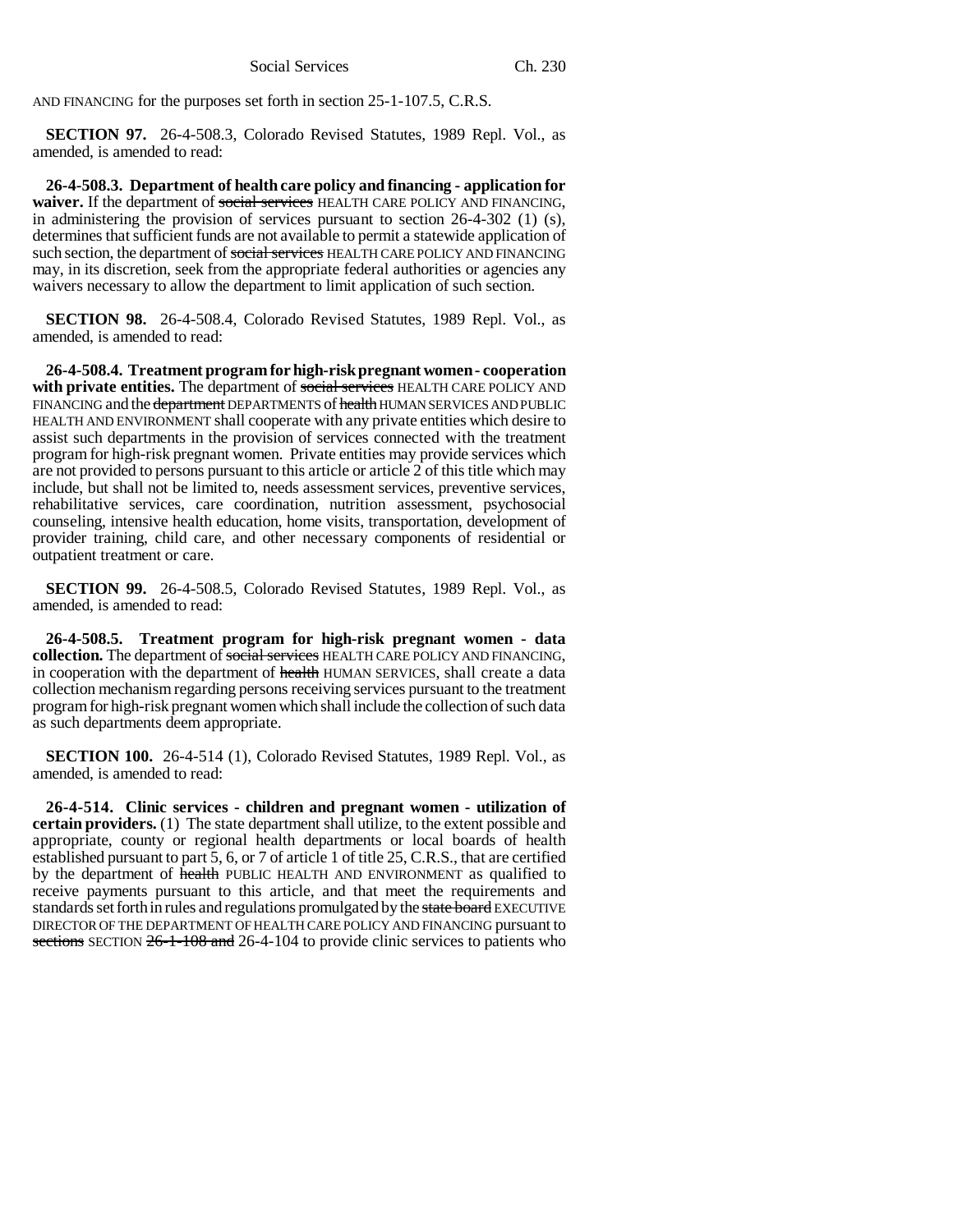are children under age seven or patients who are pregnant women.

**SECTION 101.** 26-4-519 (5), (9) (a), and (11), Colorado Revised Statutes, 1989 Repl. Vol., as amended, are amended to read:

**26-4-519. Program of all-inclusive care for the elderly - services - eligibility - repeal.** (5) For purposes of this section, "eligible person" means a frail elderly individual who voluntarily enrolls in the PACE program and whose gross income does not exceed three hundred percent of the current federal supplemental security income benefit level, whose resources do not exceed the limit established by the state department OF HUMAN SERVICES for individuals receiving a mandatory minimum state supplementation of SSI benefits pursuant to section 26-2-204, and for whom a physician licensed pursuant to article 36 of title 12, C.R.S., certifies that such a program provides an appropriate alternative to institutionalized care. The term "frail elderly" means an individual who meets functional eligibility requirements, as established by the state department, for nursing home care and who is sixty-five years of age or older.

(9) (a) The state department of social services HEALTH CARE POLICY AND FINANCING shall apply in a joint application with the nonprofit organization providing the PACE program to the federal health care policy and financing administration for those medicaid and medicare waivers necessary to implement the PACE program set forth in this section. Application for the waivers shall be made only if the state department determines from the evaluation specified in paragraph (b) of this subsection (9) that the PACE program is cost-effective. Prior to any application to the federal health care policy and financing administration for waivers to implement the PACE program, the state department of social services HEALTH CARE POLICY AND FINANCING shall consult with the joint budget committee.

(11) The general assembly shall make appropriations to the state department of social services HEALTH CARE POLICY AND FINANCING to fund services under this section provided at a monthly capitated rate. The state department of social services HEALTH CARE POLICY AND FINANCING shall annually renegotiate a monthly capitated rate for the contracted services based on the ninety-five percent of the medicaid fee-for-service costs of an actuarially similar population.

**SECTION 102.** 26-4-526 (3) and (5), Colorado Revised Statutes, 1989 Repl. Vol., as amended, are amended to read:

**26-4-526. Purchase access to medicaid program.** (3) The department of social services HEALTH CARE POLICY AND FINANCING is hereby authorized and directed to apply for a grant under section 4745 of the federal "Omnibus Budget Reconciliation Act of 1990" to conduct a demonstration project to study the effect on access to, and the costs of, health care of eliminating the categorical eligibility requirement for medicaid benefits for certain low-income individuals through a program of purchase access as described in this section. The approach to be studied in the demonstration project would allow persons normally not eligible for medicaid to "buy-in" to medicaid and would permit the state to collect premiums, deductibles, and coinsurance.

(5) The state department of social services HEALTH CARE POLICY AND FINANCING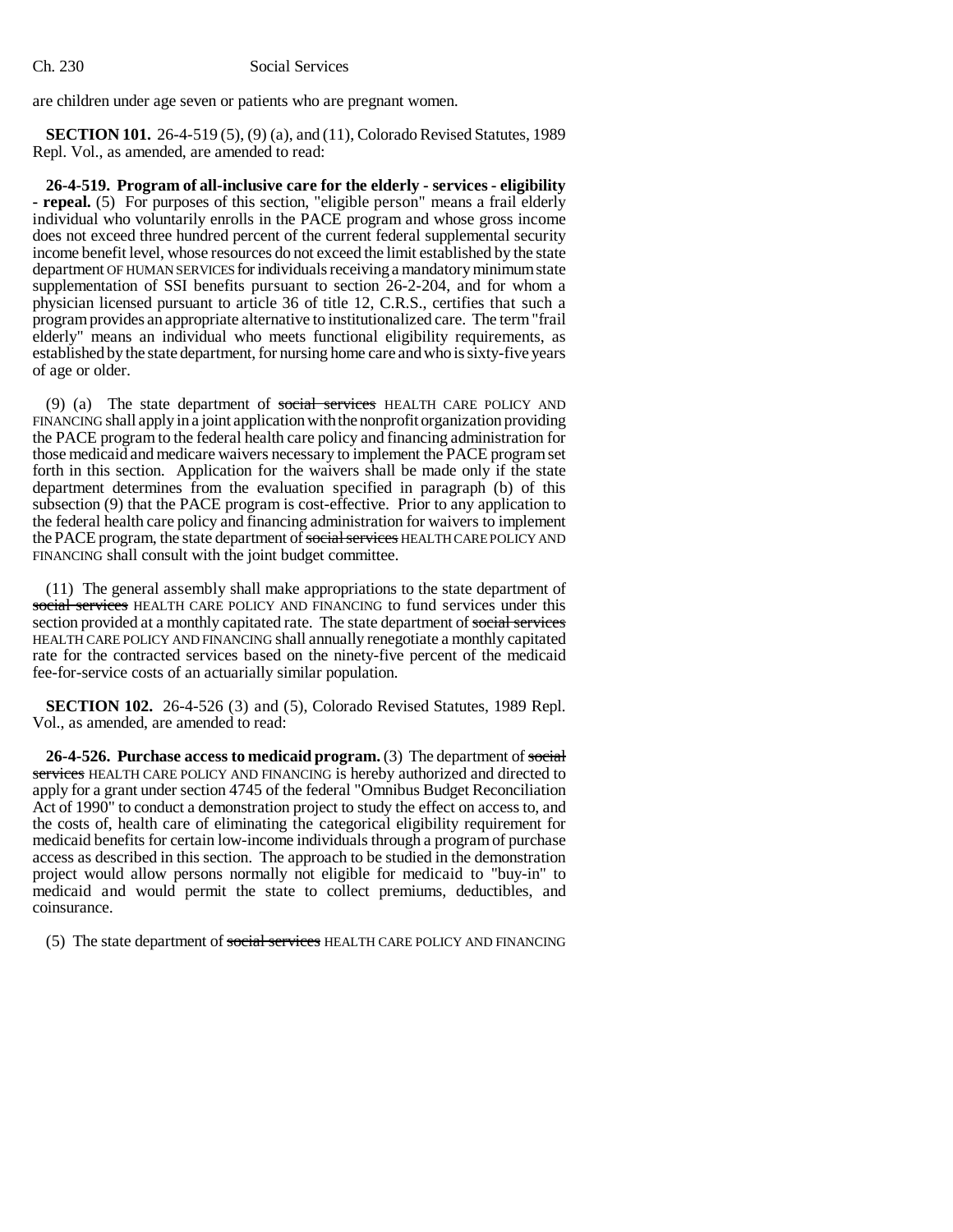is authorized to accept and expend private gifts or donations, including in-kind services, and any federal funds available, including demonstration grant moneys, for the purpose of conducting a demonstration grant study of a purchase access to medicaid program.

**SECTION 103.** 26-4-622 (2), Colorado Revised Statutes, 1989 Repl. Vol., as amended, is amended to read:

**26-4-622. Legislative declaration.** (2) The general assembly intends that the department of social services HEALTH CARE POLICY AND FINANCING and the department of institutions HUMAN SERVICES shall cooperate to the maximum extent possible in designing, implementing, and administering the programs authorized under this subpart 2.

**SECTION 104.** 26-4-624, Colorado Revised Statutes, 1989 Repl. Vol., as amended, is amended to read:

**26-4-624. Duties of the department of health care policy and financing.** (1) The department of social services HEALTH CARE POLICY AND FINANCING and the department of institutions HUMAN SERVICES shall provide a system of reimbursement for services provided pursuant to this subpart 2 which encourages the most cost-effective provision of services.

(1.5) The department of social services HEALTH CARE POLICY AND FINANCING and the department of institutions HUMAN SERVICES shall, subject to appropriation, utilize any available federal, state, local, or private funds, including but not limited to, medicaid funds available under Title XIX of the federal "Social Security Act", as amended, such as medicaid home and community-based waivers and model 200 waivers, to carry out the purposes of this subpart 2.

(2) The department of social services HEALTH CARE POLICY AND FINANCING may contract with the department of institutions HUMAN SERVICES to certify agencies providing services under this subpart 2 as eligible medicaid providers, to adopt fiscal and administrative procedures, to review plans of care, to set rates, and to make and implement recommendations regarding the scope, duration, and content of programs and the eligibility of persons for specific services provided pursuant to this subpart 2, and to fulfill any other responsibilities necessary to implement this subpart 2 which are consistent with the single state agency designation set out in section 26-4-104.

(3) The state board of social services DEPARTMENT OF HEALTH CARE POLICY AND FINANCING shall promulgate such rules and regulations regarding this subpart 2 as are necessary to fulfill the obligations of the department of social services HEALTH CARE POLICY AND FINANCING as the single state agency to administer medical assistance programs in accordance with Title XIX of the federal "Social Security Act", as amended. Such rules and regulations may include, but shall not be limited to, determination of the level of care requirements for long-term care, patient payment requirements, clients' rights, medicaid eligibility, and appeal rights associated with these requirements.

(4) The department of institutions HUMAN SERVICES shall promulgate such rules and regulations as are necessary to implement the provisions of this subpart 2 and to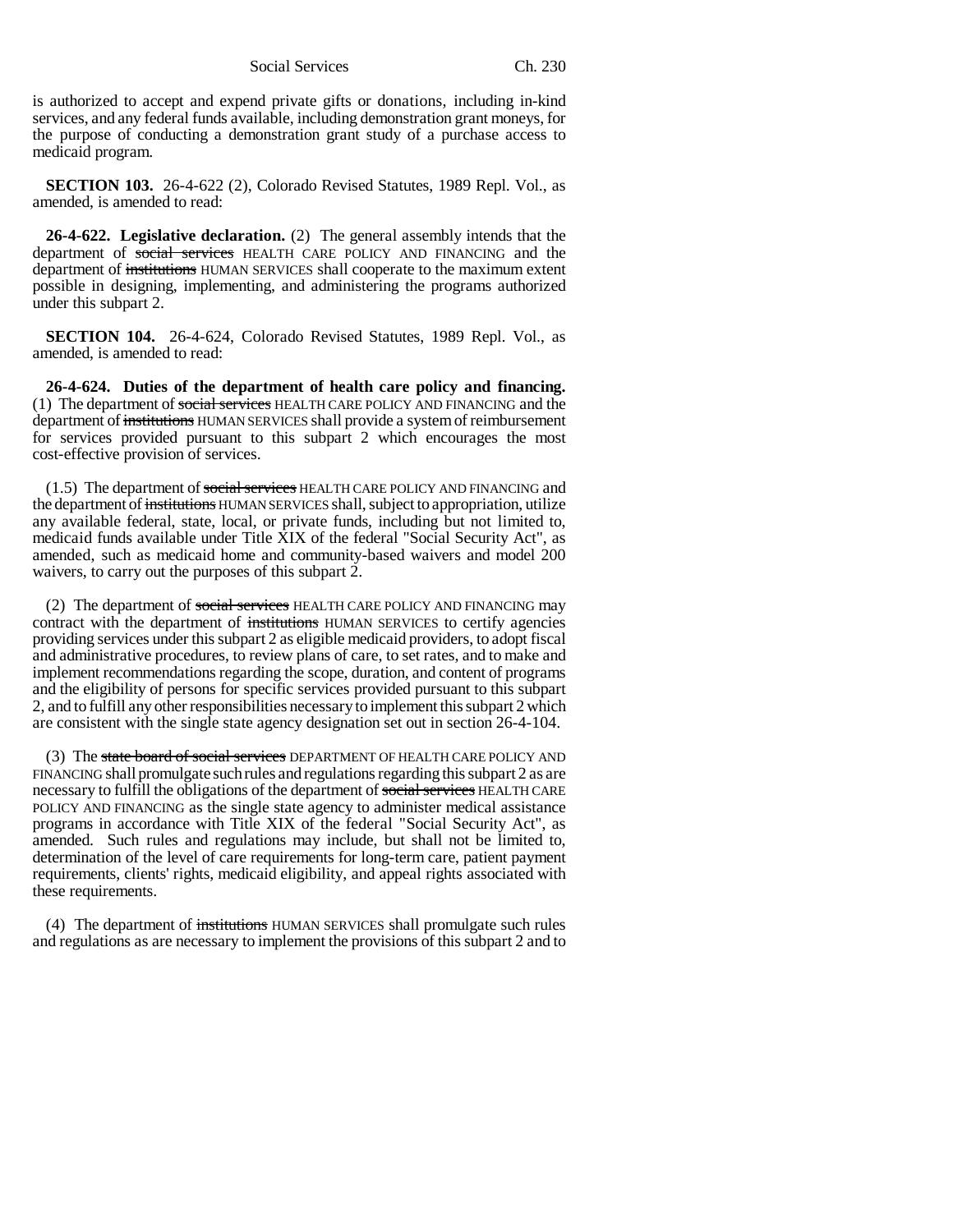## Ch. 230 Social Services

fulfill the responsibilities and duties set out in article 10.5 of title 27, C.R.S. Such rules and regulations shall be promulgated pursuant to section 24-4-103, C.R.S.

(5) In the event that a direct conflict arises between the rules and regulations of the department of social services HEALTH CARE POLICY AND FINANCING promulgated pursuant to subsection (3) of this section and the rules and regulations of the department of institutions HUMAN SERVICES promulgated pursuant to subsection (4) of this section, regarding implementation of this subpart 2, the rules and regulations of the department of social services HEALTH CARE POLICY AND FINANCING shall control.

**SECTION 105.** 26-4-627, Colorado Revised Statutes, 1989 Repl. Vol., as amended, is amended to read:

**26-4-627. Gifts - grants.** The department of social services HEALTH CARE POLICY AND FINANCING and the department of institutions HUMAN SERVICES, acting on behalf of the state, may receive and accept title to gifts or grants from any source, including the federal government. Both departments shall deposit all grants, grants-in-aid, and gifts with the state treasurer, who shall credit them to the general fund. These moneys shall remain available for appropriation to either department to carry out the purposes of this subpart 2.

**SECTION 106.** 26-4-628, Colorado Revised Statutes, 1989 Repl. Vol., as amended, is amended to read:

**26-4-628. Eligibility - fees.** (1) Subject to the availability of federal financial participation, services shall be provided to eligible persons pursuant to this subpart  $\overline{2}$ 

(2) Any eligible person who accepts and receives services pursuant to this subpart 2 shall pay to the department of social services HEALTH CARE POLICY AND FINANCING, or to an agent designated by the department of social services HEALTH CARE POLICY AND FINANCING, an amount determined pursuant to federal regulations construing the federal "Social Security Act", as amended, concerning the application of patient income to the cost of services.

**SECTION 107.** 26-4-629 (2), Colorado Revised Statutes, 1989 Repl. Vol., as amended, is amended to read:

**26-4-629. Services for persons with developmental disabilities.** (2) Services for the developmentally disabled provided through this program shall be delivered under the provisions of a statewide services plan developed by the department of social services HEALTH CARE POLICY AND FINANCING and the department of institutions HUMAN SERVICES. This plan shall include the specific services to be offered, a plan for the delivery of such services through community centered boards or other service agencies approved pursuant to article 10.5 of title 27, C.R.S., utilizing where appropriate the provision of in-home services, the expected costs of such services, the expected benefits of providing those services, and the administrative provisions which shall govern the implementation of the plan. The plan shall provide for all necessary safeguards to insure the health and welfare of any eligible persons. The average per capita expenditure for services under this plan shall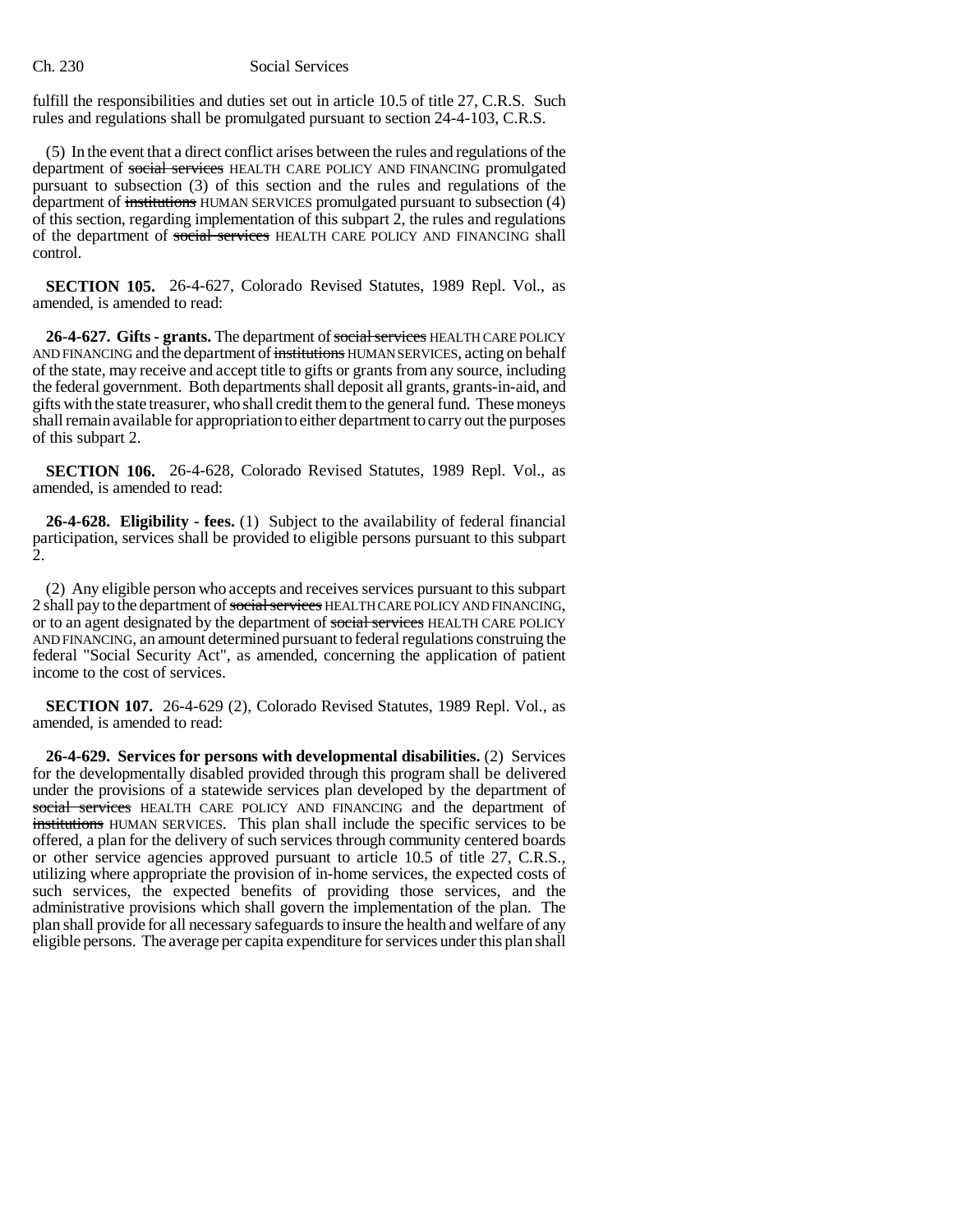not exceed the average per capita expenditure the department of institutions HUMAN SERVICES or the department of social services HEALTH CARE POLICY AND FINANCING would have made for services otherwise available without this plan.

**SECTION 108.** 26-4-630, Colorado Revised Statutes, 1989 Repl. Vol., as amended, is amended to read:

**26-4-630. Qualification for federal funding.** Nothing in this subpart 2 shall prevent the department of social services HEALTH CARE POLICY AND FINANCING or the department of institutions HUMAN SERVICES from complying with federal requirements in order for the state of Colorado to qualify for federal funds under Title XIX of the federal "Social Security Act", as amended.

**SECTION 109.** The introductory portion to 26-5.5-103 (2) and 26-5.5-103 (3) (b), (4), and (5), Colorado Revised Statutes, 1989 Repl. Vol., as amended, are amended to read:

**26-5.5-103. Family preservation system - creation - pilot project.** (2) The executive directors of the departments of social services, health, and institutions HEALTH CARE POLICY AND FINANCING, HUMAN SERVICES, AND PUBLIC HEALTH AND ENVIRONMENT and the commissioner of education, or the designees of such persons, in unanimity, after consultation with care providers in the private sector and members of the commission on families and children, as established by an executive order of the governor, may:

(3) The study in subsection (2) (d) of this section shall include, at a minimum, an evaluation of the following:

(b) The identification of the cost avoidance to out-of-home placement line items of the departments of social services and institutions DEPARTMENT OF HUMAN SERVICES in the general appropriation bill;

(4) The executive director of the state department of social services HUMAN SERVICES may allocate to a pilot county or counties designated under subsection (2) (a) of this section moneys appropriated to the department for child welfare placement alternatives to support successful programs developed under the provisions of this article.

(5) The departments of social services, institutions, health HEALTH CARE POLICY AND FINANCING, HUMAN SERVICES, PUBLIC HEALTH AND ENVIRONMENT, and education shall develop a plan to incorporate successful programs developed under the provisions of this section into their ongoing budgets rather than more costly alternatives.

**SECTION 110.** 26-5.5-104 (1), (2) (b), and (3), Colorado Revised Statutes, 1989 Repl. Vol., as amended, are amended to read:

**26-5.5-104. Family preservation fund - creation.** (1) There is hereby created in the state treasury a fund to be known as the family preservation fund, which shall be administered by the executive directors of the departments of social services, health, and institutions HEALTH CARE POLICY AND FINANCING, HUMAN SERVICES, AND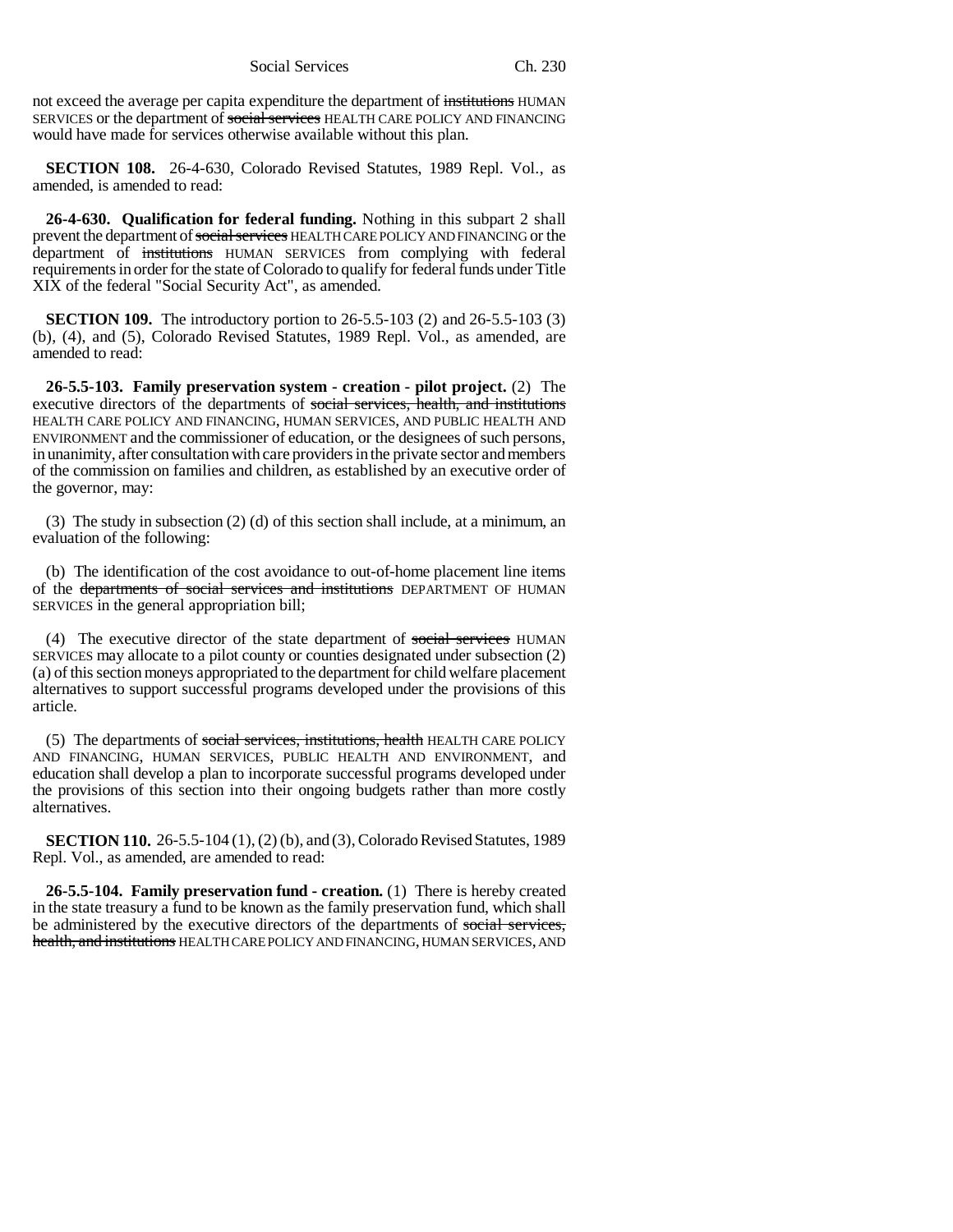## Ch. 230 Social Services

PUBLIC HEALTH AND ENVIRONMENT and the commissioner of education, or the designees of such persons, in consultation with care providers in the private sector and members of the commission on families and children.

(2) (b) The departments of education, health, institutions, and social services PUBLIC HEALTH AND ENVIRONMENT, HUMAN SERVICES, AND HEALTH CARE POLICY AND FINANCING shall prepare in unanimity an annual budget request for public sector financing of the family preservation fund.

(3) The general assembly may make annual appropriations out of the moneys in the fund to the departments of education, health, institutions, and social services PUBLIC HEALTH AND ENVIRONMENT, HUMAN SERVICES, AND HEALTH CARE POLICY AND FINANCING for the direct and indirect costs incurred in administering the provisions of this article.

**SECTION 111.** 26-5.5-105, Colorado Revised Statutes, 1989 Repl. Vol., as amended, is amended to read:

**26-5.5-105. Funding separation.** No moneys from the family preservation fund shall be used to fund county staffs. In addition, said moneys shall be kept separate and distinct from the moneys appropriated in the general appropriation bill to the department of social services HUMAN SERVICES for child welfare placement alternatives.

**SECTION 112.** 26-6-102 (3), Colorado Revised Statutes, 1989 Repl. Vol., is amended to read:

**26-6-102. Definitions.** As used in this article, unless the context otherwise requires:

(3) "Department" means the department of social services HUMAN SERVICES.

**SECTION 113.** 26-7-101 (1) and (3), Colorado Revised Statutes, 1989 Repl. Vol., are amended to read:

**26-7-101. Definitions.** As used in this article, unless the context otherwise requires:

(1) "Board" means the state board of social services HUMAN SERVICES, or its designated representative.

(3) "Department" means the department of social services HUMAN SERVICES.

**SECTION 114.** 26-7-102, Colorado Revised Statutes, 1989 Repl. Vol., is amended to read:

**26-7-102. Payments authorized.** The department of social services HUMAN SERVICES may make payments to adoptive parents on behalf of a child placed for adoption by a department or licensed nonprofit child placement agency.

**SECTION 115.** 26-7.6-102 (1) (e), Colorado Revised Statutes, 1989 Repl. Vol.,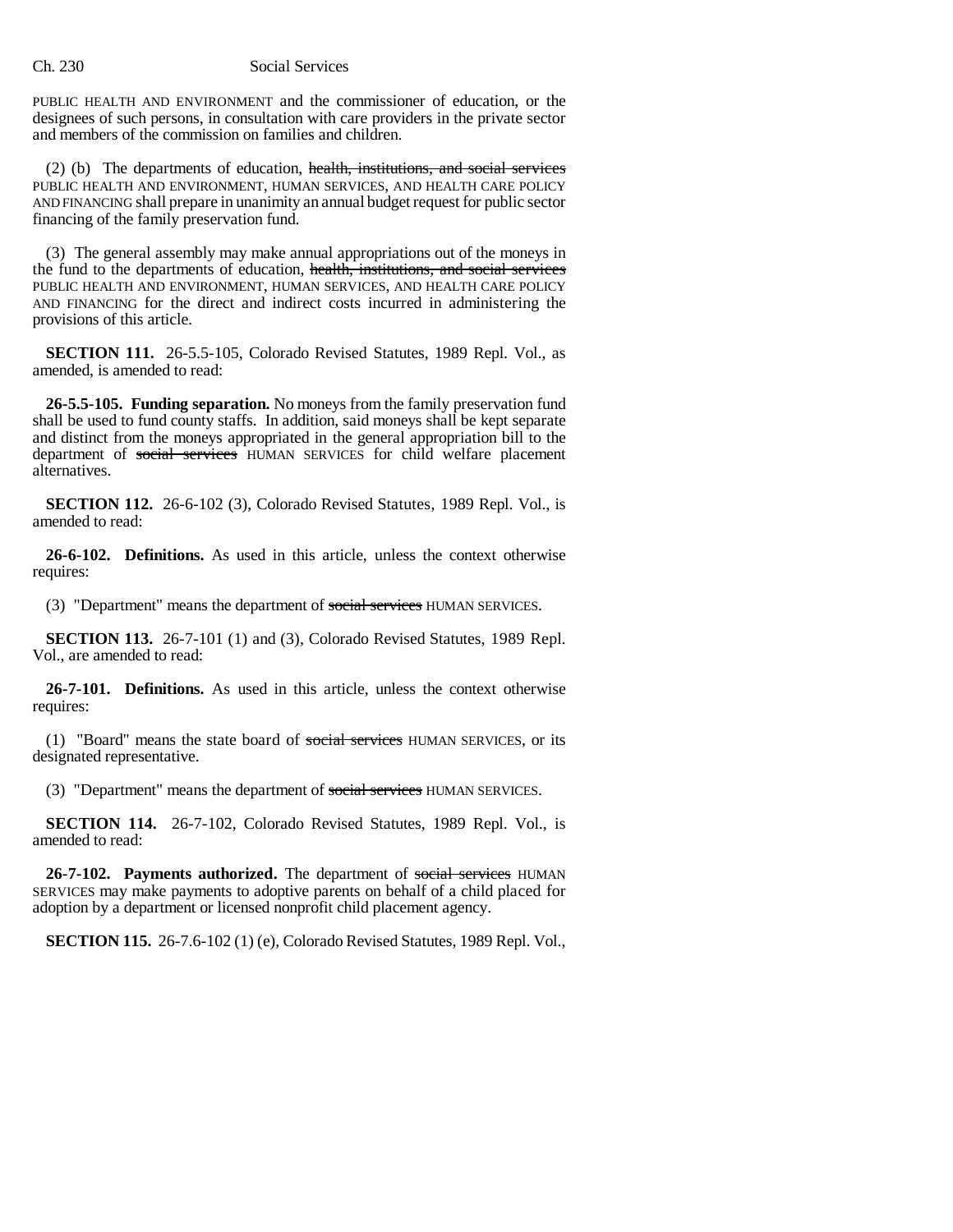as amended, is amended to read:

**26-7.6-102. Task force on family issues - creation - membership.** (1) In order to provide a legislative overview of and a study of issues affecting families in this state and to develop recommendations for legislation to improve and strengthen families in this state, there is hereby created a task force on family issues. The membership of the task force shall consist of twenty members, as follows:

(e) The executive directors of the departments of health PUBLIC HEALTH AND ENVIRONMENT, law, social services HEALTH CARE POLICY AND FINANCING, higher education, public safety, and institutions HUMAN SERVICES and the commissioner of education or the designees of such executive directors and commissioner; and

**SECTION 116.** 26-7.8-102 (1), Colorado Revised Statutes, 1989 Repl. Vol., as amended, is amended to read:

**26-7.8-102. Definitions.** As used in this article, unless the context otherwise requires:

(1) "Executive director" means the executive director of the department of social services HUMAN SERVICES.

**SECTION 117.** The introductory portion to 26-8-104 (1), Colorado Revised Statutes, 1989 Repl. Vol., is amended to read:

**26-8-104. Administration.** (1) The EXECUTIVE DIRECTOR OF THE state department shall, in accordance with section 26-1-108:

**SECTION 118.** 26-8.2-102 (1), Colorado Revised Statutes, 1989 Repl. Vol., is amended to read:

**26-8.2-102. Definitions.** As used in this article, unless the context otherwise requires:

(1) "Center" means the rehabilitation center for the visually impaired of the state department of social services HUMAN SERVICES.

**SECTION 119.** 26-10-102 (3.5), Colorado Revised Statutes, 1989 Repl. Vol., is amended to read:

**26-10-102. Definitions.** As used in this article, unless the context otherwise requires:

(3.5) "Division" means the division of veterans affairs within the department of social services HUMAN SERVICES.

**SECTION 120.** 27-1-102 (3), Colorado Revised Statutes, 1989 Repl. Vol., is amended to read:

**27-1-102. Executive director - division heads - interagency council - advisory boards.** (3) The governor may appoint an interagency council to serve at his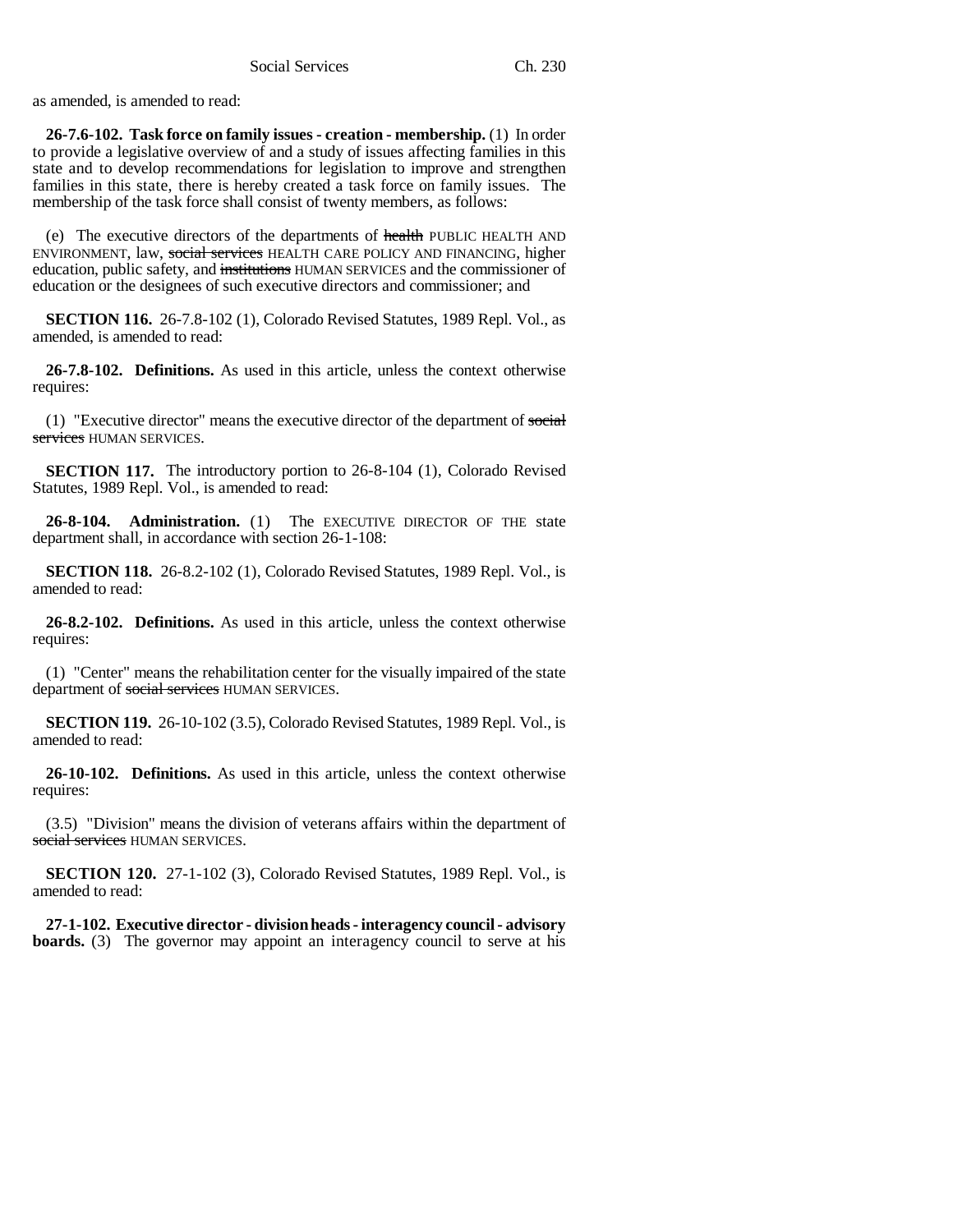pleasure, to be composed of such representatives as he may select from the departments of health PUBLIC HEALTH AND ENVIRONMENT, labor and employment, social services HEALTH CARE POLICY AND FINANCING, institutions HUMAN SERVICES, personnel, and such other state officers and officials as he may deem appropriate.

**SECTION 121.** The introductory portion to 27-1-103 (1), Colorado Revised Statutes, 1989 Repl. Vol., is amended to read:

**27-1-103. Duties of executive director - governor acquire water rights.** (1) The duties of the executive director of the department of institutions HUMAN SERVICES shall be:

**SECTION 122.** 27-1-106 (2), Colorado Revised Statutes, 1989 Repl. Vol., is amended to read:

**27-1-106. Transfer of functions.** (2) Except where the context plainly requires otherwise, "board" or "boards of control", with reference to the institutions and the division listed in subsection (1) of this section, means and refers to the department of institutions HUMAN SERVICES.

**SECTION 123.** 27-1-108, Colorado Revised Statutes, 1989 Repl. Vol., is amended to read:

**27-1-108. Department may accept gifts, donations, and grants.** The department of institutions HUMAN SERVICES or any institution managed, supervised, and controlled by the department may accept or refuse to accept, on behalf of and in the name of the state, gifts, donations, and grants, including grants of federal funds, for any purpose connected with the work or programs of the department or of any such institution. The executive director of the department, with the approval of the governor, has the power to direct the disposition of any such gift, donation, and grant so accepted for any purpose consistent with the terms and conditions under which given.

**SECTION 124.** 27-1-109, Colorado Revised Statutes, 1989 Repl. Vol., is amended to read:

**27-1-109. Rules and regulations.** Pursuant to section 24-1-103, 24-4-103, C.R.S., the executive director of the department of institutions HUMAN SERVICES shall promulgate such rules and regulations as are necessary to implement the provisions of this part 1 and the procedures specified in sections 19-2-204, 19-2-701, 19-2-1103, 19-2-1104, 19-3-403, 19-3-506, 19-3-507, and 19-3-508, C.R.S., regarding children who are in detention or who are or may be mentally ill or who have or may have developmental disabilities.

**SECTION 125.** 27-1-202, Colorado Revised Statutes, 1989 Repl. Vol., is amended to read:

**27-1-202. Administration - rules and regulations.** (1) The executive director of the department of institutions HUMAN SERVICES has the following powers and duties: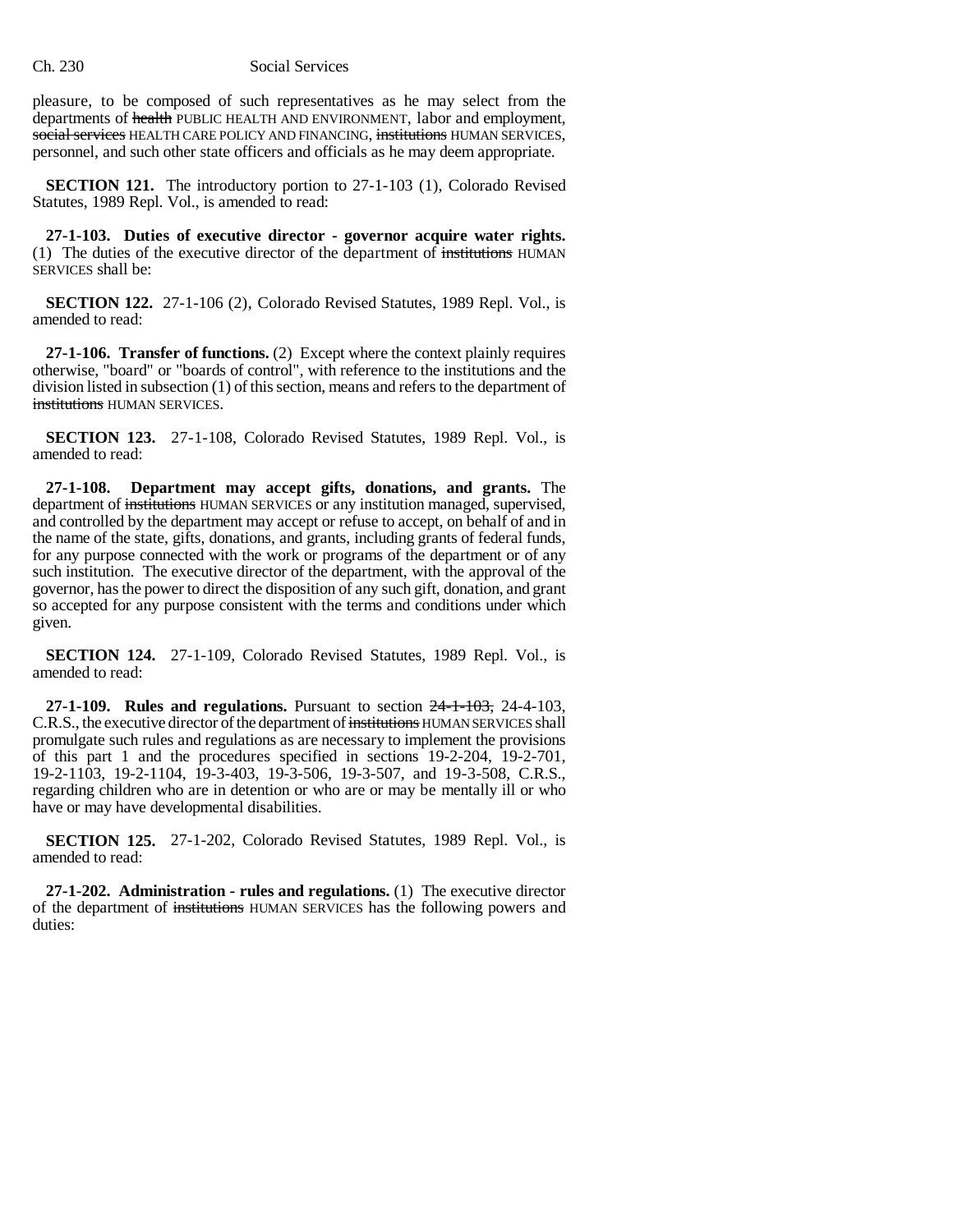(a) To administer and enforce the provisions of this part 2;

(b) To adopt reasonable and proper standards, rules, and regulations to implement this part 2 in accordance with the provisions of section 24-4-103, C.R.S.

**SECTION 126.** 27-1-203, Colorado Revised Statutes, 1989 Repl. Vol., is amended to read:

**27-1-203. Community mental health services - purchase program.** In order to encourage the development of preventive, treatment, and rehabilitative services through new community mental health programs, the improvement and expansion of existing community mental health services, and the integration of community with state mental health services, there is established a program to purchase community mental health services by the department of institutions HUMAN SERVICES.

**SECTION 127.** 27-1-204 (1), the introductory portion to 27-1-204 (2), and 27-1-204 (4) (b), (5), (6), and (7), Colorado Revised Statutes, 1989 Repl. Vol., are amended to read:

**27-1-204. Types of services purchased - limitation on payments.** (1) Community mental health services may be purchased from clinics, community mental health centers, local general or psychiatric hospitals, and other agencies which have been approved by the executive director of the department of institutions HUMAN SERVICES for such purchase.

(2) Each year the general assembly shall appropriate, on a per capita basis for the area covered by such services, funds for purchase of outpatient care provided by clinics and other activities of such clinics approved by the executive director of the department of institutions HUMAN SERVICES, including but not limited to:

(4) (b) The funds appropriated for the purposes of this subsection (4) shall be distributed by the executive director of the department of institutions HUMAN SERVICES to approved community mental health centers and other agencies on the basis of need and in accordance with the services provided.

(5) Each year the general assembly may appropriate funds in addition to those appropriated for purposes of subsections  $(2)$ ,  $(3)$ , and  $(4)$  of this section which may be used by the executive director of the department of institutions HUMAN SERVICES, without regard to the limitations contained in subsection (3) of this section, to assist community mental health clinics and centers in instituting innovative programs, in providing mental health services to impoverished areas, and in dealing with crisis situations. The executive director of the department of institutions HUMAN SERVICES shall require that any innovative or crisis programs for which funds are allocated under this subsection (5) be clearly defined in terms of services to be rendered, program objectives, scope and duration of the program, and the maximum amount of funds to be provided and shall make an annual report to the general assembly concerning the distribution and expenditure of funds appropriated under the provisions of this subsection (5).

(6) If there is a reduction in the financial support of local governmental bodies for community mental health services, the executive director of the department of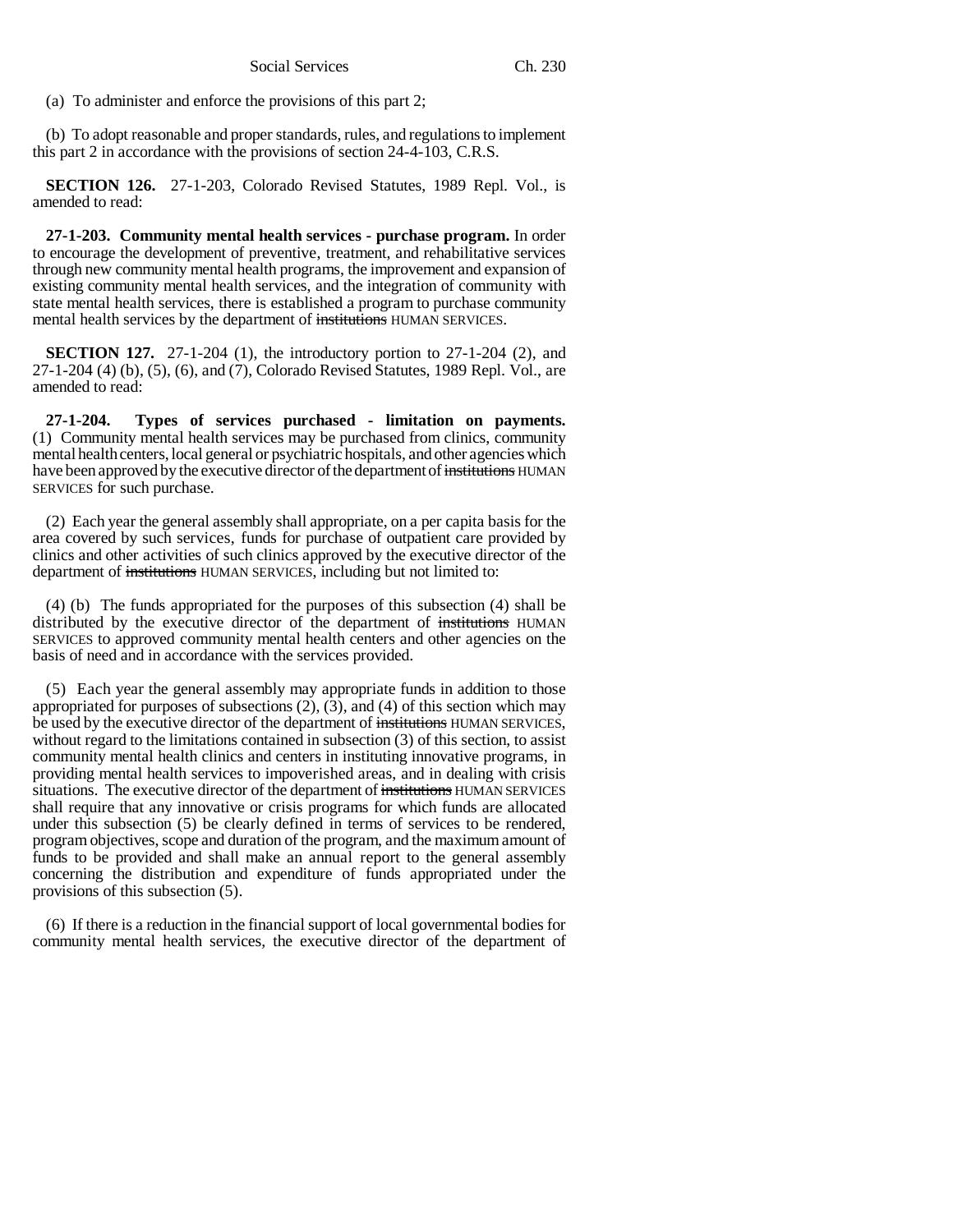## Ch. 230 Social Services

institutions HUMAN SERVICES is authorized to reduce state payments for services in an amount proportional to the reduction in such local financial support.

(7) Of the amounts authorized in subsection (2) of this section, a sum not to exceed ten percent of such amounts may be used by the office of the executive director of the department of institutions HUMAN SERVICES for the purpose of purchasing community mental health services provided by clinics without regard to matching requirements or per capita limitations.

**SECTION 128.** The introductory portion to 27-1-205 (1), 27-1-205 (1) (d), the introductory portion to 27-1-205 (2), and 27-1-205 (2) (d) and (3), Colorado Revised Statutes, 1989 Repl. Vol., are amended to read:

**27-1-205. Standards for approval.** (1) In approving or rejecting community mental health clinics for the purchase of mental health services, the executive director of the department of institutions HUMAN SERVICES shall:

(d) Require that the clinic staff include, wherever feasible, other professional staff workers, such as psychologists, social workers, educational consultants, and nurses, with such qualifications, responsibilities, and time on the job as correspond with the size and capacity of the clinic. The clinic staff may include, with the approval of the executive director of the department of institutions HUMAN SERVICES, such other nonprofessional persons as may be deemed necessary by the clinic board for the proper discharge of its functions.

(2) In approving or rejecting local general or psychiatric hospitals, community mental health centers, and other agencies for the purchase of services not provided by local mental health clinics, including, but not limited to, twenty-four-hour and partial hospitalization, the executive director of the department of institutions HUMAN SERVICES shall consider the following factors:

(d) The licensure by the department of health PUBLIC HEALTH AND ENVIRONMENT or another state agency where applicable;

(3) In the purchase of services from community mental health centers, the executive director of the department of institutions HUMAN SERVICES shall specify levels and types of inpatient, outpatient, consultation, education, and training services and expenditures and shall establish minimum standards for other programs of such centers that are to be supported with state funds.

**SECTION 129.** 27-1-206, Colorado Revised Statutes, 1989 Repl. Vol., is amended to read:

**27-1-206. Federal grants-in-aid - administration.** The department of institutions HUMAN SERVICES is designated the official mental health and mental retardation authority, and is authorized to receive grants-in-aid from the federal government under the provisions of 42 U.S.C. 246, and shall administer said grants in accordance therewith.

**SECTION 130.** 27-1-208, Colorado Revised Statutes, 1989 Repl. Vol., is amended to read: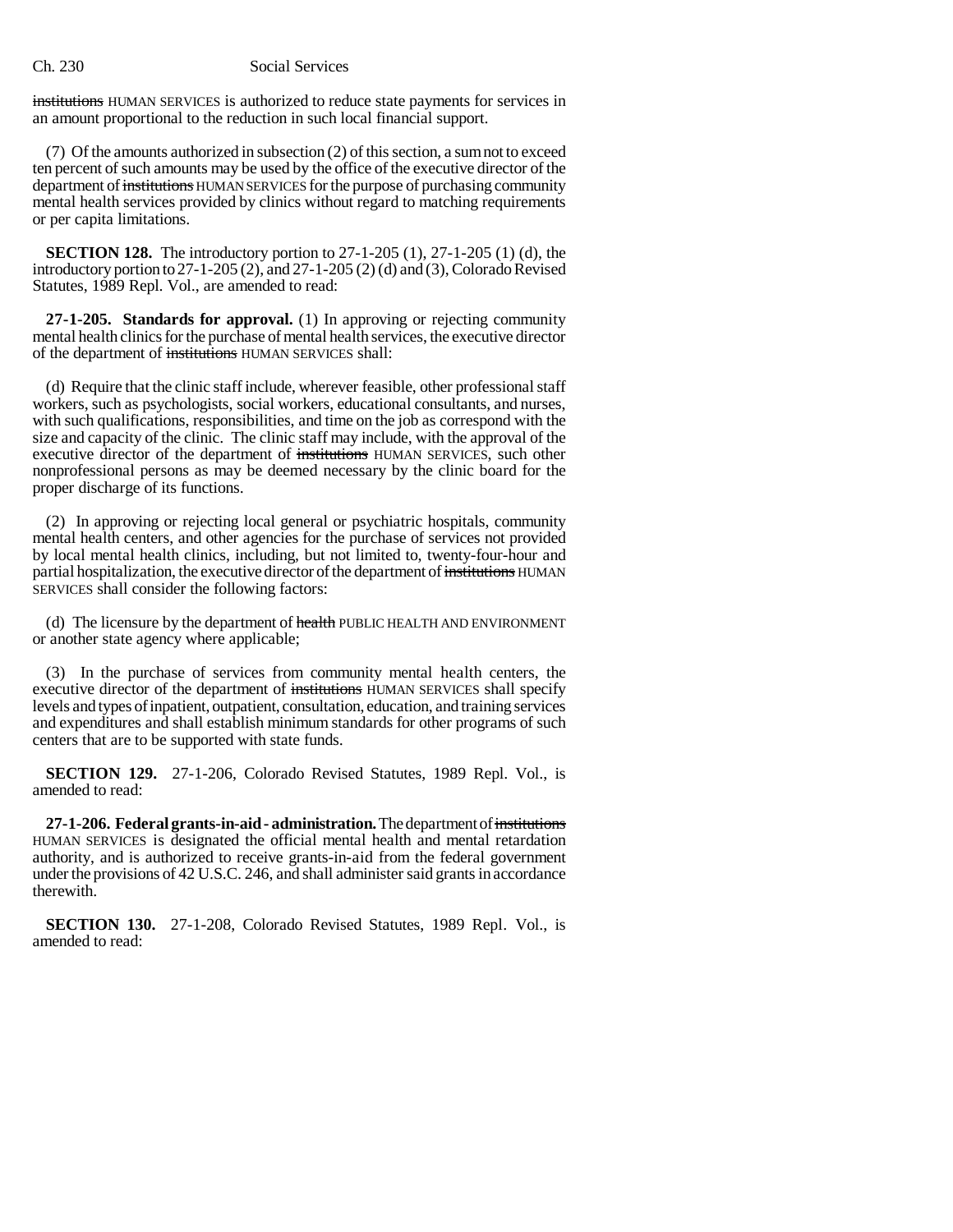**27-1-208. Institutes and training programs.** The department of institutions HUMAN SERVICES may, from time to time during each year, provide such consultation and conduct such institutes and training programs on a state, regional, district, county, or community level as may be necessary to coordinate, inform, and assist in the training of staff members of the various approved community mental health programs of the state. The department of institutions HUMAN SERVICES may reimburse such staff members for reasonable and necessary expenses incurred in attending such institutes and training programs.

**SECTION 131.** 27-10-102 (3), (4), and (11.5), Colorado Revised Statutes, 1989 Repl. Vol., are amended to read:

**27-10-102. Definitions.** As used in this article, unless the context otherwise requires:

(3) "Department" means the department of institutions HUMAN SERVICES.

(4) "Executive director" means the executive director of the department of institutions HUMAN SERVICES.

(11.5) "Residential child care facility" means a facility licensed by the state department of social services HUMAN SERVICES pursuant to article 6 of title 26, C.R.S., to provide group care and treatment for children as such facility is defined in section 26-6-102 (8), C.R.S. A residential child care facility may be eligible for designation by the executive director of the department of institutions HUMAN SERVICES pursuant to this article.

**SECTION 132.** 27-10.5-102 (8) and (14), Colorado Revised Statutes, 1989 Repl. Vol., as amended, are amended to read:

**27-10.5-102. Definitions.** As used in this article, unless the context otherwise requires:

(8) "Department" means the department of institutions HUMAN SERVICES.

(14) "Executive director" means the executive director of the department of **institutions** HUMAN SERVICES.

**SECTION 133.** 27-10.5-103 (1) (f), Colorado Revised Statutes, 1989 Repl. Vol., as amended, is amended to read:

**27-10.5-103. Duties of the executive director - rules and regulations.** (1) In order to implement the provisions of this article, the executive director shall, subject to available appropriations, carry out the following duties:

(f) Implement the provision of home and community-based services to eligible persons with developmental disabilities and may pursue other medicaid-funded services determined by the department to be appropriate for persons with developmental disabilities in cooperation with the department of social services, pursuant to subparts 2 and 4 of part 6 of article 4 of title 26, C.R.S., and subject to available appropriations; and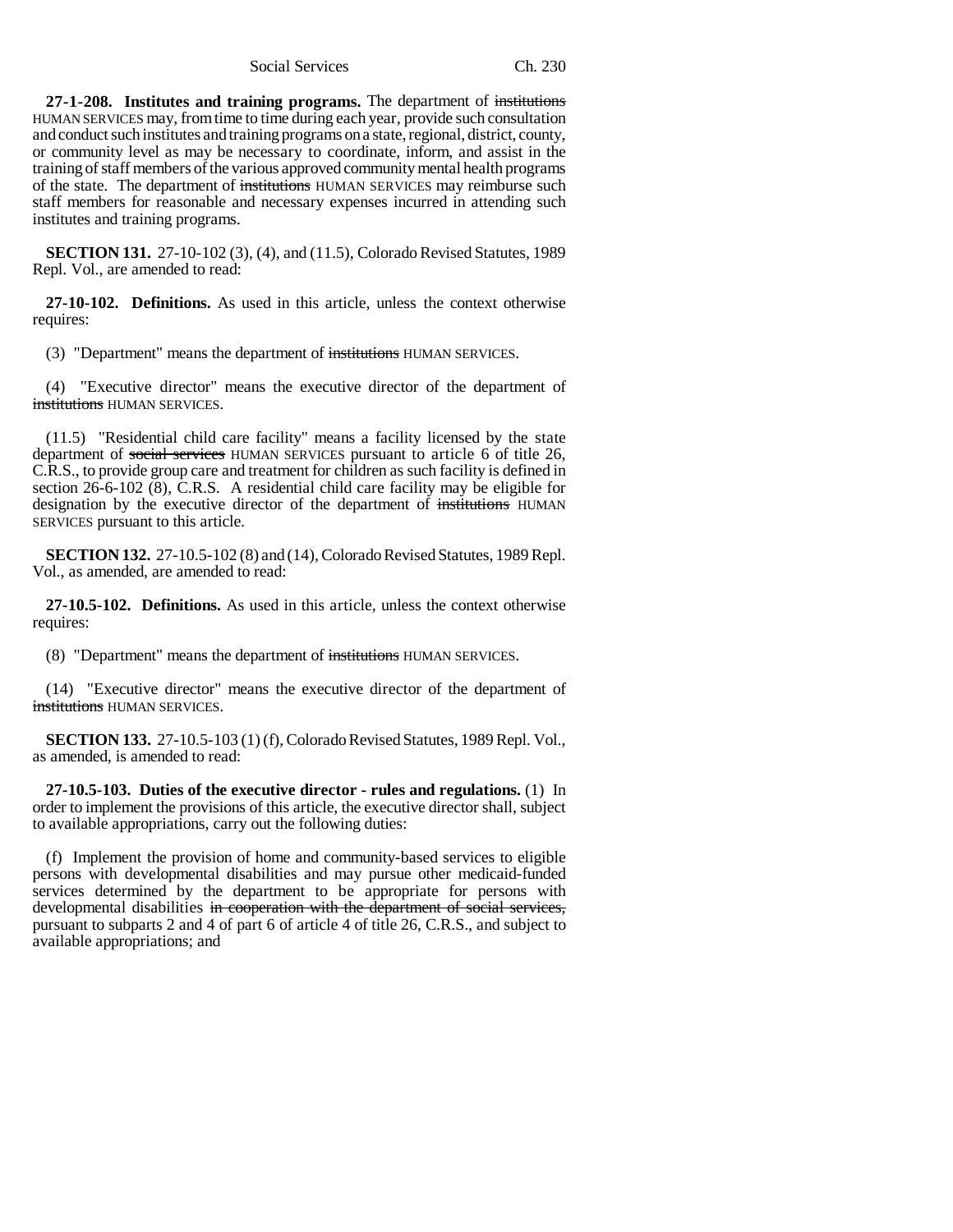**SECTION 134.** The introductory portions to 27-10.5-104 (1) and (4) (a) and 27-10.5-104 (7) (a), Colorado Revised Statutes, 1989 Repl. Vol., as amended, are amended to read:

**27-10.5-104. Authorized services and supports - conditions of funding purchase of services and supports - boards of county commissioners appropriation.** (1) Subject to annual appropriations by the general assembly, the department of institutions HUMAN SERVICES shall provide or purchase, pursuant to subsection (4) of this section, authorized services and supports through the community centered boards for persons who have been determined to be eligible for such services and supports pursuant to section 27-10.5-106, and as specified in the eligible person's individualized plan. Those services and supports may include, but are not limited to, the following:

(4) (a) The department of institutions HUMAN SERVICES may purchase services and supports, including service and support coordination, directly from service agencies under the following conditions:

(7) (a) Each year the general assembly shall appropriate funds to the department of institutions HUMAN SERVICES to provide or purchase services and supports for persons with developmental disabilities pursuant to this section. Unless specifically provided otherwise, services and supports shall be purchased on the basis of five percent local funding to be matched by ninety-five percent state funding less any federal or cash funds received for general operating expenses from any other state or federal source, less funds available to a person receiving residential services or supports after such person receives an allowance for personal needs or for meeting other obligations imposed by federal or state law, and less the required local school district funds specified in paragraph (b) of this subsection (7). The yearly appropriation, when combined with all other sources of funds, shall in no case exceed one hundred percent of the approved program costs as determined by the general assembly. Funds received for capital construction shall not be considered in the calculation for the distribution of funds under the provisions of this section.

**SECTION 135.** 27-10.5-104.5 (3) (d) and (4), Colorado Revised Statutes, 1989 Repl. Vol., as amended, are amended to read:

**27-10.5-104.5. Service agencies - funds - rules and regulations.** (3) The executive director shall promulgate such rules and regulations as are necessary to implement the purchase of services and supports directly or through community centered boards. Such rules and regulations shall include, but need not be limited to, the following:

(d) Specification of what services and supports are to be reimbursed by the department of institutions HUMAN SERVICES and secondarily by the community centered board, the source of reimbursement, actual service or support costs, incentives, and program service objectives which affect reimbursement;

(4) Upon a determination by the executive director that services or supports have not been provided in accordance with the program or financial administration standards specified in this article and the rules and regulations promulgated thereunder, the executive director may reduce, suspend, or withhold payment to a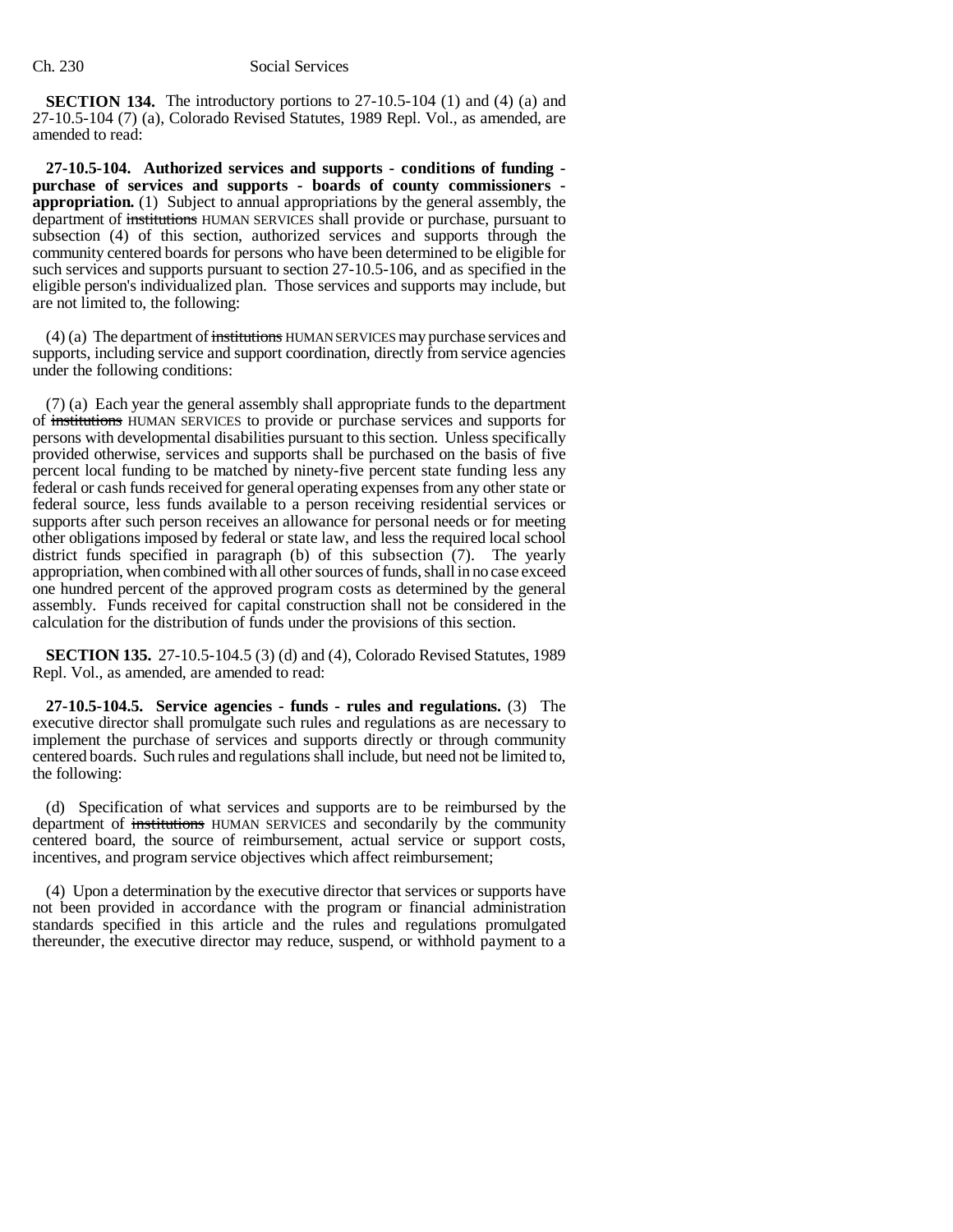designated community centered board, service agency under contract with a designated community centered board, or service agency from which the department of institutions HUMAN SERVICES purchased services or supports directly. When the executive director decides to reduce, suspend, or withhold payment, the executive director shall specify the reasons therefor and the actions which are necessary to bring the service agency into compliance.

**SECTION 136.** The introductory portion to 27-10.5-105 (1), Colorado Revised Statutes, 1989 Repl. Vol., as amended, is amended to read:

**27-10.5-105. Community centered boards - designation - purchase of services and supports by community centered boards.** (1) In order to be designated as the community centered board in a particular designated service area, a private corporation, for profit or not for profit, shall annually apply for such designation to the department of institutions HUMAN SERVICES in the form and manner specified by the executive director. Designation shall be based on the following factors:

**SECTION 137.** 27-10.5-106 (1) (b), Colorado Revised Statutes, 1989 Repl. Vol., as amended, is amended to read:

**27-10.5-106. Eligibility determination - individualized plan - periodic review.** (1) (b) Pursuant to contract with the department of institutions HUMAN SERVICES, designated community centered boards shall determine whether a person is eligible to receive services and supports pursuant to this article, and if so shall develop an individualized plan for such person. The executive director shall promulgate rules and regulations, pursuant to article 4 of title 24, C.R.S., setting forth the procedure and criteria for determination of eligibility. Such procedure and criteria shall be uniform in nature and applied throughout the state in a consistent manner.

**SECTION 138.** 27-10.5-203 (1), Colorado Revised Statutes, 1989 Repl. Vol., as amended, is amended to read:

**27-10.5-203. Establishment of state planning council.** (1) There is hereby created, within the office of the executive director of the department of institutions HUMAN SERVICES, the Colorado developmental disabilities planning council. The state planning council shall exercise its powers, and perform its duties, and functions OF THE STATE PLANNING COUNCIL ARE in the department of institutions as if it were transferred thereto by a **type 1** transfer, as such transfer is defined by the "Administrative Organization Act of 1968", article 1 of title 24, C.R.S., TO THE DEPARTMENT OF HUMAN SERVICES. The state planning council shall operate in accordance with the federal "Developmental Disabilities Assistance and Bill of Rights Act of 1990", 42 U.S.C. sec. 6000 et seq.

**SECTION 139.** 27-10.5-206, Colorado Revised Statutes, 1989 Repl. Vol., is amended to read:

**27-10.5-206. State planning council employees.** Subject to available appropriations, the executive director of the department of institutions HUMAN SERVICES may employ such personnel as are required by the state PLANNING council, pursuant to the provisions of section 13 of article XII of the state constitution. The executive director of the department of institutions HUMAN SERVICES will appoint the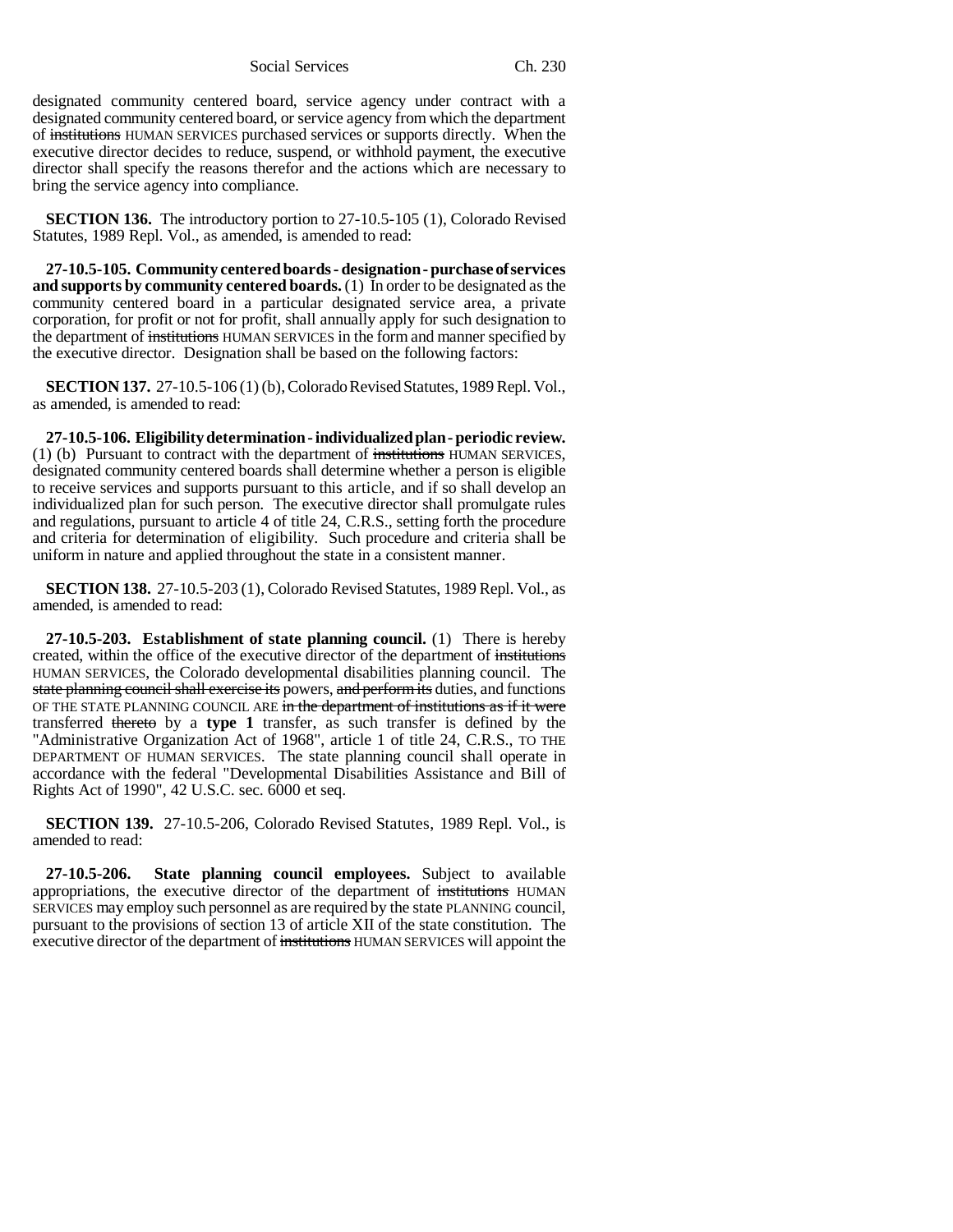staff director to the state PLANNING council, accepting the recommendations of the council.

**SECTION 140.** 27-10.5-207, Colorado Revised Statutes, 1989 Repl. Vol., as amended, is amended to read:

**27-10.5-207. Cooperation of departments.** The departments of institutions, health, HUMAN SERVICES, PUBLIC HEALTH AND ENVIRONMENT, AND education and social services shall cooperate with the state planning council in the development of and implementation of the recommendations made within the state plan. Said departments shall provide documents and other assistance requested by the state planning council or its representatives which are essential for the state planning council to meet its federal and state statutory requirements.

**SECTION 141.** 27-12-102 (1), Colorado Revised Statutes, 1989 Repl. Vol., is amended to read:

**27-12-102. Cost determination.** (1) The department of institutions HUMAN SERVICES shall periodically determine the individual cost for the care, support, maintenance, treatment, and education of the patients of each of such institutions. In making such determination, it is proper for the department to use averaging methods to the extent that it is not practicable, in the judgment of the executive director of the department of institutions HUMAN SERVICES, to compute the actual cost for each patient.

**SECTION 142.** 27-12-104 (2), (3), (4), (6), and (7), Colorado Revised Statutes, 1989 Repl. Vol., are amended to read:

**27-12-104. Determination of ability to pay.** (2) The department of institutions HUMAN SERVICES shall determine the ability of a patient and his spouse to pay the balance of such cost by consideration of the following factors: Income reportable under Colorado law; the age of the patient and spouse; the number of dependents, their ages, and their mental and physical condition; provision for retirement years; the length of the patient's care or treatment; liabilities; and assets. Such determination shall be made according to schedules contained in published rules, adopted in accordance with the provisions of article 4 of title 24, C.R.S.

(3) If it is determined that the patient and his spouse are unable to pay the entire cost determined under section 27-12-102 and the length of the patient's care and treatment at a state institution is reasonably anticipated to be less than six months, the department of institutions HUMAN SERVICES shall determine the parent's ability to pay by consideration of the same factors referred to in subsection (2) of this section, applying each such factor to the parent.

(4) If it is determined that the patient and his spouse are unable to pay the entire cost determined under section 27-12-102 and the length of the patient's care and treatment at a state institution is reasonably anticipated to exceed six months, the department of institutions HUMAN SERVICES shall determine the parent's ability to pay by reference to such parent's net taxable income reportable under Colorado law and to the patient's length of care or treatment. At the request of the parent, the department shall also consider other factors relevant to the interest of avoiding undue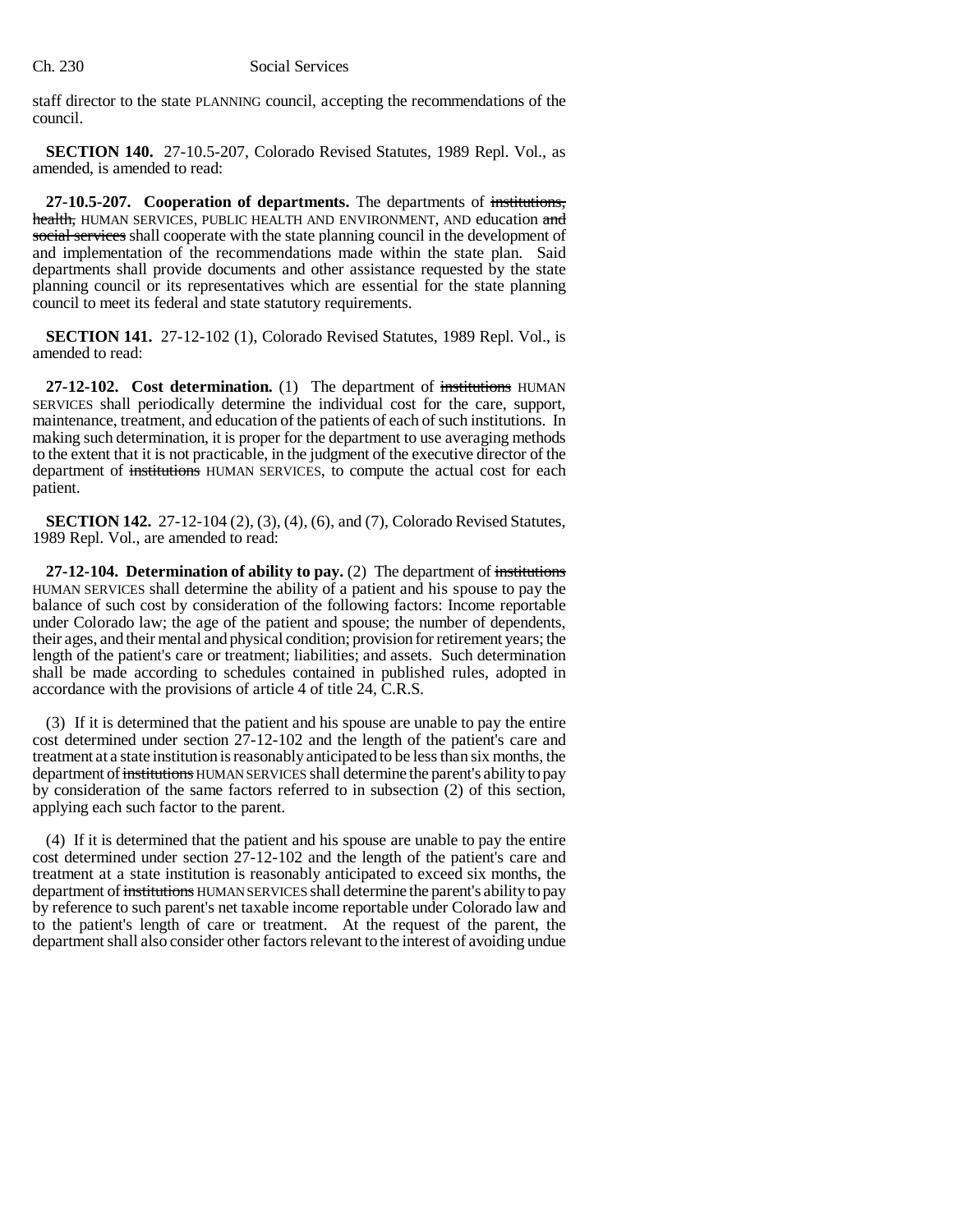hardship to the family unit. Such other factors may include the parent's age, provision for retirement years, assets, liabilities, and the number of dependents, their mental and physical condition, and their educational requirements. Such determination shall be made according to schedules contained in published rules adopted in accordance with the provisions of article 4 of title 24, C.R.S.

(6) Upon the willful failure of any patient, spouse, or parent to furnish to the department of institutions HUMAN SERVICES, upon request, copies of his income tax returns, such person shall be deemed to have ability to pay the entire cost determined under this article.

(7) Every agency and department of the state is required to render all reasonable assistance to the executive director of the department of institutions HUMAN SERVICES in obtaining all information necessary for proper implementation of the purposes of this article. Nothing in this subsection (7) shall be construed to require the department of revenue to produce a copy of any person's income tax return solely upon the request of the department of institutions HUMAN SERVICES, but the department of revenue shall deliver a copy of any such return upon the request of the taxpayer or his duly authorized representative, pursuant to section 39-21-113 (4), C.R.S.

**SECTION 143.** 27-12-108, Colorado Revised Statutes, 1989 Repl. Vol., is amended to read:

**27-12-108. Certificate - prima facie evidence.** In any action or proceeding to enforce the claims of the state provided for in this article, a certificate by the chief administrative officer of the institution involved or the executive director of the department of institutions HUMAN SERVICES as to any fact or matter necessary to the establishment of said claim which is a matter of record in the institution or in the department of institutions HUMAN SERVICES shall constitute prima facie evidence thereof.

**SECTION 144.** 27-13-103, Colorado Revised Statutes, 1989 Repl. Vol., as amended, is amended to read:

**27-13-103. Employees - publications.** (1) The head of the administrative division overseeing the Colorado mental health institute at Pueblo shall appoint or employ, pursuant to section 13 of article XII of the state constitution, such administrators, physicians, nurses, attendants, and additional employees as may be necessary for the proper conduct of said institute. The head of the administrative division may contract with the board of regents of the university of Colorado health sciences center for the provision of services by physicians when deemed necessary for the proper conduct of the institute, and during the performance of any duties by such physicians for the department of institutions HUMAN SERVICES, such physicians are "public employees" as defined in section 24-10-103 (4), C.R.S., and the limitation of section 24-30-1517 (2), C.R.S., shall not apply.

(2) Publications of the institute circulated in quantity outside the institute shall be subject to the approval and control of the executive director of the department of **institutions HUMAN SERVICES.**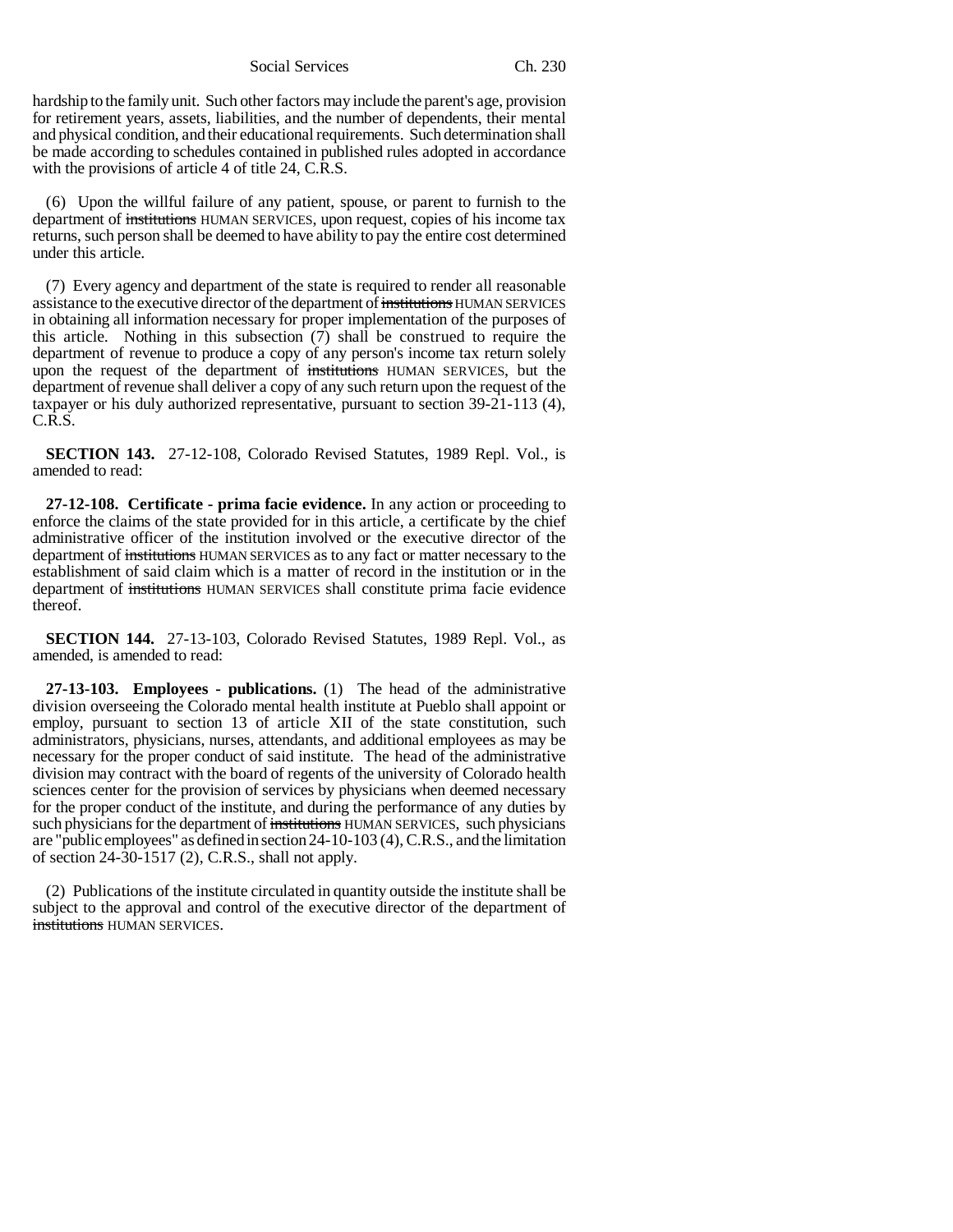**SECTION 145.** 27-13-110, Colorado Revised Statutes, 1989 Repl. Vol., as amended, is amended to read:

**27-13-110. Alternative uses for institute facilities.** The department of institutions HUMAN SERVICES shall determine the existence of resources at Colorado mental health institute at Pueblo which are in excess of the needs of the primary purpose of said institute and may make available to the regents of the university of Colorado, on mutually agreeable terms, a maximum of ten beds at said institute for the purpose of teaching students in the family practice medical training program conducted by and under the control of the regents. Such resources shall be a supplement to any existing health care resources and academic facilities in the region.

**SECTION 146.** 27-15-102 (1), Colorado Revised Statutes, 1989 Repl. Vol., as amended, is amended to read:

**27-15-102. Establishment of mental health center.** (1) There is hereby established at the site of Fort Logan, Denver county, Colorado, a mental health center to be known as the Colorado mental health institute at Fort Logan, referred to in this article as the "center". The center shall be under the general supervision and control of the department of institutions HUMAN SERVICES.

**SECTION 147.** 27-15-103, Colorado Revised Statutes, 1989 Repl. Vol., is amended to read:

**27-15-103. Employees - publications.** (1) The head of the administrative division overseeing the center shall appoint or employ, pursuant to section 13 of article XII of the state constitution, such administrators, physicians, nurses, attendants, and additional employees as may be necessary for the proper conduct of said center. The head of the administrative division may contract with the board of regents of the university of Colorado health sciences center for the provision of services by physicians when deemed necessary for the proper conduct of the center, and during the performance of any duties by such physicians for the department of institutions HUMAN SERVICES, such physicians are "public employees" as defined in section 24-10-103 (4), C.R.S., and the limitation of section 24-30-1517 (2), C.R.S., shall not apply.

(2) Publications of the center circulated in quantity outside the center shall be subject to the approval and control of the executive director of the department of **institutions** HUMAN SERVICES.

**SECTION 148.** 27-15-104, Colorado Revised Statutes, 1989 Repl. Vol., is amended to read:

**27-15-104. Capacity to take property.** The center is authorized to receive gifts, legacies, devises, and conveyances of property, real and personal, that may be granted or given to the center. The executive director of the department of institutions HUMAN SERVICES, with the approval of the governor, shall make disposition of such property as may be for the best interest of said center.

**SECTION 149.** 27-15-105 (1), Colorado Revised Statutes, 1989 Repl. Vol., as amended, is amended to read: